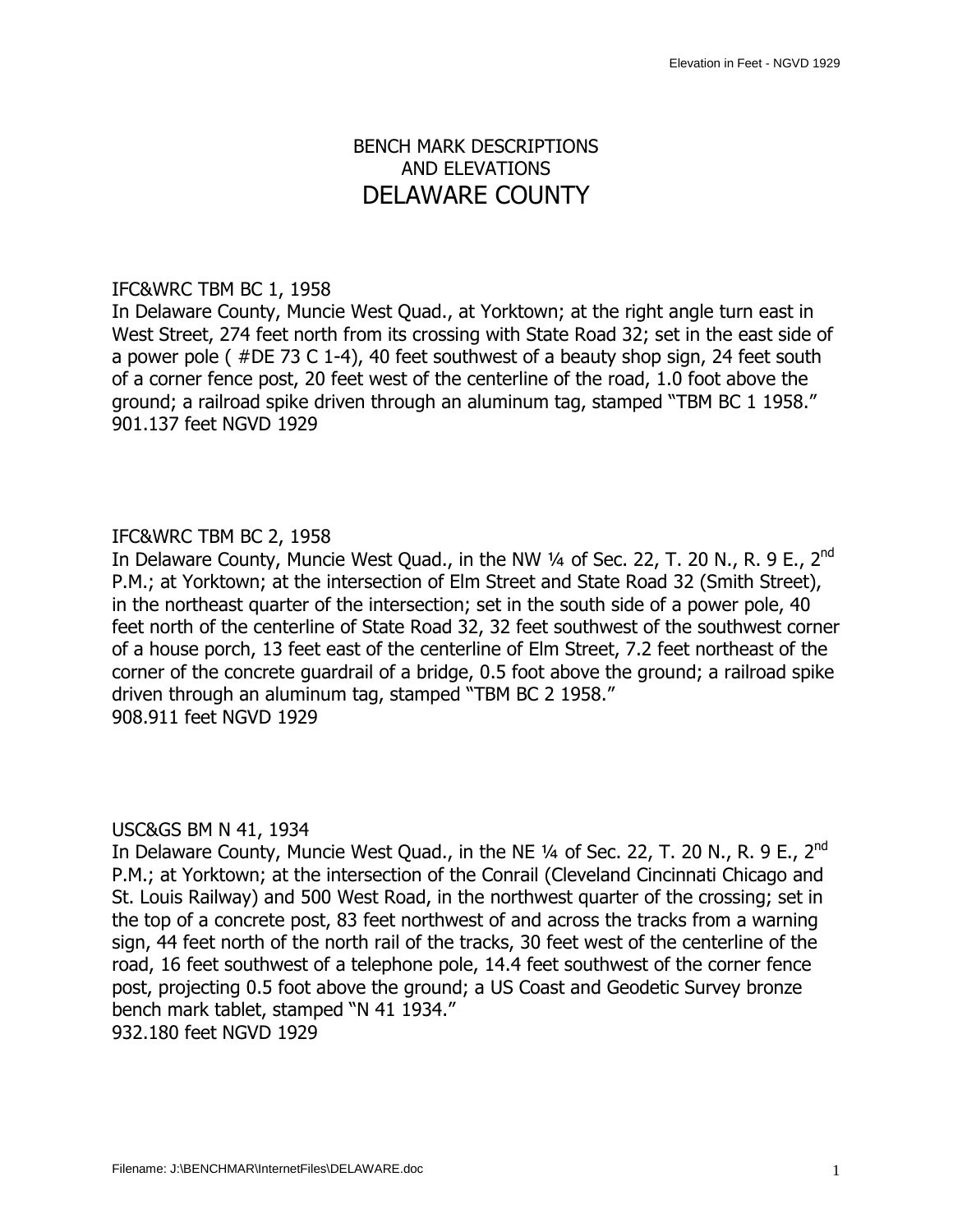#### IFC&WRC BM DEL 7, 1958

In Delaware County, Muncie West Quad., in the SE  $\frac{1}{4}$  of Sec. 22, T. 20 N., R. 9 E., 2<sup>nd</sup> P.M.; at Yorktown, at the 150 South Road (Cornbread Road) steel truss bridge over Buck Creek; set in the top of the northeast concrete abutment of the bridge, 19.0 feet east of the north end of the steel truss, 9.8 feet north of the centerline of the bridge, 1.6 feet north of the guardrail, 1.3 feet below the road, 1.0 foot west of the east face of the abutment; a Indiana Flood Control and Water Resources Commission bench mark tablet, stamped "BM DEL 7 1958."

916.146 feet NGVD 1929

## IFC&WRC TBM BC 3, 1958

In Delaware County, Muncie West Quad., in the NE  $\frac{1}{4}$  of Sec. 27, T. 20 N., R. 9 E., 2<sup>nd</sup> P.M.; at Yorktown, 0.75 mile generally south along Broadway Street and 550 West Road (Stewart Road) from the intersection with State Road 32; set in the west side of a power pole (#DE 7367), 36 feet east of the centerline of 550 West Road (Stewart Road), 24 feet south of the extended centerline of a gravel "T"-road to the west, 17.5 feet northwest of a 36 inch Black Oak Tree, 0.8 foot above the ground; a railroad spike driven through an aluminum tag, stamped "TBM BC 3 1958." 926.298 feet NGVD 1929

#### IFC&WRC TBM BC 4, 1958

In Delaware County, Muncie West Quad., in the SW  $\frac{1}{4}$  of Sec. 27, T. 20 N., R. 9 E., 2<sup>nd</sup> P.M.; about 0.5 mile south of Yorktown; about 0.25 mile north along 550 West Road (Stewart Road) from its "T" road intersection with 264 South Road (Buck Creek Road); set in the east side of a power pole (#DE 73239), 14 feet south of the extended centerline of a gravel driveway east, 14 feet west of the centerline of 550 West Road (Stewart Road), 1.5 feet east of a fence line, 1.1 feet above the ground; a railroad spike driven through an aluminum tag, stamped "TBM BC 4 1958." 933.148 feet NGVD 1929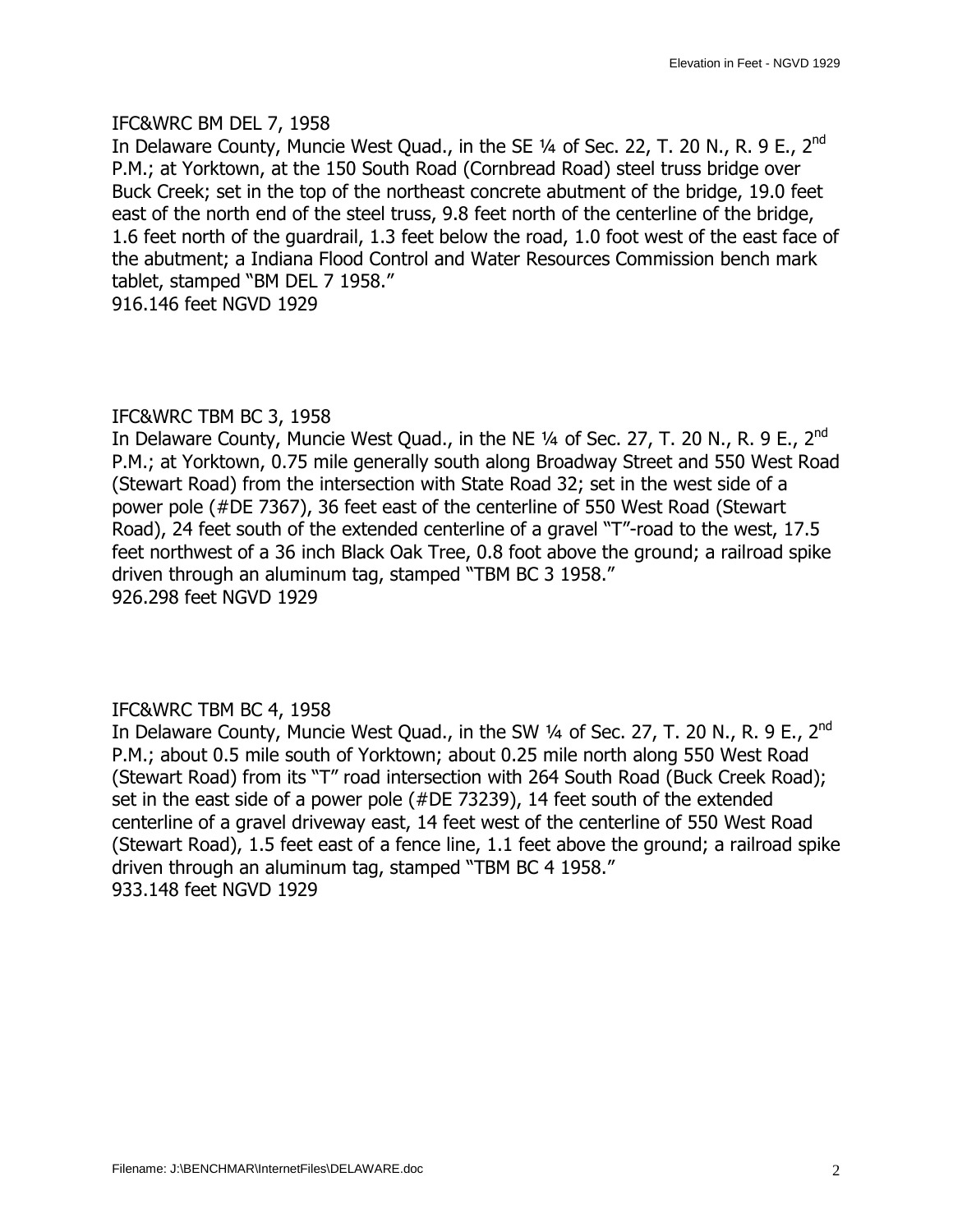#### IFC&WRC TBM BC 5, 1958

In Delaware County, Muncie West Quad., in the SE  $\frac{1}{4}$  of Sec. 27, T. 20 N., R. 9 E., 2<sup>nd</sup> P.M.; about 0.7 mile south of Yorktown; about 0.2 mile generally east along 264 South Road (Buck Creek Road) from its "T" road intersection with 550 West Road (Stewart Road) to a 35 foot concrete box culvert under the road and over an unnamed tributary to Buck Creek; set in the top of the northwest abutment of the culvert, 12 feet north of the centerline of 264 South Road (Buck Creek Road), 10 feet east of the west face of the abutment, 0.9 foot north of the south face of the abutment, 0.5 foot west of the concrete guardrail, about level with the road; a chiseled triangle. 925.348 feet NGVD 1929

## IFC&WRC TBM BC 6, 1958

In Delaware County, Muncie West Quad., in the SW  $\frac{1}{4}$  of Sec. 26, T. 20 N., R. 9 E., 2<sup>nd</sup> P.M.; about 1.0 mile southeast of Yorktown; about 0.90 mile generally east along 264 South Road (Buck Creek Road) from its "T" road intersection with 550 West Road (Stewart Road); set in the west side of a power pole, 15 feet south of the centerline of the road, 1.1 feet north of a fence line, about level with the road; a railroad spike driven through an aluminum tag, stamped "TBM BC 6 1958". 939.123 feet NGVD 1929

#### IFC&WRC TBM BC 7, 1958

In Delaware County, Muncie West Quad., in the SE  $\frac{1}{4}$  of Sec. 26, T. 20 N., R. 9 E., 2<sup>nd</sup> P.M.; about 1.0 mile southeast of Yorktown; about 1.45 miles generally east and north along 264 South Road (Buck Creek Road) from its "T" road intersection with 550 West Road (Stewart Road) to 425 West Road; set in the west side of a power pole (#DE 74 113), 25 feet south of the centerline of a farm driveway, 23 feet southwest of a fence gate, 16 feet east of the centerline of 425 West Road, about 0.4 foot below the road; a railroad spike driven through an aluminum tag, stamped "TBM BC 7 1958". 935.570 feet NGVD 1929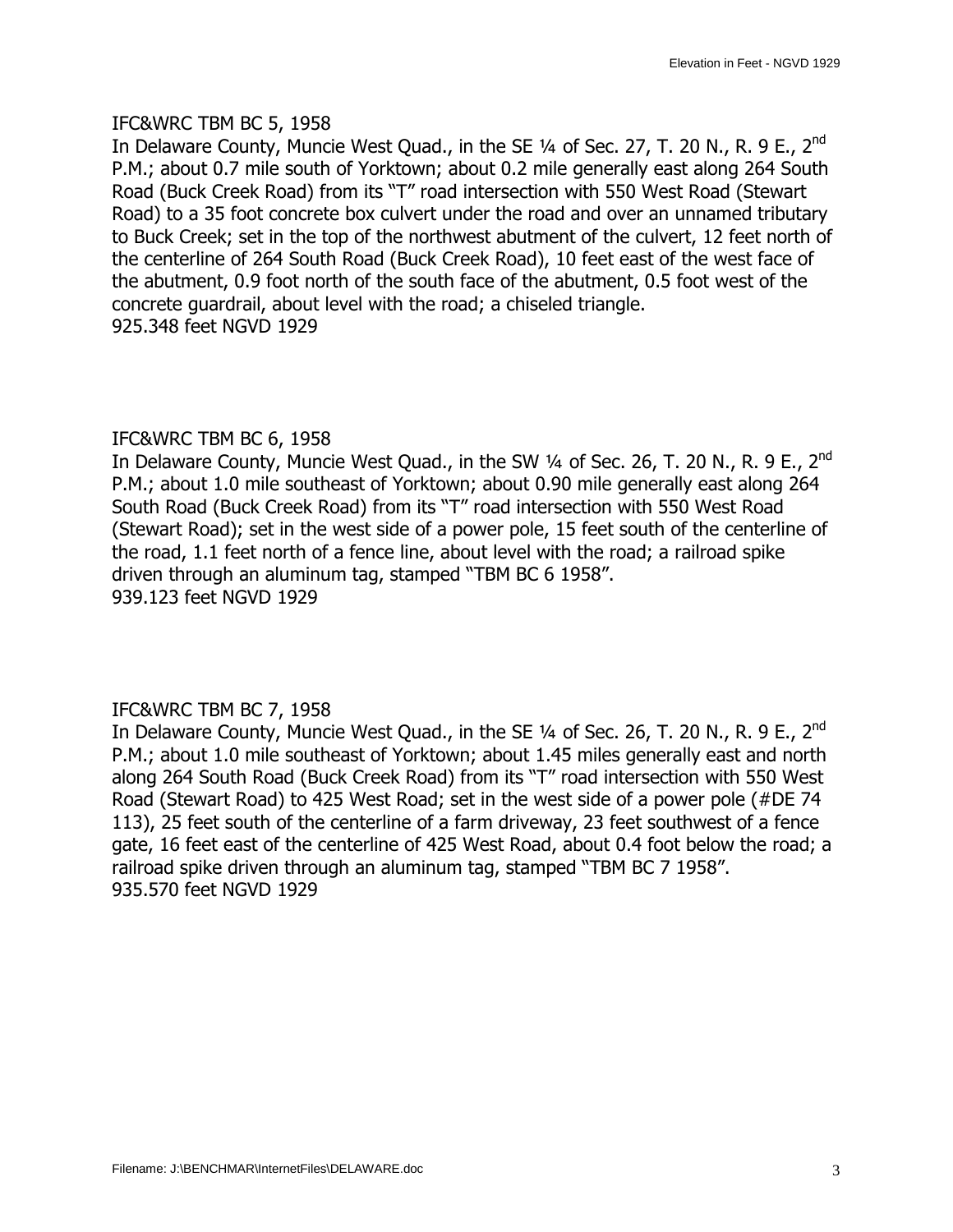#### IFC&WRC TBM BC 8, 1958

In Delaware County, Muncie West Quad., in the SE 1/4 of Sec. 23, T. 20 N., R. 9 E., 2<sup>nd</sup> P.M.; about 0.6 mile southeast of Yorktown; at the "T"-road intersection of 200 South Road (Hines Road) and 428 West Road; set in the south side of a power pole, 16 feet west of the extended centerline of 428 West Road, 14 feet north of the centerline of 200 South Road (Hines Road), 1.0 foot above the ground; a railroad spike driven through an aluminum tag, stamped "TBM BC 8 1958". 935.720 feet NGVD 1929

## IFC&WRC TBM BC 9, 1958

In Delaware County, Muncie West Quad., in the SW  $\frac{1}{4}$  of Sec. 24, T. 20 N., R. 9 E., 2<sup>nd</sup> P.M.; about 1.0 mile southeast of Yorktown, about 0.4 mile east along 200 South Road (Hines Road) from its "T"-road intersection with 400 West Road to a "T" road south; set in the south side of a telephone pole, 34 feet northwest of a corner fence post, 17 feet north of the centerline of 200 South Road (Hines Road), 10 feet east of the extended centerline of the "T"-road to the south, 1.4 feet above the ground; a railroad spike driven through an aluminum tag, stamped "TBM BC 9 1958". 938.133 feet NGVD 1929

#### IFC&WRC DEL 9, 1958

In Delaware Country, Muncie West Quad., in the NE  $\frac{1}{4}$  of Sec. 25, T. 20 N., R. 9 E., 2<sup>nd</sup> P.M.; about 2.0 miles southwest of Muncie; at the 325 West Road one span steel truss bridge over Buck Creek; set in top of the northwest concrete wingwall of the bridge, 12 feet west of the centerline of the road, 9.2 feet south of the northwest face of the wingwall, 2.6 feet northwest corner of the northwest end of the steel truss, 2.6 feet below road, 0.8 foot east of the southwest face of the wingwall; a Indiana Flood Control and Water Resources Commission bronze bench mark tablet, stamped —DEL 9 1958". DESTROYED 933.360 feet NGVD 1929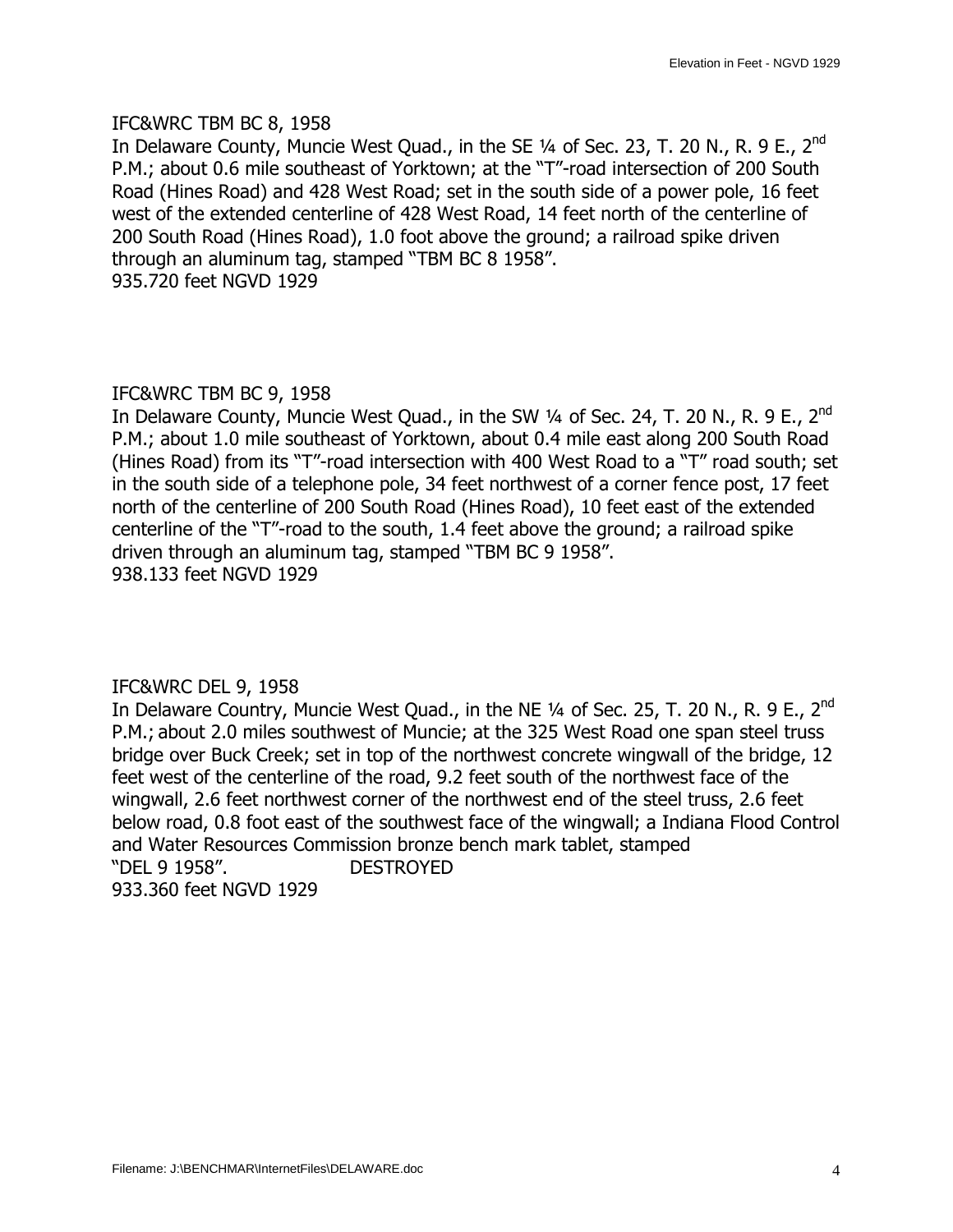#### IFC&WRC TBM BC 11, 1958

In Delaware County, Muncie West Quad., in the NE  $\frac{1}{4}$  of Sec. 25, T. 20 N., R. 9 E., 2<sup>nd</sup> P.M.; about 1.2 miles southwest of Muncie; about 0.45 mile south along 300 West Road from its intersection with 200 South Road (Hines Road); set in the southeast side of a 26 inch blazed Locust Tree, 35 feet north of the centerline of a field entrance, 28 feet west of the centerline of the road, 2.8 feet above the road; a railroad spike driven through an aluminum tag, stamped "TBM BC 11 1958". 932.352 feet NGVD 1929

## IFC&WRC TBM BC 10, 1958

In Delaware County, Muncie West Quad., in the NW 1/4 of Sec. 30, T. 20 N., R. 10 E.,  $2^{nd}$  P.M.; about 1.0 mile southwest of Muncie; at the intersection of 200 South Road (Hines Road) and 300 West Road; set in the northwest side of a power pole, 20 feet south of the centerline of 200 South Road (Hines Road), 15 feet east of the centerline of 300 West Road, 10 feet north of a mailbox, 0.8 foot above the road; a railroad spike driven through an aluminum tag, stamped "TBM BC 10 1958". 948.005 feet NGVD 1929

## IFC&WRC TBM BC 12, 1958

In Delaware County, Muncie West Quad., in the NW 1/4 of Sec. 30, T. 20 N., R. 10 E.,  $2^{nd}$  P.M.; about 1.0 mile southwest of Muncie; at the 200 South Road (Hines Road) one span steel pony truss bridge over Buck Creek; set in the north side of a telephone pole, 27 feet west of the southwest end of the steel truss of the bridge, 13 feet south of the centerline of the road, 1.2 feet above the road, a railroad spike driven through an aluminum tag, stamped "TBM BC 12 1958." 937.541 feet NGVD 1929

#### IFC&WRC TBM BC 13, 1958

In Delaware County, Muncie West Quad., in the SW 1/4 of Sec. 19, T. 20 N., R. 10 E.,  $2^{nd}$  P.M.; about 1.0 miles southwest of Muncie; at the intersection of 150 South Road (Cornbread Road) and 300 West Road; set in the west side of a 36 inch blazed Maple tree, 150 feet southeast of a power pole, 146 feet south of the centerline of 150 South Road (Cornbread Road), 18 feet east of the centerline of 300 West Road, 1.6 feet above the road; a railroad spike driven through an aluminum tag, stamped "TBM BC 13 1958."

947.712 feet NGVD 1929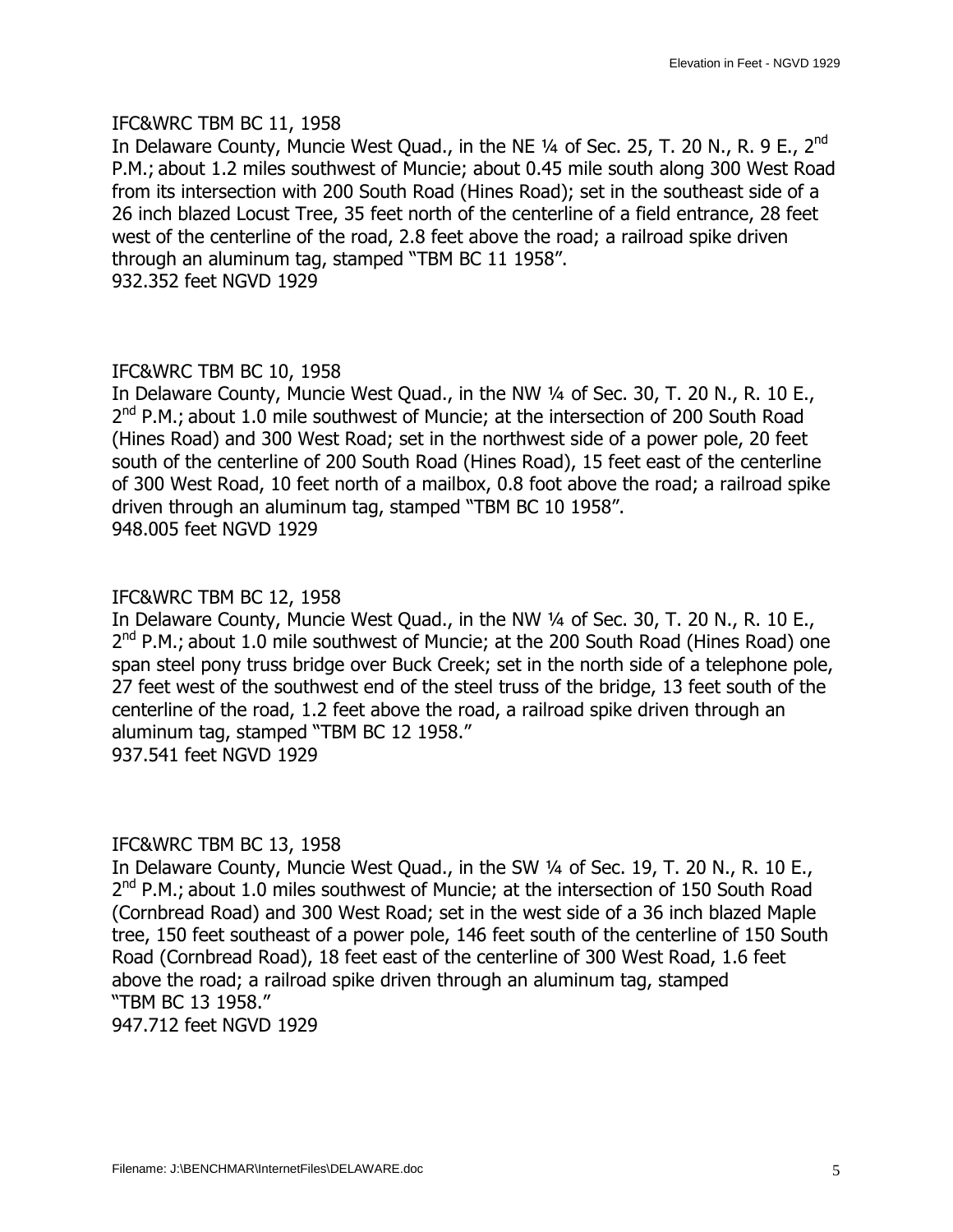#### IFC&WRC TBM BC 14, 1958

In Delaware County, Muncie West Quad., in the SW 1/4 of Sec. 19, T. 20 N., R. 10 E.,  $2^{nd}$  P.M.; about 0.5 mile southwest of Muncie; at the "T" road intersection of 150 South Road (Cornbread Road) and 250 West Road; set in the north side of a telephone pole, 14 feet south of the centerline of 150 South Road (Cornbread Road), 6 feet east of the extended centerline of 250 West Road, 10 feet north of a 41 inch Maple tree, about level with the road; a railroad spike driven through an aluminum tag, stamped "TBM BC 14 1958".

946.488 feet NGVD 1929

#### IFC&WRC TBM BC 15, 1958

In Delaware County, Muncie West Quad., in the NE  $\frac{1}{4}$  of Sec. 20, T. 20 N., R. 10 E., 2<sup>nd</sup> P.M.; at Muncie; 1.0 mile east along 150 South Road (Cornbread Road) from its intersection with 300 West Road; set in the north side of a telephone pole, 100 feet east of the extended centerline of a gravel driveway, 18 feet south of the centerline of the road, 0.6 foot above the ground, about level with the road; a railroad spike driven through an aluminum tag, stamped "TBM BC 15 1958". 936.499 feet NGVD 1929

#### IFC&WRC TBM BC 16, 1958

In Delaware County, Muncie West Quad., in the NE  $\frac{1}{4}$  of Sec. 20, T. 20 N., R. 10 E., 2<sup>nd</sup> P.M.; at Muncie; 0.17 mile west along 150 South Road (Cornbread Road) from its "T" road intersection with Hoyt Avenue; set in the southeast side of an 18 inch Maple tree, 50 feet east of the extended centerline of an entrance to a gravel pit, 16 feet east of the centerline of a dirt T-lane north, 14 feet north of the centerline of the road, 1.6 feet above the road; a railroad spike driven through an aluminum tag, stamped "TBM BC 16 1958".

943.130 feet NGVD 1929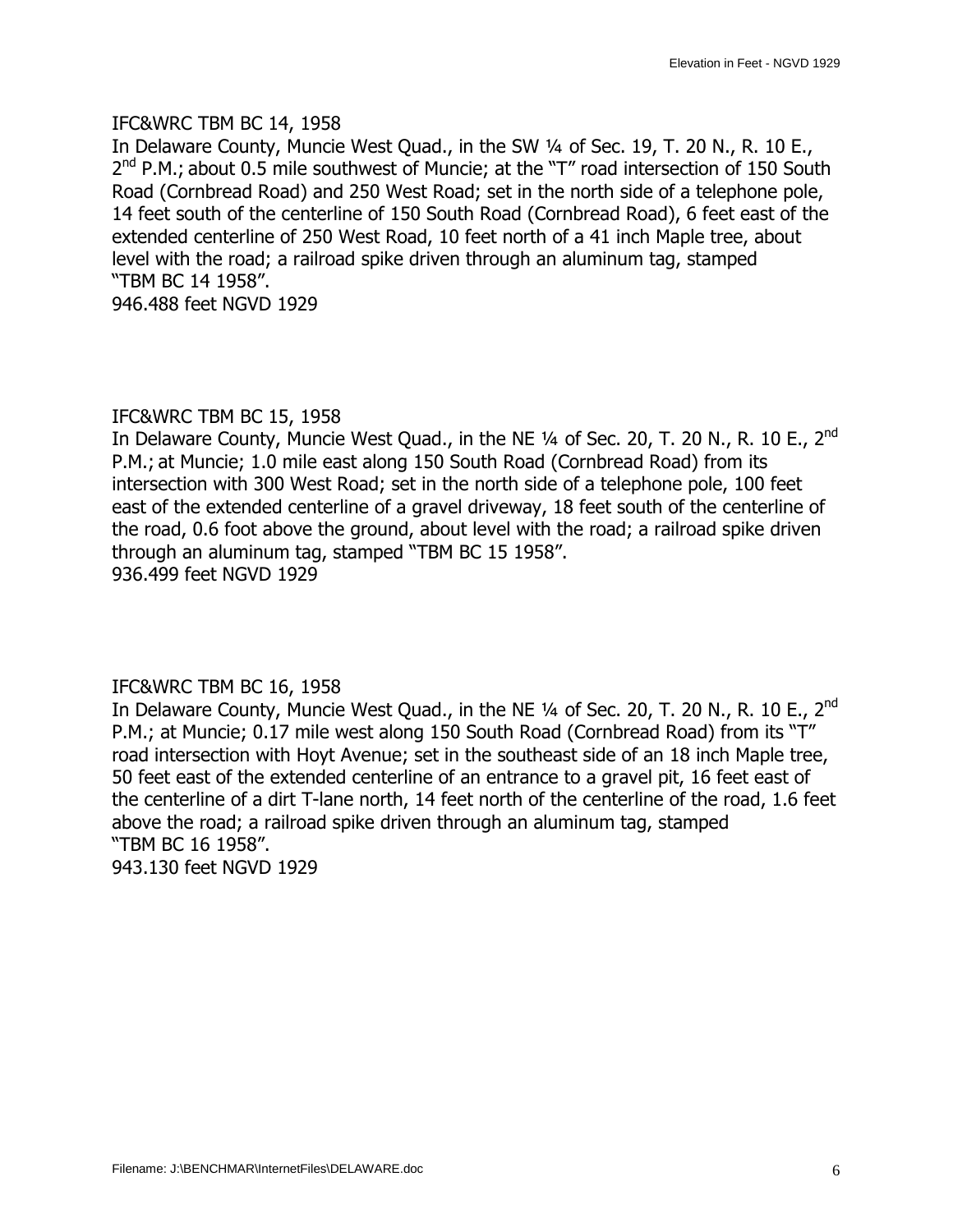#### IFC&WRC BM DEL 12, 1958

In Delaware County, Muncie West Quad., in the NE  $\frac{1}{4}$  of Sec. 20, T. 20 N., R. 10 E., 2<sup>nd</sup> P.M.; at Muncie; at the Middletown - Hoyt Avenue Bridge over Buck Creek; set in the top of the northeast concrete wingwall of the bridge, 19 feet southeast of the centerline of the road, 3.8 feet southeast of the northwest face of the southeast curb, 3.0 feet below the handrail, 0.7 foot northwest of the southeast face of the wingwall, 0.7 foot above the road; a Indiana Flood Control and Water Resources Commission bronze bench mark tablet, stamped "DEL 12 1958". 947.002 feet NGVD 1929

## IFC&WRC TBM BC 17, 1958

In Delaware County, Muncie West Quad., in the NW 1/4 of Sec. 21, T. 20 N., R. 10 E.,  $2^{nd}$  P.M.; at Muncie; at the "T" road intersection of West  $18^{th}$  Street and South Pierce Street, in the northwest quarter of the intersection; set in the east side of a light pole, 35.7 feet southeast of the southeast corner of a house (1200 West  $18<sup>th</sup>$  Street), 22 feet north of the centerline of West  $18<sup>th</sup>$  Street, 19 feet west of the centerline of South Pierce Street, 5.3 feet southwest of a street sign, 1.1 feet above the road; a railroad spike driven through an aluminum tag, stamped "TBM BC 17 1958". 956.339 feet NGVD 1929

## IFC&WRC DEL 13, 1958

In Delaware County, Muncie West Quad., in the NE  $\frac{1}{4}$  of Sec. 21, T. 20 N., R. 10 E., 2<sup>nd</sup> P.M.; at Muncie; at the South Sharkey Street Bridge over Buck Creek; set in the top of the northeast concrete pier of the bridge, 17 feet east of the centerline of the road, 5.3 feet below the top of the handrail, 2.3 feet east of the west face of the east curb, 1.7 feet below the road, 0.9 foot east of the east face of the bridge; a Indiana Flood Control and Water Resources Commission bronze bench mark tablet, stamped —DEL 13 1958". 948.420 feet NGVD 1929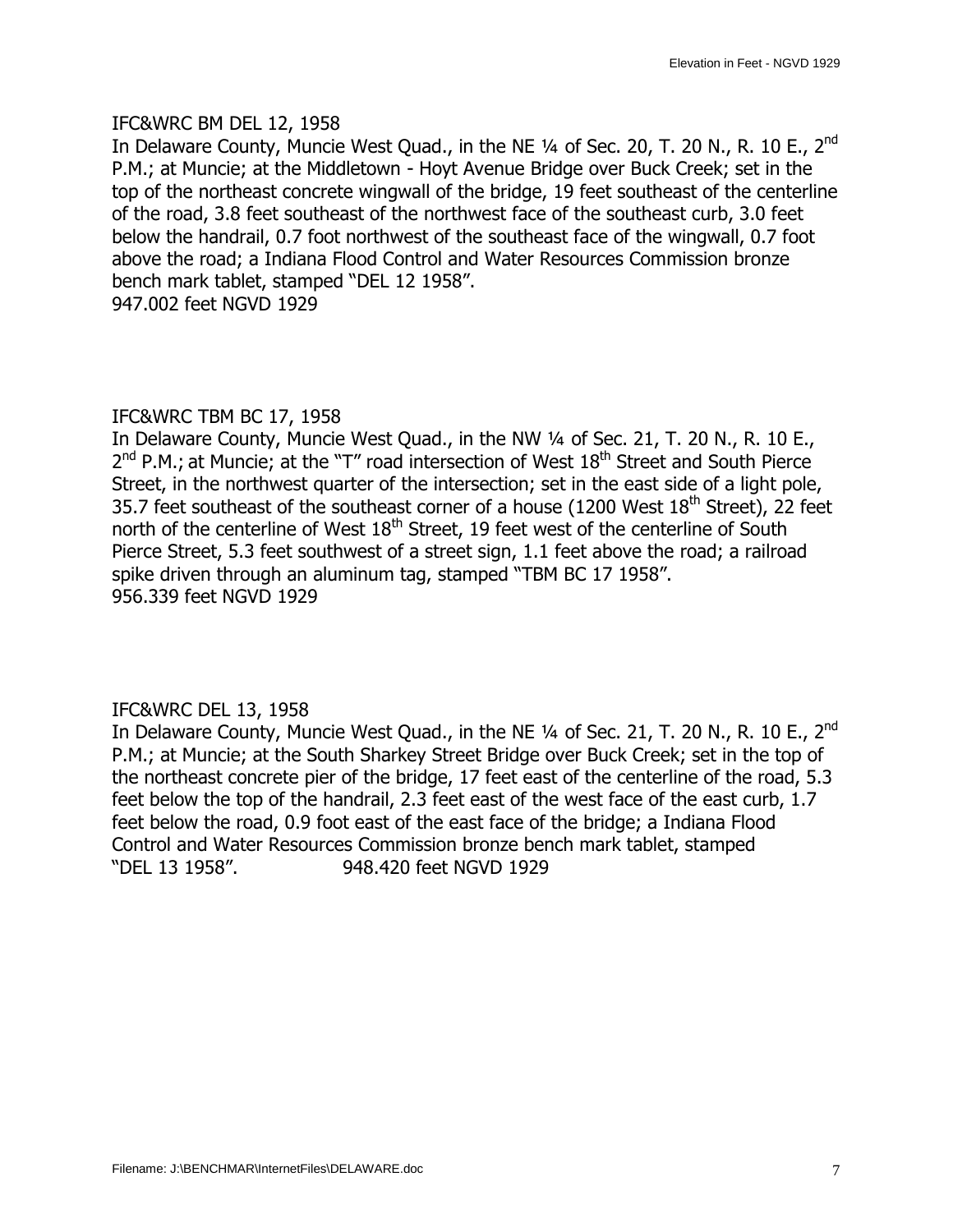#### IFC&WRC TBM BC 18, 1958

In Delaware County, Muncie West Quad., in the SE  $\frac{1}{4}$  of Sec. 21, T. 20 N., R. 10 E., 2<sup>nd</sup> P.M.; at Muncie; 0.06 mile south along Sharkey Street from the bridge over Buck Creek; set in the north side of a telephone pole, 85 feet northwest of the center of a fence gate leading to the Teal Salvage Company, 38 feet northeast of a mailbox, 17 feet east of the centerline of the road, 1.4 feet above the road; a railroad spike driven through an aluminum tag, stamped "TBM BC 18 1958". 950.273 feet NGVD 1929

## IFC&WRC DEL 14, 1958

In Delaware County, Muncie West Quad., in the SE  $\frac{1}{4}$  of Sec. 21, T. 20 N., R. 10 E., 2<sup>nd</sup> P.M.; at Muncie; at the West 23<sup>rd</sup> Street Bridge over Buck Creek; set in the top of the southeast concrete wingwall of the bridge, 23 feet south of the centerline of the west 23<sup>rd</sup> Street, 5.0 feet south of the southeast end of the south steel handrail, 2.5 feet northwest of the southeast face of the wingwall, 1.0 foot southwest of the northeast face of the wingwall, about level with the road; a Indiana Flood Control and Water Resources Commission bronze bench mark tablet, stamped "DEL 14 1958". 953.813 feet NGVD 1929

## IFC&WRC TBM BC 19, 1958

In Delaware County, Muncie West Quad., in the SE  $\frac{1}{4}$  of Sec. 21, T. 20 N., R. 10 E., 2<sup>nd</sup> P.M.; at Muncie; 0.28 mile south along the Norfolk and Western (New York, Chicago and St. Louis) Railroad track, from the intersection with West 23<sup>rd</sup> Street to a spur line leading northwest to the Goodyear Tire and Rubber Company, thence 0.1 mile northwest along the spur line to a trestle over Buck Creek; set on the top of the top of the east end of the first pier going north, 2.6 feet east of the east rail, 2.5 feet below the tracks, 1.9 feet west of the east face of the pier, 0.45 foot north of the south face of the pier; the flat head of a bolt. 952.836 feet NGVD 1929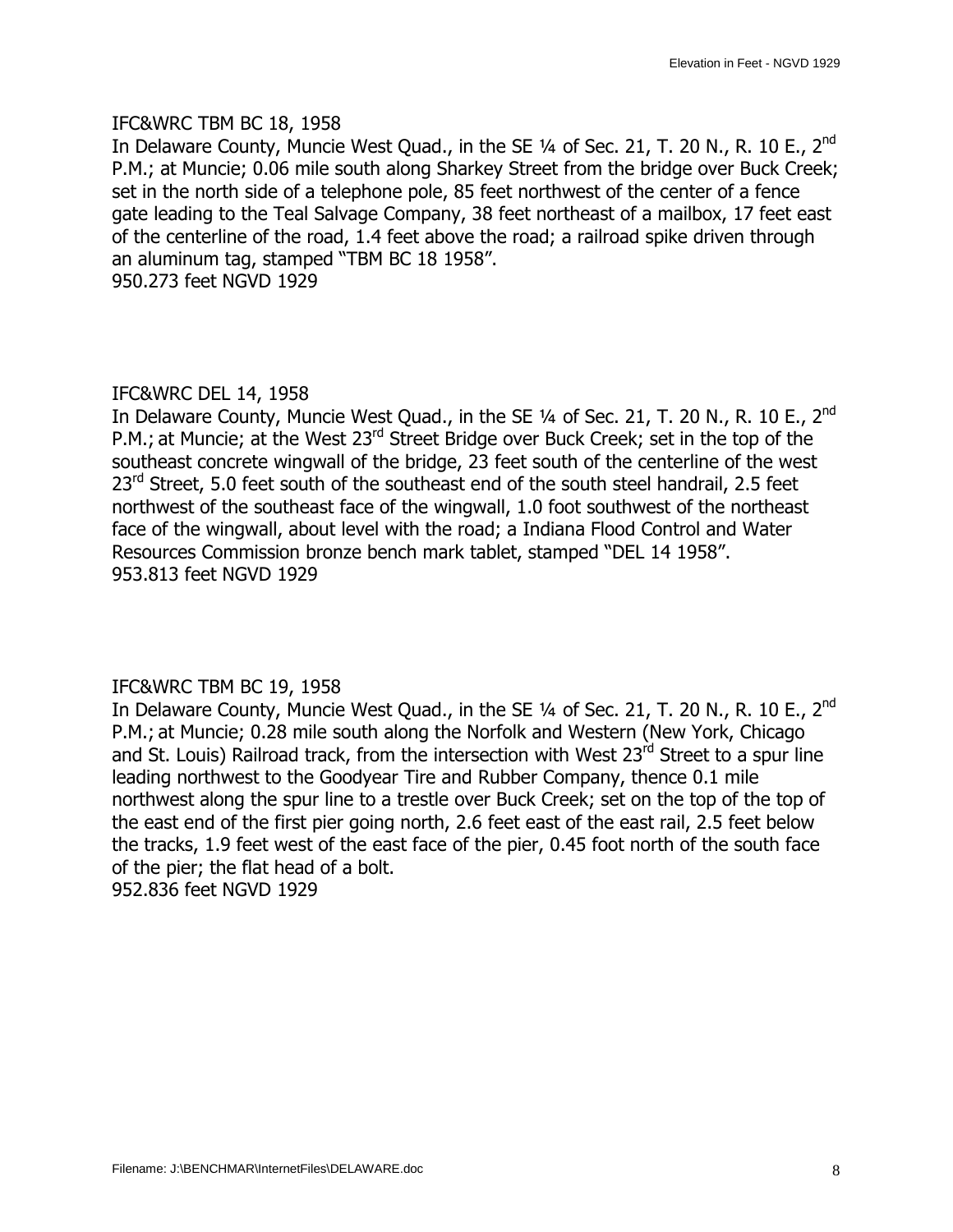#### IFC&WRC TBM BC 20, 1958

In Delaware County, Muncie West Ouad., in the NE  $\frac{1}{4}$  of Sec. 28, T. 20 N., R. 10 E., 2<sup>nd</sup> P.M.; at Muncie; at the Crestview Golf Course; set in the northeast side of a telephone pole (#DE 76195), 0.1 mile south along South Walnut Street from its intersection with  $26<sup>th</sup>$  Street to a golf course road west, 0.2 mile west and south along golf course road passing bridge over Buck Creek, 90 feet east of the northeast corner of a house, 50 feet south of the centerline of a road through the golf course, 12 feet northwest of the centerline of a drive leading to a house, 0.9 foot above the ground; a railroad spike driven through an aluminum tag, stamped "TBM BC 20 1958". 954.691 feet NGVD 1929

## IFC&WRC TBM BC 21, 1958

In Delaware County, Muncie West Quad., in the NE 1/4 of Sec. 28, T. 20 N., R. 10 E., 2<sup>nd</sup> P.M.; at Muncie; at the Crestview Golf Course; set in the top of the right upstream wingwall of an abandoned railroad bridge over Buck Creek, in the southeast corner of the golf course, 150 feet southwest along the extended centerline of  $29<sup>th</sup>$  Street from its intersection with South Walnut Street, 32 feet southeast of the east face of the bridge, 1.3 feet northwest of the southeast face of the wingwall, 1.0 foot northwest of the southwest face of the wingwall, 0.9 foot below the top of the bridge; a chiseled triangle.

955.478 feet NGVD 1929

#### USC&GS BM K 250, 1947

In Delaware County, Muncie West Quad., in the SW  $\frac{1}{4}$  of Sec. 27, T. 20 N., R. 10 E.,  $2<sup>nd</sup>$  P.M.; at Muncie; at the South Walnut Street concrete bridge over Buck Creek; set in the top of the southeast concrete wingwall of the bride, 15 feet east of the centerline of the road, 2.9 feet below the top of the handrail, 0.8 foot east of the southeast end of the east handrail, 0.6 foot west of the northeast face of the wingwall, 0.6 foot above the road; a US Coast and Geodetic Survey bronze bench mark tablet, stamped "K 250 1947".

959.509 feet NGVD 1929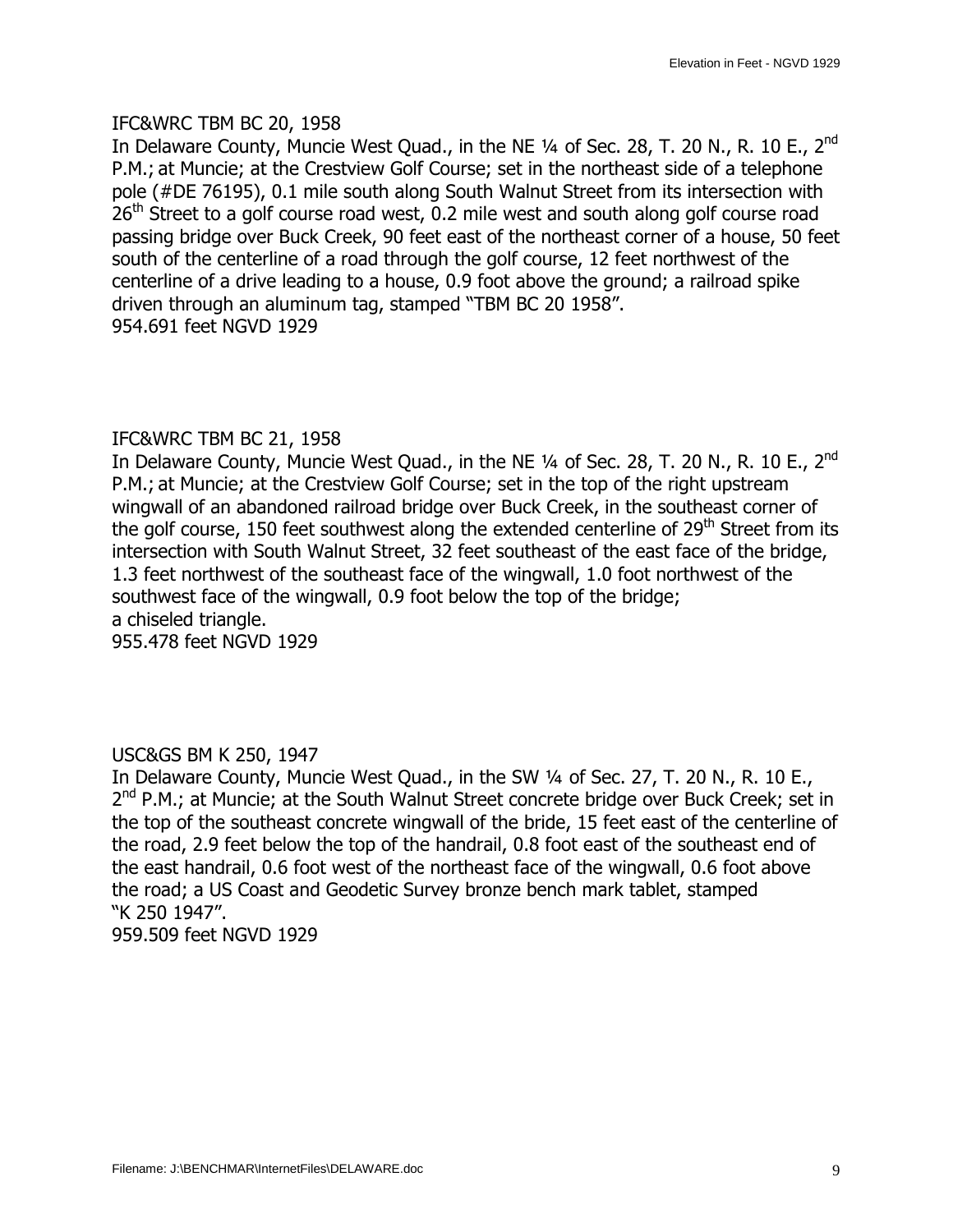#### ISHC BM G 16

In Delaware County, Muncie West Quad., in the SW 1/4 of Sec. 27, T. 20 N., R. 10 E.,  $2<sup>nd</sup>$  P.M.; at Muncie; at the old State Road 3 and 67 bridge over Buck Creek; set in the top of the southwest concrete wingwall of the bridge, 46 feet west of the centerline of old State Road 3 and 67, 1.5 feet west of the west face of the west guardrail, 0.5 foot northeast of the southwest face of the wingwall, 0.6 foot above the road; a Indiana State Highway Commission bench mark tablet. 959.625 feet NGVD 1929

# IFC&WRC TBM BC 22, 1958

In Delaware County, Muncie West Quad., in the SW  $\frac{1}{4}$  of Sec. 27, T. 20 N., R. 10 E.,  $2<sup>nd</sup>$  P.M.; at Muncie; 0.05 mile south on 50 East Road (old State Road 3) from its junction with old State Road 67 to the C.C. Baker farm bridge over Buck Creek; set in the top of the left downstream wingwall of the bridge, 148 feet east of the centerline of 50 East road, 33 feet east of a gate, 17.0 feet east of the southeast corner of a corn crib, 6.0 feet southeast of a steel fence post, 1.3 feet south of the northeast face of the wingwall, level with bridge floor; a chiseled triangle. 955.506 feet NGVD 1929

#### IFC&WRC TBM BC 23, 1958

In Delaware County, Muncie West Quad., in the NW 1/4 of Sec. 34, T. 20 N., R. 10 E.,  $2<sup>nd</sup>$  P.M.; about 2.9 miles south of the Court House at Muncie; at the intersection of 300 South Road and 50 East Road, in the southeast quarter of the intersection; set in the northwest side of a telephone pole (#50), 38 feet west of the centerline of a driveway, 26.3 feet south of the centerline of the crossroad, 24 feet east of the centerline of 50 East Road, about 3.0 feet below 50 East Road; a railroad spike driven through an aluminum tag, stamped "TBM BC 23 1958." 957.323 feet NGVD 1929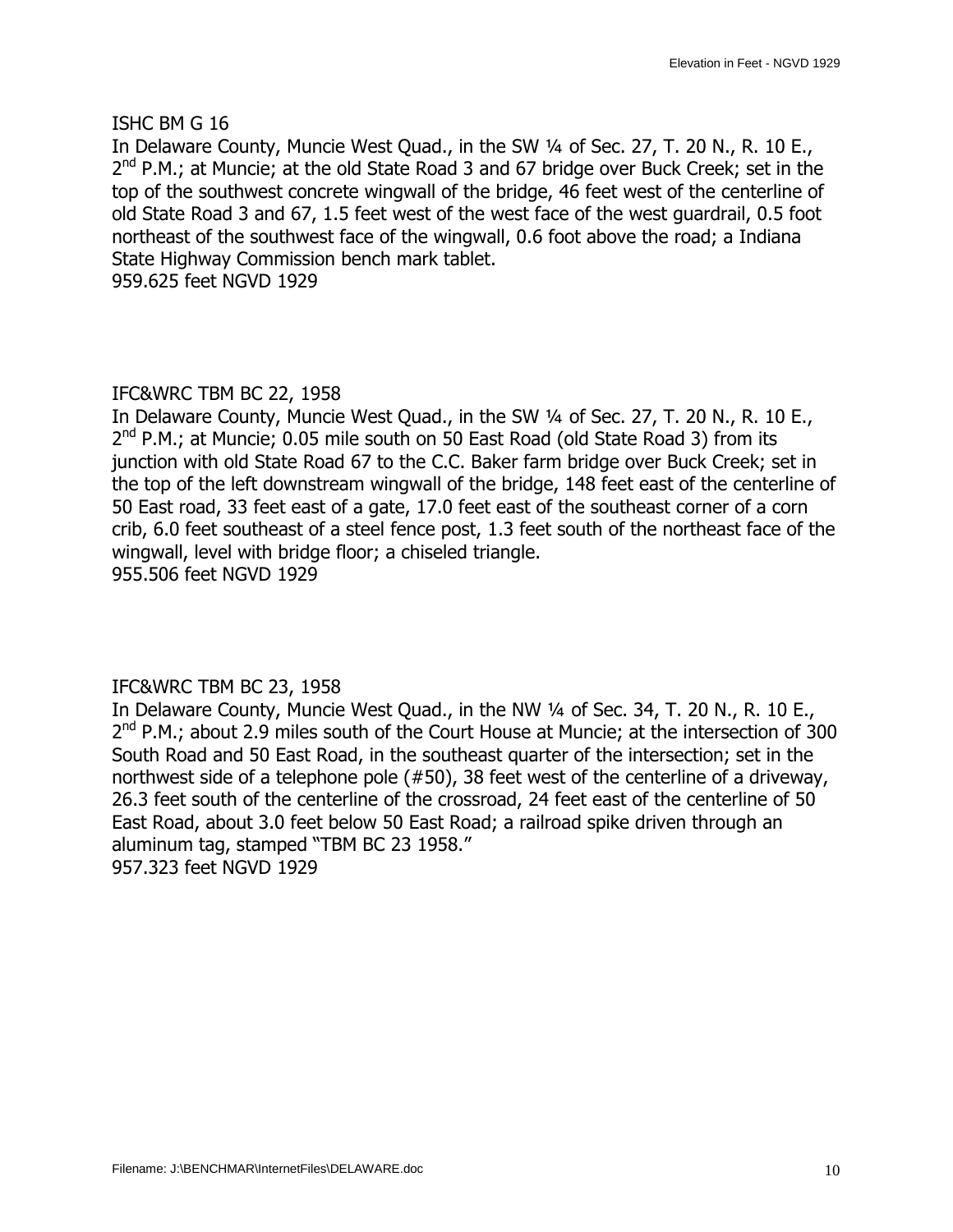#### IFC&WRC DEL 16, 1958

In Delaware County, Muncie West Quad., in the SW 1/4 of Sec. 27, T. 20 N., R. 10 E.,  $2<sup>nd</sup>$  P.M.; about 2.9 miles south of the Court House at Muncie; at the 300 South Road one span steel pony truss bridge over Buck Creek; set in the top of the northwest concrete abutment of the bridge, 11 feet north of the centerline of the road, 2.2 feet below the road, 1.2 feet north of the northwest end of the north steel handrail, 0.65 foot southwest of the northeast face of the abutment; a Indiana Flood Control and Water Resources Commission bronze bench mark tablet, stamped "DEL 16 1958". 955.959 feet NGVD 1929

#### USC&GS BM P 250, 1947

In Delaware County, Muncie West Quad., in the NW 1/4 of Sec. 34, T. 20 N., R. 10 E.,  $2^{nd}$  P.M.; about 3.4 miles south of the Court House at Muncie; 0.7 mile south along 50 East Road (old State Road 3) from the junction with old State Road 67 to an 18-inch pipe culvert under the road; set in the top of the north end of the west 9-foot concrete headwall, 55 feet north of the centerline of a driveway leading to a farm on the west side of the road, 18 feet west of the centerline of 50 East Road, 14.4 feet east of a power pole, 1.3 feet south of the north face of the headwall, about level with the centerline of the highway; a US Coast and Geodetic Survey bronze bench mark tablet, stamped "P 250 1947." 959.519 feet NGVD 1929

#### IFC&WRC TBM BC 24, 1958

In Delaware County, Muncie West Quad., in the SW 1/4 of Sec. 34, T. 20 N., R. 10 E.,  $2<sup>nd</sup>$  P.M.; about 4.0 miles south of the Court House at Muncie; 1.24 miles generally south along 50 East Road (old State Road 3) from the junction with old State Road 67 to a "T"-road east; set in the northeast side of a telephone pole ( $#DE 86 106$ ), 29 feet east of the centerline of 50 East Road, 19 feet north of the centerline of the T-road, 9.0 feet northeast of a mailbox, 1.2 feet above the ground, about level with the highway; a railroad spike driven through an aluminum tag, stamped "TBM BC 24 1958." 962.418 feet NGVD 1929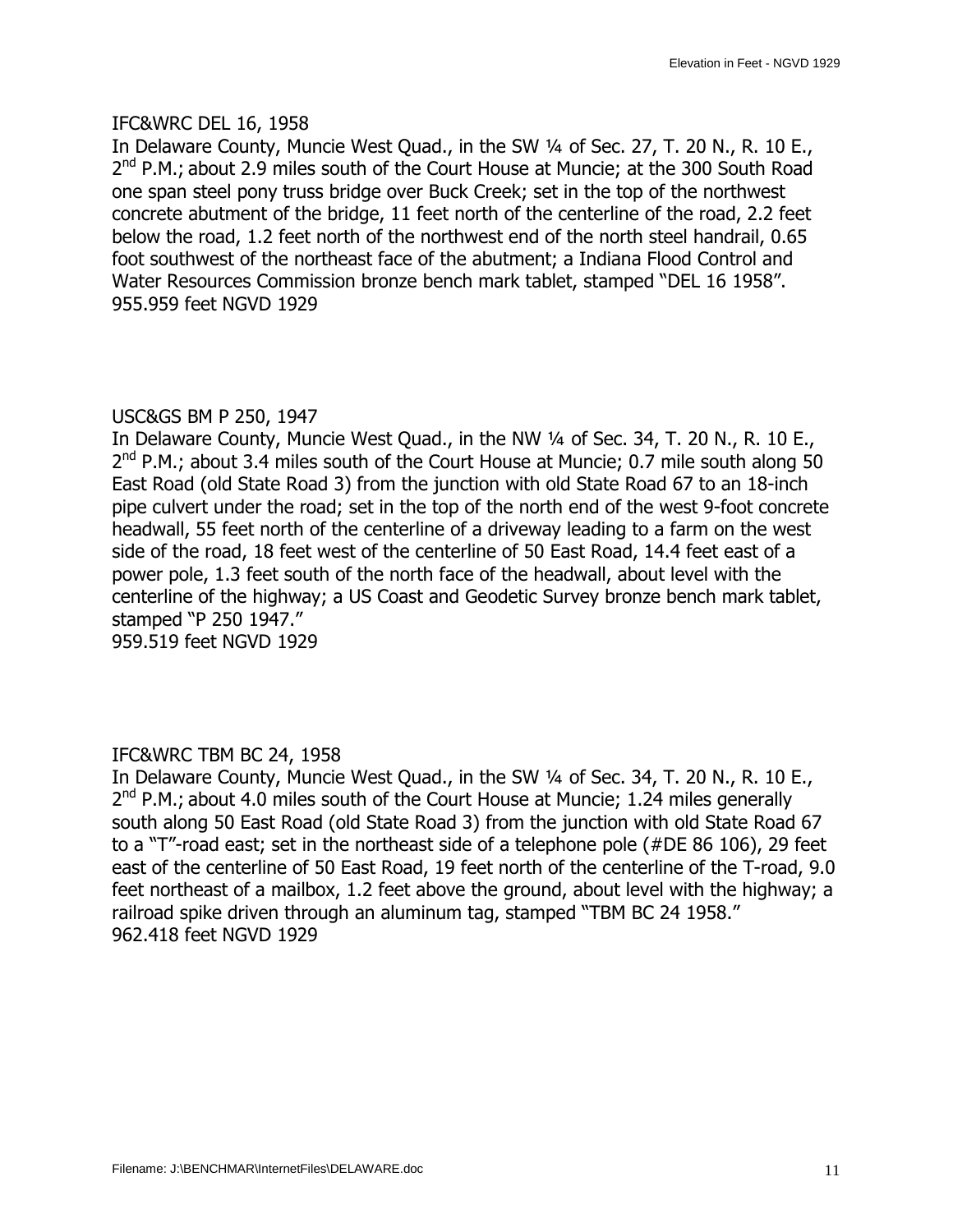#### IFC&WRC DEL 17, 1958

In Delaware County, Muncie East Quad., in the SE  $\frac{1}{4}$  of Sec. 34, T. 20 N., R. 10 E., 2<sup>nd</sup> P.M.; about 4.0 miles south of the Court House at Muncie; 1.24 miles generally south along 50 East Road (old State Road 3) from the junction with old State Road 67, to a Troad east, thence 0.4 mile east to a 55 foot bridge over Buck Creek; set in the top of the southwest concrete abutment of the bridge, 8 feet south of the centerline of the road, 1.8 feet west of the east face of the abutment, 1.0 foot south of the south face of the south guardrail, 1.1 feet below the road, a Indiana Flood Control and Water Resources Commission bronze bench mark tablet, stamped "DEL 17 1958". 958.045 feet NGVD 1929

# IFC&WRC TBM BC 25, 1958

In Delaware County, Muncie East Quad., in the NE  $1/4$  of Sec. 3, T. 19 N., R. 10 E., 2<sup>nd</sup> P.M.; about 1.0 mile south of Muncie; at the 400 South Road (Corinth Road) 40-foot bridge over Buck Creek; set in the north side of a power pole (#DE 86-386), 19 feet south of the centerline of the road, 16.5 feet southeast of the southeast end of the south handrail of the bridge, about 4.0 feet below the road; a railroad spike driven through an aluminum tag, stamped "TBM BC 25 1958". 957.043 feet NGVD 1929

## USGS RM 1

In Delaware County, Muncie East Quad., in the NE  $\frac{1}{4}$  of Sec. 3, T. 19 N., R. 10 E., 2<sup>nd</sup> P.M.; about 1.0 mile south of Muncie; at the 400 South Road (Corinth Road) 40-foot bridge over Buck Creek; set on the road side of the base of the handrail pipe, on the left upstream side of the bridge, 8.0 feet south of the centerline of the road, and 0.65 foot above the road; the top of rivet with a chiseled cross. 960.493 feet NGVD 1929

#### USGS RM 2

In Delaware County, Muncie East Quad., in the SE  $\frac{1}{4}$  of Sec. 34, T. 20 N., R. 10 E., 2<sup>nd</sup> P.M.; about 1.0 mile south of Muncie; at the 400 South Road (Corinth Road) 40-foot bridge over Buck Creek; set on the road side of the base of the handrail pipe, on the right downstream corner of the bridge, 8.0 feet north of the centerline of the road, and 0.65 foot above the bridge floor; the top of a rivet with a chiseled cross. 960.532 feet NGVD 1929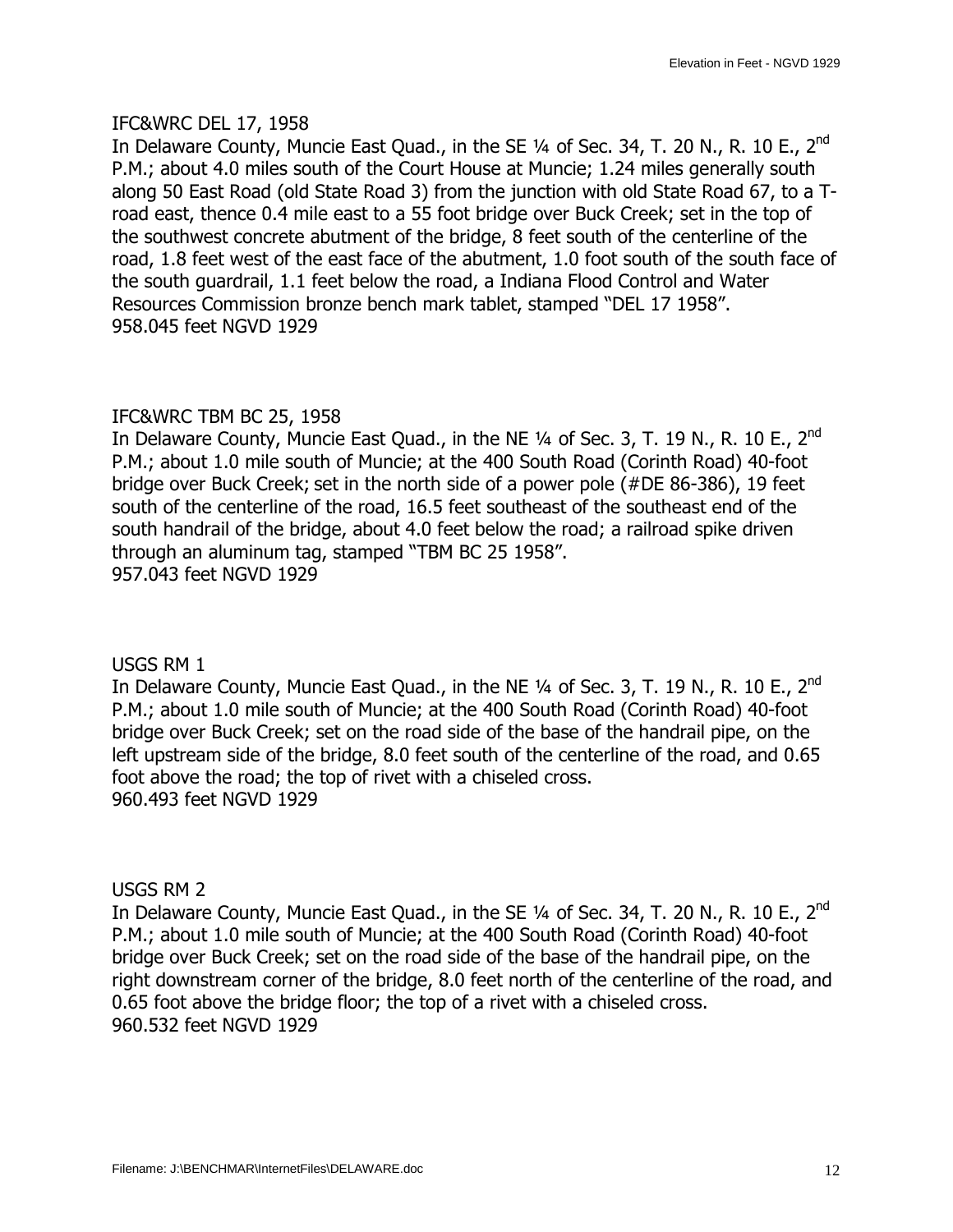## USC&GS BM Q 250, 1947

In Delaware County, Muncie West Quad., in the SW 1/4 of Sec. 34, T. 20 N., R. 10 E.,  $2<sup>nd</sup>$  P.M.; about 1.0 mile south of Muncie; at the intersection of 50 East Road (old State Road 3) and 400 South Road (Corinth Road), in the northwest quarter of the intersection; set in top of a concrete post, 72 feet west of the centerline of 50 East Road (old State Road 3), 38 feet west of a concrete corner fence post, 18.5 feet north of the centerline of 400 South Road (Corinth Road), 1.0 foot south of a wire fence, about level with 400 South Road (Corinth Road), projecting 0.5 foot above ground; a US Coast and Geodetic Survey bronze bench mark tablet, stamped "O 250 1947." 969.358 feet NGVD 1929

# IFC&WRC BM DEL 31, 1960

In Delaware County, Hartford City West Quad., in the NW 1/4 of Sec. 11, T. 22 N., R. 9 E.,  $2^{nd}$  P.M.; about 0.5 mile southeast of Matthews; at the intersection of Delaware-Grant County Line Road and 500 West Road, in the southeast 1/4 of the bend; set in the top of a concrete post, 40 feet south of the extended centerline of Delaware-Grant County Line Road, 11.0 feet east of the centerline of 500 West Road, 8.0 feet north of a 27-inch Oak tree, 2.0 feet west of a fence line, flush with the ground; a Indiana Flood Control and Water Resources Commission bronze bench mark tablet, stamped —DEL 31 1960".

883.156 feet NGVD 1929 2<sup>nd</sup> Order

# IFC&WRC TBM MS 31, 1961

In Delaware County, Wheeling Quad., in the NW  $\frac{1}{4}$  of Sec. 11, T. 22 N., R. 9 E., 2<sup>nd</sup> P.M.; about 0.9 mile northwest Wheeling, 0.4 mile generally west along U.S. Highway 35 from the Wheeling Cemetery to a T-road north (475 West Road), thence 0.65 mile north to a right-angel turn west; set in the east side of a double trunked 40-inch Oak tree, 200 feet south of the turn, 20 feet west of the centerline of 475 West Road, on the T-junction of a north-south fence line with a fence line west, 1.0 foot above the ground; a railroad spike driven through an aluminum tag, stamped "TBM MS 31 1961".<br>2<sup>nd</sup> Order 887.3

887.309 feet NGVD 1929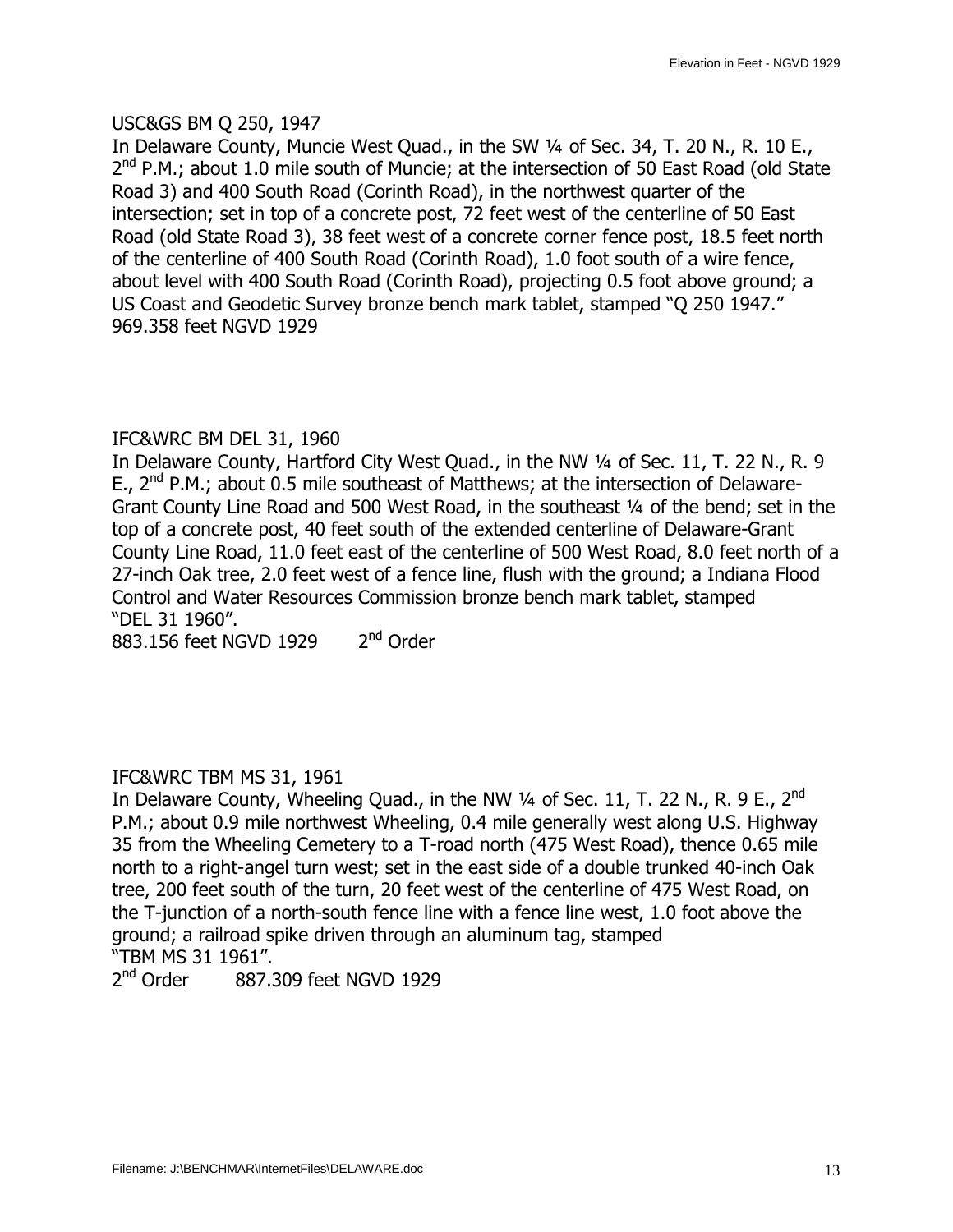#### IFC&WRC TBM MS 32, 1961

In Delaware County, Wheeling Quad., in the NW  $\frac{1}{4}$  of Sec. 14, T. 22 N., R. 9 E., 2<sup>nd</sup> P.M.; about 0.7 mile west of Wheeling; 0.4 mile generally west along U.S. Highway 35 from the Wheeling Cemetery to a T-road north (475 West Road), thence 0.1 mile north to a 12-foot concrete box culvert under the road; set in the top of the south end of the west concrete headwall of the culvert, 9.5 feet west of the centerline of the road, 1.3 feet south of the south face of a concrete guardrail post, 1.0 foot north of the south face of the west headwall, about level with the road; a chiseled triangle.  $2<sup>nd</sup>$  Order 868.343 feet NGVD 1929

## IFC&WRC TBM BM K 217, 1947

In Delaware County, Wheeling Quad., in the NE  $\frac{1}{4}$  of Sec. 14, T. 22 N., R. 9 E., 2<sup>nd</sup> P.M.; at Wheeling; at a 15-foot concrete and masonry culvert under U.S. Highway 35; set in the top of the west end of the south concrete headwall, 117 yards east of the entrance to the Wheeling Cemetery, 30 feet west of the "east city limits" sign, 17 feet south of the centerline of the highway, 2.0 feet above the highway, 0.7 foot east of the west face of the south headwall; a US Coast and Geodetic Survey disk, stamped  $\degree$ K 217 1947". "K 217 1947".  $2^{nd}$  Order  $868.479$  feet NGVD 1929

## USC&GS BM L 217, 1947

In Delaware County, Wheeling Quad., in the NW  $\frac{1}{4}$  of Sec. 13, T. 22 N., R. 9 E., 2<sup>nd</sup> P.M.; at Wheeling; at the old bridge school house at Wheeling; 125 feet east-southeast of the southeast corner of the school, 45.5 feet east of telephone pole #9, 24 feet north of the center line of the paved road, 1.0 foot south of a "T" fence post and in line with the fence north, about 1.0 foot below the road, set in the top of a concrete post flush with the ground, a US Coast and Geodetic Survey disk, stamped "L 217 1947".  $2<sup>nd</sup>$  Order  $881.035$  feet NGVD 1929

#### IFC&WRC TBM MS 7 RESET 1961

In Delaware County, Wheeling Quad., in the NW 1/4 of Sec. 13, T. 22 N., R. 9 E., 2<sup>nd</sup> P.M.; about 0.42 mile east of Wheeling; at the "T"-road intersection of 1187 North Road and 364 West Road; set in the top of a concrete post, 106 feet northeast of the centerline of 1187 North Road, 19.3 feet east of the centerline of 364 West Road, 1.5 feet above 364 West Road; a railroad spike driven through an aluminum tag, stamped "TBM MS 7 RESET 1961." 2<sup>nd</sup> Order 883.826 feet NGVD 1929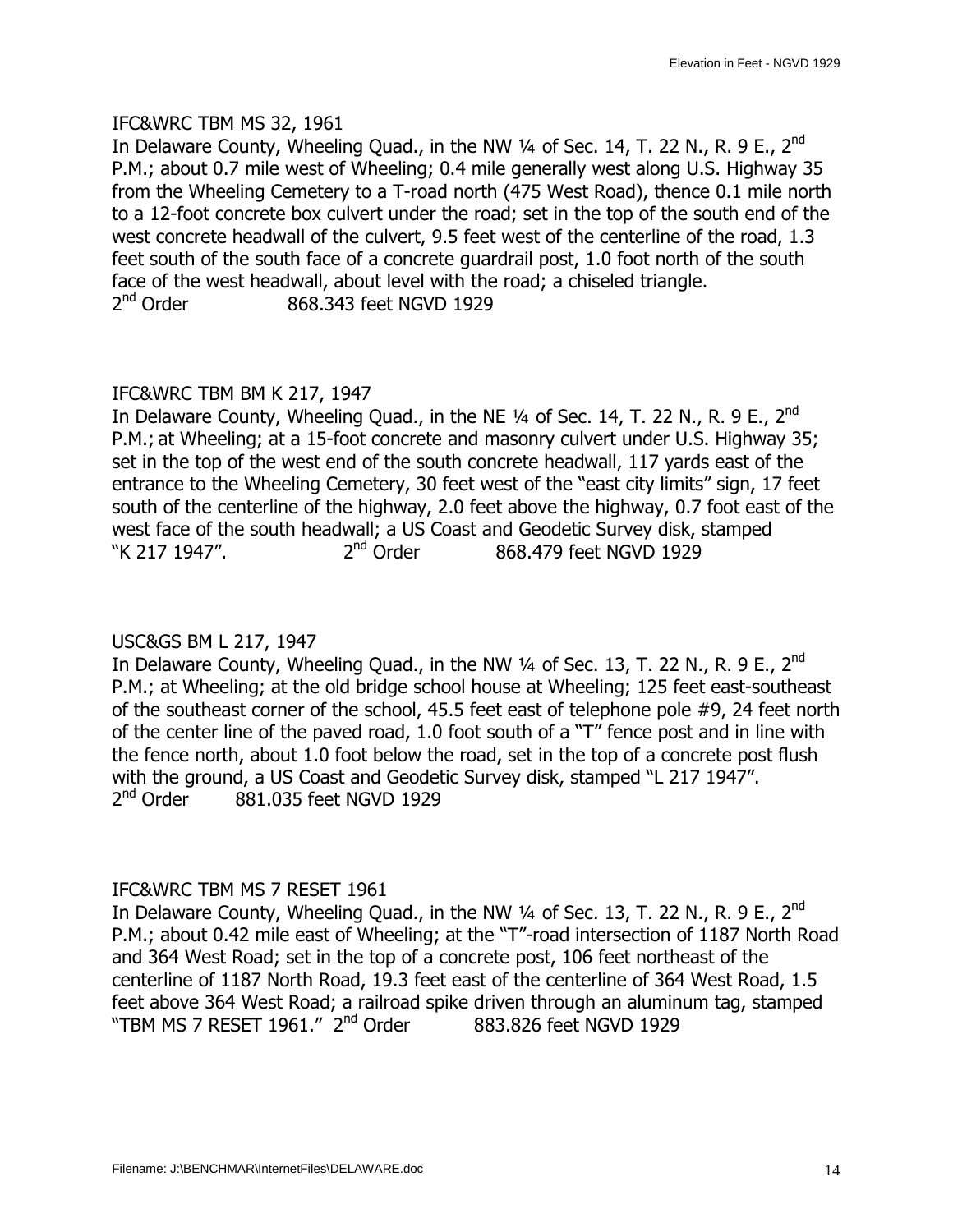#### USC&GS WHEELING AZIMUTH

In Delaware County, Wheeling Quad., in the NW 1/4 of Sec. 13, T. 22 N., R. 9 E., 2<sup>nd</sup> P.M.; about 0.42 mile east of Wheeling; at the "T"-road intersection of 1187 North Road and 364 West Road; set in the top of a concrete post, 106 feet northeast of the centerline of 1187 North Road, 21.5 feet east of the centerline of 364 West Road, 0.5 foot above the road; a US Coast and Geodetic Survey azimuth mark, stamped "Wheeling 1955".  $2^{nd}$  Order 883.942 feet NGVD 1929 "Wheeling  $1955"$ .  $2<sup>nd</sup>$  Order 883.942 feet NGVD 1929

# IFC&WRC BM DEL 1, 1954

In Delaware County, Wheeling Quad., in the NW  $\frac{1}{4}$  of Sec. 12, T. 22 N., R. 9 E., 2<sup>nd</sup> P.M.; about 0.7 mile northeast of Wheeling; at the 364 West Road 200-foot two-span steel truss bridge over the Mississinewa River; set in the top of the east end of the center pier, 3.0 feet west of the east (upstream) end of the pier, 7 feet east of the middle bridge seat, about one foot below the bridge floor; a Indiana Flood Control and Water Resources Commission bronze bench mark tablet, stamped "DEL 1 1954".  $2^{nd}$  Order Destroyed new bridge – see IDOT BM DEL G 21 856.158 feet NGVD 1929

## IDOT BM DEL G 21

In Delaware County, Wheeling Quad., in the NW  $\frac{1}{4}$  of Sec. 12, T. 22 N., R. 9 E., 2<sup>nd</sup> P.M.; about 0.7 mile northeast of Wheeling; at the 364 West Road bridge over the Mississinewa River; set in the top of the southwest concrete abutment of the bridge, 15.2 feet west of the centerline of the bridge, 11.3 feet south of the north end of the abutment, 0.85 foot north of the south end of the abutment, 0.8 foot west of the west face of the west concrete guardrail of the bridge, 0.5 foot east of the west face of the abutment, level with the top of the concrete bridge deck; a Indiana Department of Transportation bench mark tablet, stamped "DEL G 21". 862.922 feet NGVD 1929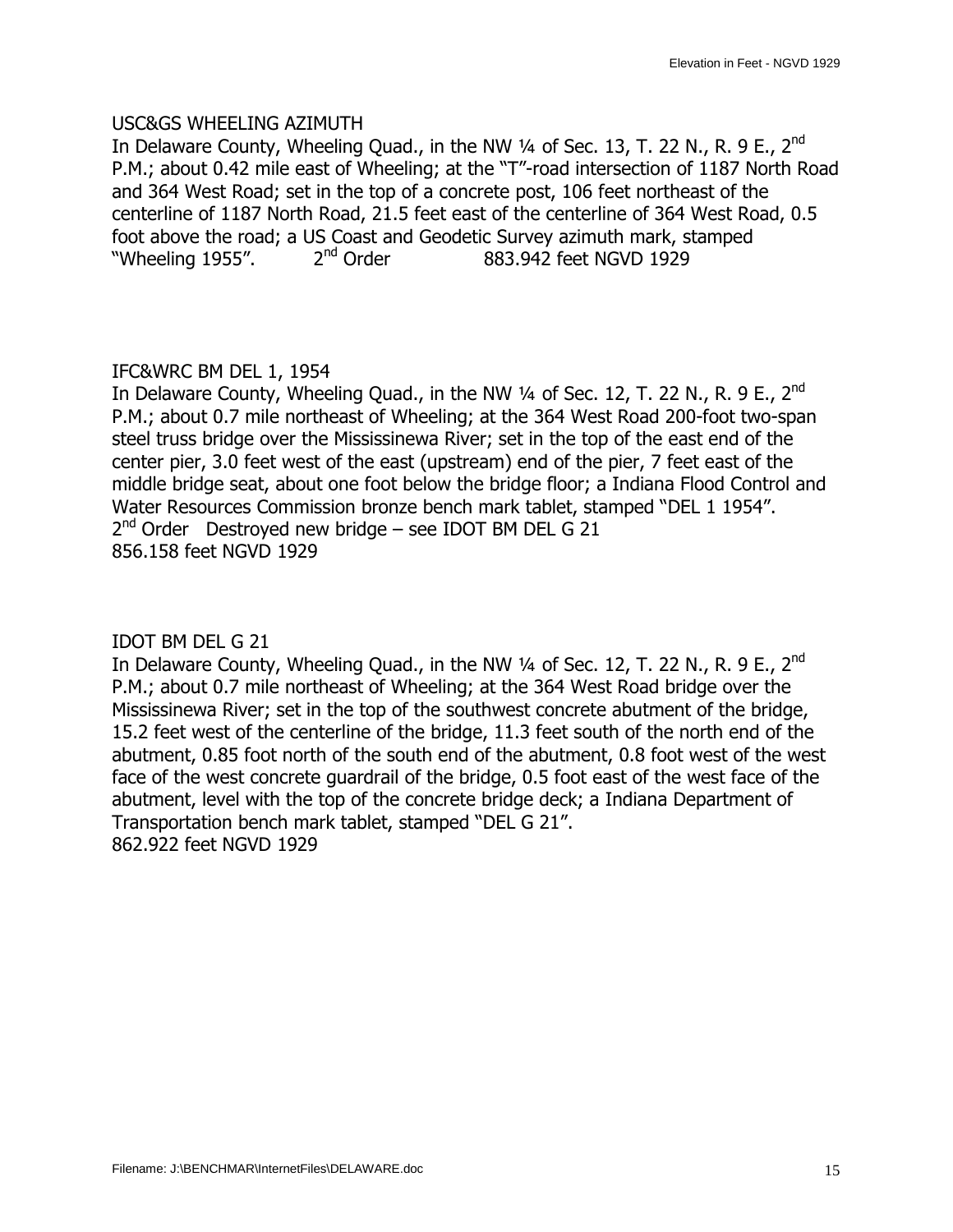#### IFC&WRC TBM MS 128, 1961

In Delaware County, Wheeling Quad., in the SE  $\frac{1}{4}$  of Sec. 12, T. 22 N., R. 9 E., 2<sup>nd</sup> P.M.; about 1.0 mile northeast of Wheeling; 0.4 mile east along the Wheeling-Eaton blacktop road to road junction 1187 North and 364 West, thence 0.55 mile north to a Troad east, thence 0.64 mile east along a dirt lane to a 30-inch Elm tree at a dirt lane cross roads on the south bank of the Mississinewa River; set in the south side of the 30 inch tree, 38 feet east of the dirt intersection, 23.5 feet north of a wire fence line, 12.5 feet north of the centerline of the dirt lane; a railroad spike driven through an aluminum tag, stamped "TBM MS 128 1961".  $2<sup>nd</sup>$  Order 851.934 feet NGVD 1929

## IFC&WRC BM DEL 30, 1960

In Delaware County, Wheeling Quad., in the SW  $1/4$  of Sec. 7, T. 22 N., R. 10 E., 2<sup>nd</sup> P.M.; about 1.25 miles northeast of Wheeling; 0.4 mile east along the Wheeling-Eaton blacktop road to the road junction of 1187 N. and 364 W., thence 0.55 mile north to a T-road east, thence 1.02 mile east along the dirt lane; set in the top of a concrete post, at a bend in the dirt lane at the edge of a open field, 215 feet southeast of an entrance to the south bank of the Mississinewa River, 15.5 feet northeast of the centerline of the dirt lane, 6.5 feet northwest of a 16-inch tree, 5.5 feet southeast of a 20-inch twin trunked tree, 0.5 foot above the dirt lane, 0.2 foot above the ground; a Indiana Flood Control and Water Resources Commission bronze bench mark tablet, stamped "DEL 30 1960". 2<sup>nd</sup> Order 852.565 feet NGVD 1929

## IFC&WRC TBM MS 129, 1961

In Delaware County, Wheeling Quad., in the NW  $\frac{1}{4}$  of Sec. 18, T. 22 N., R. 10 E., 2<sup>nd</sup> P.M.; 1.3 miles east of Wheeling; 0.4 mile east along the Wheeling-Easton blacktop road to road junction 1187 N. and 364 W., thence 0.55 mile north to a T-road east, thence 1.40 miles east along the dirt lane to the base of the hill; 0.1 mile north of 2 houses; set in the west side of a 16-inch tree, 30 feet east of and across the dirt lane from a fence line, 18 feet east of the centerline of the dirt lane, 8 feet east of a piled rock wall, 7.5 feet northeast of a tree at the end of a fence line on the east side of the road, 1.0 foot below the road; a railroad spike driven through an aluminum tag, stamped "TBM MS 129 1961".  $2<sup>nd</sup>$  Order 853.079 feet NGVD 1929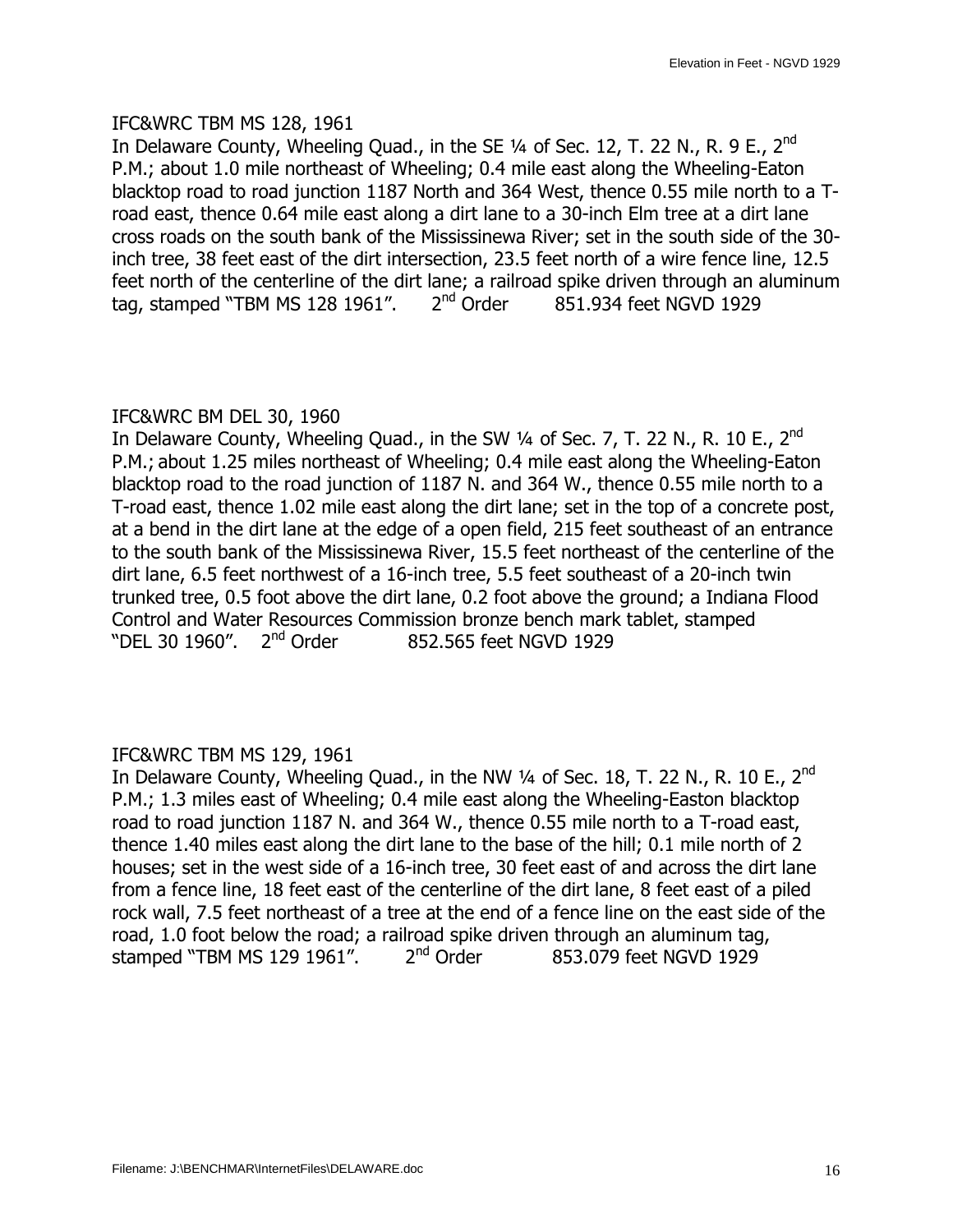#### IFC&WRC TBM MS 10, 1961

In Delaware County, Wheeling Quad., in the SW  $\frac{1}{4}$  of Sec. 18, T. 22 N., R. 10 E., 2<sup>nd</sup> P.M.; about 1.7 miles southeast of Wheeling, 1.7 miles east along the Eaton-Wheeling blacktop road from Wheeling, 0.4-mile southeast of a gravel cross road 287 West Road and 1134 N.; set in the top at the northwest end of the northeast headwall of a 10-foot box culvert, 13 feet northeast of the centerline of the road, 2.0 feet above the road, at the north corner of the northeast headwall of the culvert; a chiseled square. 2<sup>nd</sup> Order 879.823 feet NGVD 1929

## IFC&WRC TBM MS 130, 1961

In Delaware County, Wheeling Quad., in the SE 1/4 of Sec. 17, T. 22 N., R. 10 E., 2<sup>nd</sup> P.M.; about 3.3 miles east of Wheeling; at the "T" road intersection of 1100 North Road and a north-south gravel 100 West Road; set in the top at the center of a 3-foot box culvert under 1100 North Road, 95 feet west of the centerline of 100 West Road, 15 feet north of the centerline of 1100 North Road, 10 feet west of the centerline of a road south; a chiseled triangle.<br>2<sup>nd</sup> Order 888.180 fe

888.180 feet NGVD 1929

## IFC&WRC BM DEL 3, 1954

In Delaware County, Wheeling Quad., in the NE 1/4 of Sec. 21, T. 22 N., R. 10 E., 2<sup>nd</sup> P.M.; about 4.3 miles east-southeast of Wheeling; at the intersection of the Wheeling-Eaton Road (1078 North Road) and Center Road North (Walnut Street), in the northwest 1/4 of the intersection, 0.2 mile north of a one-span 200-foot steel truss bridge over the Mississinewa River; set in the top of the center of the west angular headwall of a two-foot concrete box culvert under Center Road North (Walnut Street), 30 feet north of the centerline of the blacktop Wheeling-Eaton Road (1078 North Road), 9 feet west of the centerline of the gravel Center Road North (Walnut Street), about 1.5 feet above the intersection, a Indiana Flood Control and Water Resources Commission bronze bench mark tablet, stamped "DEL 3 1954".

2<sup>nd</sup> Order Destroyed 5/17/2005 886.479 feet NGVD 1929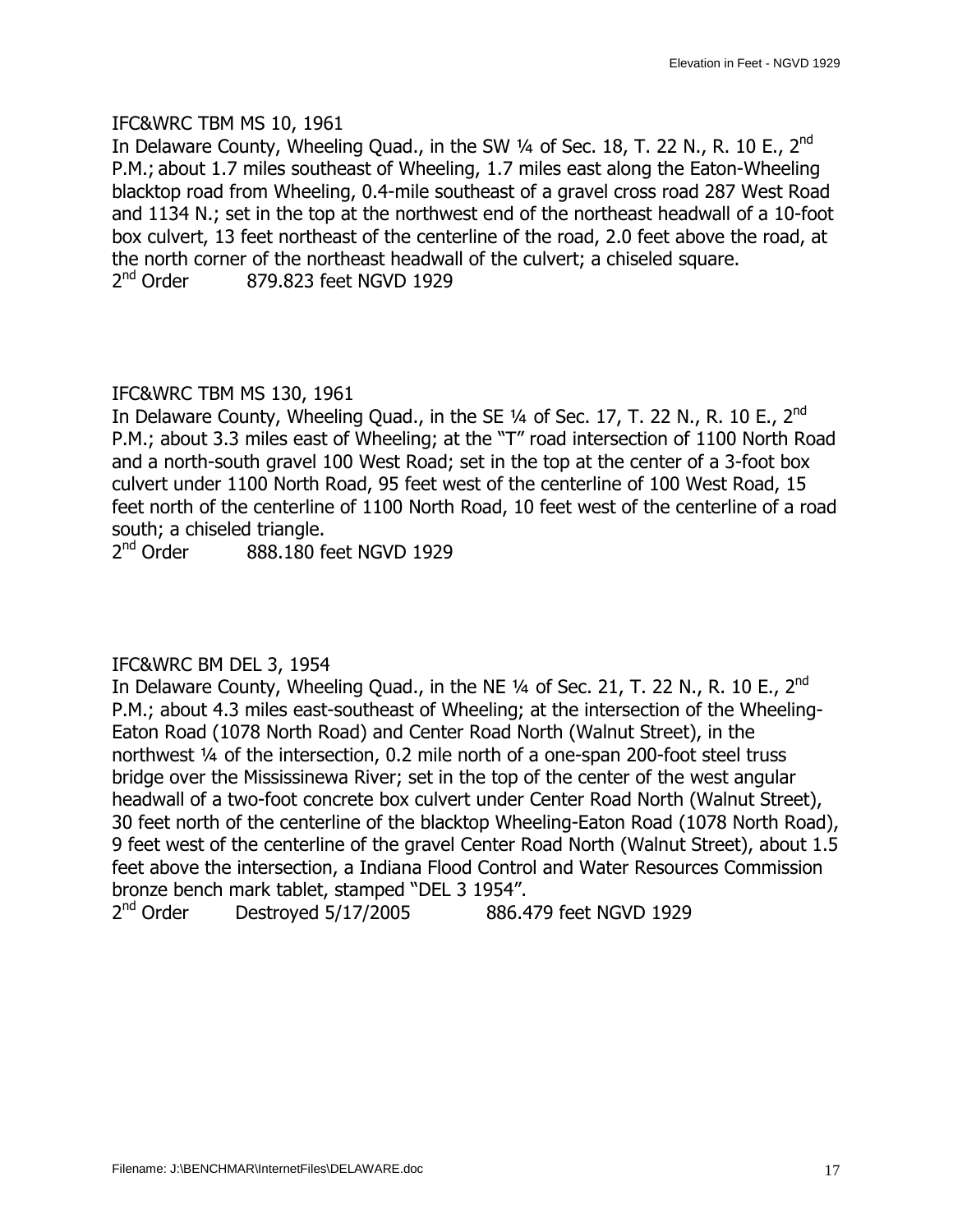#### DNR TBM MSR 5-041786

In Delaware County, Wheeling Quad., in the NE  $\frac{1}{4}$  of Sec. 21, T. 22 N., R. 10 E., 2<sup>nd</sup> P.M.; about 4.3 miles east-southeast of Wheeling; at the Center Road North (Walnut Street) bridge over the Mississinewa River; set in the top of the north end of the west concrete curb of the bridge, 15.0 feet west of the centerline of the road, 0.9 foot above the concrete bridge deck, 0.55 foot east of the east face of the west concrete guardrail of the bridge, 0.5 foot south of the north end of the curb, 0.35 foot west of the east face of the curb; a cut triangle,  $3<sup>rd</sup>$  Order 882.690 feet NGVD 1929 face of the curb; a cut triangle.  $3<sup>rd</sup>$  Order 882.690 feet NGVD 1929

## ISHC BM DEL G 6

In Delaware County, Eaton Quad., in the NE  $\frac{1}{4}$  of Sec. 22, T. 22 N., R. 10 E.,  $2^{nd}$  P.M.; about 0.5 mile west of Eaton; in the northwest angle of the intersection of State Road 3 and Eaton-Wheeling Road; set in the top of a concrete post, 110 feet north of the centerline of Eaton-Wheeling Road, 73 feet west of the centerline of State Road 3, about 1.5 feet above the centerline of the highway; a Indiana State Highway Commission bronze tablet, stamped "DEL G 6".  $2<sup>nd</sup>$  Order 912.065 feet NGVD 1929

## IDOH BM DEL G 13

In Delaware County, Eaton Quad., in the NE  $\frac{1}{4}$  of Sec. 22, T. 22 N., R. 10 E., 2<sup>nd</sup> P.M.; about 0.5 mile west of Eaton; at the State Road bridge over the Mississinewa River; set in the top of the southwest concrete abutment of the bridge, 24.0 feet west of the centerline of the road, 5.5 feet south of the north end of the abutment, 5.5 feet north of the south end of the abutment, 2.8 feet below the top of the concrete guardrail, 0.9 foot west of the west face of the concrete guardrail of the bridge, 0.5 foot east of the west face of the abutment; a Indiana Department of Highways bench mark tablet, stamped "DEL G 13".

3<sup>rd</sup> Order 890.460 feet NGVD 1929

#### IFC&WRC TBM MS 16

In Delaware County, Eaton Quad., in the NE 1/4 of Sec. 22, T. 22 N., R. 10 E., 2<sup>nd</sup> P.M.; about 0.5 mile west of Eaton; at the State Road 3 - 370-foot concrete arch bridge over the Mississinewa River; set on the north end of the west coping, 5 feet south of the north end of the west concrete guardrail, 3 feet below the top of the railing, 0.5 foot above the centerline of the highway; a chiseled square.

2<sup>nd</sup> Order Destroyed 5/10/2005 LJC 890.929 feet NGVD 1929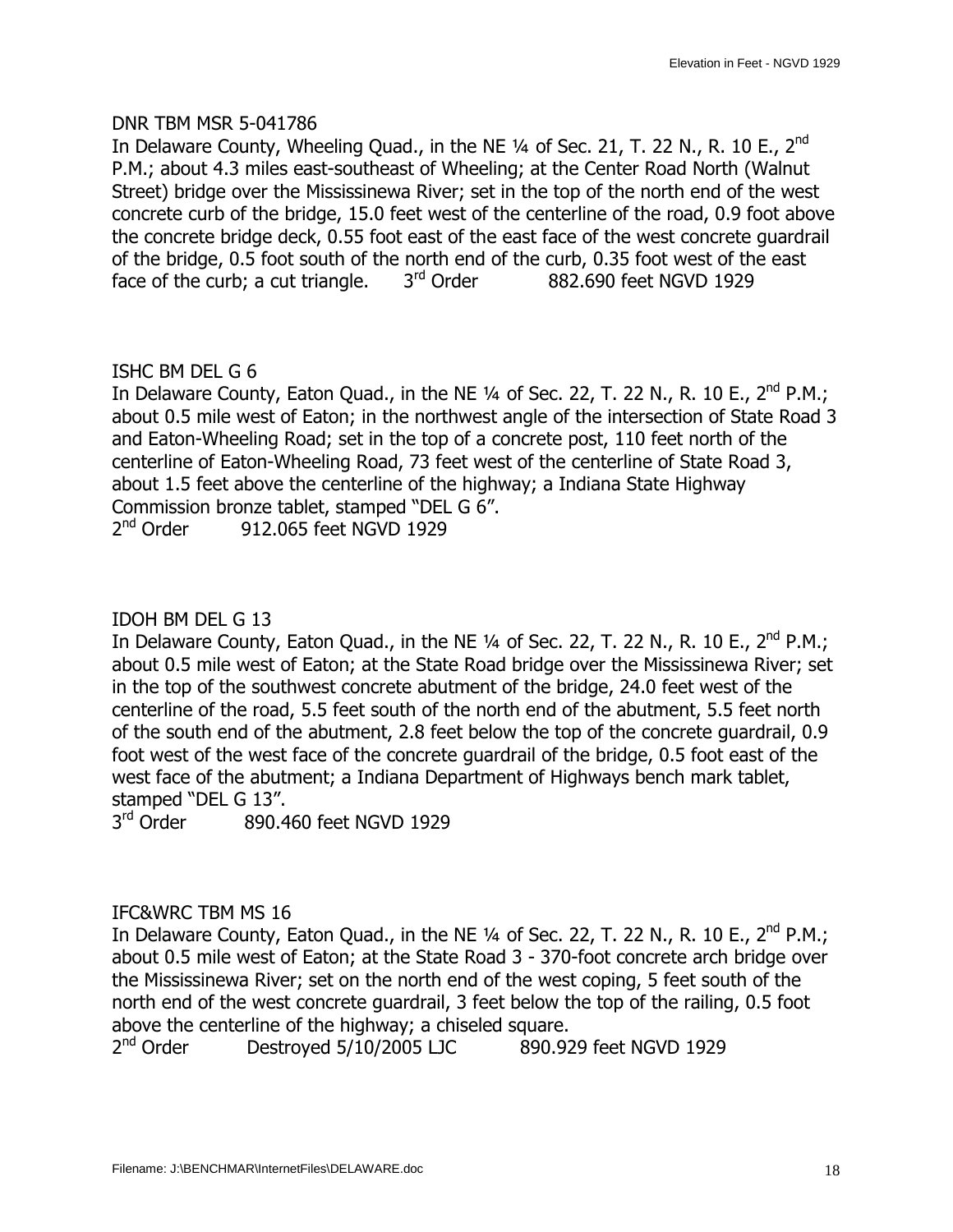#### USC&GS BM D 234, 1947

In Delaware County, Eaton Quad., in the SE  $\frac{1}{4}$  of Sec. 23, T. 22 N., R. 10 E., 2<sup>nd</sup> P.M.; at Eaton; at the intersection of the Eaton-Wheeling blacktop road and the Norfolk and Western (old New York, Chicago and St. Louis) Railroad; set in the top of a concrete post, about 10 rails south of the railroad station, about 5 rails north of mile pole C-54, 28 feet north of the centerline of the road, 24.5 feet west of the west rail of the main track, 2 feet south of a white wooden witness post, about 2 feet above the road; a US Coast and Geodetic Survey bronze tablet, stamped "D 234 1947".  $2<sup>nd</sup>$  Order 913.945 feet NGVD 1929

## IFC&WRC BM DEL 4, 1954

In Delaware County, Eaton Quad., in the SE  $\frac{1}{4}$  of Sec. 23, T. 22 N., R. 10 E., 2<sup>nd</sup> P.M.; at Eaton; at the Norfolk and Western (old New York, Chicago and St. Louis) Railroad 300-foot four-span plate girder bridge over the Mississinewa River; set in the northeast wingwall of the bridge, about 30 feet east of and about 20 feet below the tracks, on the bottom one of four steps of the wingwall, 1.0 foot from the southeast corner of the step; a Indiana Flood Control and Water Resources Commission bronze bench mark tablet, stamped "DEL 4 1954".

2<sup>nd</sup> Order 883.853 feet NGVD 1929

## IFC&WRC TBM MS 33, 1961

In Delaware County, Eaton Quad., in the SE  $\frac{1}{4}$  of Sec. 23, T. 22 N., R. 10 E., 2<sup>nd</sup> P.M.; at Eaton; at the Norfolk and Western (old New York, Chicago and St. Louis) Railroad 300-foot four-span plate girder bridge over the Mississinewa River; set in the top of the west end of the north concrete abutment of the bridge, 6.4 feet west of the west rail, 1.45 feet below the top of the rails, 1.0 foot north of the south face of the north abutment; a chiseled triangle.

 $2<sup>nd</sup>$  Order 904.461 feet NGVD 1929

#### IFC&WRC BM DEL 5, 1954

In Delaware County, Eaton Quad., in the SE  $\frac{1}{4}$  of Sec. 23, T. 22 N., R. 10 E., 2<sup>nd</sup> P.M.; at Eaton; at the Long Street concrete multiple-arch bridge over the Mississinewa River; set in the top of the northeast wingwall, 3 feet east of the east concrete guardrail; a Indiana Flood Control and Water Resources Commission bronze bench mark tablet, stamped "DEL 5 1954".

Recovered  $6/2/2005$  LJC  $2<sup>nd</sup>$  Order 895.266 feet NGVD 1929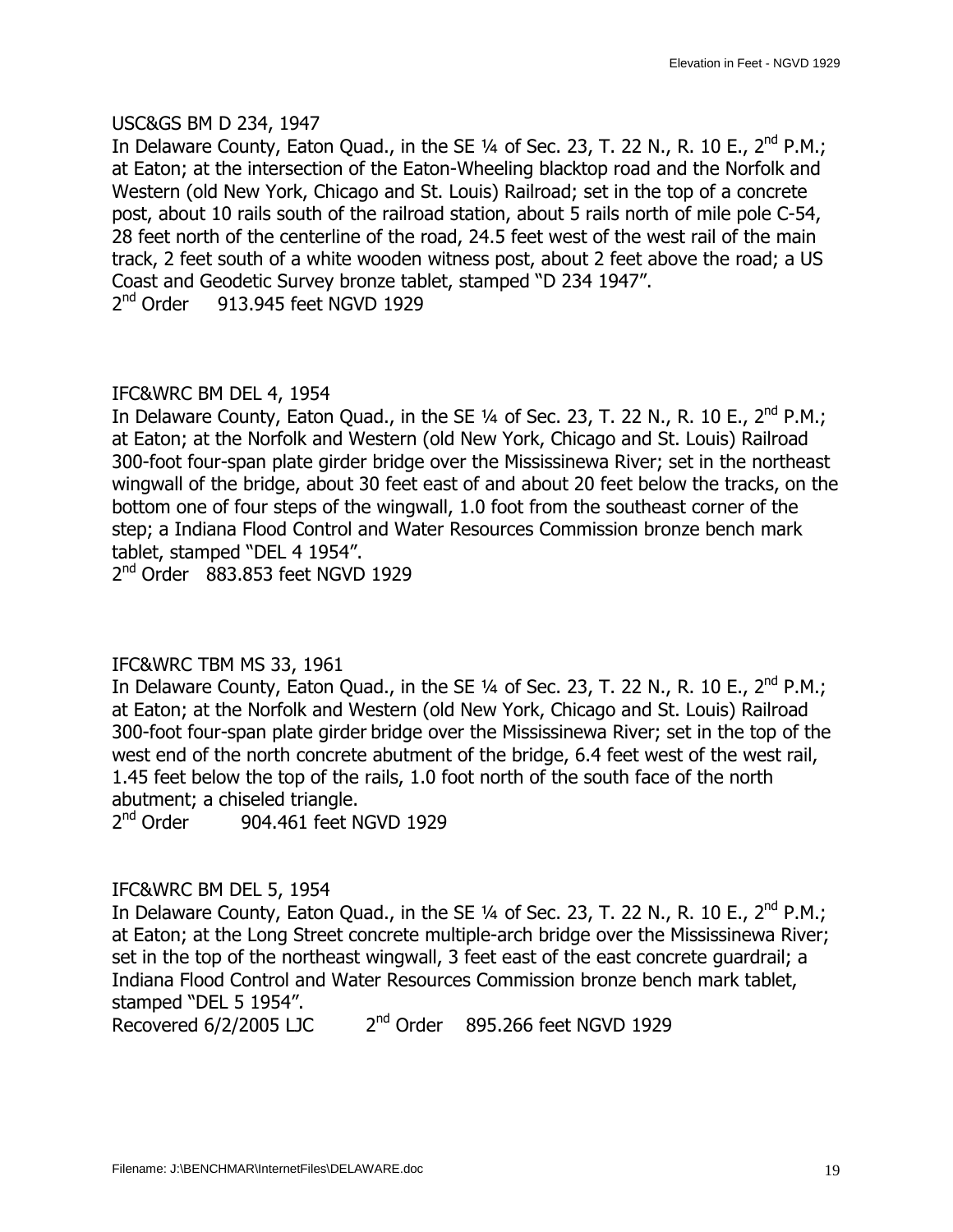In Delaware County, Eaton Quad., in the SE  $\frac{1}{4}$  of Sec. 23, T. 22 N., R. 10 E., 2<sup>nd</sup> P.M.; at Eaton, at the South Long Street multiple-arch concrete bridge over the Mississinewa River; set in the east concrete sidewalk, 16.5 feet east of the centerline of Long Street, 14.0 feet north of the south face of the east guardrail, 4.4 feet east of the west face of the east sidewalk, 0.8 foot west of the west face of the east guardrail, 0.8 foot above the road; a chiseled triangle.

Destroyed  $6/2/2005$  LJC  $2^{nd}$  Order 894.292 feet NGVD 1929

## IFC&WRC TBM MS 35, 1961

In Delaware County, Eaton Quad., in the NW  $\frac{1}{4}$  of Sec. 25, T. 22 N., R. 10 E., 2<sup>nd</sup> P.M.; about 0.7 mile southeast of Eaton; 0.5 mile south along Long Street from its intersection with Indiana Avenue, to a paved T-road east, thence 0.4 mile generally east along a paved road and gravel road to the Harry E. Fisher farm on the south side of the road; set in the top of a concrete fence corner post in the southeast one-quarter of the junction of a driveway south with the east-west road, 17.0 feet south of the centerline of the east-west road, 10 feet east of the centerline of the driveway, 4.4 feet above the ground; a chiseled triangle.<br> $2<sup>nd</sup> Order 891.956 feet NGVD 19$ 

891.956 feet NGVD 1929

#### IFC&WRC TBM MS 36, 1961

In Delaware County, Eaton Quad., in the SE  $\frac{1}{4}$  of Sec. 25, T. 22 N., R. 10 E., 2<sup>nd</sup> P.M.; about 1.5 miles southeast of Eaton, 0.5 mile south along south Long Street from its intersection with Indiana Avenue at Eaton to a paved T-road east, thence 1.15 miles generally east and southeast along a paved and gravel road to the Richmond E. Vore residence on the northeast side of the road; set in the top of a concrete fence corner post, on a southeast-northwest fence line across the road from the house, 23.5 feet southeast of the extended centerline of a drive northeast leading to the house, 19.0 feet southwest of the centerline of the road, 5.0 feet above the road, 3.3 feet west of a telephone pole, number 30; a chiseled triangle.

 $2<sup>nd</sup>$  Order 908.979 feet NGVD 1929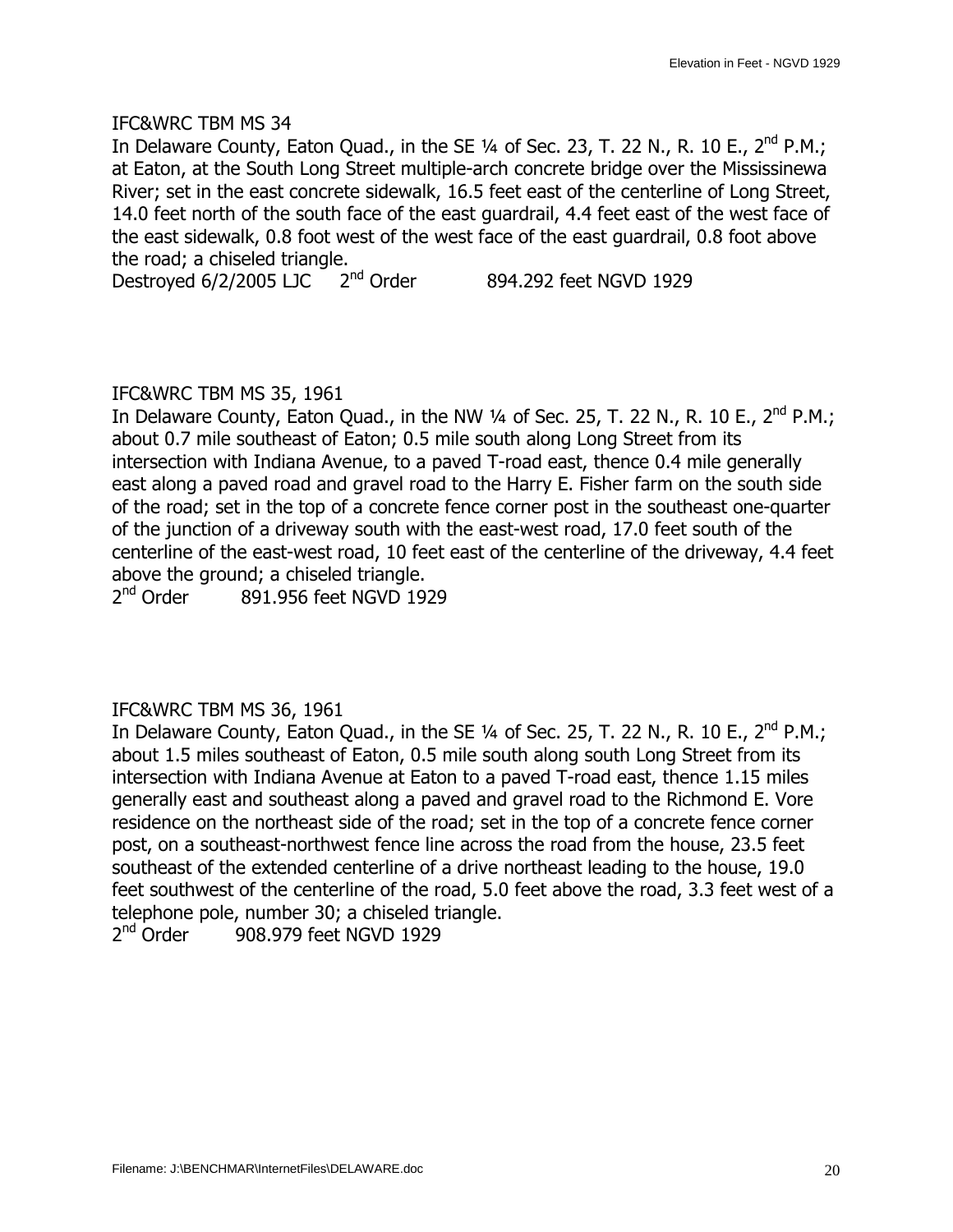#### IFC&WRC BM DEL 29, 1960

In Delaware County, Eaton Quad., in the SE  $\frac{1}{4}$  of Sec. 25, T. 22 N., R. 10 E., 2<sup>nd</sup> P.M.; about 1.7 miles southeast of Eaton; 0.5 mile south along south Long Street from its intersection with Indiana Avenue at Eaton to a paved T-road east, thence 1.5 miles generally east and southeast along a paved and gravel road to a T-road south; set in the top of a concrete post, 50 feet northwest of the center line of the island of the Troad junction, 15.0 feet southwest of the centerline of the road, 2.4 feet northwest of a power pole, number 38 SPC SPC 925, 2.0 feet northeast of a fence line, about 2.0 feet above the road, flush with the ground; a Indiana Flood Control and Water Resources Commission bronze bench mark tablet, stamped "DEL 29 1960". 2<sup>nd</sup> Order 899.030 feet NGVD 1929

## IFC&WRC TBM MS 37, 1961

In Delaware County, Eaton Quad., in the SE  $\frac{1}{4}$  of Sec. 25, T. 22 N., R. 10 E., 2<sup>nd</sup> P.M.; about 1.7 miles southeast of Eaton; 0.5 mile south along south Long Street from its intersection with Indiana Avenue at Eaton to a paved T-road east, thence 1.5 miles generally east and southeast along a paved and gravel road to a T-road south, thence 190 feet southeast to a 24-inch Maple tree on a southeast-northwest fence line on the southwest side of the road, 12.5 feet southwest of the centerline of the road, 1.0 foot above the road; a railroad spike driven through an aluminum tag, stamped "TBM MS 37 1961".

2<sup>nd</sup> Order 900.698 feet NGVD 1929

#### IFC&WRC TBM MS 38, 1961

In Delaware County, Eaton Quad., in the NE 1/4 of Sec. 31, T. 22 N., R. 11 East, 2<sup>nd</sup> P.M.; at Granville; at the T-road intersection of 800 North Road and 369 East Road; set in the north side of a power pole (Indiana and Michigan Electric Company pole number DE-28 174), 19.0 feet south of the centerline of 800 North Road, 12.0 feet east of the extended centerline of 369 East Road, 6.2 feet north of a fence line, 0.8 foot above the ground; a boat spike driven through an aluminum tag, stamped "TBM MS 38 1961".  $2^{nd}$  Order recovered 5/10/2005 LJC – tag is missing 905.143 feet NGVD 1929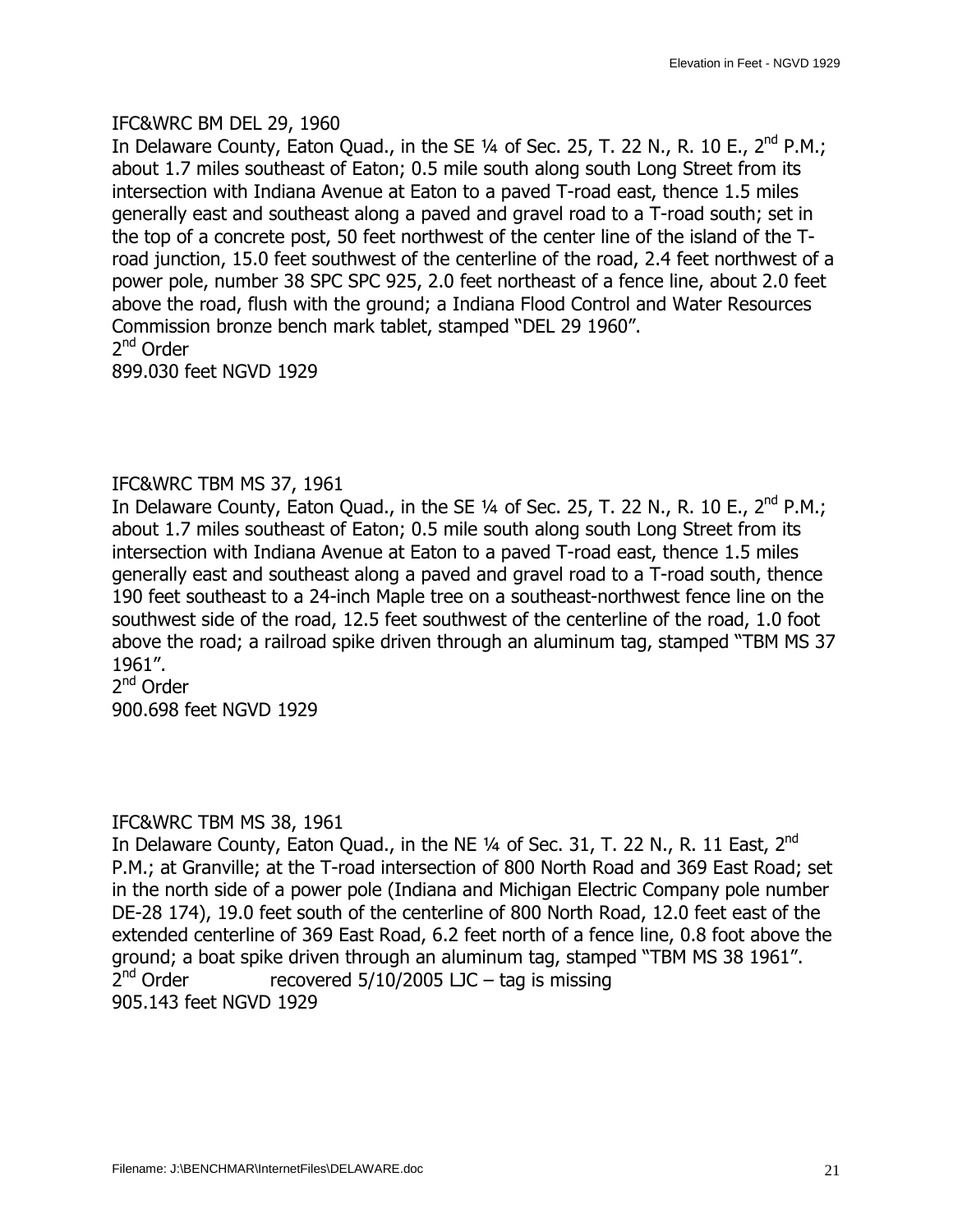#### IDOH BM DEL G 73

In Delaware County, Eaton Quad., in the NE  $\frac{1}{4}$  of Sec. 31, T. 22 N., R. 11 East, 2<sup>nd</sup> P.M.; at Granville, at the 369 East Road bridge over the Mississinewa River; set in the top of the southwest concrete abutment of the bridge, 13.0 feet west of the centerline of the road, 5.2 feet south of the north end of the abutment and the expansion joint of the bridge, 1.2 feet north of the south end of the abutment, 0.6 foot east of the west face of the abutment; a Indiana Department of Highways bench mark tablet, stamped "DEL G 73". 3<sup>rd</sup> Order 905.703 feet NGVD 1929

## IFC&WRC BM DEL 28, 1960

In Delaware County, Eaton Quad., in the NE  $\frac{1}{4}$  of Sec. 31, T. 22 N., R. 11 East, 2<sup>nd</sup> P.M.; at Granville, at the 369 East Road one-span steel truss bridge over the Mississinewa River; set in the top of the northwest concrete wingwall structure for a US Geological Survey gaging station house, 14.0 feet west of the centerline of the gage house, 5.0 feet northeast of the east corner of the gaging station shelter house, 0.8 foot north of the north end of the northwest end steel truss of the bridge, about level with the road, a Indiana Flood Control and Water Resources Commission bronze bench mark tablet, stamped "DEL 28 1960".

 $2<sup>nd</sup>$  Order 903.542 feet NGVD 1929 Destroyed 5/10/2005 LJC

#### IFC&WRC TBM MS 39

In Delaware County, Eaton Quad., in the NE  $1/4$  of Sec. 31, T. 22 N., R. 11 East, 2<sup>nd</sup> P.M.; at Granville; at the 369 East Road one-span steel truss bridge over the Mississinewa River; set in the top of the southwest corner of the northeast concrete wingwall of the bridge, 13.5 feet east of the centerline of the road, 3.9 feet east of the east face of the northeast end steel truss, 2.8 feet south of the south face of the north concrete abutment, about level with the road; a chiseled square. 2<sup>nd</sup> Order 903.500 feet NGVD 1929 Destroyed 5/10/2005 LJC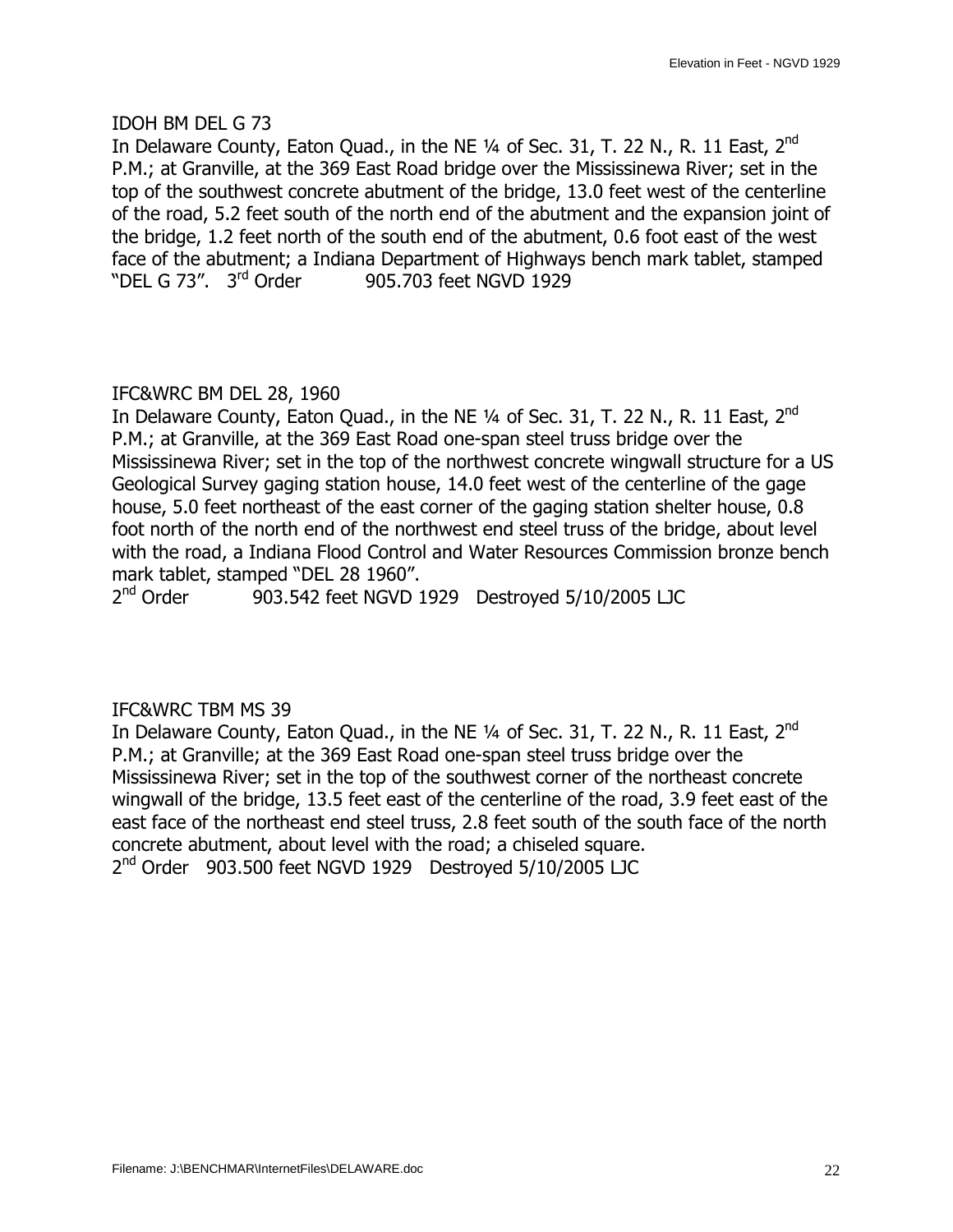#### IFC&WRC TBM MS 40, 1961

In Delaware County, Eaton Quad., in the NE  $\frac{1}{4}$  of Sec. 31, T. 22 N., R. 11 E., 2<sup>nd</sup> P.M.; at Granville; at the 369 East Road one-span steel truss bridge over the Mississinewa River, at the northeast end steel truss of the bridge, the top of a 1-inch bolt anchoring northeast corner of the northeast end steel truss of bridge to the bridge seat, 10.3 feet east of the centerline of the road, 2.8 feet below the road, 0.8 foot east of the east face of the northeast end truss of the bridge, 0.5 foot south of the south face of the north abutment, 0.5 foot above the north bridge seat; a filed "X" in top of the nut on bolt. 2<sup>nd</sup> Order 900.808 feet NGVD 1929 Destroyed 5/10/2005 LJC

## IFC&WRC TBM MS 41, 1961

In Delaware County, Eaton Quad., in the NW  $\frac{1}{4}$  of Sec. 32, T. 22 N., R. 11 E., 2<sup>nd</sup> P.M.; about 0.4 mile east-southeast of Granville; 0.65 mile generally east and southeast along 880 North Road from its junction with 369 East at Granville to a field entrance west; set in the top of the highest point of a 7-foot boulder, 34 feet west of the centerline of the field entrance, 3.5 feet north of a fence line, 3.0 feet above the ground; a chiseled triangle. 2<sup>nd</sup> Order 900.852 feet NGVD 1929

## IFC&WRC BM DEL 27, 1960

In Delaware County, Eaton Quad., in the SW  $\frac{1}{4}$  of Sec. 32, T. 22 N., R. 11 E., 2<sup>nd</sup> P.M.; about 0.6 mile southeast of Granville; 0.95 mile generally east and southeast along 880 North Road from its junction with 369 East Road in Granville to a 12-foot concrete box culvert overflow channel of Mississinewa River, 100 feet southwest of a one-span steel truss bridge over the Mississinewa River; set in the culvert, 12 feet north of the centerline of the bridge, 1.5 feet above the road, 0.6 foot east of the west face of the north headwall; a Indiana Flood Control and Water Resources Commission bronze bench mark tablet, stamped "DEL 27 1960". 2<sup>nd</sup> Order 901.795 feet NGVD 1929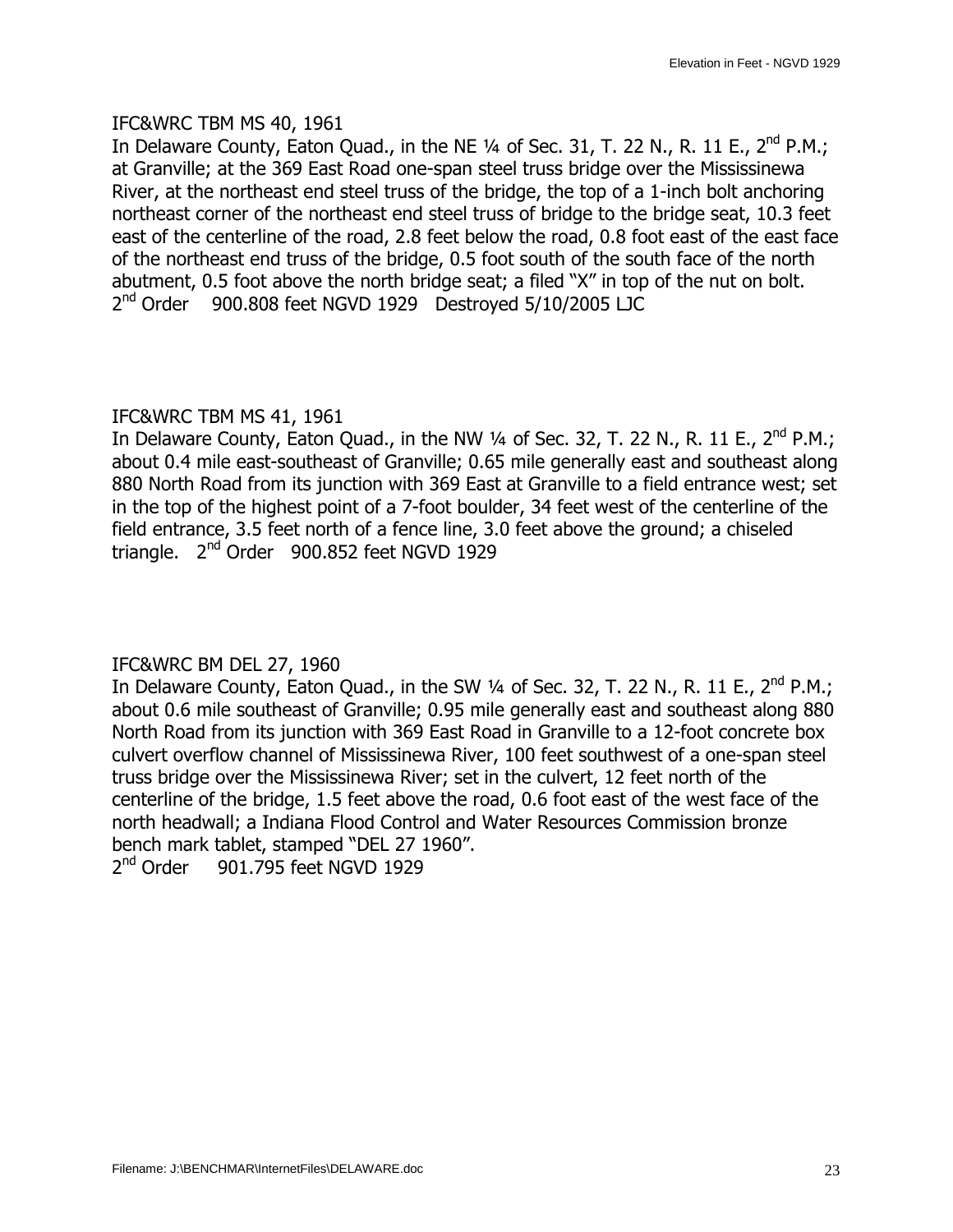#### IFC&WRC TBM MS 42, 1961

In Delaware County, Eaton Quad., in the NW  $\frac{1}{4}$  of Sec. 5, T. 21 N., R. 11 E., 2<sup>nd</sup> P.M.; about 0.95 mile south-southeast of Granville; 0.55 mile south along 400 East Road from its junction with 880 North Road at Granville to a right-angle turn east, thence 0.15 mile east; set in the top of the center of a concrete fence corner post, 9.5 feet south of the centerline of the road, 5.0 foot east of the centerline of a field entrance, 4.5 feet above the ground; a chiseled triangle.

2<sup>nd</sup> Order 931.978 feet NGVD 1929

## IFC&WRC TBM MS 43, 1961

In Delaware, Eaton Quad., in the NE  $\frac{1}{4}$  of Sec. 6, T. 21 N., R. 11 E., 2<sup>nd</sup> P.M.; about 1.4 miles south of Granville; 1.4 miles south along 375 East Road from its T-junction with 880 North Road in Granville to a T-road east (750 North Road), in northeast onequarter of junction; set in the west side of a 12-inch Elm Tree, 28.5 feet east of the centerline of the 375 East Road, 13.5 feet north of the centerline of 750 North Road, 9.9 feet east of a concrete fence corner post, 1.4 feet above the ground; a railroad spike driven through an aluminum tag, stamped "TBM MS 43 1961".  $2<sup>nd</sup>$  Order 927.418 feet NGVD 1929

IFC&WRC TBM MS 45, 1961

In Delaware County, Eaton Quad., in the SE  $\frac{1}{4}$  of Sec. 6, T. 21 N., R. 11 E., 2<sup>nd</sup> P.M.; about 2.0 miles south of Granville; at the 700 North Road two-span steel pony truss bridge over the Mississinewa River; set in the top the north end of the concrete pier at center of the bridge, 11.0 feet north of the centerline of the road, 4.8 feet east of the west face of the pier, 3.8 feet south of the north face of the pier, 2.8 feet below the road; a chiseled triangle.

 $2<sup>nd</sup>$  Order 909.716 feet NGVD 1929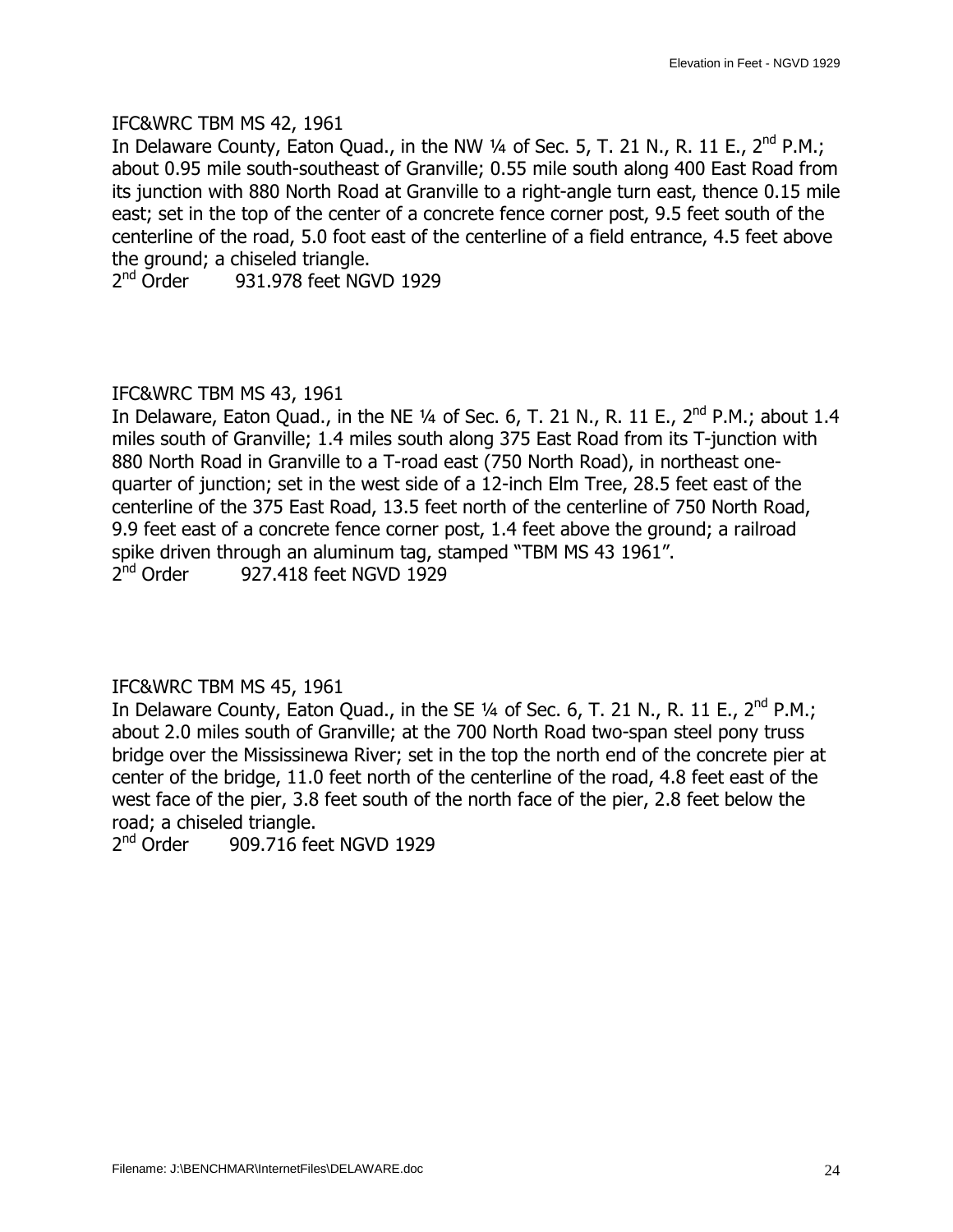#### IFC&WRC BM DEL 25, 1960

In Delaware County, Eaton Quad., in the SE  $\frac{1}{4}$  of Sec. 6, T. 21 N., R. 11 E., 2<sup>nd</sup> P.M.; about 2.0 miles south of Granville; at the 700 North Road two-span steel pony truss bridge over the Mississinewa River; set in the top of the northwest wingwall of the bridge, 10.0 feet north of the centerline of the road, 1.2 feet below the road, 0.5 foot east of the west end of the northwest end truss of the bridge; a Indiana Flood Control and Water Resources Commission bronze bench mark tablet, stamped "DEL 25 1960".  $2<sup>nd</sup>$  Order 910.936 feet NGVD 1929

## IFC&WRC TBM MS 44

In Delaware County, Eaton Quad., in the NE  $\frac{1}{4}$  of Sec. 7, T. 21 N., R. 11 E., 2<sup>nd</sup> P.M.; about 2.0 miles south of Granville; at the intersection of 375 East Road and 700 North Road, in the southeast one-quarter of the junction; set in the top of a concrete fence corner post, 22.5 feet east of the centerline of 375 East Road, 18.0 feet south of the centerline of 700 North Road (paved and gravel), 3.5 feet above the ground; a chiseled triangle.  $2<sup>nd</sup>$  Order 934.251 feet NGVD 1929

## IFC&WRC TBM MS 46, 1961

In Delaware County, Eaton Quad., in the SE  $\frac{1}{4}$  of Sec. 7, T. 21 N., R. 11 E., 2<sup>nd</sup> P.M.; about 2.4 miles south of Granville; 2.4 miles south along 375 East Road and 350 East Road, from its T-junction with 880 North Road, at Granville to a gravel T-road east (650 North Road,), thence 0.15 mile east; set in the southeast side of a 24-inch Oak tree with a "no hunting" sign on the south side of the tree, 21.0 feet north of the centerline of the road, 2.5 feet north of an east-west fence line, 1.4 feet above the ground; a railroad spike driven through an aluminum tag, stamped "TBM MS 46 1961".  $2<sup>nd</sup>$  Order 948.196 feet NGVD 1929

IDOT BM DEL G 11

In Delaware County, Eaton Quad., in the SW  $\frac{1}{4}$  of Sec. 8, T. 21 N., R. 11 E., 2<sup>nd</sup> P.M.; about 2.4 miles south of Granville; at the State Road 67 multi-span concrete bridge over the Mississinewa River; set in the top of the west concrete wingwall of the bridge, 22.0 feet northwest of the centerline of the highway, 1.0 foot above the road, 0.8 foot northwest of the northwest face of the northwest concrete guardrail of the bridge, 0.3 foot northeast of the southwest face of the northwest concrete guardrail; a Indiana Department of Transportation bronze bench mark tablet, stamped "DEL G 11".  $2<sup>nd</sup>$  Order 919.186 feet NGVD 1929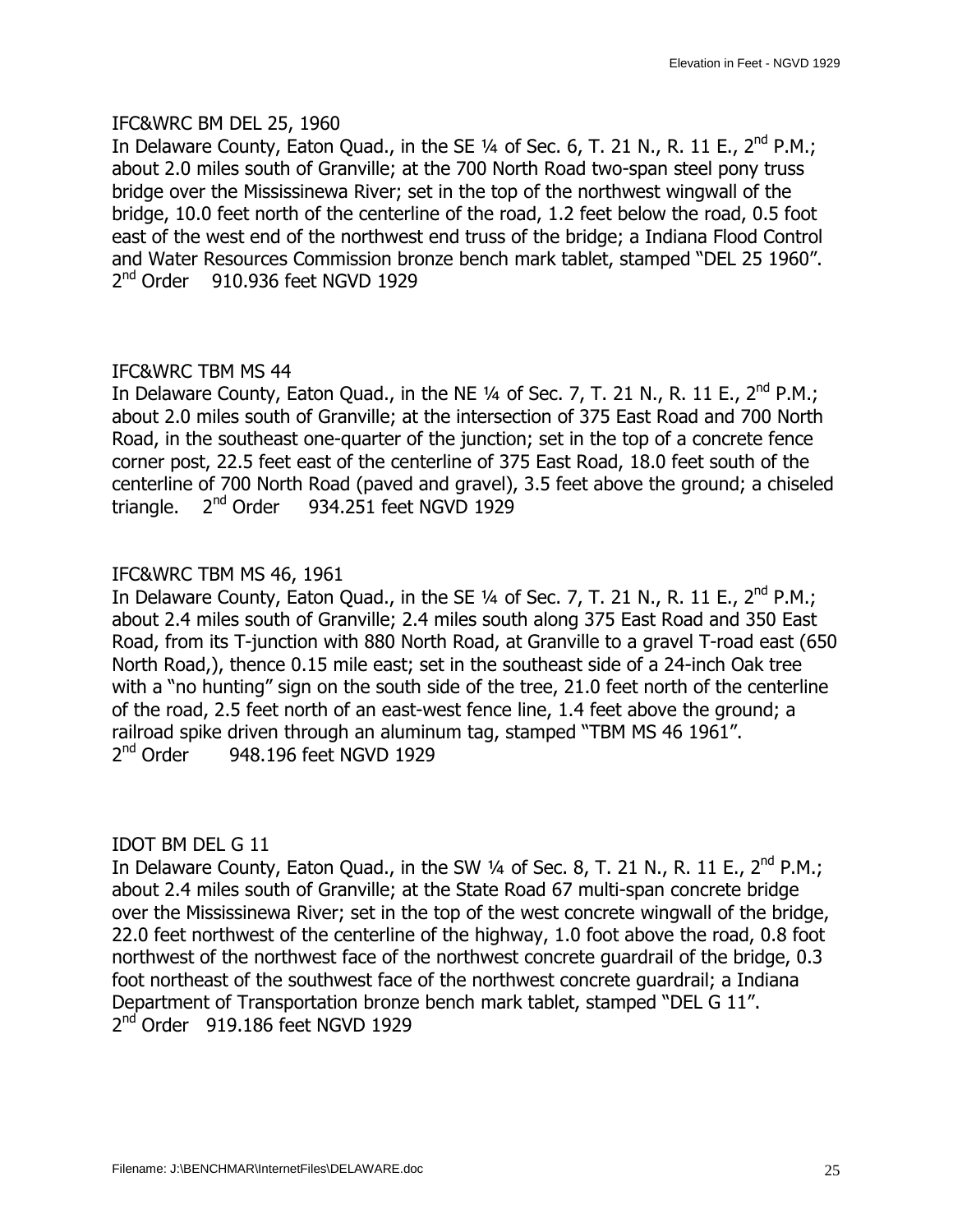In Delaware County, Eaton Quad., in the SW  $\frac{1}{4}$  of Sec. 8, T. 21 N., R. 11 E., 2<sup>nd</sup> P.M.; about 2.4 miles south of Granville; 0at the State Road 67/State Road 28 multi-span concrete bridge over the Mississinewa River; set in the top of the north concrete wingwall of the bridge, 22.0 feet northwest of the centerline of the highway, 1.0 foot northwest of the northwest face of northwest concrete guardrail of the bridge, 1.0 foot above the road; a chiseled triangle.

 $2<sup>nd</sup>$  Order 919.159 feet NGVD 1929

## IFC&WRC TBM MS 48, 1961

In Delaware County, Eaton Quad., in the NE  $\frac{1}{4}$  of Sec. 8, T. 21 N., R. 11 E., 2<sup>nd</sup> P.M.; about 2.1 miles south-southeast of Granville; 1.6 miles generally northeast along State Road 67 from its junction with State Road 28 to the entrance to the Muncie Dragway; set in the north side of a wooden fence corner post, 9.0 feet west of the centerline of the west drag strip, 90 feet east of the entrance to the drag strip, 31.5 feet south of the centerline of the highway, 1.0 foot above ground; a railroad spike driven through an aluminum tag, stamped "TBM MB 48 1961".

 $2<sup>nd</sup>$  Order 944.764 feet NGVD 1929

## IFC&WRC TBM MS 49

In Delaware County, Eaton Quad., in the SE  $\frac{1}{4}$  of Sec. 8, T. 21 N., R. 11 E., 2<sup>nd</sup> P.M.; about 2.6 miles southeast of Granville; about 0.5 mile south along 500 East Road from its junction with State Road 67 to a 15-foot concrete box culvert over a small ditch; set in the top of the center of the west edge of the concrete road deck, 7.0 feet west of the centerline of the road, 6.6 feet south of the north end of the culvert, 1.0 foot east of the west face of the culvert, 0.6 foot southeast of the center vertical pipe of the west pipe guardrail, 0.6 foot below the road; a chiseled triangle.

 $2<sup>nd</sup>$  Order 923.026 feet NGVD 1929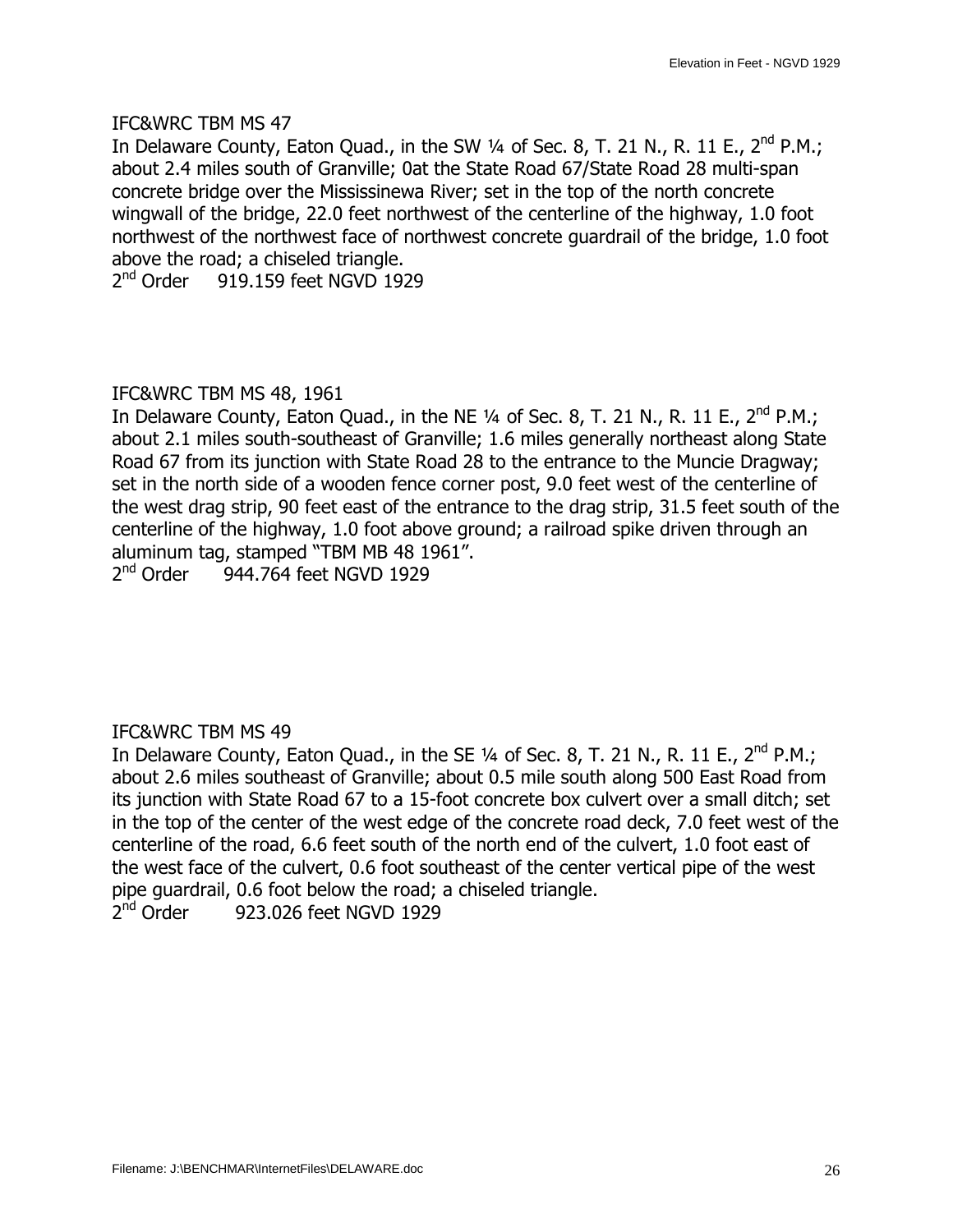#### IFC&WRC BM DEL 24, 1960

In Delaware County, Eaton Quad., in the SW  $\frac{1}{4}$  of Sec. 9, T. 21 N., R. 11 E., 2<sup>nd</sup> P.M.; about 2.6 miles southeast of Granville; about 0.5 mile south along 500 East Road from its junction with State Road 67 to a 15-foot concrete box culvert over a small ditch; set in the top of the northeast concrete wingwall of the culvert, 13.0 feet east of the centerline of the road, 5.7 feet northeast of the north end of the east pipe handrail of the culvert, 0.5 foot below the road; a Indiana Flood Control and Water Resources Commission bronze bench mark tablet, stamped "DEL 24 1960".  $2<sup>nd</sup>$  Order 922.794 feet NGVD 1929

## IFC&WRC TBM MS 50, 1961

In Delaware County, Eaton Quad., in the NW  $\frac{1}{4}$  of Sec. 16, T. 21 N., R. 11 E., 2<sup>nd</sup> P.M.; about 3.1 miles southeast of Granville; about 1.0 mile south along 500 East Road from its junction with State Road 67 to a right-angle turn east, in the southeast one-quarter of the turn; set in the north side of a brace pole for a power line, 28.5 feet east of the centerline of 500 East Road, 11.0 feet south of the centerline of the road to the east, 1.5 feet above the ground, about 1.0 foot below the road; a railroad spike driven through an aluminum tag, stamped "TBM MS 50 1961".<br> $2<sup>nd</sup> Order 921.501 feet NGVD 1929$ 921.501 feet NGVD 1929

## IFC&WRC BM DEL 23, 1960

In Delaware County, Eaton Quad., in the SW  $\frac{1}{4}$  of Sec. 16, T. 21 N., R. 11 E., 2<sup>nd</sup> P.M.; about 3.0 miles east of Royerton; at the 525 East Road two-span (one pony truss and one steel truss span) bridge over the Mississinewa River; set in the top of the northwest concrete wingwall of the bridge, 10.5 feet west of the centerline of the road, 2.0 feet below the road, 2.0 feet west of the west face of the northwest end truss, 0.8 foot northeast of the southwest face of the wingwall; a Indiana Flood Control and Water Resources Commission bronze bench mark tablet, stamped "DEL 23 1960".  $2<sup>nd</sup>$  Order 919.619 feet NGVD 1929 destroyed 5/10/2005 LJC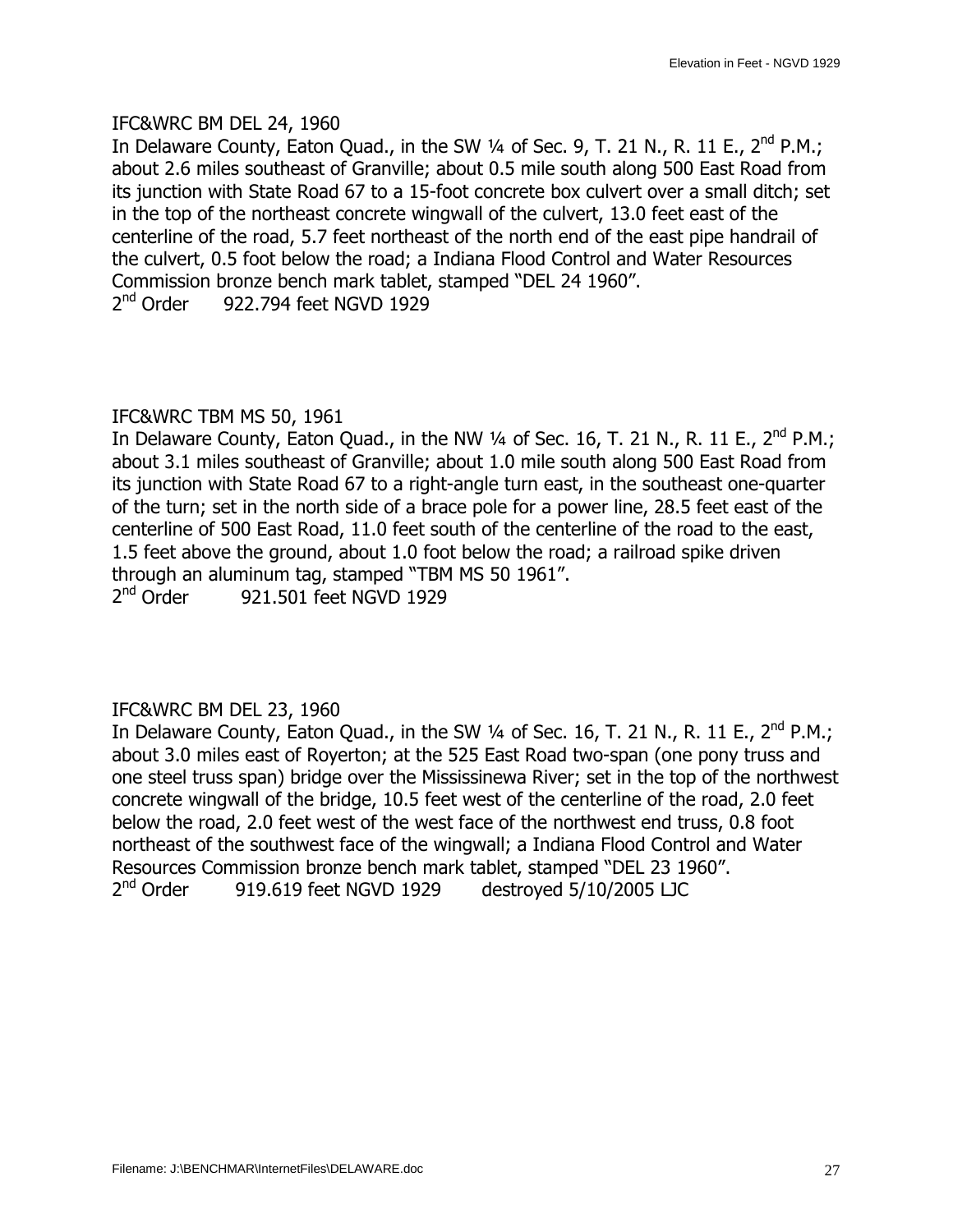#### DNR TBM MSR 4-041686

In Delaware County, Eaton Quad., in the SW  $\frac{1}{4}$  of Sec. 16, T. 21 N., R. 11 E., 2<sup>nd</sup> P.M.; about 3.0 miles east of Royerton; at the 525 East Road bridge over the Mississinewa River; set in the east side of power pole  $#$  DE 3981, the 2<sup>nd</sup> power pole north of the bridge, about 300 feet north of the north end of the bridge, about 185 feet south of a yellow house on the west side 525 East Road, 18 feet west of the centerline of 525 East Road, 1.4 feet above the ground; a railroad spike. Destroyed

## IDOH BM not stamped

In Delaware County, Eaton Quad., in the SW  $\frac{1}{4}$  of Sec. 16, T. 21 N., R. 11 E., 2<sup>nd</sup> P.M.; about 3.0 miles east of Royerton; at the 525 East Road bridge over the Mississinewa River; set in the top of the southwest concrete abutment of the bridge, 15.2 feet west of the centerline of the road, 8.1 feet north of the south end of the abutment, 5.4 feet south of the north end of the abutment, 0.75 foot west of the west face of the west concrete guardrail of the bridge, 0.6 foot east of the east face of the abutment, level with the top of the concrete bridge deck; a Indiana Department of Highways bench mark tablet, not stamped.

3<sup>rd</sup> Order 927.258 feet N.G.V.D. 1929

## IFC&WRC TBM MS 51, 1961

In Delaware County, Eaton Quad., in the SW  $\frac{1}{4}$  of Sec. 16, T. 21 N., R. 11 E., 2<sup>nd</sup> P.M.; about 3.0 miles east of Royerton; about 1.75 miles generally south along a paved 500 East Road from its intersection with State Road 67 to the F.D. Tanner residence on the west side of the road, 0.1 mile north of the 525 East Road bridge over the Mississinewa River; set in the west side of a 24-inch Maple tree on the east side of the road, directly across the road from the house, 26.5 feet south of a gravel drive leading to a barn, 25.0 feet east of the centerline of the road, 1.2 feet above the ground; a railroad spike driven through an aluminum tag, stamped "TBM MS 51 1961". 2<sup>nd</sup> Order 921.747 feet NGVD 1929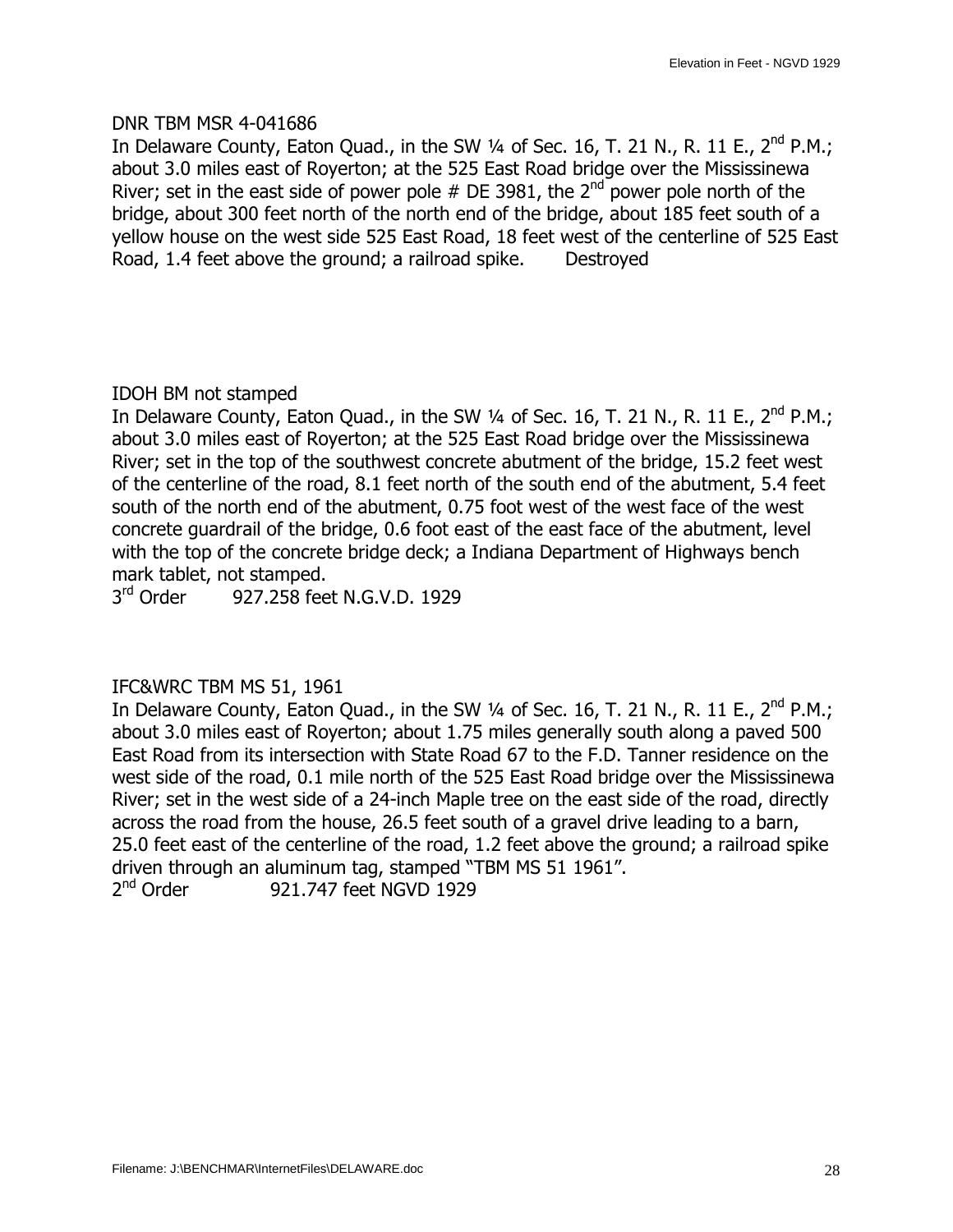#### IFC&WRC TBM MS 52, 1961

In Delaware County, Eaton Quad., in the SW  $\frac{1}{4}$  of Sec. 16, T. 21 N., R. 11 E., 2<sup>nd</sup> P.M.; about 3.0 miles east of Royerton; at the 514 North Road 60-foot concrete bridge over Campbell Creek; set in the top of the west end of the north concrete guardrail, 14.0 feet north of the centerline of the road, 3.0 feet east of the west face of the north concrete guardrail, 2.3 feet above the road; a cut triangle.

2<sup>nd</sup> Order 924.051 feet NGVD 1929 recovered 5/10/2005 LJC

## IFC&WRC TBM MS 53, 1961

In Delaware County, Eaton Quad., in the SE  $\frac{1}{4}$  of Sec. 16, T. 21 N., R. 11 E., 2<sup>nd</sup> P.M.; about 2.3 miles north-northeast of Desoto; 1.55 miles north along county roads 500 E., to the crossing of county road 514 N., thence 0.3 mile west to the T-junction of county road 550 R., thence 0.6 mile generally north along first paved and then gravel road to two dirt lanes leading west to the Mississinewa River, about 200 feet north of a 5-foot pipe culvert under the road; set in the northeast side of a 24-inch Oak tree, 128 feet east of the top edge of the left (east) bank of the river, 24.0 feet west of the top edge of the centerline of the gravel road, 18.0 feet north of the centerline of the most northern one of two dirt lanes leading west, 0.5 foot above the ground; a railroad spike driven through an aluminum tag, stamped "TBM MS 53 1961".  $2<sup>nd</sup>$  Order 919.503 feet NGVD 1929

# IFC&WRC BM DEL 22, 1960

In Delaware County, Eaton Quad., in the SE  $\frac{1}{4}$  of Sec. 9, T. 21 N., R. 11 E., 2<sup>nd</sup> P.M.; about 1.0 mile southwest of Albany; about 1.75 miles north along 550 East Road from its intersection with 500 North Road to a bend in the road to the northeast and a threefoot pipe culvert under the road; set in the top of and at the center of the southeast concrete headwall of the culvert, 7.5 feet southeast of the centerline of the road, 4.0 feet northwest of the southeast face of the headwall, 0.5 foot below the road; a Indiana Flood Control and Water Resources bronze bench mark tablet, stamped "DEL 22 1960". 2<sup>nd</sup> Order 918.062 feet NGVD 1929 Destroyed see DEL 22 RESET 1972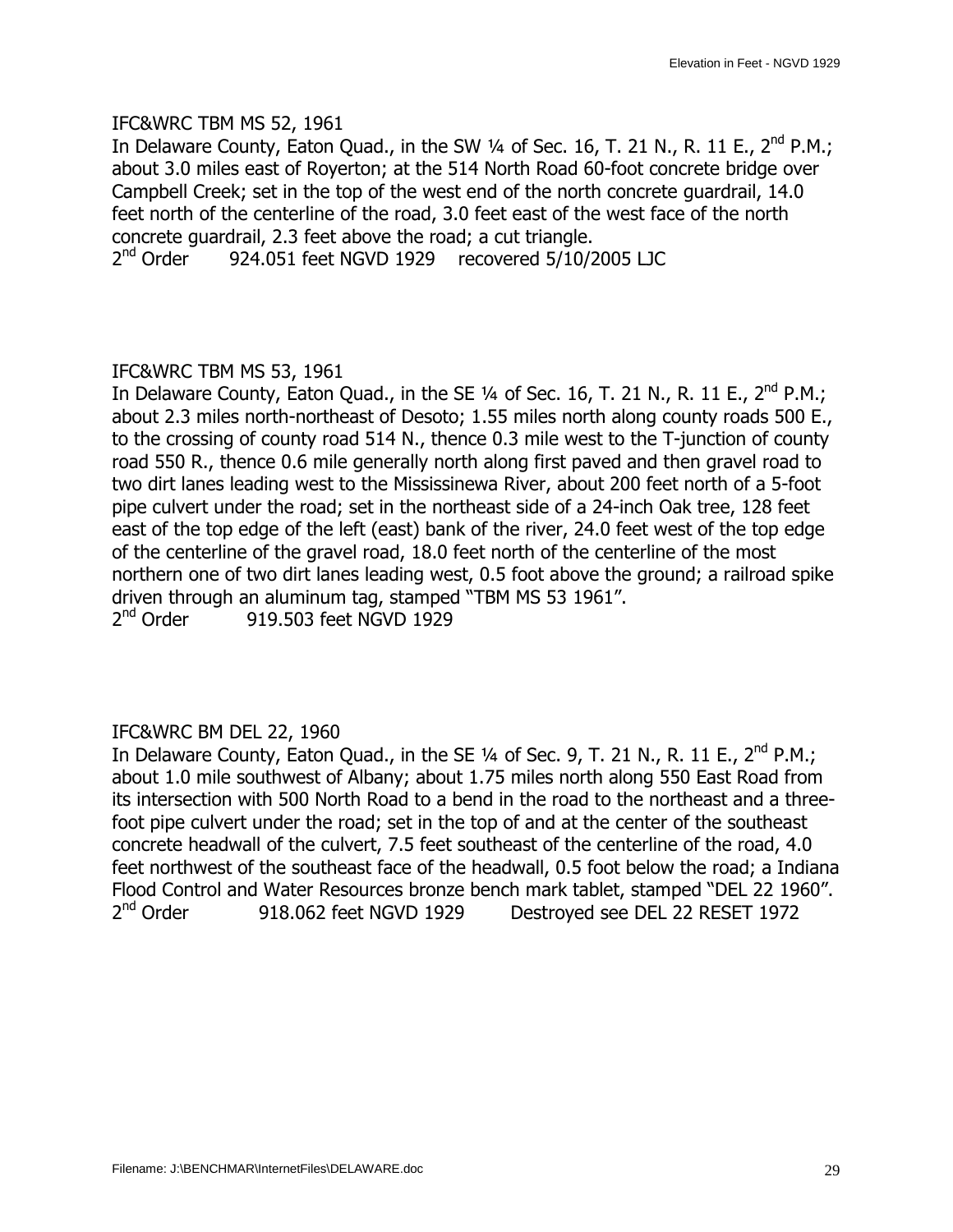## IFC&WRC BM DEL 22 RESET 1972

In Delaware County, Eaton Quad., in the SE  $\frac{1}{4}$  of Sec. 9, T. 21 N., R. 11 E., 2<sup>nd</sup> P.M.; about 1.0 mile southwest of Albany; about 1.75 miles north along 550 East Road from its intersection with 500 North Road to a bend in the road to the northeast and a pipe culvert under the road; set in the top of a concrete post, 60 feet southwest of the southwest end of the culvert, 60 feet southwest of the southwest end of the culvert, 13.8 feet southeast of the centerline of the road, 1.4 feet west of power pole No. 10, 0.1 foot above the ground; a Indiana Flood Control and Water Resources Commission brass bench mark tablet, stamped "DEL 22 RESET 1972". 919.570 feet NGVD 1929

## IFC&WRC TBM MS 54

In Delaware County, Eaton Quad., in the SW 1/4 of Sec. 10, T. 21 N., R. 11 E., 2<sup>nd</sup> P.M.; about 1.4 miles southwest of Albany; about 1.25 miles north along 650 East Road from its junction with 500 North Road to a 2-foot pipe culvert under the road, 165 feet north of a gravel T-road west; set in the top of the south end of the west concrete headwall of the culvert, 11.0 feet west of the centerline of 650 East Road, 1.4 feet north of the south face of the west headwall, 0.5 foot west of the east face of the west headwall, 0.5 foot above the road; a chiseled triangle.

2<sup>nd</sup> Order 938.208 feet NGVD 1929

## IFC&WRC BM DEL 21, 1960

In Delaware County, Eaton Quad., in the NW 1/4 of Sec. 10, T. 21 N., R. 11 E., 2<sup>nd</sup> P.M.; about 1.0 mile southwest of Albany; about 1.7 miles north along 650 East Road from its junction with 500 North Road to a 8-foot concrete box culvert under the road; set in the top of the south end of the west concrete headwall of the culvert, 12.0 feet west of the centerline of the road, 3.0 feet north of the south face of the west headwall, 0.5 foot west of the east face of the west headwall, 0.5 foot above the road; a Indiana Flood Control and Water Resources Commission bronze bench mark tablet, stamped "DEL 21 1960". 2<sup>nd</sup> Order 924.650 feet NGVD 1929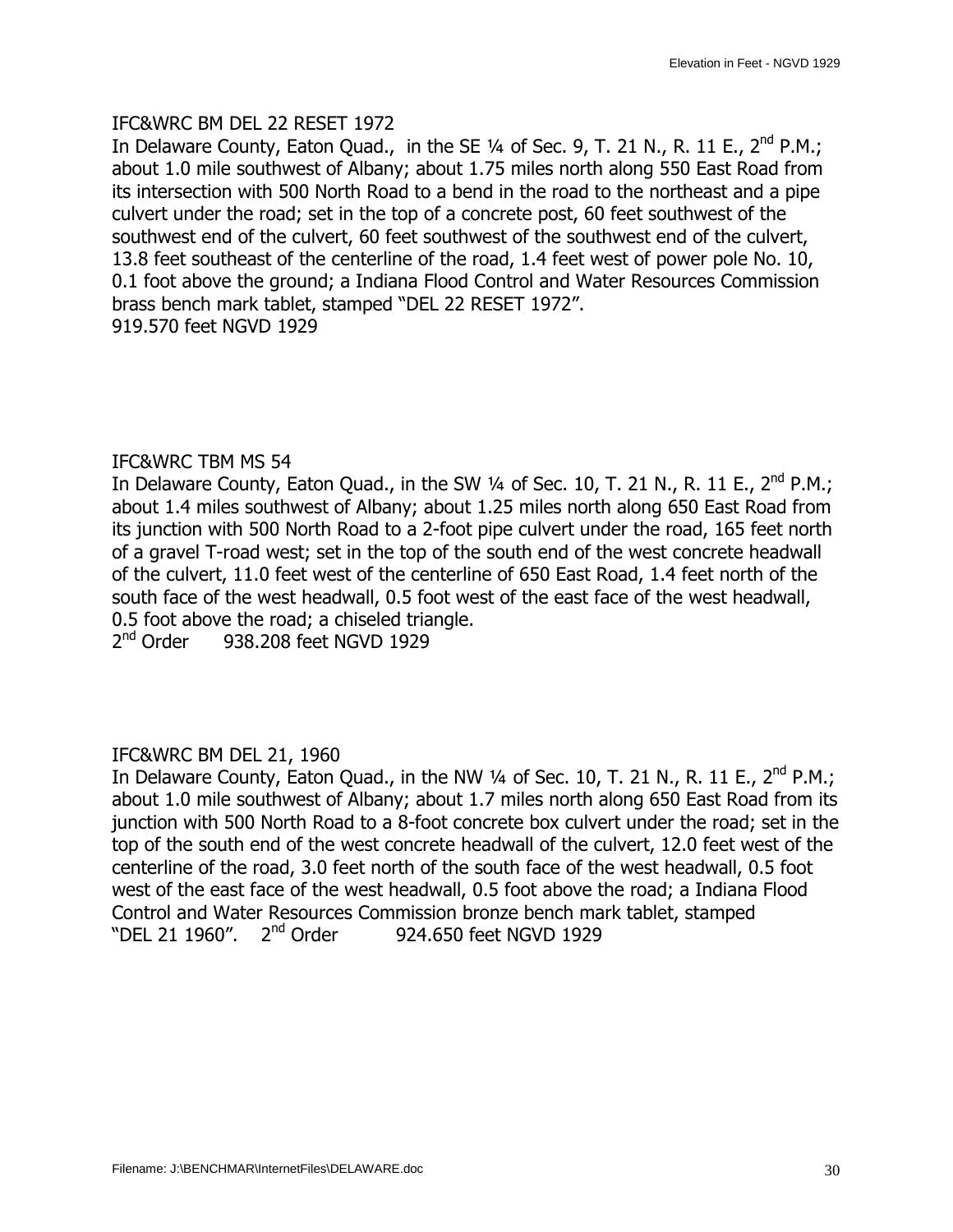#### IFC&WRC TBM MS 55, 1961

In Delaware County, Eaton Quad., in the NE  $\frac{1}{4}$  of Sec. 10, T. 21 N., R. 11 E., 2<sup>nd</sup> P.M.; about 0.5 miles southwest of Albany; 1.0 mile south and west along Dowden Avenue from its junction with State Road 28 at Albany to the Geo. E. Smith farm; set in the west side of a power pole, 33 feet west of a sidewalk leading to the farm house, 15.5 feet south of the centerline of 700 North Road, 3.0 feet southwest of a mailbox, on an east-west fence line, 1.0 foot above the ground; a railroad spike driven through an aluminum tag, stamped "TBM MS 55 1961".

2nd Order 926.889 feet NGVD 1929

## IFC&WRC BM DEL 20, 1960

In Delaware County, Redkey Quad., in the SW  $\frac{1}{4}$  of Sec. 2, T. 21 N., R. 11 E., 2<sup>nd</sup> P.M.; at Albany; at the Dowden Avenue (740 East Road) one-span high steel truss bridge over the Mississinewa River; set in the top of the southwest stone wingwall of the bridge, 11.0 feet west of the centerline of the road, 1.5 feet west of the west face of the southwest end truss of the bridge, 1.0 foot southeast of the northwest face of the southwest wingwall, 1.0 foot below the road; a Indiana Flood Control and Water Resources Commission bronze bench mark tablet, stamped "DEL 20 1960". 2<sup>nd</sup> Order 928.853 feet NGVD 1929 destroyed see DEL 20 RESET 1962

## IFC&WRC BM DEL 20 RESET 1962

In Delaware County, Redkey Quad., in the SW  $1/4$  of Sec. 2, T. 21 N., R. 11 E., 2<sup>nd</sup> P.M.; at Albany; 0.15 mile north along Dowden Avenue (740 East Road) from the Dowden Avenue (740 East Road) bridge over the Mississinewa River to a two-foot pipe culvert under the road; set in the top at the north end of the east headwall of the culvert, 12.5 feet east of the centerline of Dowden Avenue, 0.95 foot south of the north face of the east headwall, 0.65 foot west of the east fence of the east headwall, level with the road; a Indiana Flood Control and Water Resources Commission bronze bench mark tablet, stamped "DEL 20 RESET 1962".

926.775 feet NGVD 1929 Not found 5/10/2005 LJC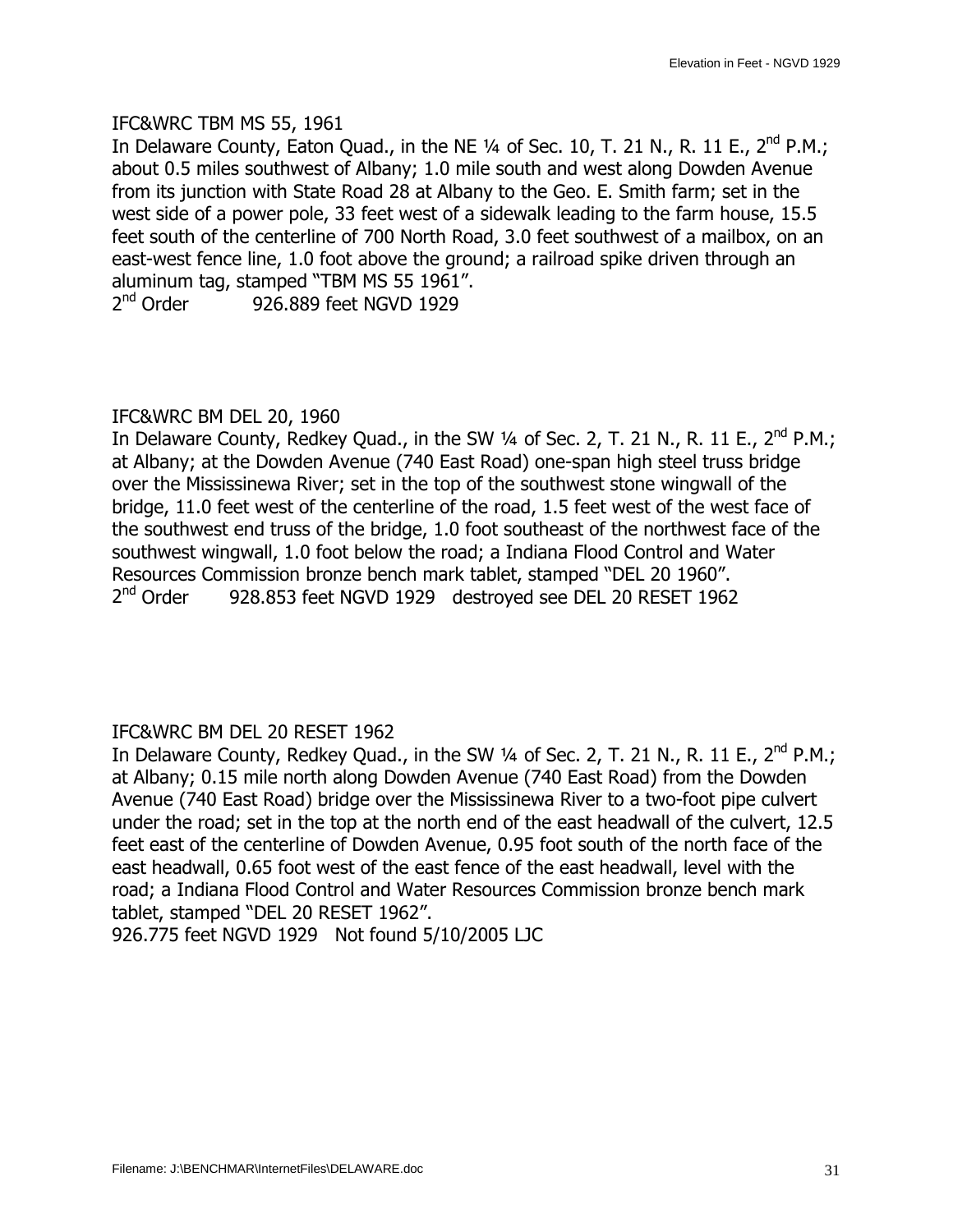In Delaware County, Redkey Quad., in the SW  $\frac{1}{4}$  of Sec. 2, T. 21 N., R. 11 E., 2<sup>nd</sup> P.M.; at Albany; at the Dowden Avenue (740 East Road) one-span high steel truss bridge over the Mississinewa River; set in the top of the southeast stone wingwall of the bridge, 12.0 feet east of the centerline of the road, 3.0 feet east of the east face of the southeast end truss of the bridge, 1.0 foot below the road, 0.6 foot southwest of the northeast face of the southeast stone wingwall; a chiseled triangle.

 $2<sup>nd</sup>$  Order 928.959 feet NGVD 1929

destroyed  $5/10/2005$  LJC - see DNR TBM MS 56 RESET 2005

#### DNR TBM MS 56 RESET 2005

In Delaware County, Redkey Quad., in the SW 1/4 of Sec. 2, T. 21 N., R. 11 E., 2<sup>nd</sup> P.M.; at Albany; at the Dowden Avenue (740 East Road) bridge over the Mississinewa River; set in the top of the northeast concrete abutment of the bridge, 17.5 feet east of the centerline of the road, 14.2 feet south of the north end of the abutment, 1.0 foot north of the south end of the abutment, 0.85 foot east of the east face of the concrete guardrail of the bridge, 0.5 foot west of the east face of the abutment, about level with the top of the concrete bridge deck; a cut triangle.

3<sup>rd</sup> Order 935.936 feet NGVD 1929

## USC&GS N 219 RESET 1954

In Delaware County, Redkey Quad., in the SW 1/4 of Sec. 2, T. 21 N., R. 11 E., 2<sup>nd</sup> P.M.; at Albany; at the Chicago and St. Louis Railroad bridge #398 over the Mississinewa River; set in the top of the northwest end of the southwest concrete abutment of the bridge, 3.2 feet northwest of the northwest rail of the track, 0.9 foot southwest of the northeast face of the southwest abutment, 0.4 foot below the top of the rails; a US Coast and Geodetic Survey bronze disk, stamped "N 219 RESET 1954". 2<sup>nd</sup> Order 935.621 feet NGVD 1929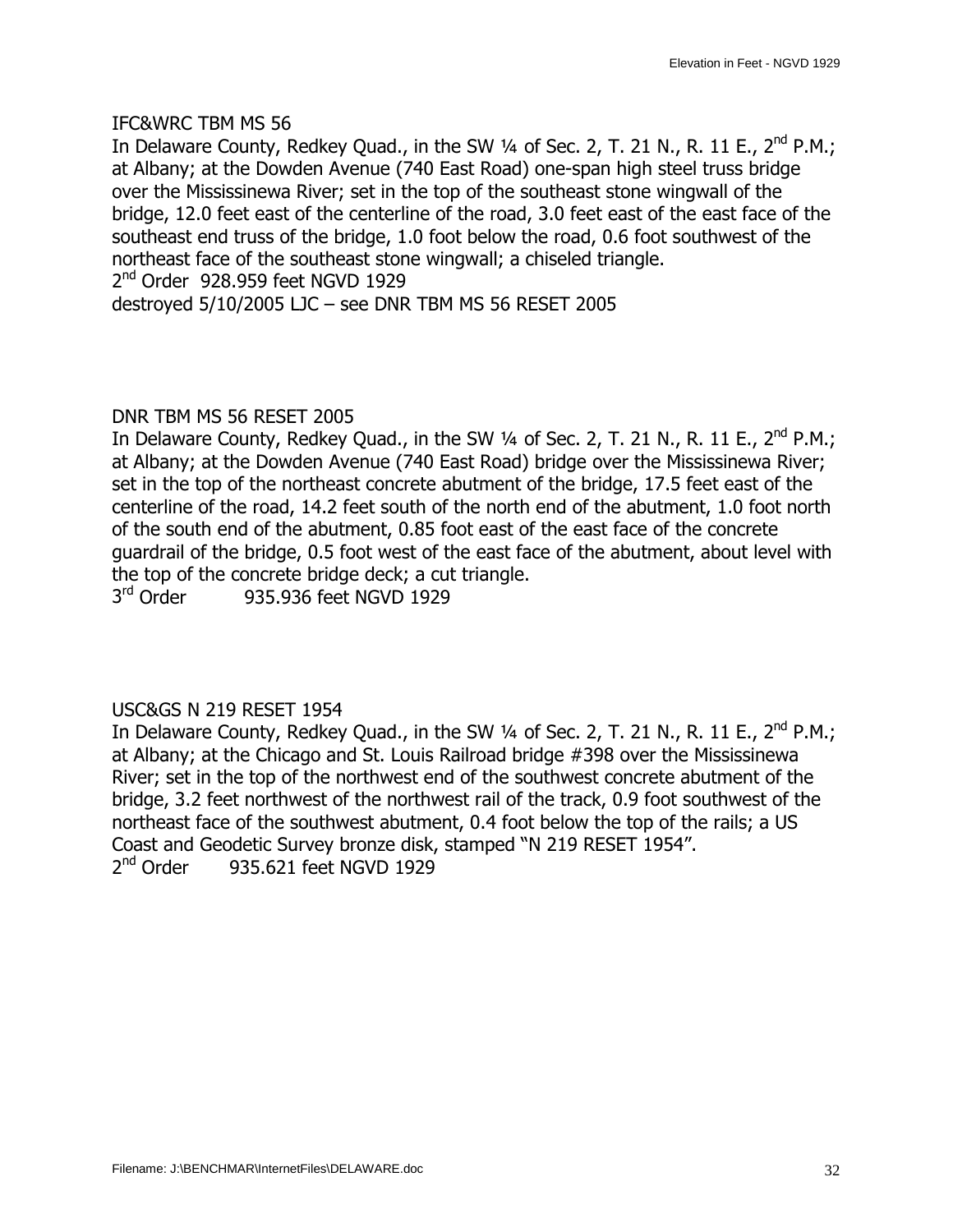In Delaware County, Redkey Quad., in the SW  $\frac{1}{4}$  of Sec. 2, T. 21 N., R. 11 E., 2<sup>nd</sup> P.M.; at Albany; at the Chicago and St. Louis Railroad bridge #398 over the Mississinewa River; set in the top of the south east end of the southwest stone bridge seat of the road, 14.8 feet southeast of the southeast rail of the track, 9 feet below the top of the rails, 0.75 foot east of the east face of the track, 9 feet below the top of the rails, 0.75 foot east of the east face of the south concrete wingwall of the bridge, 0.3 foot west of the east face of the southwest bridge seat and foundation for the south wingwall; a chiseled plus  $"+''.$ 

 $2<sup>nd</sup>$  Order 926.679 feet NGVD 1929

## IFC&WRC TBM MS 58

In Delaware County, Redkey Quad., in the NE  $\frac{1}{4}$  of Sec. 11, T. 21 N., R. 11 E., 2<sup>nd</sup> P.M.; about 0.5 mile south of Albany; 0.9 miles generally south along Water Street (794 East Road) from its junction with State Road 28 at Albany to a T-road west (645 North Road) in the northwest one-quarter of the T-junction; set in the center of the top of a concrete fence corner post, 73.0 feet west of a telephone pole, 16.5 feet north of the centerline of the gravel T-road west, the top of the post is about level with the centerline of the T-road west; a chiseled triangle.<br> $2<sup>nd</sup> Order$  929.268 feet NGVD 1929

929.268 feet NGVD 1929

## IFC & WRC BM DEL 19, 1960

In Delaware County, Redkey Quad., in the NE  $\frac{1}{4}$  of Sec. 11, T. 21 N., R. 11 E., 2<sup>nd</sup> P.M.; about 0.4 mile south of Albany; 0.7 mile generally south along Water Street from its junction with State Road 28 at Albany to a one-span high steel truss bridge over the Mississinewa River; set in the top of the west concrete wingwall of the bridge, 15.0 feet northwest of the centerline of the road, 3.0 feet southwest of the southwest end truss of the bridge, 2.1 feet east of the west face of the west wingwall; a Indiana Flood Control and Water Resources Commission bronze bench mark tablet, stamped —DEL 19 1960".

2<sup>nd</sup> Order 929.217 feet NGVD 1929 Recovered 5/10/2005 LJC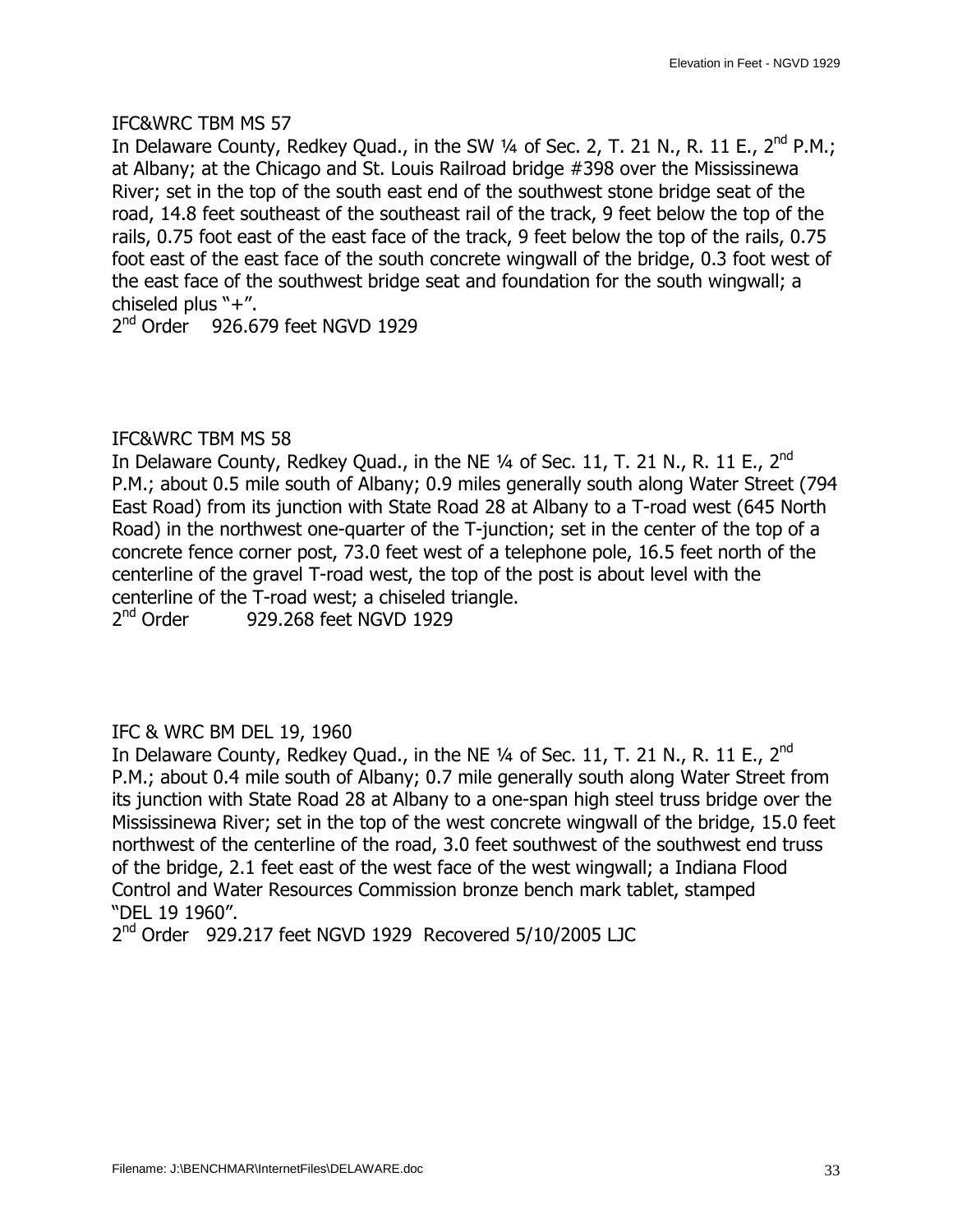In Delaware County, Redkey Quad., in the NW  $\frac{1}{4}$  of Sec. 12, T. 21 N., R. 11 E., 2<sup>nd</sup> P.M.; about 1.0 mile southeast of Albany; 1.1 miles generally south along Water Street and 800 East Road from its junction with State Road 28 in Albany to a gravel T-road east (664 North Road), thence 0.5 mile generally east to a field lane north, 0.15 mile east of a big farm on south side of road, in the northeast one-quarter of the "T"junction of the lane north; set in the top at the center of a concrete fence corner post, 18.0 feet north of the centerline of the road, 5.5 feet east of the center line of the lane, 4.5 feet above the ground; a chiseled triangle.  $2<sup>nd</sup>$  Order 941.846 feet NGVD 1929

## IFC&WRC BM DEL 18, 1960

In Delaware County, Redkey Quad., in the NE  $\frac{1}{4}$  of Sec. 12, T. 21 N., R. 11 E., 2<sup>nd</sup> P.M.; about 1.0 mile southeast of Albany; about 0.15 mile north along the Delaware-Randolph County Line (900 East) Road from its "T" road intersection with 664 North Road to a 3-foot pipe culvert under the road; set in the top of the south end of the west concrete headwall of the culvert, 9.5 feet west of the centerline of the road, 1.0 foot north to the south face of the west headwall, 0.5 foot west of the east face of the west headwall, about 0.5 foot above the road; a Indiana Flood Control and Water Resources Commission bronze bench mark tablet, stamped "DEL 18 1960".  $2<sup>nd</sup>$  Order 933.629 feet NGVD 1929 Destroyed 5/10/2005 LJC – new cmp

#### IFC&WRC TBM A

In Delaware County, Redkey Quad., in the SW  $\frac{1}{4}$  of Sec. 2, T. 21 N., R. 11 E., 2<sup>nd</sup> P.M.; at Albany; 0.15 mile north of the Dowden Avenue (740 East Road) bridge over the Mississinewa River to a 2-foot pipe culvert under the road; set in the top at the northwest corner of the west headwall of the culvert, 13 feet west of the center line of road, level with road; painted yellow. 926.653 feet NGVD 1929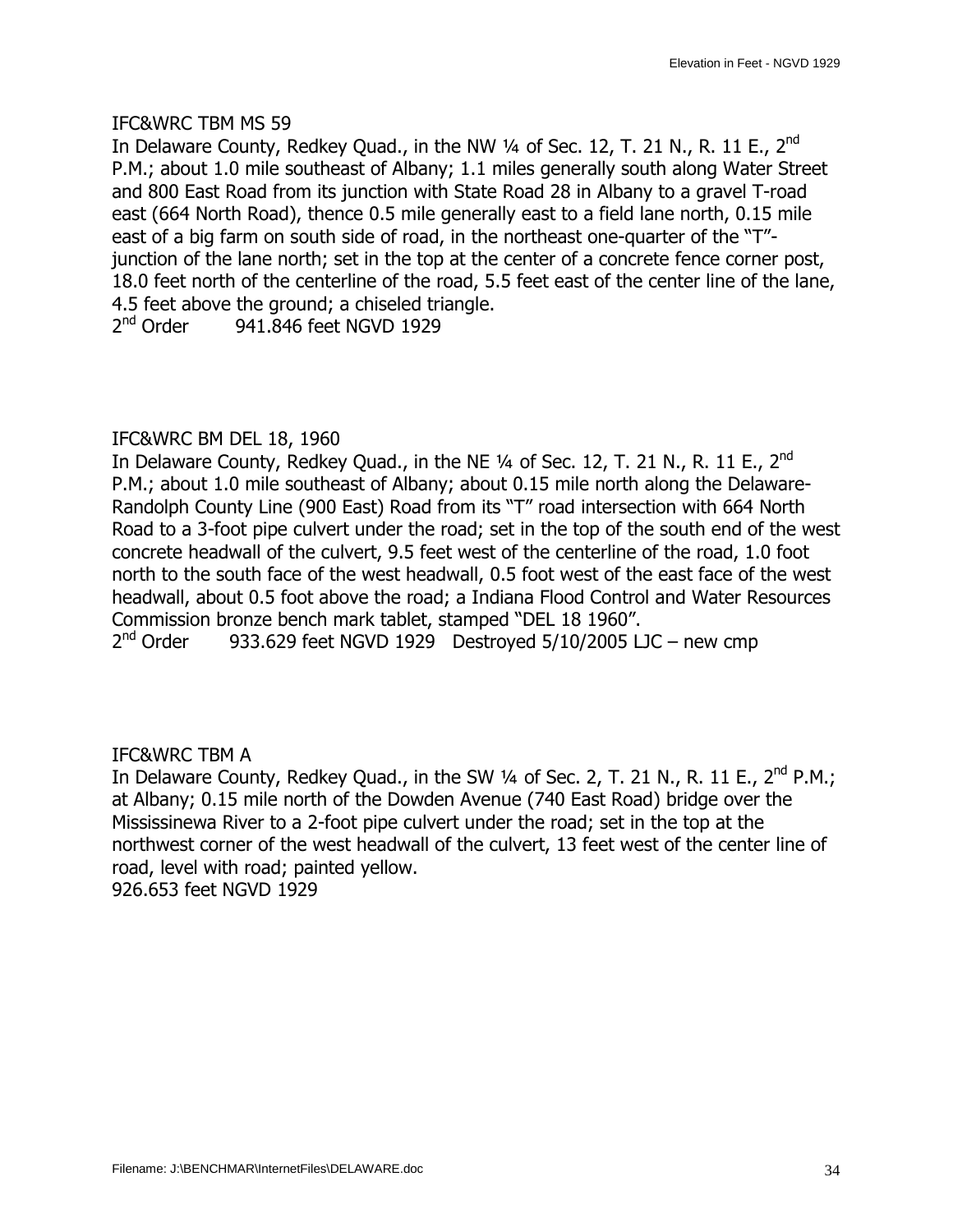#### USC&GS BM T 218, 1947

In Delaware County, Middletown Quad., in the NW  $\frac{1}{4}$  of Sec. 12, T. 19 N., R. 8 E., 2<sup>nd</sup> P.M.; about 1.0 mile east of Chesterfield in Madison County; at the intersection of State Road 32 and the Madison-Delaware County Line road; set in the top of a concrete post, in the southeast quarter of the intersection, 32.5 feet southeast of the centerline of County Line Road, 28.5 feet southeast of the centerline of State Road 32, 18.5 feet north of the north rail of the New York Central Railroad tracks, 5.1 feet south of a power pole, 0.1 foot above the ground; a US Coast and Geodetic Survey bronze bench mark tablet, stamped "T 218 1947"

913.798 feet NGVD 1929 - Revised USC&GS Elevation

## USC&GS BM S 218, 1947

In Madison County, Middletown Quad., in the NE  $\frac{1}{4}$  Sec. 11, T. 19 N., R. 8 E., 2<sup>nd</sup> P.M.; about 1.3 miles east-northeast of Chesterfield; at the Madison-Delaware County Line Road two-span steel truss bridge over West Fork White River; set in the top of the west end of the north bridge seat, 10.5 feet west of the centerline of the road, 1.3 feet north of the south face of the bridge seat, 1.5 feet west of the west face of the bridge truss, 1.8 feet below the level of the road; a US Coast and Geodetic Survey bronze bench mark tablet, stamped "S 218 1947".

870.326 feet NGVD 1929

## USC&GS BM R 218, 1947

In Delaware County, Gilman Quad., in the SW 1/4 Sec. 36, T. 20 N., R. 8 E., about 1.0 mile northwest of Daleville; at the intersection of the Madison Delaware County Line Road and 400 South Road; set in the top of a concrete post in the northeast quarter of the intersection, 35.5 feet north of the centerline of 400 South Road, 14.0 feet east of a fence corner post, 0.5 foot west of a fence line, 0.2 foot above ground, a US Coast and Geodetic Survey bronze bench mark tablet, stamped "R 218 1947". 911.862 feet NGVD 1929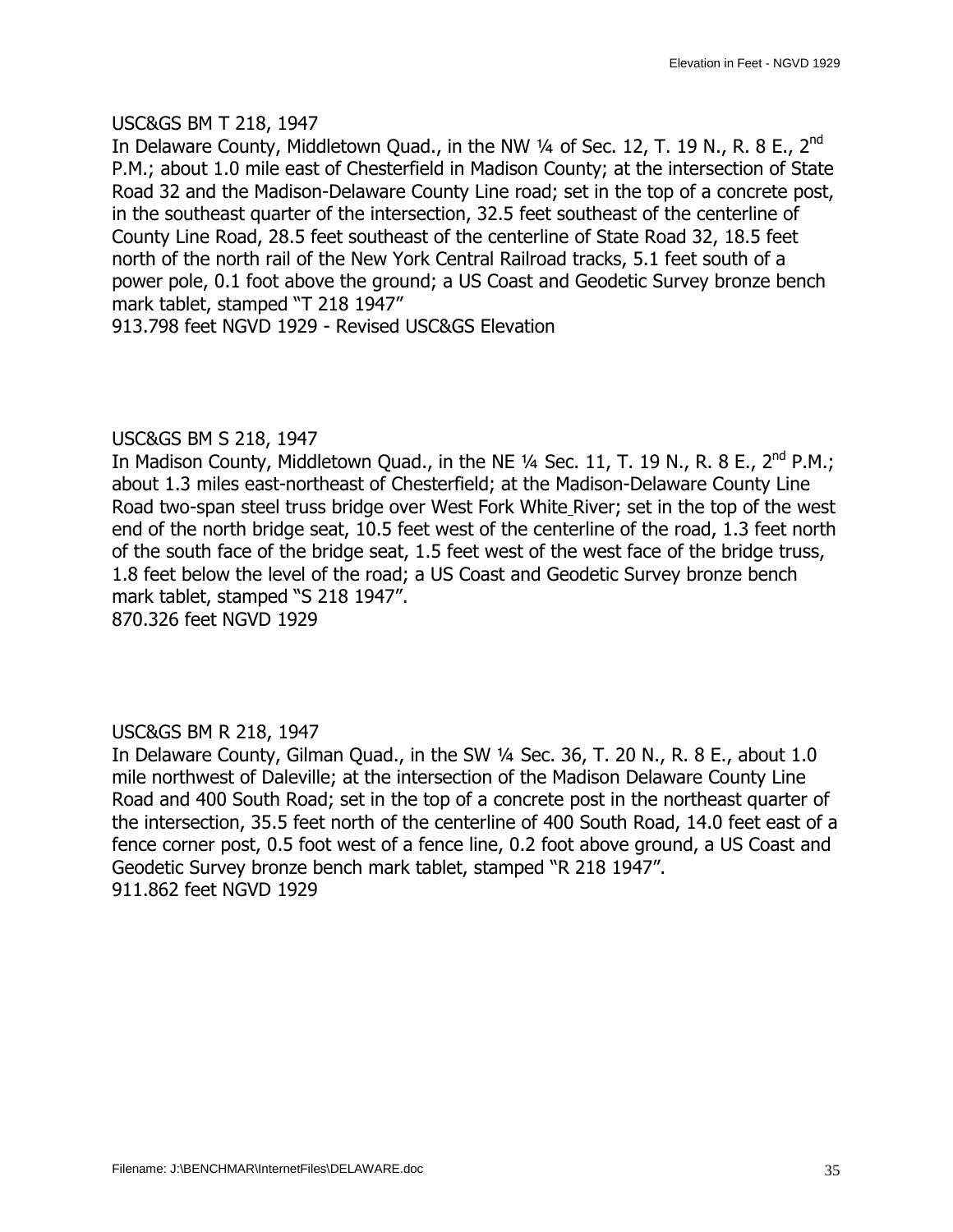#### ISHC BM DEL G 25

In Delaware County, Gilman Quad., in the S  $1/2$  Sec. 36, T. 20 N., R. 8 E., about 1.0 miles northwest of Daleville, at the 400 South Road overpass over interstate 69; set in the west end of the north curbing over the overpass, 15.0 feet north of the centerline of 400 South Road, 1.3 feet east of the west end of the curbing, 0.3 foot south of the south face of the guardrail, 1.0 foot above the level of the road; a Indiana State Highway Commission bronze bench mark tablet, stamped "DEL G 25". 938.688 feet NGVD 1929

#### IFC&WRC TBM WHR 280, 1964

In Delaware County, Gilman Quad., in the NW  $\frac{1}{4}$  of Sec. 6, T. 19 N., R. 9 E., 2<sup>nd</sup> P.M.; about 0.6 mile north of Daleville; at the 900 West Road 1-span steel truss bridge over West Fork White River; set in the side of a 30-inch Sycamore tree, 125 feet north of the north end of the bridge, 16.5 feet east of the centerline of the road, 7.3 feet above the ground, 7.3 feet above the ground, 1.5 feet below the level of the road, in line with the south end of an overflow bridge; a railroad spike driven through an aluminum tag, stamped "TBM WHR 280 1964". 874.661 feet NGVD 1929

#### IFC&WRC TBM WHR 281, 1964

In Delaware County, Gilman Quad., in the SW  $\frac{1}{4}$  of Sec. 30, T. 20 N., R. 9 E., 2<sup>nd</sup> P.M.; about 1.8 miles north of Daleville; at the intersection of 900 West Road and 300 South Road, in the northeast quarter of the intersection; set in the west side of an Elm tree, 50.5 feet east of the centerline of 900 West Road, 48.0 feet north of the centerline of 300 South Road, 1.0 foot above the ground; a railroad spike driven through an aluminum tag, stamped "TBM WHR 281 1964". 909.136 feet NGVD 1929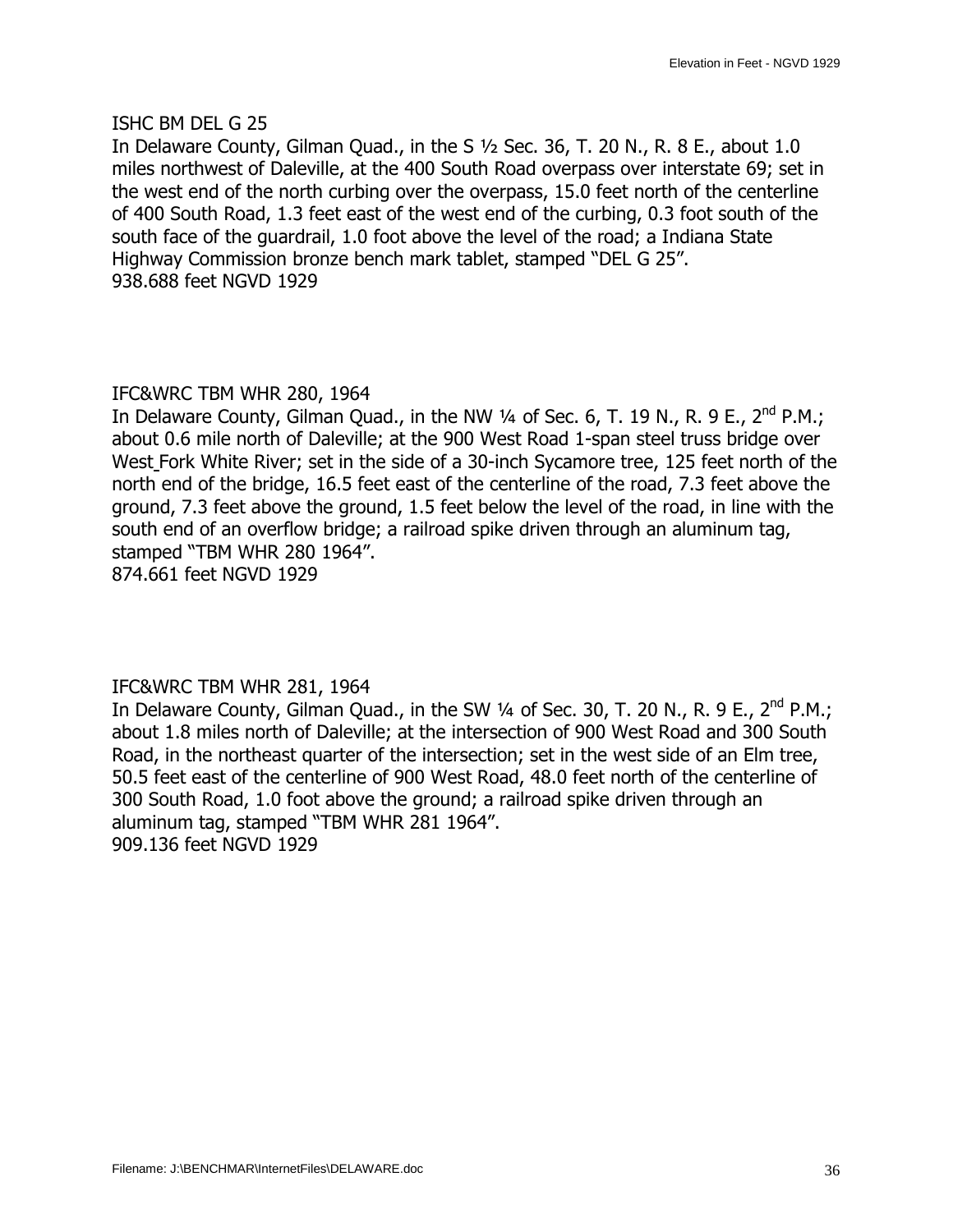### IFC&WRC BM DEL 33, 1964

In Delaware County, Gilman Quad., in the NW  $\frac{1}{4}$  of Sec. 31, T. 20 N., R. 9 E., 2<sup>nd</sup> P.M.; about 1.8 miles north of Daleville; at the 300 South Road one-span steel truss bridge over West Fork White River; set in the top of the northwest end of the southeast stone wing wall of the bridge, 12.5 feet south of the centerline of the road, 3.4 feet south of the southeast corner of the truss, 2.0 feet northeast of the southwest face of the wing wall, 1.2 feet below the level of the road; a Indiana Flood Control and Water Resources Commission bronze bench mark tablet, stamped "DEL 33 1964". 883.147 feet NGVD 1929

### IFC&WRC TBM WHR 282, 1964

In Delaware County, Gilman Quad., in the W  $1/2$  of Sec. 30, T. 20 N., R. 9 E., 2<sup>nd</sup> P.M.; about 2.3 miles north-northeast of Daleville, about 0.15 mile east along 300 South Road from its intersection with 900 West Road to a "T"-road north, thence 0.5 mile generally north to the Mt. Pleasant Church and Cemetery; set in the west side of a 22-inch Walnut tree, 195 feet northeast of the centerline of a "T"-road leading northwest, 24.5 feet southeast of the centerline of the northeast-southwest road, 4.7 feet southeast of a fence line, 0.8 foot above the ground; a railroad spike driven through an aluminum tag, stamped "TBM WHR 282 1964".

880.396 feet NGVD 1929

### IFC&WRC TBM WHR 283, 1964

In Delaware County, Gilman Quad., in the SE  $\frac{1}{4}$  of Sec. 19, T. 20 N., R. 9 E., 2<sup>nd</sup> P.M.; about 2.7 miles north of Daleville; at the 175 South Road one-span steel truss bridge over York Prairie Creek; set in the north side of a 40-inch Cottonwood tree, 350 feet west of the west end of the bridge, 13.0 feet south of the centerline of the road, 6.0 feet north of a fence line, 1.0 foot above the ground; a railroad spike driven through an aluminum tag, stamped "TBM WHR 283 1964". 884.694 feet NGVD 1929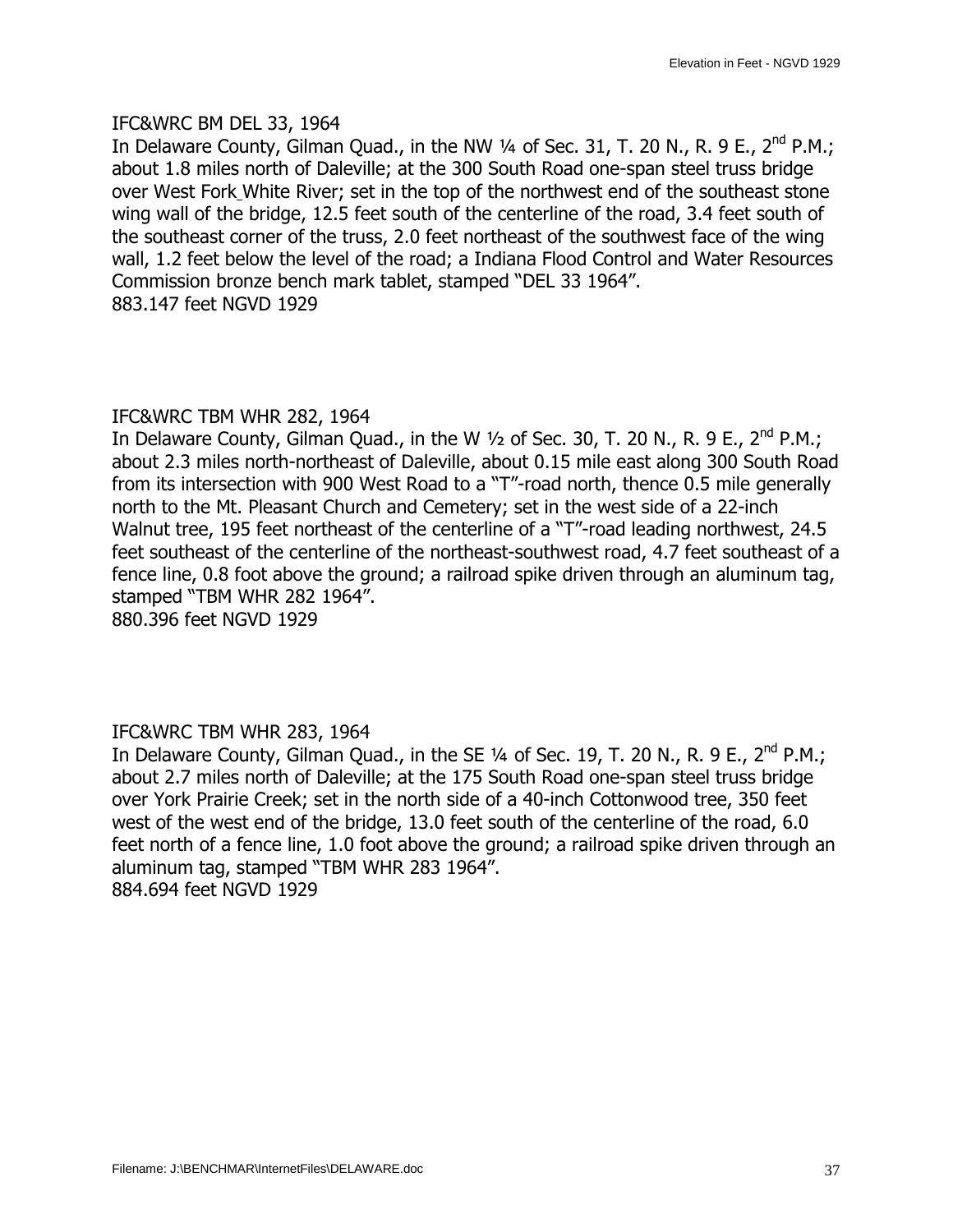### IFC&WRC BM DEL 34, 1964

In Delaware County, Gilman Quad., in the SE  $\frac{1}{4}$  of Sec. 19, T. 20 N., R. 9 E., 2<sup>nd</sup> P.M.; about 2.7 miles north of Daleville; at the 175 South Road one-span steel truss bridge over York Prairie Creek; set in the top of the south end of the east concrete bridge seat, 12.5 feet south of the centerline of the road, 1.0 foot south of the south face of the truss, 0.7 foot northeast of the southwest face of the bridge seat, 1.9 feet below the level of the road; a Indiana Flood Control and Water Resources Commission bronze bench mark tablet, stamped "DEL 34 1964". 884.135 feet NGVD 1929

### IFC&WRC BM DEL 35, 1964

In Delaware County, Gilman Quad., in the S  $1/2$  of Sec. 20, T. 20 N., R. 9 E., 2<sup>nd</sup> P.M.; about 2.9 miles northeast of Daleville; 1.8 miles generally west-southwest along State Road 32 from its junction with Vine Street in Yorktown to a "T"-road north, thence 0.3 mile north to a one-span steel truss bridge over West Fork White River; set in the top of northeast end of the southeast concrete bridge seat, 11.0 feet northeast of the centerline of the road, 1.0 foot southeast of northeast face of the bridge seat, 0.7 foot below the level of the road; a Indiana Flood Control and Water Resources Commission bronze bench mark tablet, stamped "DEL 35 1964". 889.555 feet NGVD 1929

### IFC&WRC TBM WHR 284

In Delaware County, Gilman Quad., in the N  $1/2$  of Sec. 29, T. 20 N., R. 9 E., 2<sup>nd</sup> P.M.; about 2.8 miles northeast of Daleville; 1.8 miles generally west-southwest along State Road 32 from its junction with Vine Street in Yorktown to a T-road north; set in the top of the northwest wing wall of a 14-foot bridge over an old river bed, 210.0 feet north of the center of the "T"-road intersection, 12.5 feet west of the centerline of the northsouth road, 1.3 feet north of the north end of guardrail of the bridge, 0.5 foot east of the west face of the wing wall, about level with the road; a chiseled triangle. 885.814 feet NGVD 1929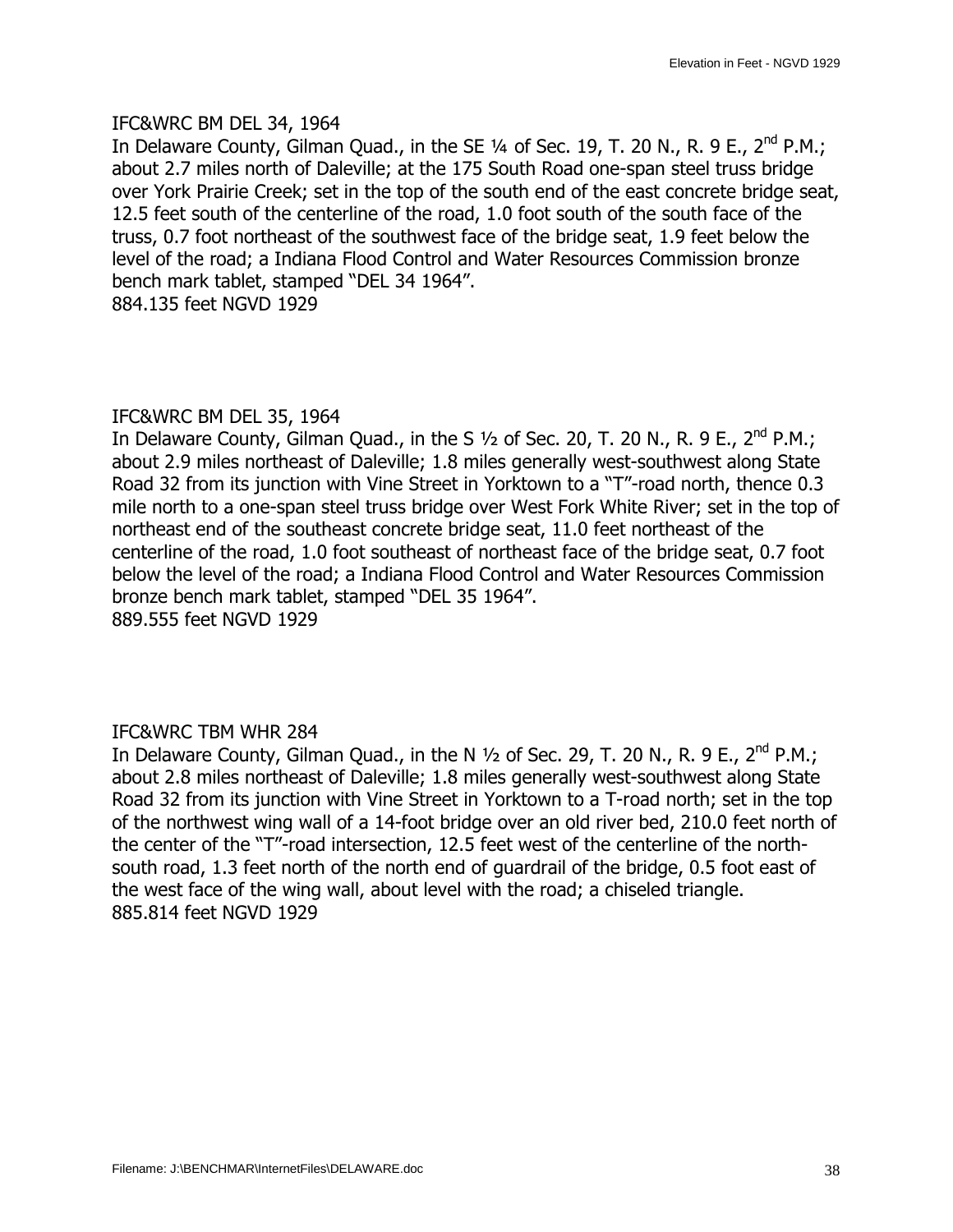#### IFC&WRC TBM WHR 285, 1964

In Delaware County, Gilman Ouad., in the SW  $\frac{1}{4}$  of Sec. 21, T. 20 N., R. 9 E., 2<sup>nd</sup> P.M.; about 3.5 miles northeast of Daleville; about 0.9 mile west-southwest along State Road 32 from its junction with Vine Street in Yorktown to a "T"-road south; set in the top of the south end of the east headwall of a 12-inch pipe culvert under a drive south, 700 feet east of the centerline of the "T"-road south, 20.5 feet south of the centerline of the highway, 12.5 feet east of the centerline of the drive south, 0.7 foot above the level of the highway, 0.8 foot north of the south end of the headwall, 0.4 foot west of the east face of the headwall; a chiseled triangle.

922.553 feet NGVD 1929

### IFC&WRC BM DEL 36, 1964

In Delaware County, Gilman Quad., in the SE  $\frac{1}{4}$  of Sec. 21, T. 20 N., R. 9 E., 2<sup>nd</sup> P.M.; about 3.7 miles northeast of Daleville; 0.65 mile generally west along State Road 32 from its junction with Vine Street in Yorktown to an 8-foot bridge under the highway; set in the top of the west end of the south concrete headwall of the bridge, 55.0 feet east of the centerline of a drive south, 49.0 feet west of power pole #73-197, 33.0 feet south of the centerline of the highway, 12.0 feet below the level of the highway, 0.7 foot east of the west end of the headwall, 0.6 foot north of the south face of the headwall; a Indiana Flood Control and Water Resources Commission bronze bench mark tablet, stamped "DEL 36 1964".

901.157 feet NGVD 1929

### IFC&WRC TBM WHR 286

In Delaware County, Muncie West Quad., in the E  $1/2$  of Sec. 21, T. 20 N., R. 9 E., 2<sup>nd</sup> P.M.; at Yorktown; 0.2 mile west along State Road 32 from its junction with Vine Street in Yorktown to a T-road south at the west edge of Yorktown; set in the top of the west end of the south concrete headwall of a 24-inch pipe culvert under State Road 32, 47.0 feet west of the centerline of the "T"-road south, 22.0 feet south of the centerline of State Road 32, 0.7 foot below the level of the road, 1.0 foot east of the west end of the headwall, 0.35 foot north of the south face of the headwall; a chiseled triangle. 904.359 feet NGVD 1929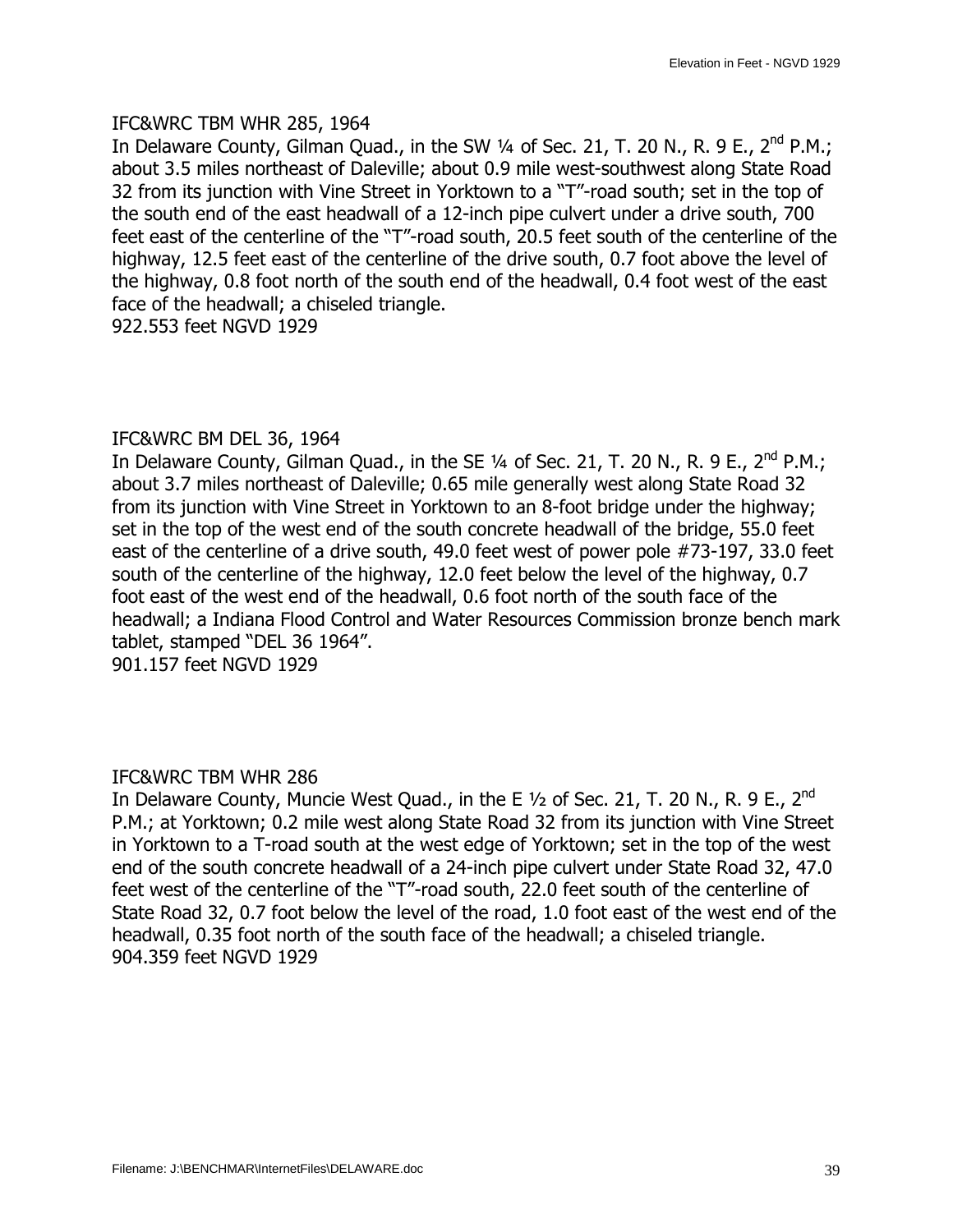### USC&GS BM N 41, 1934

In Delaware County, Muncie West Quad., in the E 1/2 of Sec. 22, T. 20 N., R. 9 E., 2<sup>nd</sup> P.M.; about 0.5 mile east of Yorktown; at the intersection of Conrail (New York Central) Railroad and 500 West Road; set in the top of a concrete post in the northwest quarter of the intersection, 42.8 feet north of the rail of the tracks, 30.0 feet west of the centerline of 500 West Road, 14.0 feet west of a concrete fence line, 0.6 foot above the ground; a US Coast and Geodetic Survey bronze bench mark tablet, stamped "N 41 1934".

932.180 feet NGVD 1929

### USC&GS BM P 41, 1934

In Delaware County, Muncie West Quad., in the SW  $\frac{1}{4}$  of Sec. 23, T. 20 N., R. 9 E., 2<sup>nd</sup> P.M.; at Yorktown; at the Yorktown Conrail (New York Central) Railroad Station; set in the top of a concrete post, 135.5 feet southwest of and across the tracks from the southwest corner of the station, 92.0 feet east of a switch station, 29.0 feet east of a telegraph pole # F, 13.2 feet south of the south rail of the tracks of the Conrail (New York Central) Railroad, 1.0 foot below the level tracks, about level with the ground; a US Coast and Geodetic Survey bench mark tablet, stamped "P 41 1934". 925.710 feet NGVD 1929

### IFC&WRC BM DEL 37, 1964

In Delaware County, Muncie West Quad., in the SE  $\frac{1}{4}$  of Sec. 22, T. 20 N., R. 9 E., 2<sup>nd</sup> P.M.; at Yorktown; at the Conrail (New York Central) Railroad bridge over Buck Creek; set in top of the southwest concrete wingwall of the bridge, 9.3 feet south of the south rail of the tracks, 1.1 feet west of the east face of the wingwall, 2.7 feet below the tracks; a Indiana Flood Control and Water Resources Commission bronze bench mark tablet, stamped "DEL 37 1964". 924.536 feet NGVD 1929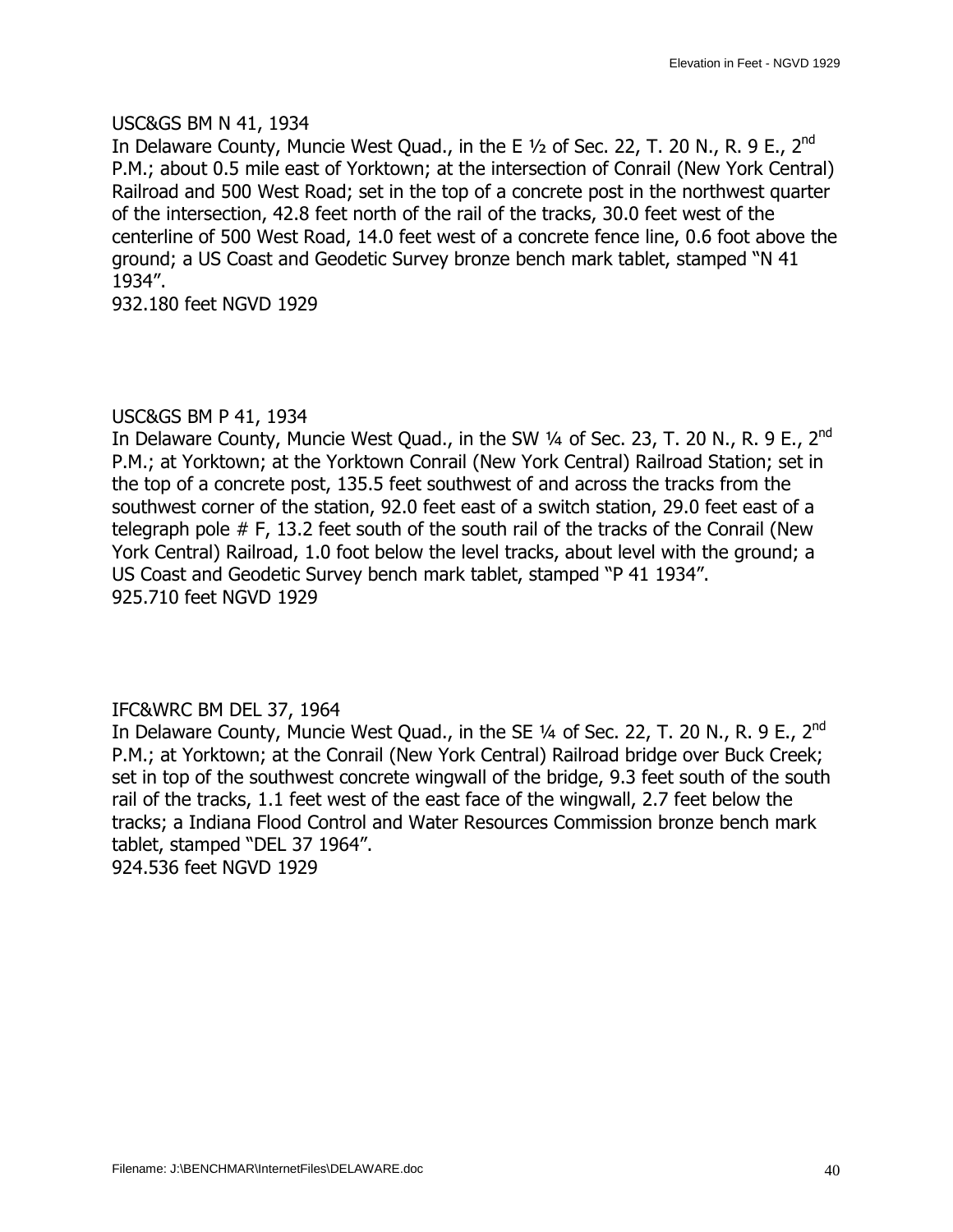### IFC&WRC DEL 6, 1958

In Delaware County, Muncie West Quad., in the NW 1/4 of Sec. 22, T. 20 N., R. 9 E., 2<sup>nd</sup> P.M.; at Yorktown; at the State Road 32 bridge over Buck Creek; set in the top of the northeast end of the southeast concrete guardrail of the bridge, 12.5 feet southeast of the centerline of the highway, 3.2 feet above the level of the highway, 1.3 feet southwest of the northeast end of the guardrail, 0.8 foot northwest of the southwest face of the guardrail; a Indiana Flood Control and Water Resources Commission bronze bench mark tablet, stamped "DEL 6 1958". 907.014 feet NGVD 1929

### IFC&WRC DEL 38, 1964

In Delaware County, Muncie West Quad., in the SW 1/4 of Sec. 15, T. 20 N., R. 9 E., 2<sup>nd</sup> P.M.; about 0.5 mile north of Yorktown; 0.35 mile northeast along State Road 32 from its junction with Vine Street in Yorktown to a T-road northwest, thence 0.30 mile northwest to a four-span concrete bridge over West Fork White River; set in the top of the north end of the east concrete curbing of the bridge, 13.5 feet east of the centerline of the bridge, 10.0 feet south of the north end of the bridge, 0.9 foot above the level of the road, 0.45 foot east of the west face of the curb; a Indiana Flood Control and Water Resources Commission bronze bench mark tablet, stamped "DEL 38 1964". 911.754 feet NGVD 1929

### IFC&WRC WHR 250, 1964

In Delaware County, Muncie West Quad., near the center of Sec. 15, T. 20 N., R. 9 E.,  $2^{nd}$  P.M.; about 0.85 mile north-northeast of Yorktown; 0.35 mile northeast along State Road 32 from its junction with Vine Street in Yorktown to a T-road northwest, thence 0.85 mile generally north to the junction of an east-west road crossing, thence 0.2 mile east to a T-road south; set in the northwest side of a 24-inch Oak tree, 80.0 feet west of the "T"-road south, 24.0 feet south of the east-west road, 32.5 feet north of the north side of a house, 0.8 foot above the ground; a railroad spike driven through an aluminum tag, stamped "TBM WHR 250 1964". 925.443 feet NGVD 1929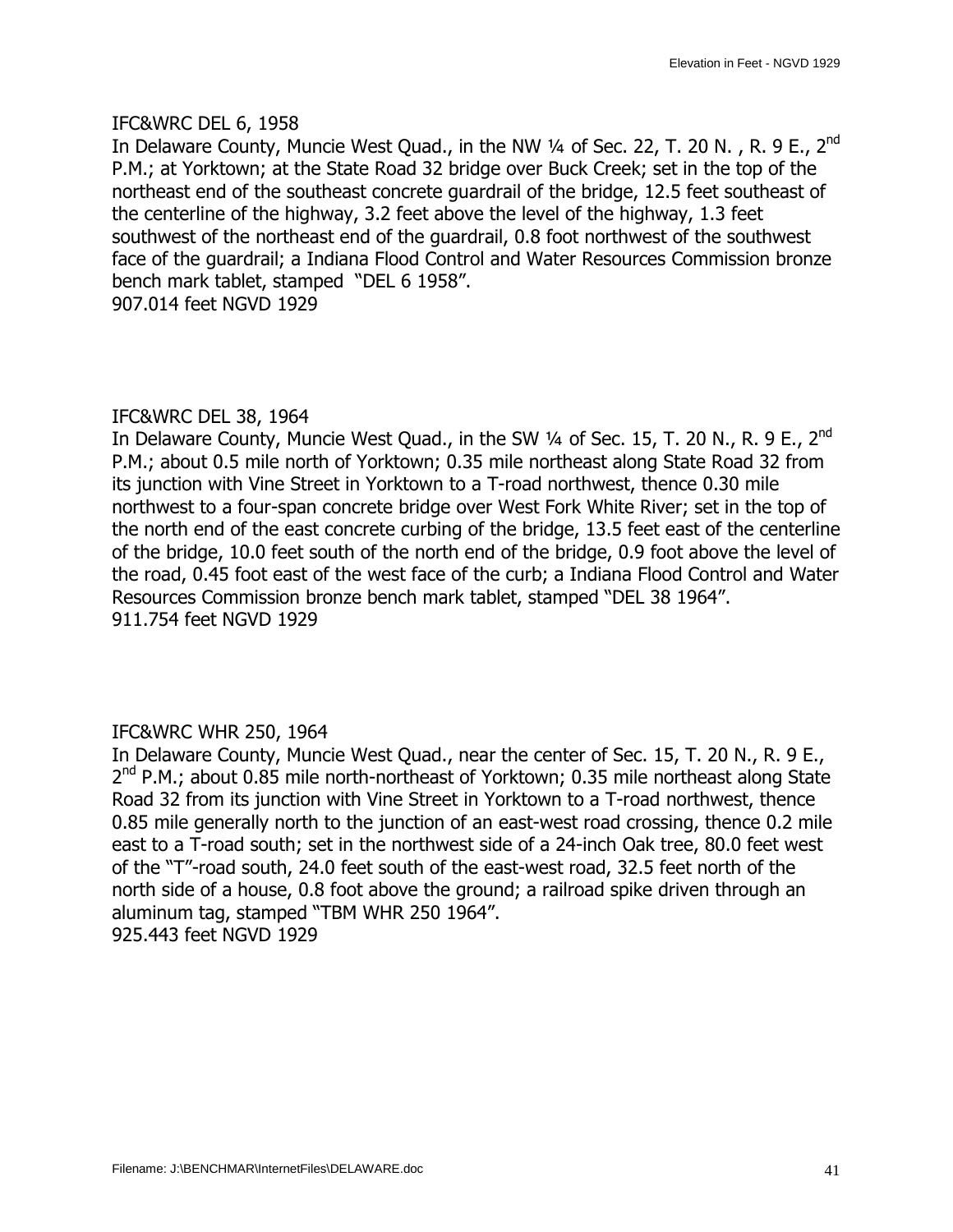#### IFC&WRC BM DEL 39, 1964

In Delaware County, Muncie West Quad., in the W  $1/2$  of Sec. 14, T. 20 N., R. 9 E., 2<sup>nd</sup> P.M.; about 1.1 miles northeast of Yorktown; at the "T"-road intersection of 50 South Road and 500 West Road; set in the top of a concrete post, 223 feet east of the extended centerline of 500 West Road, 20.5 feet south of the centerline of 50 South Road, 2.5 feet south of a telephone pole #530, 4.2 feet north of a fence line, 0.2 foot above the ground; a Indiana Flood Control and Water Resources Commission bronze bench mark tablet, stamped "DEL 39 1964". 923.463 feet NGVD 1929

### IFC&WRC TBM WHR 252

In Delaware County, Muncie West Quad., in the E  $1/2$  of Sec. 14, T. 20 N., R. 9 E., 2<sup>nd</sup> P.M.; about 1.9 miles northeast of Yorktown; at the "T"-road intersection of 50 South Road and 400 West Road; set in the top of a concrete fence corner post base, in the northwest quarter of the intersection, 31.0 feet north of the centerline of 400 West Road, 1.0 foot above level of the intersection, 0.5 foot west of the east face of the base, 0.3 foot north of the south face of the base; a chiseled triangle. 921.504 feet NGVD 1929

### IFC&WRC TBM WHR 253, 1964

In Delaware County, Muncie West Quad., in the SW  $\frac{1}{4}$  of Sec. 13, T. 20 N., R. 9 E., 2<sup>nd</sup> P.M.; about 3.65 miles west-southwest of the courthouse in Muncie; 1.95 miles west along State Road 32 from its junction with Tillotson Avenue in Muncie to a T-road north, thence 0.25 mile north to a right angle turn in the road west; set in the west side of a power pole, 310 feet southeast of a curve in road, 205 feet east of the centerline of the north-south section of the road, 165 feet southeast of the southeast corner of a house, 3.0 feet west of a fence line, 0.6 foot above the ground; a railroad spike driven through an aluminum tag, stamped "TBM WHR 253 1964". 937.393 feet NGVD 1929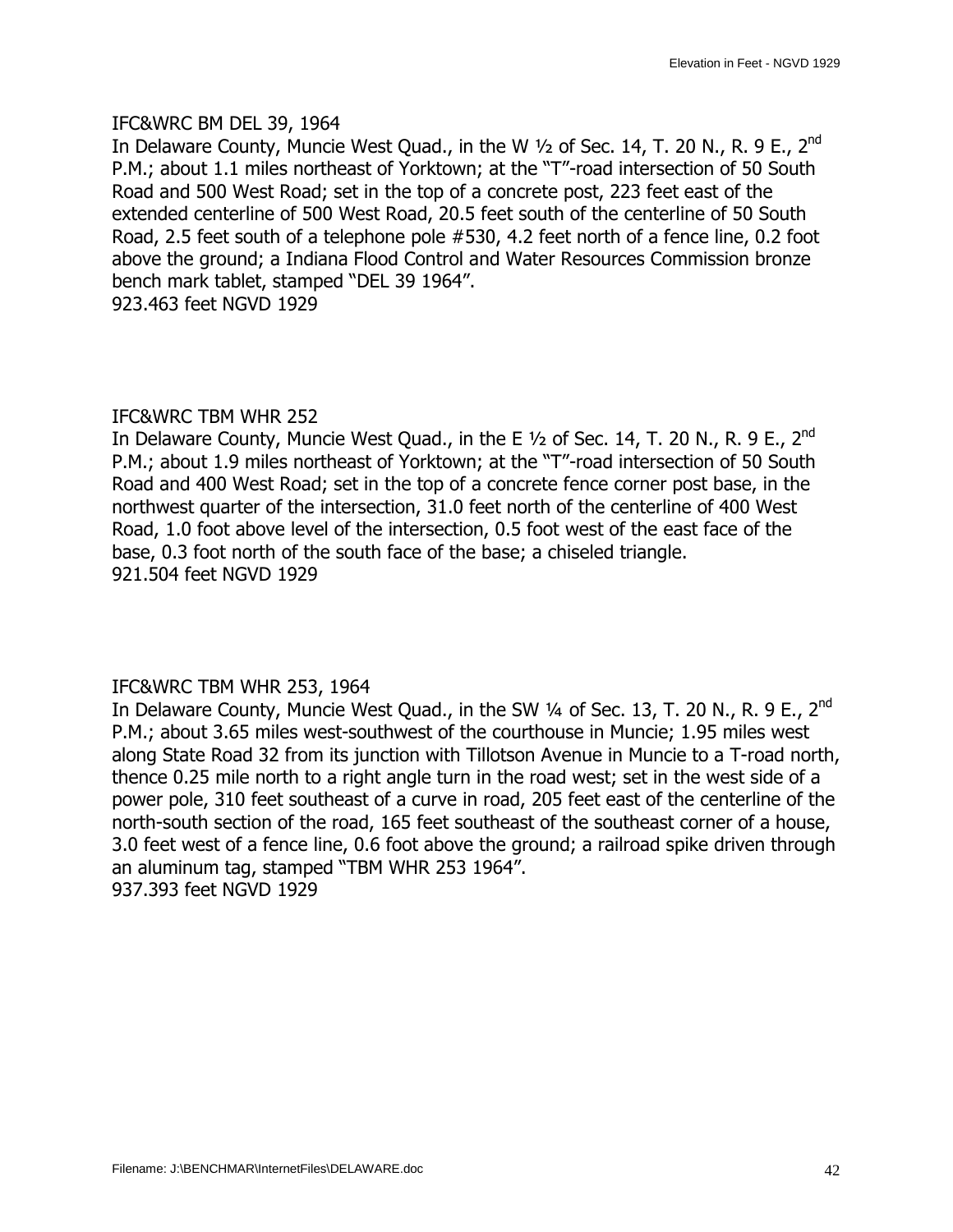### IFC&WRC TBM WHR 254

In Delaware County, Muncie West Quad., in the SE  $\frac{1}{4}$  of Sec. 13, T. 20 N., R. 9 E., 2<sup>nd</sup> P.M.; about 3.0 miles west-southwest of courthouse in Muncie; at the Muncie Sewage Disposal Plant; set in the top of the north-west corner of an 8-foot square concrete gate valve housing, 270 feet west of a glass building, 28.0 feet south of the centerline of a paved access road, 1.9 feet above the level of the ground, 0.6 foot east-northeast of the west-southwest face of the housing, 0.6 foot south-southeast of the northnorthwest face of the housing; a chiseled triangle. 916.555 feet NGVD 1929

# IFC&WRC BM DEL 41, 1964

In Delaware County, Muncie West Quad., in the SW 1/4 of Sec. 18, T. 20 N., R. 10 E.,  $2^{nd}$  P.M.; about 2.8 miles west-southwest of the courthouse in Muncie; at the Muncie Sewage Disposal Plant; set in the top of the northeast corner of an 8-foot by 10-foot concrete gate valve housing, 149.8 feet northeast of the northeast corner of a pump house (eastern most concrete building), 39.0 feet north of the centerline of a dead-end road, 1.2 feet above the ground, 0.6 foot west of the east face of the housing, 0.65 foot south of the north face of the housing; a Indiana Flood Control and Water Resources Commission bronze bench mark tablet, stamped "DEL 41 1964". 914.379 feet NGVD 1929

### USGS BM 51 RHP 1951

In Delaware County, Muncie West Quad., in the NE 1/4 of Sec. 24, T. 20 N., R. 9 E., 2<sup>nd</sup> P.M.; about 3.0 miles west-southwest of the courthouse in Muncie; at the "T" road intersection of State Road 32 and 300 West Road, at the Warner Gear Company, at the northeast corner of the plant; set in the top of a concrete post, about 230 feet northeast of the northeast corner of the factory, 39.2 feet south of the centerline of State Road 32, 24.0 feet west of the centerline of 300 West Road, 1.7 feet north of a fence line corner, 0.5 foot above the ground; a US Geological Survey bench mark tablet, stamped "51 RHP 1951". 940.603 feet NGVD 1929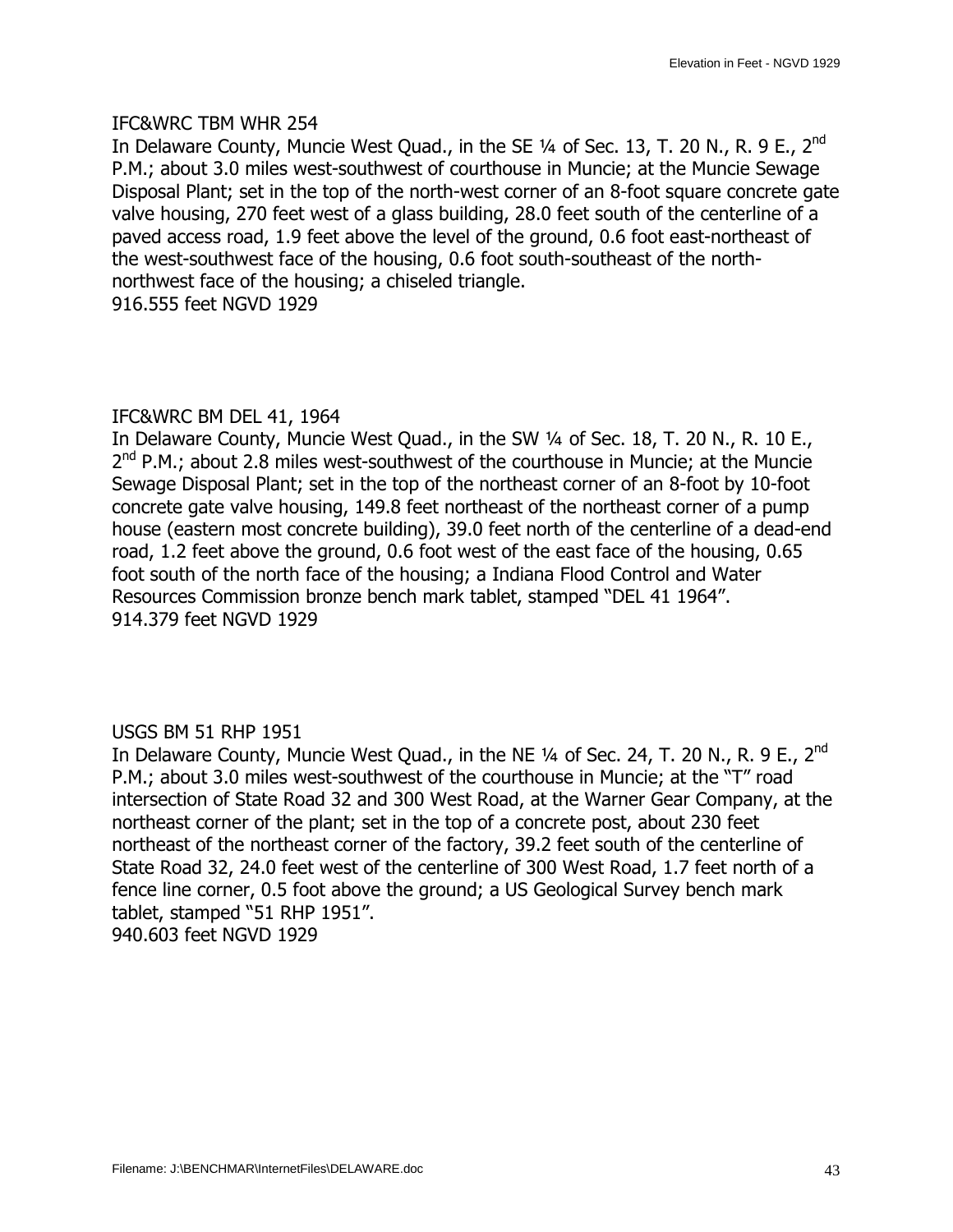#### IFC&WRC TBM WHR 255

In Delaware County, Muncie West Ouad., in the SE 1/4 of Sec. 18, T. 20 N., R. 10 E., about 2.5 miles southwest of the courthouse in Muncie; 0.6 mile west-southwest along State Road 32 from its junction with Tillotson Avenue in Muncie to a service station on the south side of the road; set in the top of the east concrete headwall of a 12-inch pipe culvert under the station drive, 36.0 feet south of the centerline of the highway, 30.0 feet east of the centerline of the drive, 1.5 feet south of the north end of the headwall, 0.4 foot east of the west face of the base, 0.3 foot north of the south face of the base; a chiseled triangle.

946.076 feet NGVD 1929

### IFC&WRC BM DEL 42, 1964

In Delaware County, Muncie West Quad., in the SE  $\frac{1}{4}$  of Sec. 17, T. 20 N., R. 10 E., 2<sup>nd</sup> P.M.; at Muncie; at the Catavia Street Bridge over West Fork White River; set in the top of the east end of the northwest concrete wingwall of the bridge, 17.0 feet west of the centerline of the road, 1.0 foot east of the west break in the wingwall, 0.5 foot north of the south face of the wingwall, 0.9 foot above the level of the road; a Indiana Flood Control and Water Resources Commission bronze bench mark tablet, stamped —DEL 42 1964".

937.480 feet NGVD 1929

### IFC&WRC BM DEL 43, 1964

In Delaware County, Muncie West Quad., in the NE  $1/4$  of Sec. 17, T. 20 N., R. 10 E., 2<sup>nd</sup> P.M.; at Muncie, at the Norfolk and Western (old New York, Chicago and St. Louis) Railroad Bridge over West Fork White River; set in the top of the south end of the west bridge seat, 9.4 feet below the level of the tracks, 4.5 feet south of south rail of tracks, 1.8 feet west of east face of bridge seat; a Indiana Flood Control and Water Resources Commission bronze bench mark tablet, stamped "DEL 43 1964". 926.411 feet NGVD 1929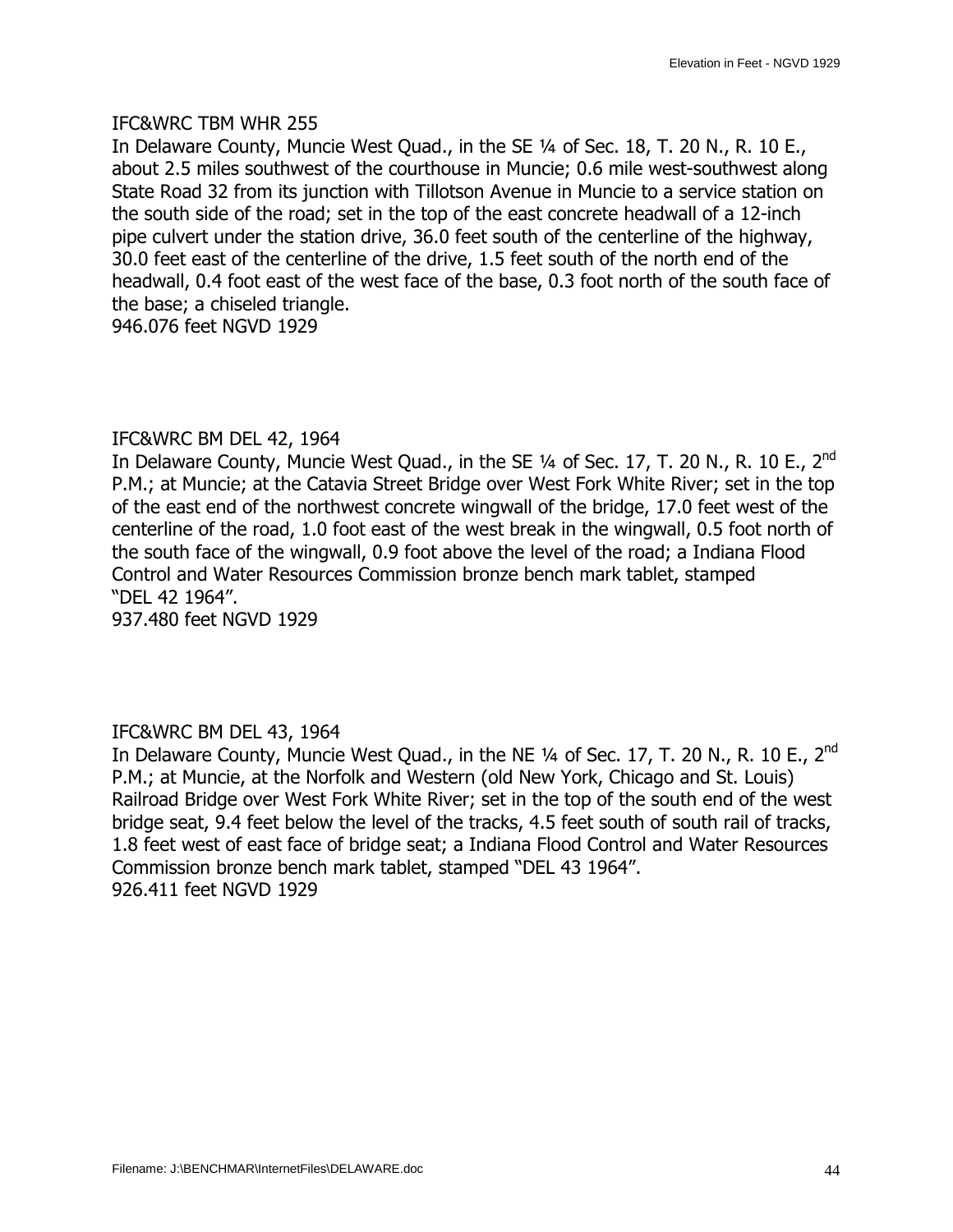### IFC&WRC BM DEL 44, 1964

In Delaware County, Muncie West Quad., in the SW 1/4 of Sec. 9, T. 20 N., R. 10 E., 2nd P.M.; at Muncie; at the West Jackson Street Bridge over West Fork White River; set in the top of the south end of the northwest concrete wing wall of the bridge, 45.0 feet southeast of the centerline of White River Boulevard, 23.5 feet north of the centerline of Jackson Street, 0.5 foot west of the east face of the wing wall, 3.4 feet north of the north face of the guardrail, about level with the road; a Indiana Flood Control and Water Resources Commission bronze bench mark tablet, stamped "DEL 44 1964". 937.449 feet NGVD 1929

### IFC&WRC BM DEL 45, 1964

In Delaware County, Muncie West Quad., in the Hackley Reserve No. 10 (SE 1/4 of Sec. 9, T. 20 N., R. 10 E.,  $2^{nd}$  P.M.); at Muncie; at the Meeks Avenue Bridge over West Fork White River; set in the top of the northwest end of the southwest concrete quardrail of the bridge, 36.0 feet southeast of the centerline of White River Boulevard, 26.3 feet northeast of the centerline of Meeks Avenue, 3.5 feet above the level of the sidewalk, 2.0 feet east of the west end of the guardrail; a Indiana Flood Control and Water Resources Commission bronze bench mark tablet, stamped "DEL 45 1964". 942.228 feet NGVD 1929

### USC&GS BM M 219, 1947

In Delaware County, Muncie West Quad., in the Hackley Reserve No. 10 (SE 1/4 of Sec. 9, T. 20 N., R. 10 E.,  $2^{nd}$  P.M.); at Muncie; at the State Road 35 bride over West Fork White River; set in the top of the north end of the southwest concrete wing wall of the bridge, 67.0 feet southeast of the centerline of White River Boulevard, 27.5 feet southwest of the centerline of the highway, 1.2 feet southwest of the concrete guardrail of the bridge, about level with the sidewalk; a US Coast and Geodetic Survey bench mark tablet, stamped "M 219 1947". 936.589 feet NGVD 1929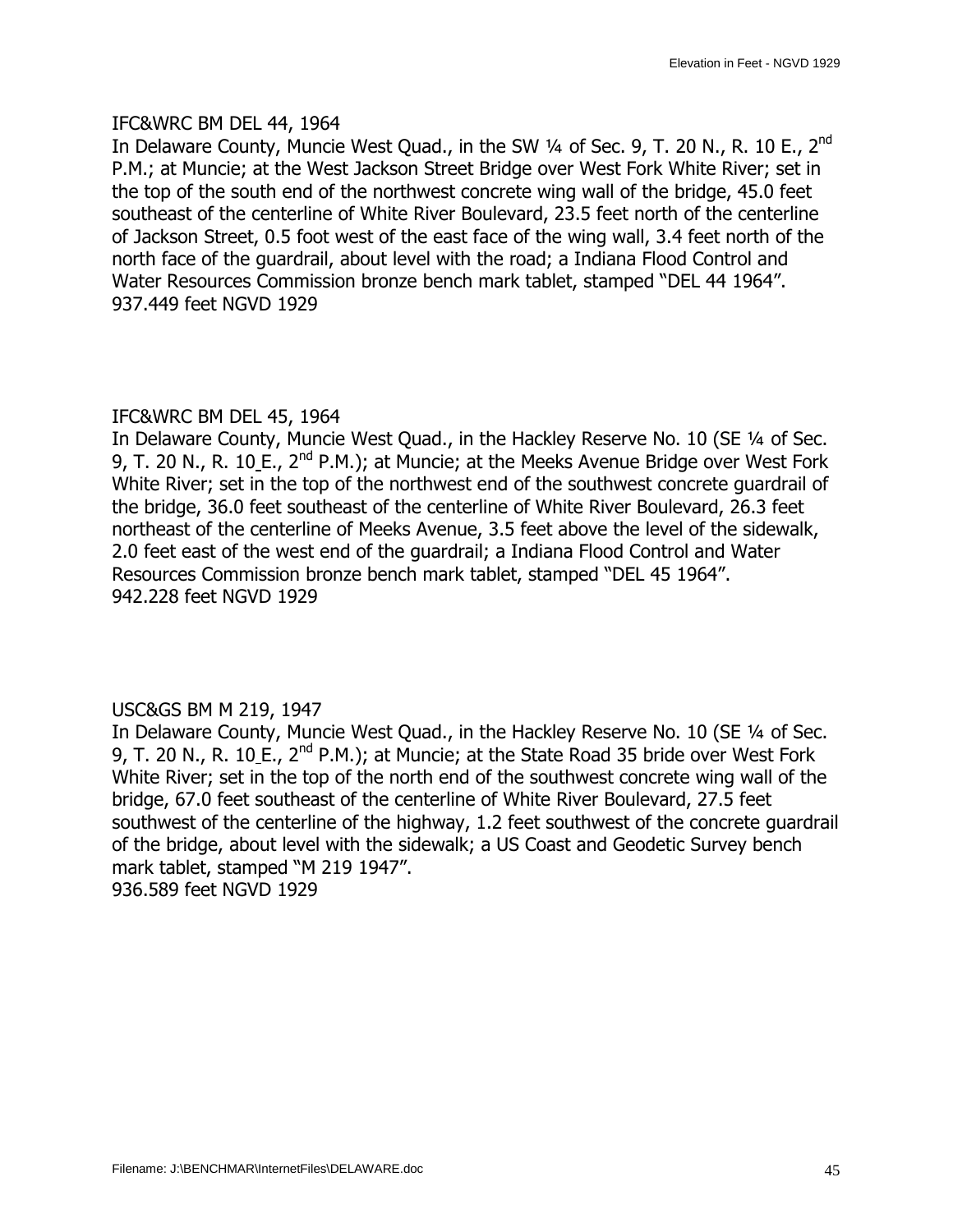### USC&GS MUNCIE AZIMUTH

In Delaware County, Muncie West Quad., in the Hackley Reserve No. 10 (SW 1/4 of Sec. 10, T. 20 N., R. 10 E.,  $2^{nd}$  P.M.); at Muncie; 0.4 mile north along Walnut Street from the northeast corner of the courthouse square to the McKinley Junior High School; set in the top of a concrete post, 330 feet west of the centerline of North Walnut Street, 219 feet north of the northeast corner of the most north building of the school, 108.5 feet east of the northeast fence corner of the fence around the athletic field, 13.0 feet north of the centerline of the gravel access road to field, 0.2 foot above the ground; a US Coast and Geodetic Survey bench mark tablet, stamped "MUNCIE AZIMUTH 1934". 932.691 feet NGVD 1929 - Revised USC&GS Elevation

### IFC&WRC BM DEL 46, 1964

In Delaware County, Muncie West Quad., in the Hackley Reserve No. 10 (NW 1/4 of Sec. 10, T. 20 N., R. 10 E.,  $2^{nd}$  P.M.); at Muncie; at the North Walnut Street bridge over West Fork White River, set in the top of the west end of the southeast concrete wingwall of the bridge, 23.2 feet east of the centerline of Walnut Street, 6.0 feet north of the south end of the concrete guardrail, 1.9 feet east of the west face of the guardrail, level with the sidewalk; a Indiana Flood Control and Water Resources Commission bronze bench mark tablet, stamped "DEL 46 1964". 943.817 feet NGVD 1929 To Be Destroyed LJS 6/1/1973

### IFC&WRC BM DEL 47, 1964

In Delaware County, Muncie West Quad., in the Hackley Reserve No. 10 (NW 1/4 of Sec. 10, T. 20 N., R. 10 E.,  $2^{nd}$  P.M); at Muncie; at the North Elm Street bridge over West Fork White River; set in the top of the east end of the northwest concrete wingwall of the bridge, 23.5 feet west of the centerline of the bridge, 5.2 feet south of the north end of the concrete guardrail, 2.0 feet west of the west face of the guardrail, about level with the sidewalk; a Indiana Flood Control and Water Resources Commission bronze bench mark tablet, stamped "DEL 47 1964". 946.436 feet NGVD 1929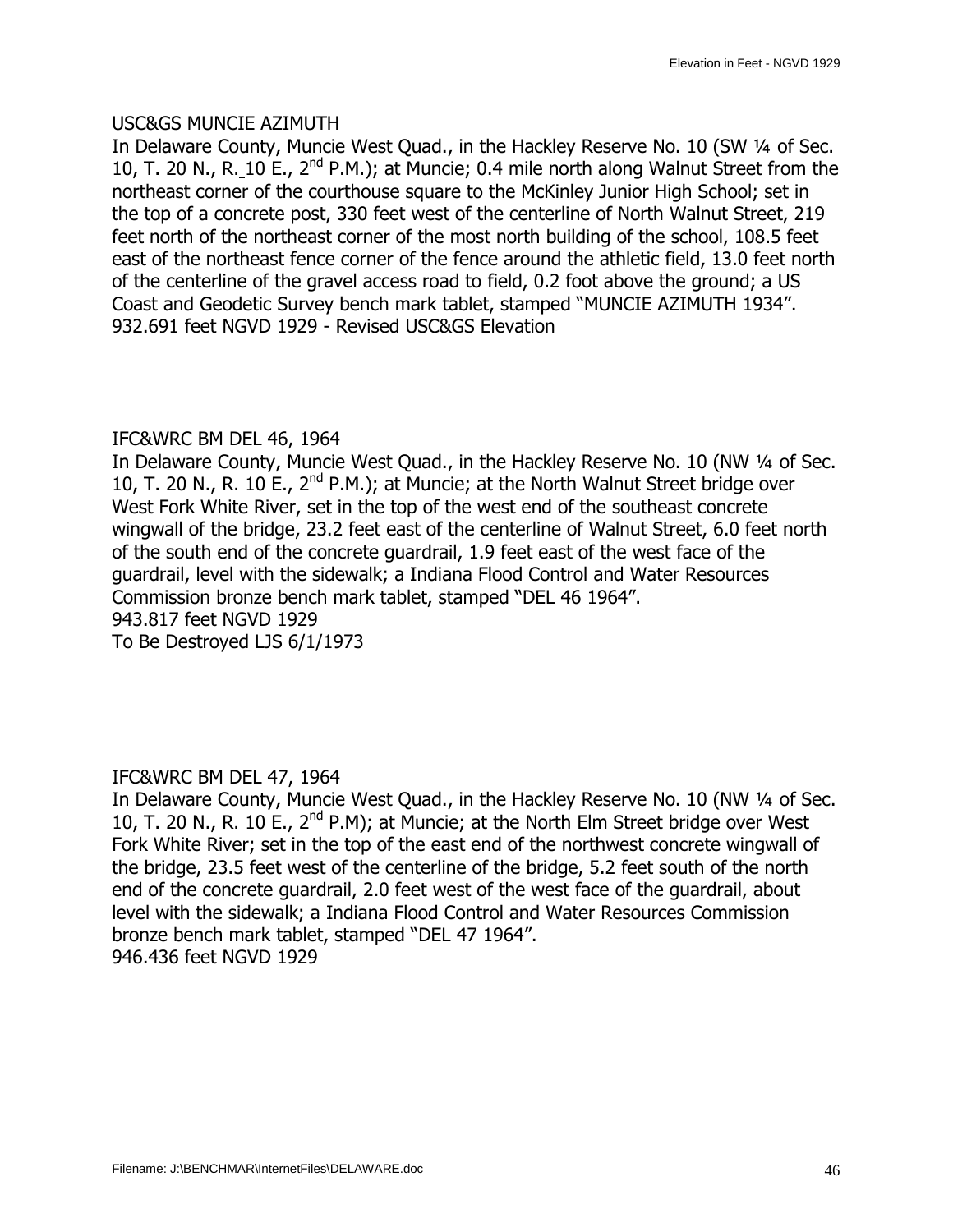### IFC&WRC BM DEL 48, 1964

In Delaware County, Muncie West Quad., in the Hackley Reserve No. 10 (NW 1/4 of Sec. 10, T. 20 N., R. 10 E.,  $2^{nd}$  P.M.); at Muncie; at the Chesapeake and Ohio Railroad Bridge over West Fork White River; set in the top of the east end of the north bridge seat, 7.1 feet east of the east rail of the track, 5.9 feet below the level of the tracks, 1.7 feet northwest of the southeast face of the bridge seat, 2.0 feet north of the south face of the bridge seat; a Indiana Flood Control and Water Resources Commission bronze bench mark tablet, stamped "DEL 48 1964". 939.724 feet NGVD 1929

### IFC&WRC BM DEL 49, 1964

In Delaware County, Muncie West Quad., in the Hackley Reserve No. 10 (SW 1/4 of Sec. 10, T. 20 N., R. 9 E.,  $2^{nd}$  P.M.); at Muncie; at the Muncie N and W (old New York, Chicago, and St. Louis) Railroad Bridge over West Fork White River; set in the top of the west end of the north concrete bridge seat, 12.5 feet north of the centerline of a road under the bridge, 8.0 feet west of the west rail of the tracks, 8.8 feet above the level of the road, 4.0 feet below the level of the tracks, 1.7 feet south of the north face of the bridge seat, 1.0 foot east of the west face of the bridge seat; a Indiana Flood Control and Water Resources Commission bronze bench mark tablet, stamped —DEL 49 1964". 940.234 feet NGVD 1929

### IFC&WRC BM DEL 50, 1964

In Delaware County, Muncie West Quad., in the Hackley Reserve No. 10 (S 1/2 of Sec. 10, T. 20 N., R. 10 E.,  $2^{nd}$  P.M.); at Muncie; at the old State Road 3 and 67 bridge over West Fork White River; set in the top of the northeast end of the southeast concrete guardrail, 32.0 feet northeast of the centerline of the highway, 2.9 feet above the level of the sidewalk, 2.1 feet southwest of northeast end of the guardrail; a Indiana Flood Control and Water Resources Commission bronze bench mark tablet, stamped —DEL 50 1964". 950.296 feet NGVD 1929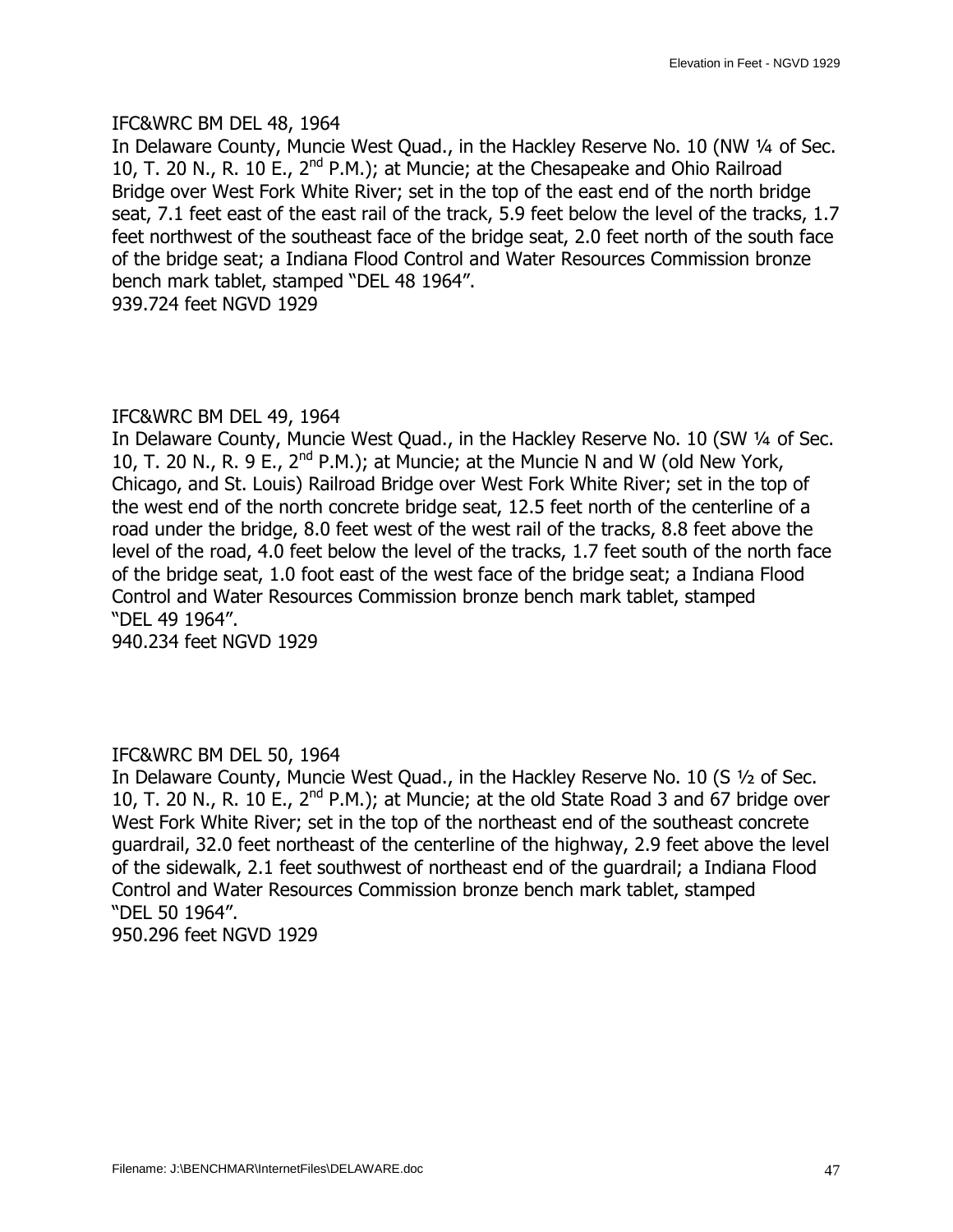### IFC&WRC BM DEL 51, 1964

In Delaware County, Muncie East Quad., in the SW  $\frac{1}{4}$  of Sec. 11, T. 20 N., R. 10 E., 2<sup>nd</sup> P.M.; at Muncie; at the Norfolk and Western (old Chesapeake and Ohio) Railroad spur line bridge over West Fork White River; set in the top of the north end of the northeast concrete wingwall of the bridge, 37.5 feet north of the north rail of the tracks, 21.5 feet east of the centerline of the paved road under the bridge, 16.0 feet below the level of the tracks, 1.8 feet above the level of the road, 1.7 feet south of the north end of the wingwall, 1.0 foot west of the east face of the wingwall; a Indiana Flood Control and Water Resources Commission bronze bench mark tablet, stamped "DEL 51 1964". 942.776 feet NGVD 1929

### IFC&WRC BM DEL 52, 1964

In Delaware County, Muncie East Quad., in the SW  $\frac{1}{4}$  Sec. 11, T. 20 N., R. 10 E., 2<sup>nd</sup> P.M.; at Muncie; at the Norfolk and Western (old New York, Chicago, and St. Louis) Railroad bridge over West Fork White River; set in the top of the northwest end of the northeast concrete bridge seat, 18.5 feet northeast of the centerline of the road under the bridge, 13.7 feet northwest of the northwest rail of the track, 7.2 feet below the level of the tracks, 8.0 feet above the level of the road, 2.7 feet northeast of the northeast face of the wing wall, 1.7 feet northwest of the southeast face of the bridge seat; a Indiana Flood Control and Water Resources Commission bronze bench mark tablet, stamped "DEL 52 1964".

# 952.574 feet NGVD 1929

### IFC&WRC BM DEL 53, 1964

In Delaware County, Muncie East Quad., in the SW  $\frac{1}{4}$  of Sec. 11, T. 20 N., R. 10 E., 2<sup>nd</sup> P.M.; at Muncie; at the State Road 32 bridge over West Fork White River; set in the top of the south end of the northeast concrete wingwall of the bridge, 23.0 feet north of the centerline of the road, 6.0 feet west of the east end of the guardrail, 2.2 feet north of the north face of the guardrail, about level with the sidewalk; a Indiana Flood Control and Water Resources Commission bronze bench mark tablet, stamped "DEL 53 1964". 953.929 feet NGVD 1929 Destroyed JCS 4/7/81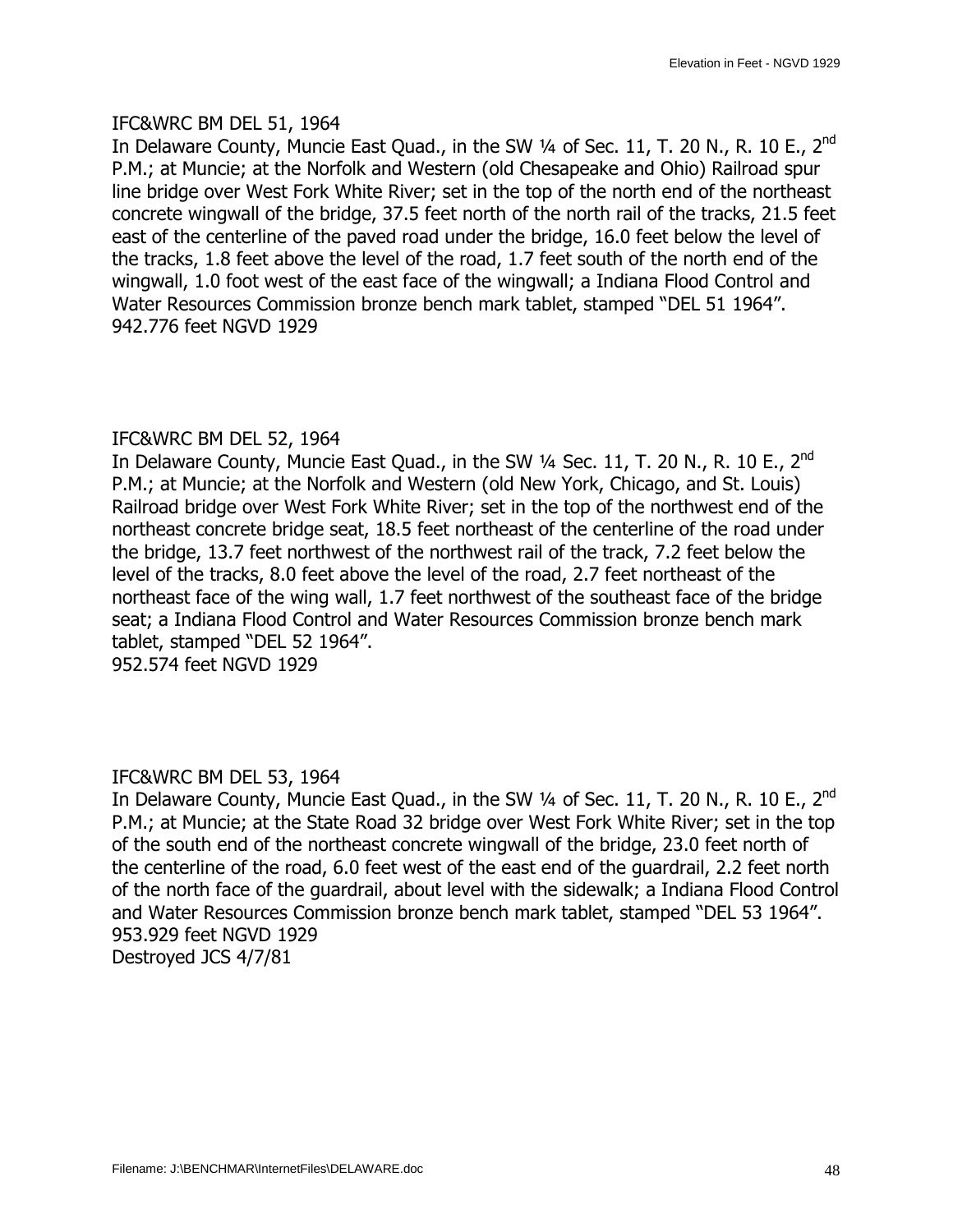### IFC&WRC BM DEL 54, 1964

In Delaware County, Muncie East Quad., in the NW  $\frac{1}{4}$  of Sec. 14, T. 20, N., R. 9 E., 2<sup>nd</sup> P.M.; at Muncie; at the Conrail (old New York Central) Railroad bridge over West Fork White River; set in the top of the north end of the eastern most pier of the bridge, 46.5 feet west of the west end of the bridge, 12.5 feet below the level of the tracks, 7.0 feet north of the north rail of the tracks, 4.2 feet south of the north end of the bridge pier, 3.3 feet east of the west face of the bridge pier; a Indiana Flood Control and Water Resources Commission bronze bench mark tablet, stamped "DEL 54 1964". 949.210 feet NGVD 1929

### USC&GS BM E 41, 1934

In Delaware County, Muncie East Quad., in the NW  $\frac{1}{4}$  of Sec. 14, T. 20 N., R. 10 E., 2<sup>nd</sup> P.M.; at Muncie; at the crossing of the Norfolk and Western (old Pennsylvania) Railroad and the Conrail (old New York Central) Railroad; set in the top of the southeast corner of a concrete switch base, 42.0 feet north of the northern most rail of the Conrail (old New York Central) Railroad, 19.8 feet east of the east rail of the Norfolk and Western (old Pennsylvania) Railroad, 0.5 foot north of the south face of the base, 0.5 foot east of the west face of the base, 1.0 foot above the level of the ground; a US Coast and Geodetic Survey bench mark tablet, stamped "E 41 1934". 957.751 feet NGVD 1929

### IFC&WRC TBM WHR 257, 1964

In Delaware County, Muncie East Quad., in the NE 1/4 of Sec. 14, T. 20 N., R. 10 E., 2<sup>nd</sup> P.M.; about 1.8 miles east of the courthouse in Muncie; 1.55 miles east along State Road 32 from its junction with old State Road 67 in Muncie to a T-road south, thence 0.07 mile south to the crossing of the Conrail (old New York Central) Railroad; set in the top of the north end of the west concrete foundation wall of an abandoned garage, 38.0 feet west of the centerline of the road, 57.5 feet north of the north rail of the tracks, 1.3 feet south of the north end of the wall, 0.3 foot west of the east face of the wall, 0.8 foot above the ground; a chiseled triangle. 959.769 feet NGVD 1929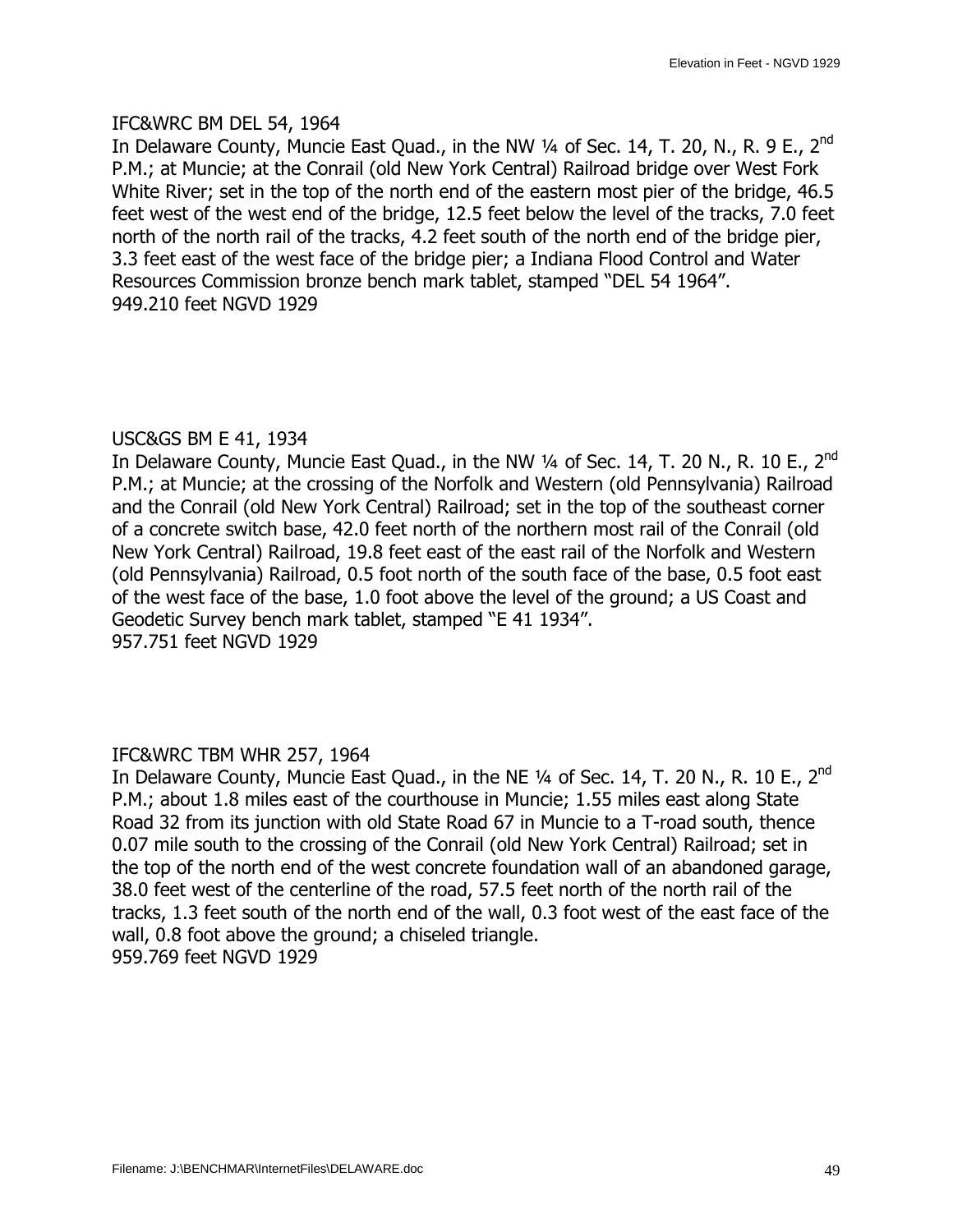#### IFC&WRC TBM WHR 258, 1964

In Delaware County, Muncie East Ouad., in the NW  $\frac{1}{4}$  of Sec. 13, T. 20 N., R. 10 E., 2<sup>nd</sup> P.M.; about 2.2 miles south-southeast of the courthouse in Muncie; 1.9 miles east along State Road 32 from its junction with old State Road 67 in Muncie to a north-south crossroad, thence 0.4 mile south to a 22-foot bridge over Truitt Ditch; set in the top of the northwest end of the northwest concrete wingwall of the bridge, 12.0 feet west of the centerline of the road, 1.0 foot southeast of the northwest end of the wingwall, 0.6 foot southwest of the northeast face of the wingwall, about level with the road; a chiseled triangle.

952.746 feet NGVD 1929

### IFC&WRC TBM WHR 259, 1964

In Delaware County, Muncie East Quad., in the SW  $\frac{1}{4}$  of Sec. 13, T. 20 N., 10 E., 2<sup>nd</sup> P.M.; about 2.6 miles southeast of the courthouse in Muncie; at the Memorial Drive two-span steel truss bridge over West Fork White River; set in the west side of a 23 inch Ash tree, 100 feet northeast of the northeast corner of the bridge, 130 feet north of the centerline of Memorial Drive, 10.5 feet west of the centerline of a "T"-road north, 0.9 foot above the level of the ground; a railroad spike driven through an aluminum tag, stamped "TBM WHR 259 1964".

953.975 feet NGVD 1929

### IFC&WRC BM DEL 55, 1964

In Delaware County, Muncie East Quad., in the NW  $\frac{1}{4}$  of Sec. 24, T. 20 N., R. 10 E., 2<sup>nd</sup> P.M.; about 2.6 miles southeast of the courthouse in Muncie; at the Memorial Drive two-span steel truss bridge over West Fork White River; set in the top of the southeast end of the southeast concrete wingwall of the bridge, 16.5 feet southeast of the southeast corner of the bridge, 16.0 feet south of the centerline of the road, 2.0 feet below the level of the road, 2.0 feet northwest of the southeast end of the wingwall; a Indiana Flood Control and Water Resources Commission bronze bench mark tablet, stamped "DEL 55 1964". 955.989 feet NGVD 1929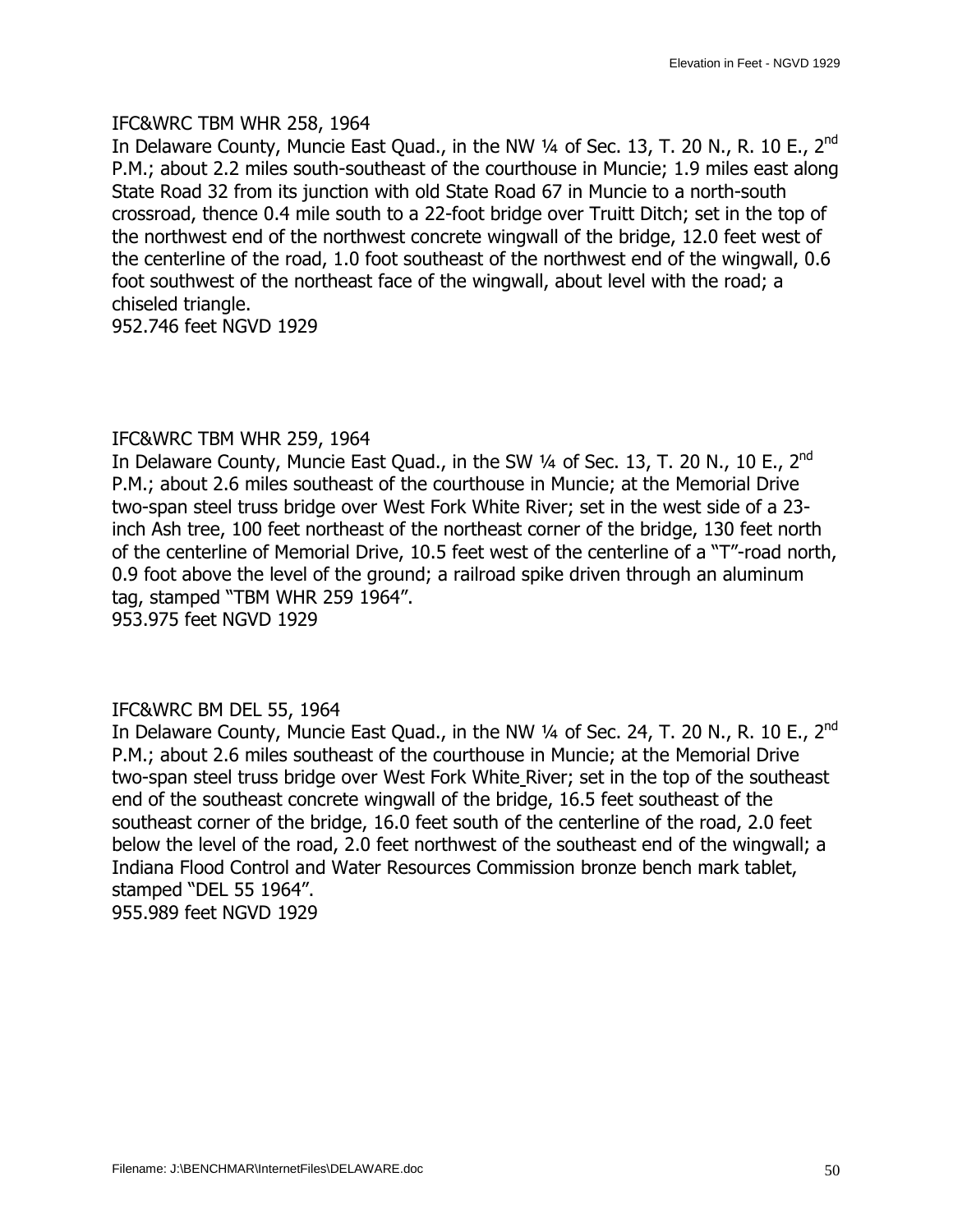#### IFC&WRC TBM WHR 260, 1964

In Delaware County, Muncie East Quad., in the NW  $\frac{1}{4}$  of Sec. 24, T. 20 N., R. 10 E., 2<sup>nd</sup> P.M.; about 2.65 miles southeast of the courthouse in Muncie; 1.9 miles generally southeast along Burlington Drive from its junction with State Road 32 in Muncie to a 6 foot box culvert under the road; set in the top of the north end of the east headwall of the culvert, 18.5 feet east of the centerline of the road, 1.6 feet south of the north end of the headwall, 1.0 foot above the level of the road, 0.5 foot west of the east face of the headwall; a chiseled triangle.

962.580 feet NGVD 1929

### IFC&WRC BM DEL 56, 1964

In Delaware County, Muncie East Quad., in the NW  $\frac{1}{4}$  of Sec. 25, T. 20 N., R. 10 E., 2<sup>nd</sup> P.M.; about 3.3 miles southeast of Muncie; 2.8 miles generally south-southeast along Burlington Drive from its junction with State Road 32 in Muncie to a 42-inch pipe culvert under the road; set in the north end of the east headwall of the culvert, 15.0 feet east of the centerline of the road, 0.9 foot south of the north end of the headwall, 0.6 foot west of the east face of the headwall, about level with the road; a Indiana Flood Control and Water Resources Commission bronze bench mark tablet, stamped "DEL 56 1964". 964.955 feet NGVD 1929

### IFC&WRC TBM WHR 261, 1964

In Delaware County, Muncie East Quad., in the NW 1/4 of Sec. 25, T. 20 N., R. 10 E., 2<sup>nd</sup> P.M.; about 3.3 miles southeast of Muncie; 2.8 miles generally south-southeast along Burlington Drive from its junction with State Road 32 in Muncie to a 42-inch pipe culvert under the road; set in the top of the north end of the west concrete headwall of the culvert, 16.0 feet west of the centerline of the road, 0.75 foot south of the north end of the headwall, 0.75 foot east of the west face of the headwall, 0.2 foot below the level of the road; a chiseled triangle.

964.857 feet NGVD 1929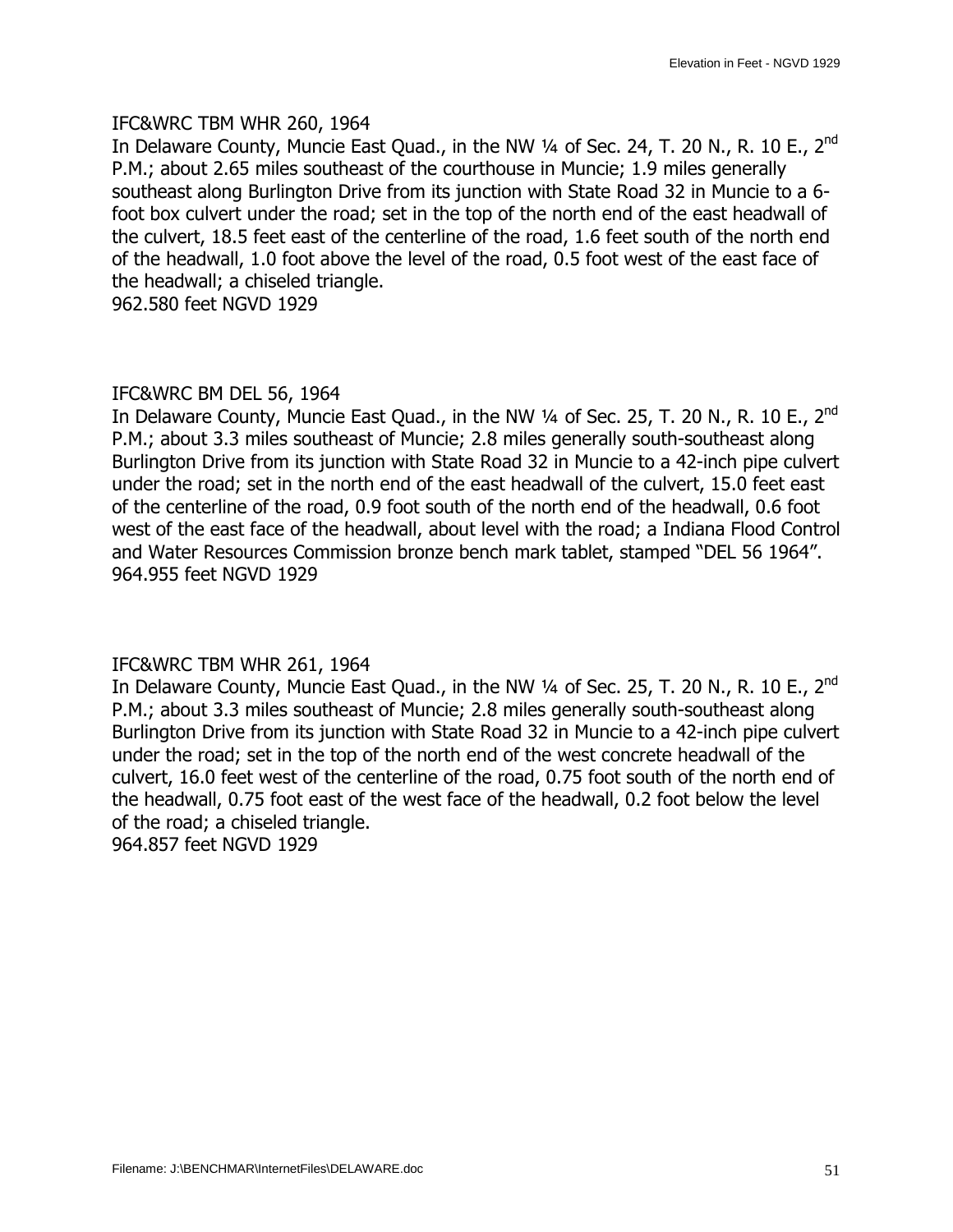### IFC&WRC TBM WHR 262, 1964

In Delaware County, Muncie East Quad., in the SE  $\frac{1}{4}$  of Sec. 25, T. 20 N., R. 10., 2<sup>nd</sup> P.M.; about 3.9 miles southeast of Muncie; 3.5 miles generally south-southeast along Burlington Drive from its junction with State Road 32 in Muncie to a "T"-road east; set in the top of the east end of a concrete retaining wall in the northeast quarter of the —T"-junction, 19.5 feet east of the centerline of Burlington Drive, 34.0 feet north of the centerline of the "T"-road, 1.0 foot below the level of the intersection, 1.1 feet west of the east end of the wall, 0.5 foot south of the north face of the wall; a chiseled triangle. 969.345 feet NGVD 1929

### IFC&WRC BM DEL 57, 1964

In Delaware County, Muncie East Quad., in the SE  $\frac{1}{4}$  of Sec. 25, T. 20 N., R. 10 E., 2<sup>nd</sup> P.M.; about 4.1 miles southeast of the courthouse in Muncie; 3.5 miles generally southsoutheast along Burlington Drive from its junction with State Road 32 in Muncie to a Troad east, thence 0.25 mile east to a one-span steel truss bridge over West Fork White River; set in the top of the northwest concrete wingwall of the bridge, 12.0 feet north of the centerline of the road, 5.0 feet southeast of the northwest end of the wingwall, 2.0 feet above the level of the road, 0.5 foot southwest of the northeast face of the wingwall; a Indiana Flood Control and Water Resources Commission bronze bench mark tablet, stamped "DEL 57 1964".

961.374 feet NGVD 1929

### USC&GS BM B 250, 1947

In Delaware County, Muncie East Quad., in the SE  $\frac{1}{4}$  of Sec. 30, T. 20 N., R. 11 E., 2<sup>nd</sup> P.M.; about 5.7 miles southeast of the courthouse in Muncie; at the Reese Airport; set in the top of a concrete post, 100 feet north-northeast of the northeast corner of the office and hangar building, 25.0 feet north of the centerline of the entrance road to the airport, 18.0 feet west of centerline of a "T"-road north, 0.3 foot above the ground; a US Coast and Geodetic Survey bench mark tablet, stamped "B 250 1947". 991.691 feet NGVD 1929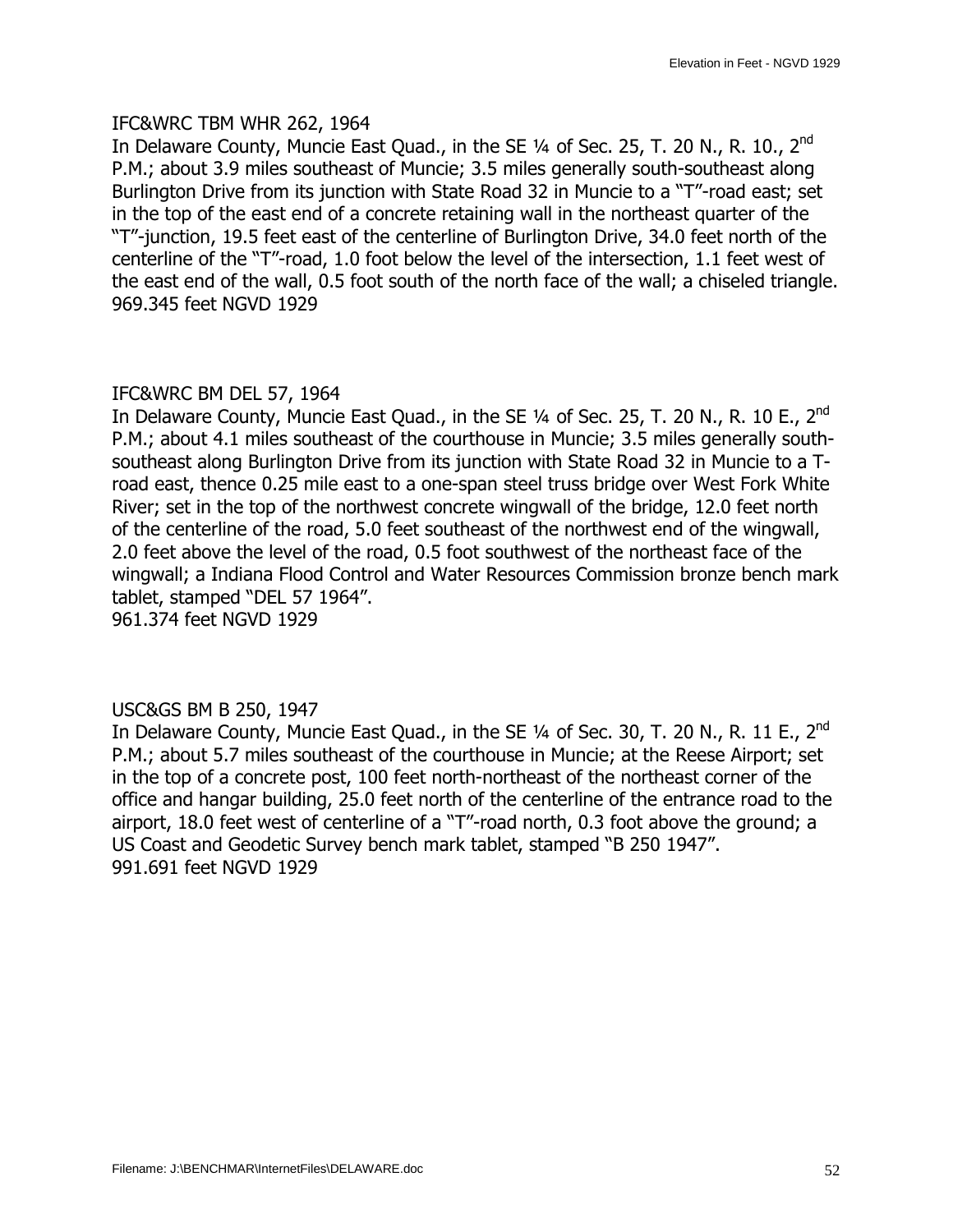### IFC&WRC TBM WHR 400, 1964

In Delaware County, Muncie East Quad., in the NE  $\frac{1}{4}$  of Sec. 36, T. 20 N., R. 10 E., 2<sup>nd</sup> P.M.; about 4.4 miles southeast of the courthouse in Muncie; 3.8 miles generally southsoutheast along Burlington Drive from its junction with State Road 32 in Muncie to a 24 inch pipe culvert under the road; set in the top of the southwest concrete headwall of the culvert, 0.1 mile southeast of a turn in the road, 13.5 feet southwest of the centerline of the road, 1.0 foot northwest of the southeast end of the headwall, 0.8 foot above the road; a chiseled triangle.

969.502 feet NGVD 1929

### IFC&WRC BM DEL 58, 1964

In Delaware County, Muncie East Quad., in the E  $1/2$  of Sec. 36, T. 20 N., R. 10 E., 2<sup>nd</sup> P.M.; about 4.6 miles southeast of the courthouse in Muncie; at the "T" road intersection of Burlington Drive and 350 South Road; set in the top of a concrete post, 45 feet west of the extended centerline of Burlington Drive, 16.3 feet north of the centerline of 350 South Road, 2.2 feet west of power pole #OE 8746, 1.0 foot south of a fence line, 0.3 foot above the ground; a Indiana Flood Control and Water Resources Commission bronze bench mark tablet, stamped "DEL 58 1964". 977.008 feet NGVD 1929

### IFC&WRC TBM WHR 401, 1964

In Delaware County, Muncie East Quad., in the NE 1/4 of Sec. 31, T. 20 N., R. 11 E., 2<sup>nd</sup> P.M.; about 5.25 miles southeast of the courthouse in Muncie, 1.6 miles east and southeast along 350 South Road from its intersection with U.S. 35 to 400 East Road, thence 0.45 mile north to an 18-inch concrete pipe culvert under the road; set in the top of the west concrete headwall of the culvert, 56 feet north of the centerline of a farm lane leading east, 9.2 feet west of the centerline of the road, 1.0 foot south of the north end of the culvert, 0.4 foot above the ground; a chiseled triangle. 990.907 feet NGVD 1929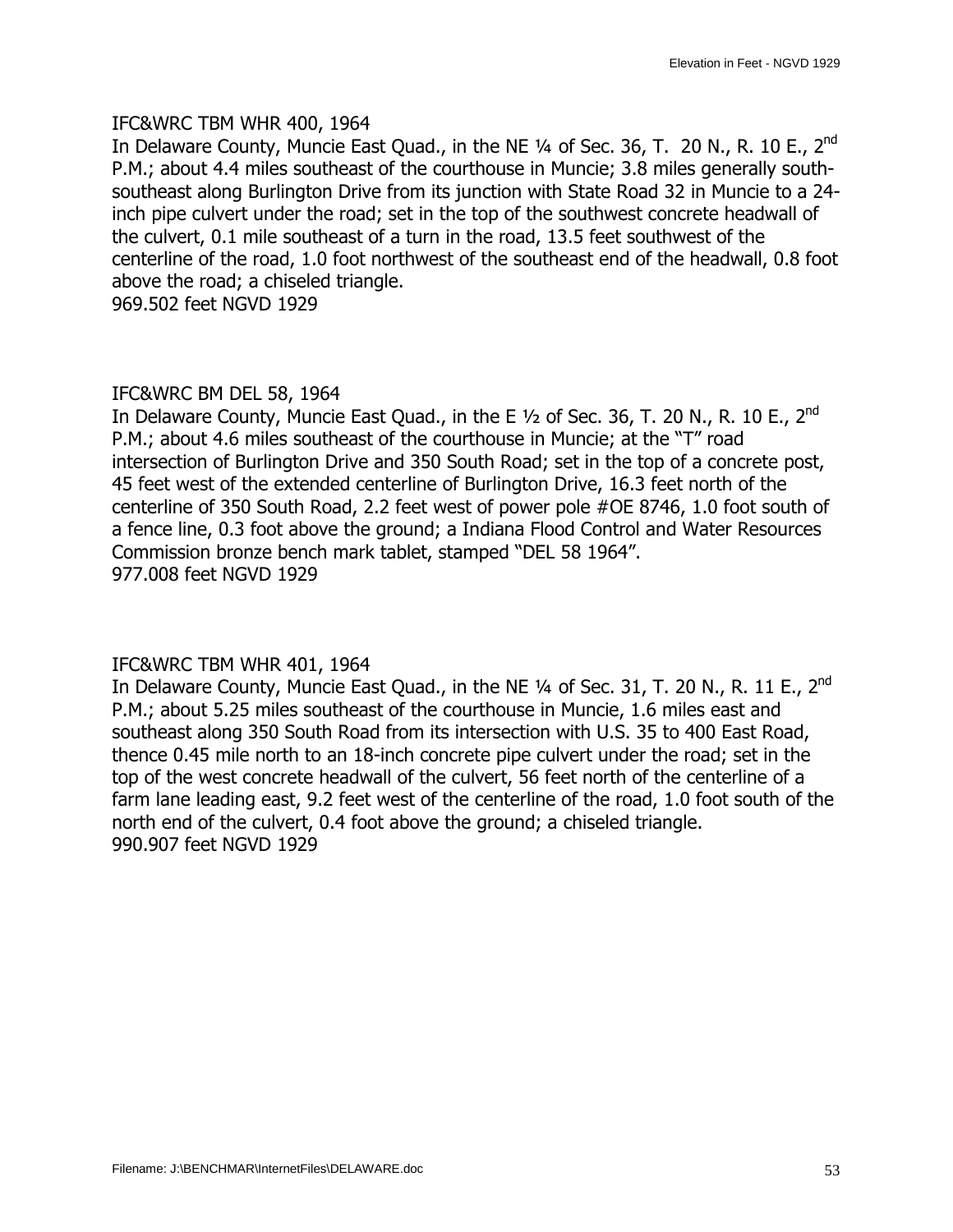#### IFC&WRC TBM WHR 402, 1964

In Delaware County, Muncie East Quad., in the SW  $\frac{1}{4}$  of Sec. 29, T. 20 N., R. 11 E., 2<sup>nd</sup> P.M.; about 3.4 miles southwest of Selma; 1.5 miles west along State Road 32 from its junction with Albany Street in Selma to a T-road south, thence 3.25 miles south and southwest to a one-span bridge over a ditch; set in the top of the northwest headwall of the bridge, 15 feet north of the centerline of the east-west curving road, 6 feet southeast of a 60-inch Cottonwood tree, 1.0 foot east of the west end of the headwall, 0.7 foot above the road; a chiseled triangle.

960.475 feet NGVD 1929

### IFC&WRC TBM WHR 403, 1964

In Delaware County, Muncie East Quad., in the S  $1/2$  of Sec. 30, T. 20 N., R. 11 E., 2<sup>nd</sup> P.M.; about 4.55 miles southeast of the courthouse in Muncie; 3.5 miles generally south-southeast along Burlington Drive from its junction with State Road 32 in Muncie to a "T"-road east, thence 0.8 mile east to a "T"-road south; set in the north side of a 54-inch twin-forked Ash tree, 66 feet west of the centerline of the "T"-road south, 18.2 feet south of the centerline of the east-west road, 1.8 feet above the ground; a railroad spike driven through an aluminum tag, stamped "TBM WHR 403 1964". 981.153 feet NGVD 1929

### IFC&WRC TBM WHR 404, 1964

In Delaware County, Muncie East Quad., in the NE  $\frac{1}{4}$  of Sec. 29, T. 20 N., R. 11 E., 2<sup>nd</sup> P.M.; about 2.5 miles southwest of Selma; 0.75 miles west along 200 South Road from its junction with 400 East Road to a "T"-road north-south; set in the east side of a 22inch Walnut tree, 280 feet south of the centerline of 200 South Road, 17 feet west of the centerline of the north-south road, 1.2 feet above the ground; a railroad spike driven through an aluminum tag, stamped "TBM WHR 404 1964". 987.315 feet NGVD 1929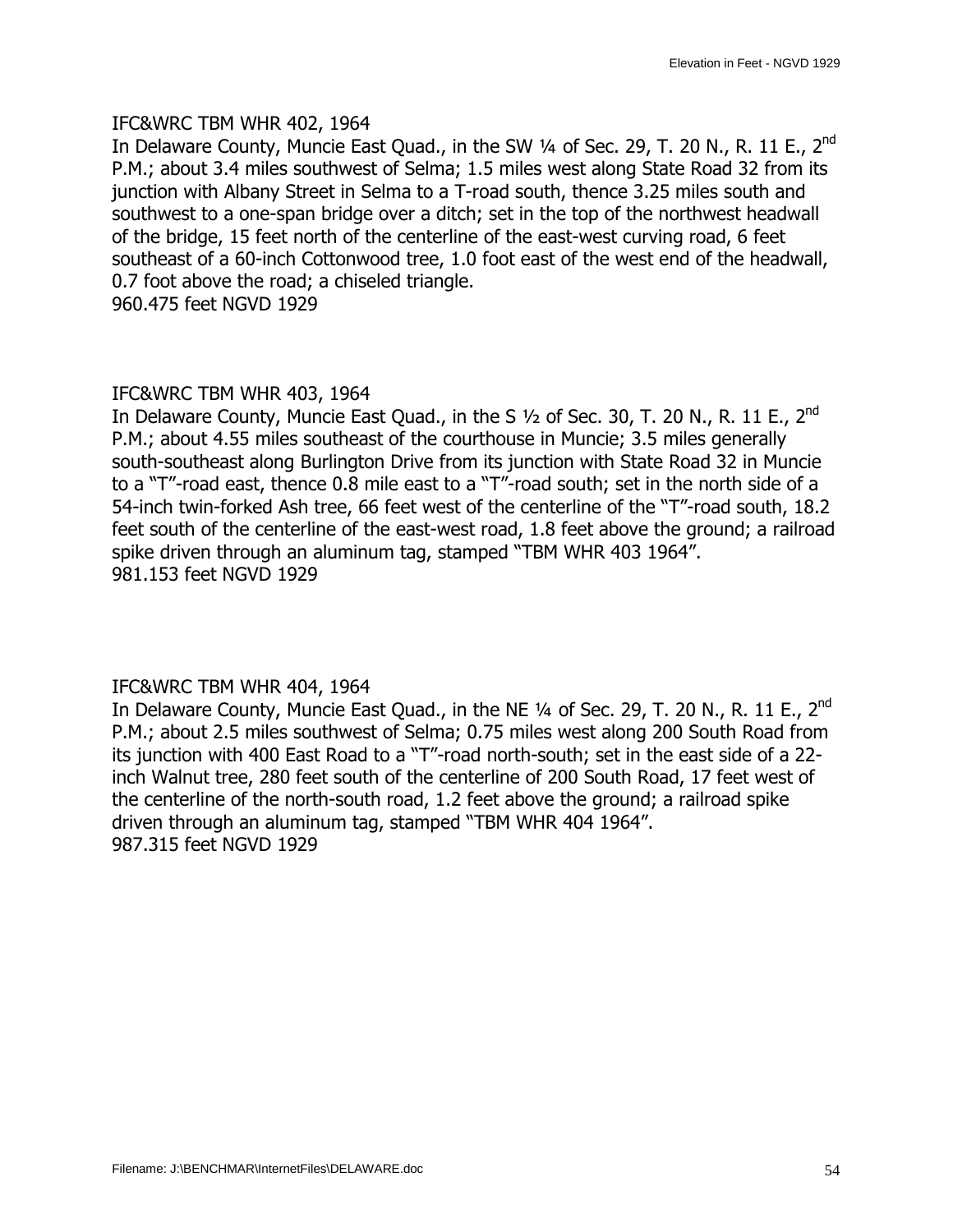### IFC&WRC BM DEL 60, 1964

In Delaware Country, Muncie East Quad., in the SE  $\frac{1}{4}$  of Sec. 20, T. 20 N, R. 11 E., 2<sup>nd</sup> P.M.; about 2.5 miles southwest of Selma; 0.75 miles west along 200 South Road from its junction with 400 East Road to a "T"-road north-south; set in the top of a concrete post, 28.0 feet west of the centerline of the north-south road, 12.5 feet north of the centerline of 200 South Road, 2.4 feet southeast of a concrete fence post, 1.0 foot southwest of power pole #DE 7851, 0.2 foot above the ground; a Indiana Flood Control and Water Resources Commission bronze bench mark tablet, stamped "DEL 60 1964". 993.806 feet NGVD 1929

### IFC&WRC TBM WHR 405, 1964

In Delaware County, Muncie East Quad., in the W 1/2 of Sec. 21, T. 20 N., R. 11 E., 2<sup>nd</sup> P.M.; about 2.1miles southwest of Selma; 1.5 miles west along State Road 32 from its junction with Albany Street in Selma to a "T"-road south (475 East Road), thence 1.75 mile generally south to a Locust tree, 79.5 feet east-southeast of the northeastsouthwest road, 11 feet north-northeast of the centerline of the "T"-road eastsoutheast, on a fence line, 0.9 foot above the ground; a railroad spike driven through an aluminum tag, stamped "TBM WHR 405 1964". This Mark is Unstable No Elevation Published

### IFC&WRC BM DEL 61, 1964

In Delaware County, Muncie East Quad., in the NW  $\frac{1}{4}$  of Sec. 21, T. 20 N., R. 11 E., 2<sup>nd</sup> P.M.; about 1.5 miles southwest of Selma; at the 125 South Road 44-foot concrete bridge over Mud Creek; set in the top near the west end of the south concrete headwall of the bridge, 13.5 feet east of the west end of the bridge, 10.5 feet south of the centerline of the bridge, 0.2 foot above the road; a Indiana Flood Control and Water Resources Commission bronze bench mark tablet, stamped "DEL 61 1964". 970.271 feet NGVD 1929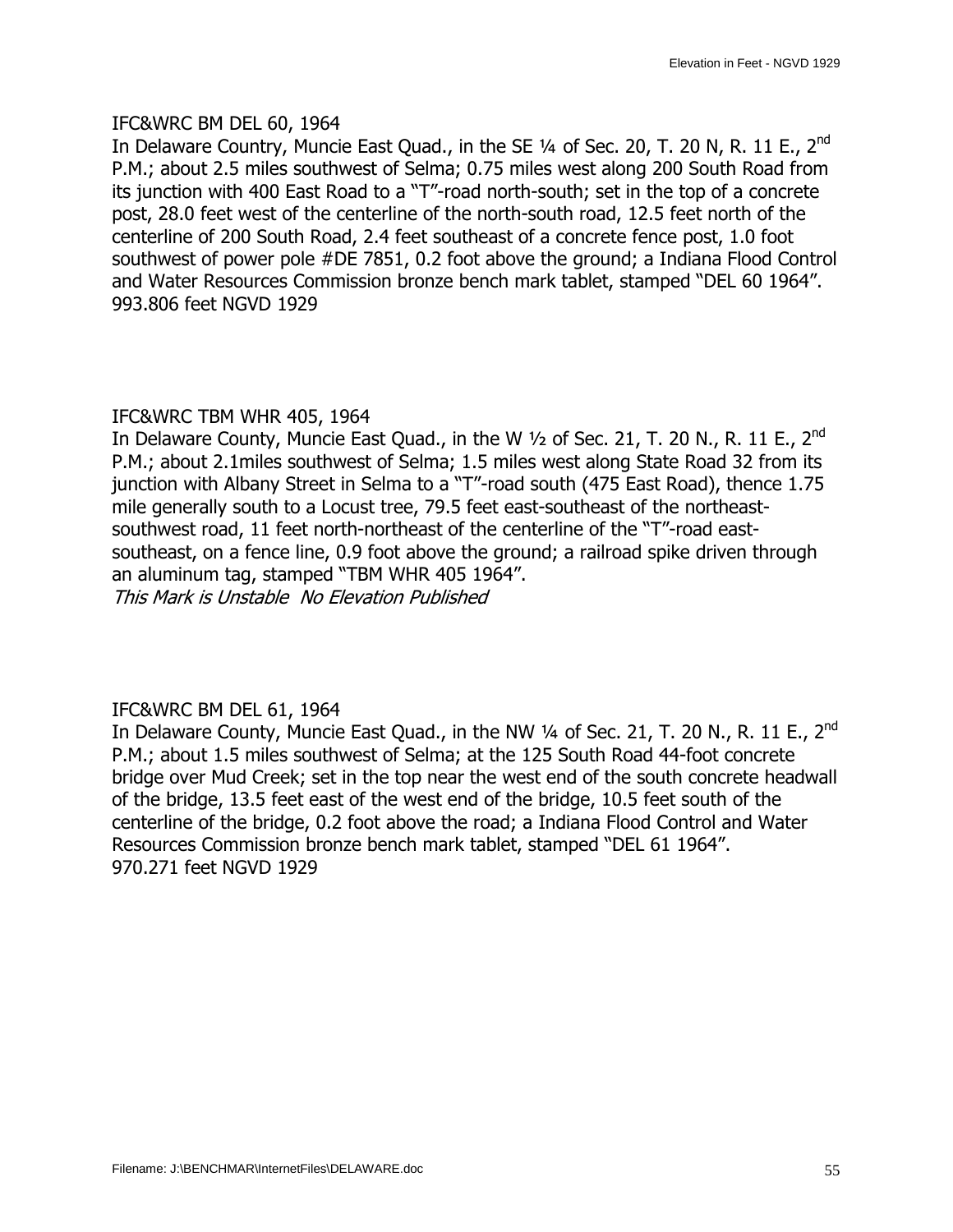### IFC&WRC TBM WHR 406, 1964

In Delaware County, Muncie East Quad., in the N  $\frac{1}{2}$  of Sec. 21, T. 20 N., R. 11 E., 2<sup>nd</sup> P.M.; about 1.4 miles south-southwest of Selma; 1.4 miles south along Albany Street 625 East Road from its junction with old State Road 32 in Selma to a T-road west (138 South Road), thence 0.8 mile generally northwest to 550 East Road; set in the north side of a 36-inch twin-forked Hackberry tree, 172 feet east of the centerline of 550 East Road, 26.0 feet south of the centerline of 138 South Road, 19.7 feet east of the centerline of a private drive south, 1.4 feet above the ground; a railroad spike driven through an aluminum tag, stamped "TBM WHR 406 1964". 976.193 feet NGVD 1929

### IFC&WRC TBM WHR 407, 1964

In Delaware County, Muncie East Quad., in the E  $1/2$  of Sec. 21, T. 20 N., R. 11 E., 2<sup>nd</sup> P.M.; about 1.4 miles south of Selma; at the "T"-road intersection of 138 South Road and 600 East Road; set in the top of a concrete headwall of a 12-inch pipe culvert under 138 South Road, 51.0 feet west of the centerline of 600 East Road, 15.0 feet south of the centerline of 138 South Road, 0.8 foot below the road, 1.6 feet west of the east end of the headwall; a chiseled triangle. 985.023 feet NGVD 1929

### IFC&WRC TBM WHR 408, 1964

In Delaware County, Muncie East Quad., in the SW 1/4 of Sec. 22, T. 20 N., R. 11 E., 2<sup>nd</sup> P.M.; about 0.25 mile west of Smithfield; 0.3 mile generally west from the crossroad at the south edge of Smithfield to a "T"-road south; set in the north side of a 28-inch Maple tree, 83.0 feet east of the centerline of the "T"-road south, 28.0 feet south of 172 South Road, 1.3 feet above the ground; a railroad spike driven through an aluminum tag, stamped "TBM WHR 408 1964". 978.019 feet NGVD 1929

### IFC&WRC TBM WHR 409, 1964

In Delaware County, Muncie East Quad., in the NW  $\frac{1}{4}$  of Sec. 27, T. 20 N., R.11E., 2<sup>nd</sup> P.M.; about 0.6 mile south of Smithfield; 0.65 mile west along 225 South Road from its "T" road intersection with 700 East Road to a 15-foot concrete bridge; set in the top of the south concrete headwall of the bridge, 10.5 feet south of the centerline of the road, 2.2 feet west of the east end of the headwall, 2.2 feet above the ground; a chiseled triangle. 988.014 feet NGVD 1929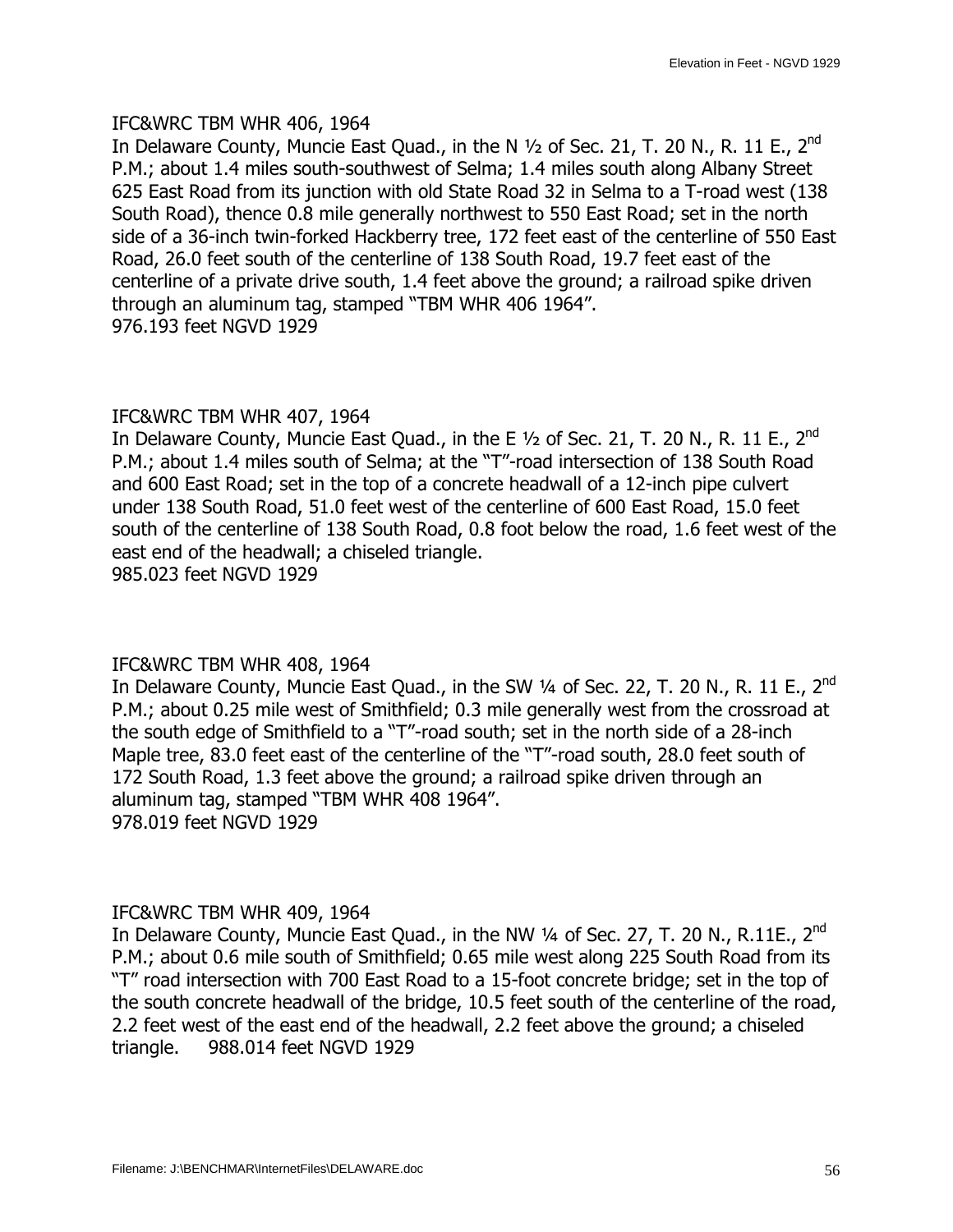### USC&GS BM V 249, 1947

In Delaware County, Muncie East Ouad., in the SE  $\frac{1}{4}$  of Sec. 22, T. 20 N., R. 11 E., 2<sup>nd</sup> P.M.; about 0.8 mile east-southeast of Smithfield; at the 700 East Road two-span steel truss bridge over West Fork White River; set in the top of the west end of the south concrete bridge seat, 165 feet north of the centerline of a "T"-road east, 11.0 feet west of the centerline of 700 East Road, 1.4 feet west of a steel beam, 2.0 feet below the bridge floor; a US Coast and Geodetic Survey bronze bench mark tablet, stamped —V 249 1947". 980.957 feet NGVD 1929\* \*Revised USC&GS Elevation

### IFC&WRC TBM WHR 410

In Delaware County, Muncie East Quad., in the NW  $\frac{1}{4}$  of Sec. 26, T. 20 N., R. 11 E., 2<sup>nd</sup> P.M.; about 0.8 mile east-southeast of Smithfield; 0.3 mile south along 700 East Road from its "T" road intersection with 170 South Road and across West Fork River to a Troad east; set in the top of the east headwall of a 6-foot box culvert under 700 East Road, 32.0 feet south of the centerline of the "T"-road east, 11.6 feet east of the centerline of 700 East Road, 5.4 feet south of the north end of the headwall, about level with the of the road; a chiseled triangle. 988.377 feet NGVD 1929

### USC&GS U 249, 1947

In Delaware County, Farmland Quad., in the SE  $\frac{1}{4}$  of Sec. 23, T. 20 N., R. 11 E., 2<sup>nd</sup> P.M.; about 1.50 miles northwest of Windsor in Randolph County; at the Friedline Cemetery; set in the top of a concrete post in the southwest corner of the cemetery, 67.0 feet southwest of a 36-inch Oak tree in the cemetery, 20.0 feet north of the centerline of the road, 3.5 feet northeast of a concrete fence post, 2.0 feet south of a white wooden witness post, 1.5 feet east of the west cemetery fence line, 0.2 foot above the ground; a US Coast and Geodetic Survey bronze bench mark tablet, stamped —U 249 1947". 1007.895 feet NGVD 1929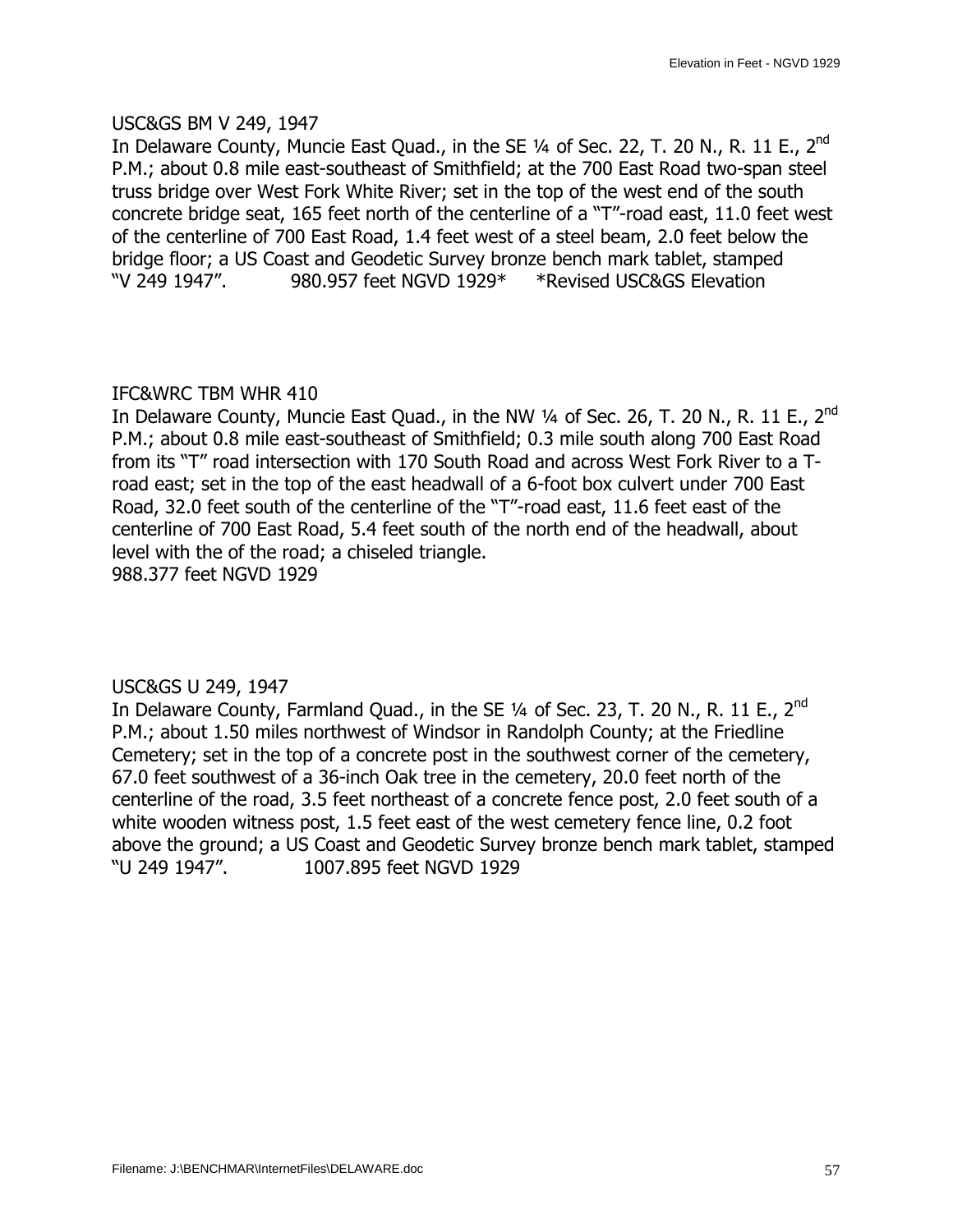### IFC&WRC BM DEL 63, 1964

In Delaware County, Farmland Quad., in the N  $\frac{1}{2}$  of Sec. 25, T. 20 N., R. 11 E., 2<sup>nd</sup> P.M.; about 0.65 mile northwest of Windsor; 0.15 mile west along a paved road from the T-road junction in Windsor to a T-road north, thence 0.65 mile north and northwest to an 8-foot concrete box culvert under the road; set in the top near the west end of the northeast concrete headwall, 71.0 feet west of the centerline of a private drive, 11.6 feet northeast of centerline of the road, 1.0 foot above the level of the road; a Indiana Flood Control and Water Resources Commission bronze bench mark tablet, stamped "DEL 63 1964". 1013.199 feet NGVD 1929

### USC&GS BM L 218, 1947

In Madison County, Gilman Quad., in the NE  $\frac{1}{4}$  of Sec. 11, T. 20 N., R. 8 E., 2<sup>nd</sup> P.M.; about 1.8 miles south of Gilman; at the Madison-Delaware County Line Road timber deck steel bridge over Killbuck Creek; set in the top at the north end of the west headwall of a 4-foot concrete arch culvert, 34.0 feet south of the southwest corner of the bridge, 13.5 feet west of the centerline of the county line road, on the projected centerline of 100 North Road, 1.0 foot below the roadway; a U.S. Coast and Geodetic Survey bronze bench mark tablet, stamped "L 218 1947". 869.211 feet NGVD 1929

### USC&GS BM K 218, 1947

In Madison County, Gilman Quad., in the NE  $\frac{1}{4}$  Sec. 2, T. 20 N., R. 8 E., 2<sup>nd</sup> P.M.; about 1.0 mile south of Gilman; at the intersection of Madison-Delaware County Line Road and 800 North Road (200 North Road); set in the top of a concrete post in the southwest quarter of the intersection, 91 feet south of the centerline of 800 North Road, 17 feet west of the centerline of the Madison-Delaware County Line Road, 4.5 feet south of a fence corner post, 1.0 feet east of a fence line, about level with the road, 0.4 foot above the ground; a U.S. Coast and Geodetic Survey bronze bench mark tablet, stamped "K 218 1947". 901.865 feet NGVD 1929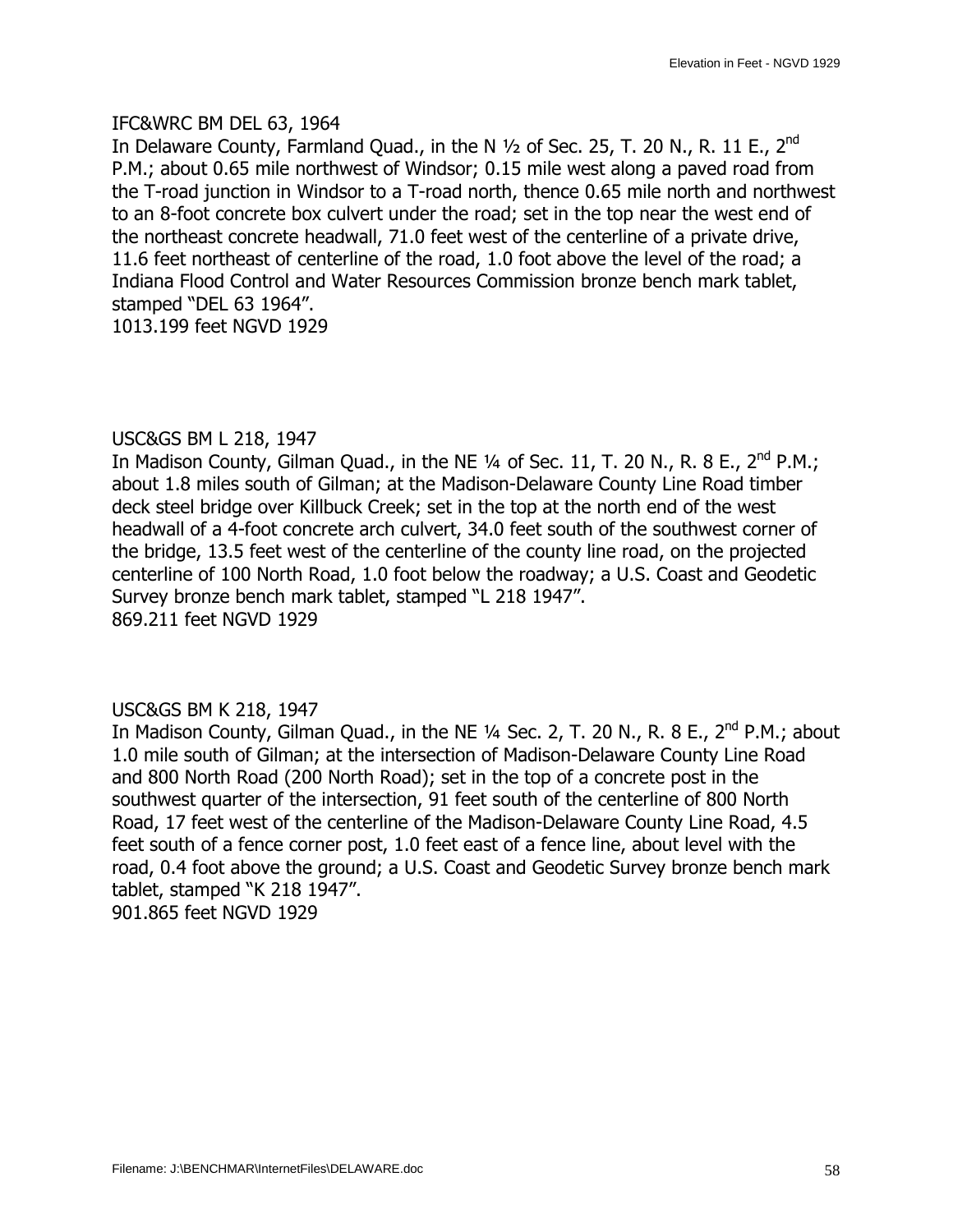#### IFC&WRC TBM KB 23, 1964

In Delaware County, Gilman Quad., in the S  $1/2$  of Sec. 36, T. 21 N., R. 8 E., 2<sup>nd</sup> P.M.; about 1.1 miles south-southeast of Gilman; at the "T" road intersection of 200 North Road and 950 West Road; set in power pole (No. DE-5157) in the northwest quarter of the junction, 50.5 feet north of the centerline of 200 North Road, 16.5 west of the centerline of 950 West Road, 1.3 feet east of a fence line, 0.6 foot above the ground; a railroad spike driven through an aluminum tag, stamped "IFC KB 23 1964". 892.631 feet NGVD 1929

### IFC&WRC TBM KB 22

In Delaware County, Gilman Quad., in the N  $1/2$  of Sec. 1, T. 20 N., R. 8 E., 2<sup>nd</sup> P.M.; about 1.2 miles southeast of Gilman; at the 200 North Road concrete bridge over Killbuck Creek; set in the top of the southwest wheel guard and walkway, 16.4 feet south of the centerline of the road, 17.1 feet east of the west end of the bridge, 0.7 foot north of the north face of the guardrail, 1.0 foot above the bridge floor; a chiseled square.

882.922 feet NGVD 1929

### USC&GS BM J 218, 1947

In Delaware County, Gilman Quad., in the SW  $\frac{1}{4}$  of Sec. 25, T. 21 N., R. 8 E., 2<sup>nd</sup> P.M.; at Gilman; at the intersection of Madison-Delaware County Line Road and 300 North Road; set in the top of a concrete post in the northeast quarter of the intersection, 34.5 feet east of the centerline of Madison-Delaware County Line Road, 16 feet north of the centerline of 300 North Road, 16 feet east of a concrete fence corner post, 165 feet northeast of the county line road crossing of the Norfolk and Western (New York, Chicago, and St. Louis) Railroad, 1.5 feet south of a fence line, 1.5 feet west of a witness post, 1.0 foot below the road, 0.5 foot above the ground; a U.S. Coast and Geodetic Survey bronze bench mark tablet, stamped "J 218 1947". 898.794 feet NGVD 1929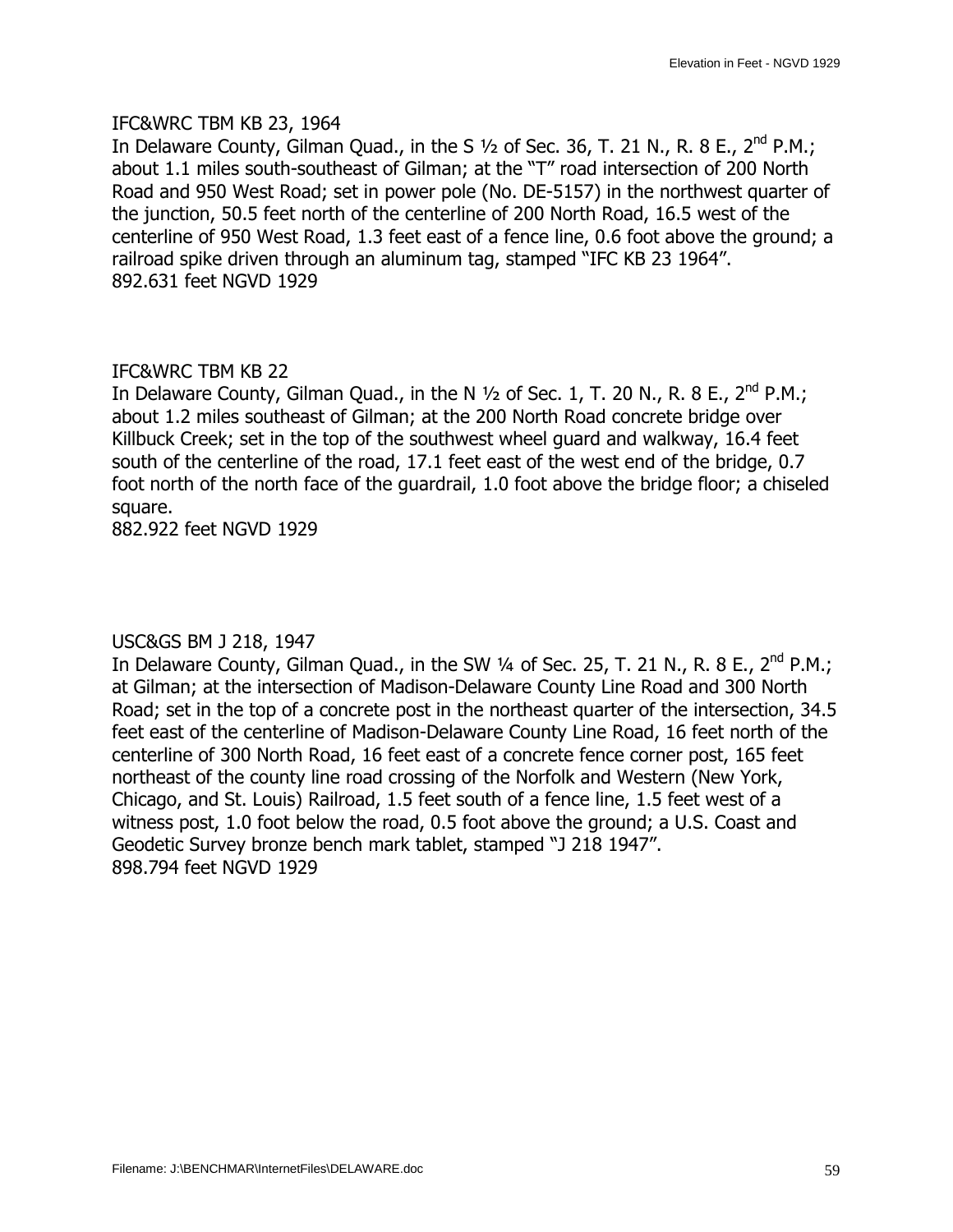In Delaware County, Gilman Quad., in the NE  $\frac{1}{4}$  of Sec. 36, T. 21 N., R. 8 E., 2<sup>nd</sup> P.M.; about 0.8 mile east-southwest of Gilman; at the New York, Chicago, and St. Louis Railroad (Norfolk and Western Railroad) bridge over Killbuck Creek; set in the top of the southwest wing wall of the railroad bridge, 235 feet west of the centerline of 925 West Road, 3.2 feet south of the south rail, 0.6 foot west of the east face of the wing wall, 0.5 foot south of the north face of the wing wall; a chiseled square. 889.246 feet NGVD 1929

### IFC&WRC TBM KB 25

In Delaware County, Gilman Quad., in the NE  $\frac{1}{4}$  of Sec. 36, T. 21 N., R. 8 E., 2<sup>nd</sup> P.M.; about 0.8 mile east-southwest of Gilman; at the New York, Chicago, and St. Louis Railroad (Norfolk and Western Railroad) bridge over Killbuck Creek; set in the top of the northeast wing wall of the bridge, 168 feet west of the centerline of 925 West Road, 3.4 feet north of the north rail, 0.6 foot north of the south face of the wing wall, 0.6 foot west of the east face of the wing wall; a chiseled square. 888.759 feet NGVD 1929

### IFC&WRC TBM KB 26

In Delaware County, Gilman Quad., in the NE  $\frac{1}{4}$  of Sec. 36, T. 21 N., R. 8 E., 2<sup>nd</sup> P.M.; about 0.8 mile east of Gilman; at the 925 West Road steel pony truss bridge over Killbuck Creek; set in the top of the southwest wing wall of the bridge, 7.8 feet west from the center line of the road, 1.35 feet east from the west face of the wing wall, 0.25 foot south from the north face of the wing wall, about level with the road; a chiseled square.

876.481 feet NGVD 1929

### IFC&WRC TBM KB 27

In Delaware County, Gilman Quad., in the NE  $\frac{1}{4}$  of Sec. 36, T. 21 N., R. 8 E., 2<sup>nd</sup> P.M.; about 0.8 mile east of Gilman; at the 925 West Road steel pony truss bridge over Killbuck Creek; set in the top at the north end of the east end of the east bridge abutment, 6.3 feet east of the centerline of the road, 0.3 foot south of the south face of the northeast wing wall, 0.2 foot west of the east face of the abutment; a chiseled square. 875.104 feet NGVD 1929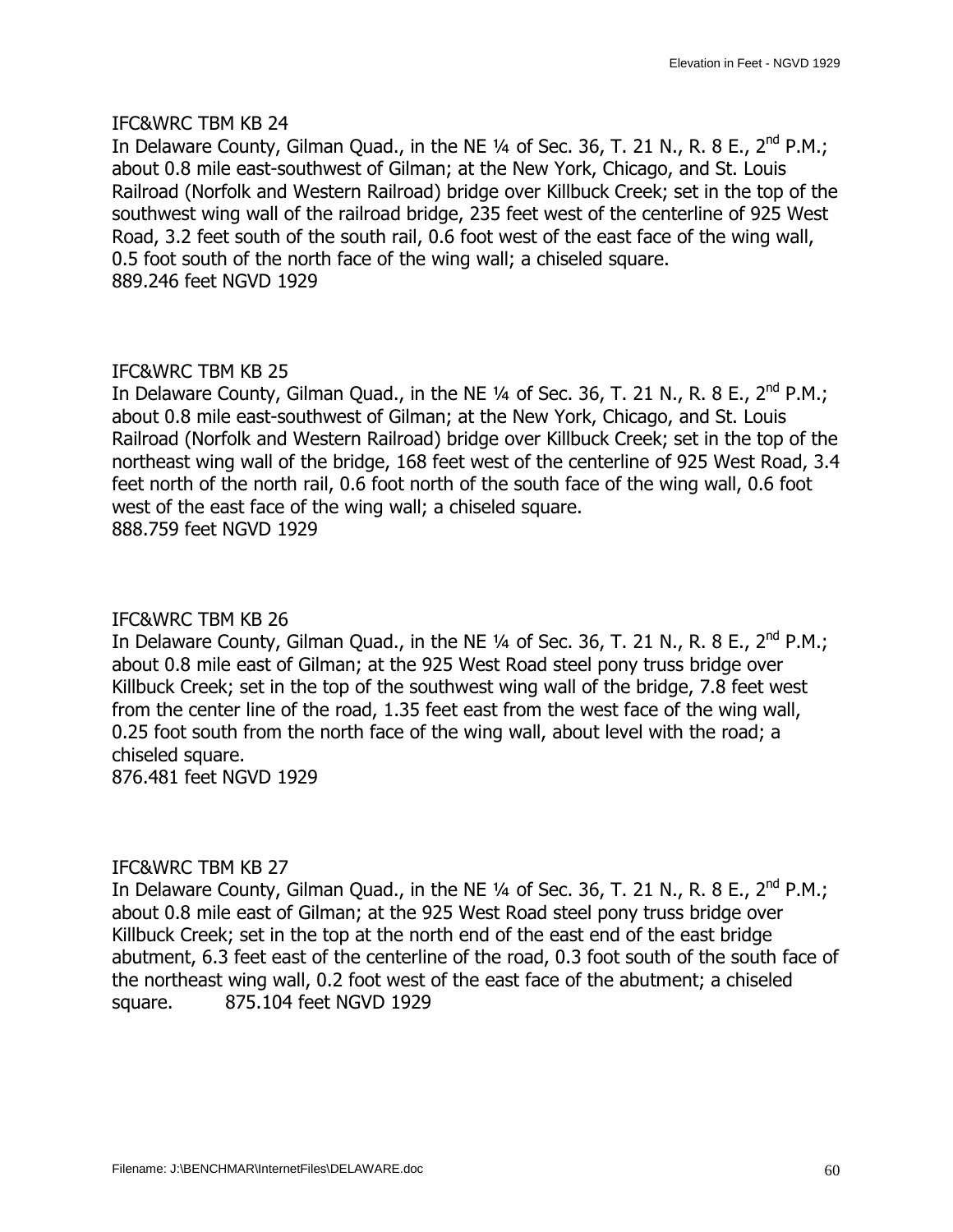#### IFC&WRC TBM KB 28, 1964

In Delaware County, Gilman Ouad., in S  $1/2$  of Sec. 30, T. 21 N., R. 9 E., 2<sup>nd</sup> P.M.; about 1.5 miles east of Gilman; at the 850 West Road steel pony truss bridge over Killbuck Creek; set in the side of first power pole (No. DE 4265) northwest of the bridge, 14.3 feet west of the centerline of the road, 12.0 feet north of the north end of the bridge, 3.2 feet east of a fence line, 1.3 feet above the ground; a railroad spike driven through an aluminum tag, stamped "IFC KB 28 1964". 878.399 feet NGVD 1929

#### IFC&WRC TBM KB 29, 1964

In Delaware County, Gilman Quad., in S  $1/2$  of Sec. 30, T. 21 N., R. 9 E., 2<sup>nd</sup> P.M.; about 1.5 miles east of Gilman; at the 850 West Road steel pony truss bridge over Killbuck Creek; set in the side of the first power pole (No. DE 4266) southwest of the bridge, 168 feet south of the south end of the bridge, 14.8 feet west of the centerline of the road, 1.3 feet east of a fence line, 1.2 feet above the ground; a railroad spike driven through an aluminum tag, stamped "IFC KB 29 1964". 877.612 feet NGVD 1929

#### IFC&WRC TBM KB 30, 1964

In Delaware County, Gilman Quad., in the W  $1/2$  of Sec. 29, T. 21 N., R. 9 E., 2<sup>nd</sup> P.M.; about 2.25 miles east-northeast of Gilman; at the intersection of 775 West Road and 350 North Road; set in the side of power pole (DE 42125) on the west side of the road at the turn, 18.2 feet west of the centerline of 775 West Road, 0.9 foot east of a fence line, 0.8 foot above the ground; a railroad spike driven through an aluminum tag, stamped "IFC KB 30 1964". 899.381 feet NGVD 1929

#### IFC&WRC TBM KB 31

In Delaware County, Gilman Quad., in the SW  $\frac{1}{4}$  of Sec. 20, T. 21 N., R. 9 E., 2<sup>nd</sup> P.M.; at Bethel; at the steel pony truss bridge over Killbuck Creek; set in the top at the south end of the east abutment of the bridge, 11.2 feet south from the center line of the road, 0.8 foot north from the south face of the abutment, 0.2 foot east from the west face of the abutment, about level with the road; a chiseled square. 883.915 feet NGVD 1929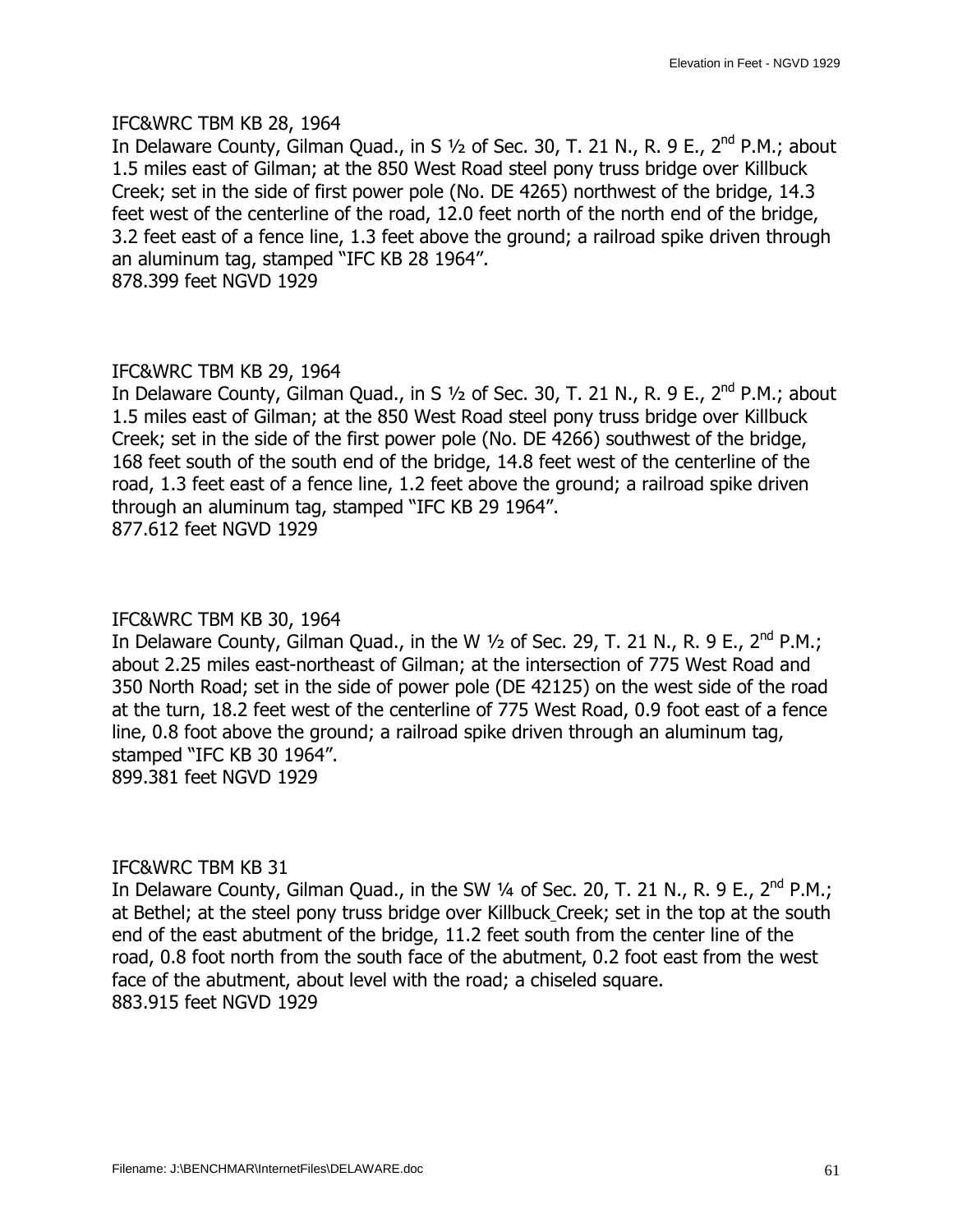In Delaware County, Gilman Quad., in the SW  $\frac{1}{4}$  of Sec. 20, T. 21 N., R. 9 E., 2<sup>nd</sup> P.M.; at Bethel; at the steel pony truss bridge over Killbuck Creek; set in the top of the northeast wing wall of the bridge, 16.6 feet north of the centerline of the road, 1.0 foot south of the north face of the wing wall, 0.6 foot west of the east face of the wing wall, 2.8 feet above the road; a chiseled square. 886.965 feet NGVD 1929

### IFC&WRC TBM KB 33

In Delaware County, Gaston Quad., in the NE  $1/4$  of Sec. 20, T. 21 N., R. 9 E., 2<sup>nd</sup> P.M.; about 1.0 mile northeast of Bethel; at the 700 West Road steel pony truss bridge over Killbuck Creek; set in the top of the northwest wingwall of the bridge, 14.3 feet west of the centerline of the road, 0.3 foot south of the north end of the wingwall, 0.2 foot west of the east face of the wingwall, 1.6 feet above ground; a chiseled square. 886.974 feet NGVD 1929

### IFC&WRC TBM KB 34

In Delaware County, Gaston Quad., in the NE  $\frac{1}{4}$  of Sec. 20, T. 21 N., R. 9 E., 2<sup>nd</sup> P.M.; about 1.0 mile northeast of Bethel; at the 700 West Road steel pony truss bridge over Killbuck Creek; set in the top of the southwest wingwall of the bridge, 10.4 feet west of the centerline of the road, 0.8 foot north of the south face of the wingwall, 0.2 foot west of the east face of the wing wall, about level with the road; a chiseled square. 886.969 feet NGVD 1929

### IFC&WRC TBM KB 35

In Delaware County, Gaston Quad., in the NW  $\frac{1}{4}$  of Sec. 21, T. 21 N., R. 9 E., 2<sup>nd</sup> P.M.; about 1.8 miles northeast of Bethel; at the 500 North Road concrete bridge over Killbuck Creek; set in the top at the south end of the east abutment of the bridge, 11.1 feet south of the centerline of the road, 1.1 feet north of the south face of the abutment, 0.4 foot east of the west face of the abutment, 1.6 feet below the road; a chiseled square.

884.568 feet NGVD 1929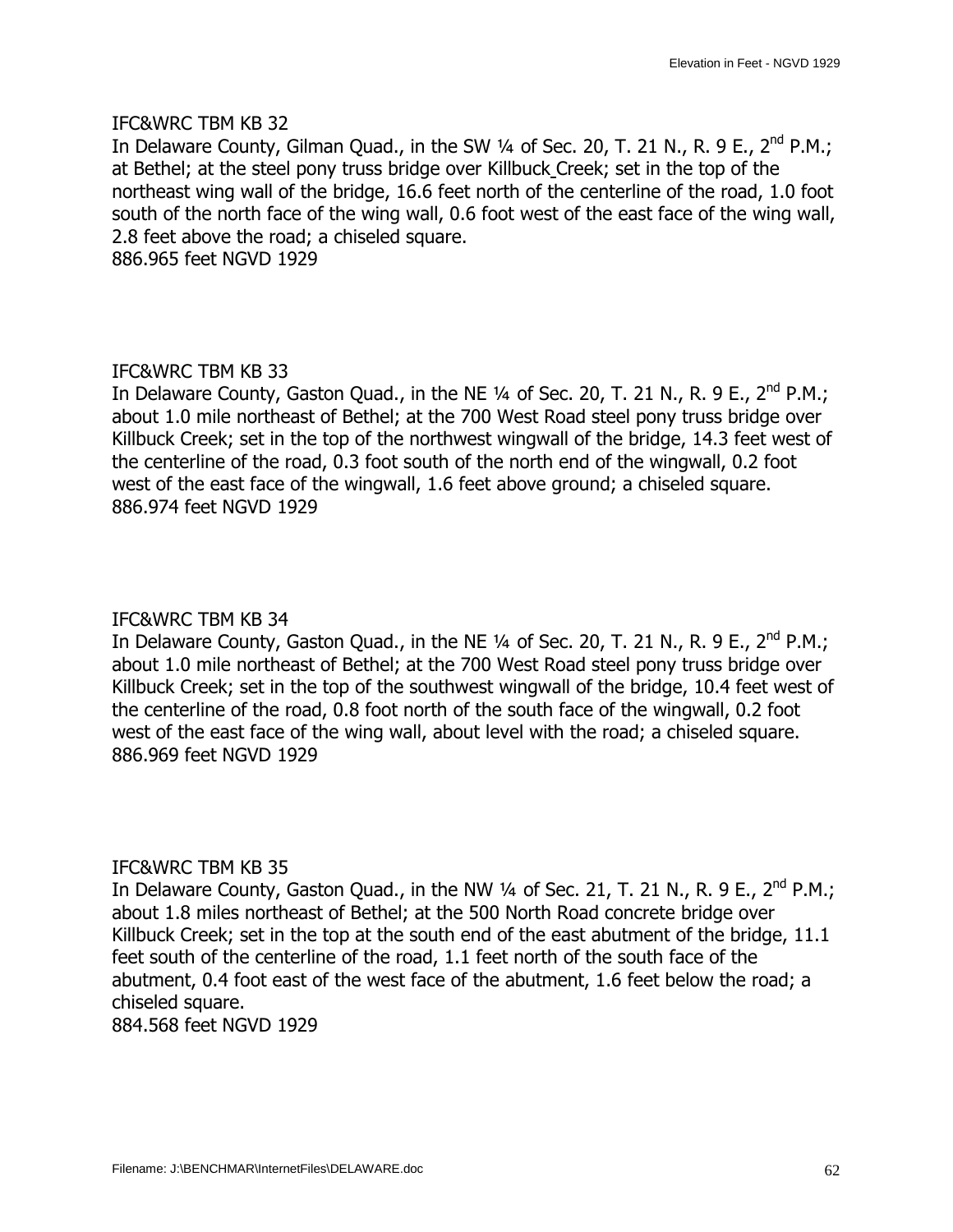In Delaware County, Gaston Quad., in the SW 1/4 Sec. 16, T. 21 N., R. 9 E., about 1.8 miles northeast of Bethel; at the 500 North Road concrete bridge over Killbuck Creek; set in the top at the north end of the west abutment, 21.5 feet east of the centerline of 675 West Road, 12.4 feet north of the centerline of 500 North Road, 1.3 feet north of the south face of the abutment, 1.4 feet west of the east face of the abutment, 1.6 feet below the road; a chiseled square.

884.652 feet NGVD 1929

### USC&GS BM B 218, 1947

In Delaware County, Gaston Quad., in the SW  $\frac{1}{4}$  of Sec. 9, T. 21 N., R. 9 E., 2<sup>nd</sup> P.M.; about 2.1 miles north-northeast of Bethel; at the intersection of State Road 28 and 675 West Road; set in the top of a concrete post in the northeast quarter of the intersection, 41.5 feet north of the centerline of the highway, 22 feet east of the centerline of 675 West Road, 8 feet southeast of a power pole (No. DEL 3390/F-40), 6 feet southeast of a fence corner, 2 feet southwest of a fence line, 1 foot east of a wooden witness post, 2 feet above the highway, 0.4 foot above the ground; a U.S. Coast and Geodetic Survey bronze bench mark tablet, stamped "B 218 1947". 902.990 feet NGVD 1929

### USC&GS BM C 218, 1947

In Delaware County, Gaston Quad., in the NE  $1/4$  of Sec. 16, T. 21 N., R. 9 E., 2<sup>nd</sup> P.M.; about 2.55 northeast of Bethel; at the intersection of State Road 28 and 600 West Road; set in the top of a concrete post in the southwest quarter of the intersection, 66 feet west of the centerline of 600 West Road, 29 feet south of the centerline of the highway, 4.8 feet west of a concrete fence corner post, 1.5 feet north to a fence line, 0.5 foot above the ground, about level with the highway; a U.S. Coast and Geodetic Survey bronze bench mark tablet, stamped "C 218 1947". 905.628 feet NGVD 1929

### IFC&WRC TBM KB 37

In Delaware County, Gaston Quad., in the E  $\frac{1}{2}$  of Sec. 16, T. 21 N., R. 9 E., 2<sup>nd</sup> P.M.; about 2.3 miles northeast of Bethel; at the 600 West Road concrete bridge over Killbuck Creek; set in the top of the southwest wheel guard of the bridge, 12.3 feet west of the centerline of the road, 1.3 feet of the south end and 0.4 foot west of the east face of the wheel guard, 0.8 foot above the road; a chiseled square. 893.093 feet NGVD 1929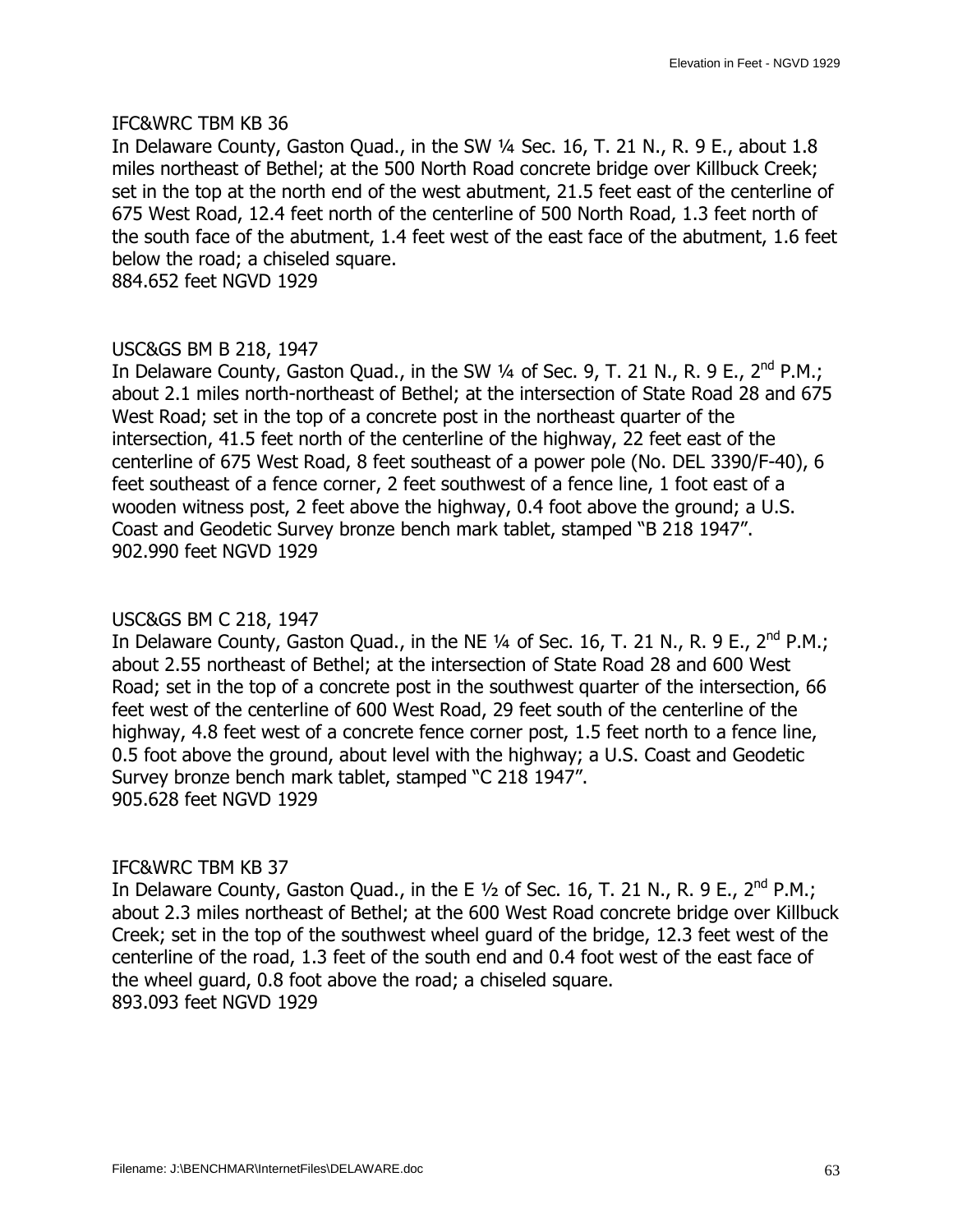In Delaware County, Gaston Quad., in the W  $1/2$  of Sec. 15, T. 21 N., R, 9 E., 2<sup>nd</sup> P.M.; about 2.3 miles northeast of Bethel; at the 600 West Road concrete bridge over Killbuck Creek; set in the top of the northeast wheel guard of the bridge, 12 feet east of the centerline of the road, 1.3 feet south of the north end and 0.4 foot east of the west face of the wheel guard, 0.8 foot above the road; a chiseled square. 893.135 feet NGVD 1929

### USC&GS BM D 218 RESET 1954

In Delaware County, Wheeling Quad., in the SE  $\frac{1}{4}$  of Sec. 10, T. 21 N., R. 9 E., 2<sup>nd</sup> P.M.; about 2.5 miles west of Anthony; at the State Road 28 bridge over Killbuck Creek; set in the top of the northeast wing wall of the bridge, 20 feet north of the centerline of the highway, 0.7 foot above the highway; a U.S. Coast and Geodetic Survey bronze bench mark tablet, stamped "D 218 RESET 1954". 894.32 feet NGVD 1929

### USC&GS BM E 218, 1947

In Delaware County, Wheeling Quad., in the NE  $\frac{1}{4}$  of Sec 14, T. 21 N., R. 9 E., 2<sup>nd</sup> P.M.; about 1.3 miles west of Anthony; at the intersections of State Road 28 and 400 West Road and the Chesapeake and Ohio Railroad; set in the top of a concrete post in the triangle formed by the roads and the railroad, 27 feet south of the centerline of State Road 28, 30.5 feet northeast of the northeast rail of the railroad, 7.5 feet east of power pole (No.. D 2421), 4.5 feet west of the centerline of 400 West Road, 1.4 feet north of a wooden truss witness post, 0.2 foot above ground, about level with the highway; a U.S. Coast and Geodetic Survey bronze bench mark tablet, stamped —E 218 1947." 908.555 feet NGVD 1929

### IFC&WRC TBM KB 39

In Delaware County, Wheeling Quad., in the SW  $\frac{1}{4}$  of Sec. 11, T. 21 N., R. 9 E., 2<sup>nd</sup> P.M.; about 2.0 miles west-northwest of Anthony; at the Chesapeake and Ohio Railroad bridge over Killbuck Creek; set in the top at the southwest end of the southeast abutment of the bridge, 4.9 feet southwest of the southwest rail of the tracks, 1.1 feet southeast of the northwest face and 0.2 foot northeast of the southwest face of the abutment, 3.7 feet below the railway; a chiseled square. 893.933 feet NGVD 1929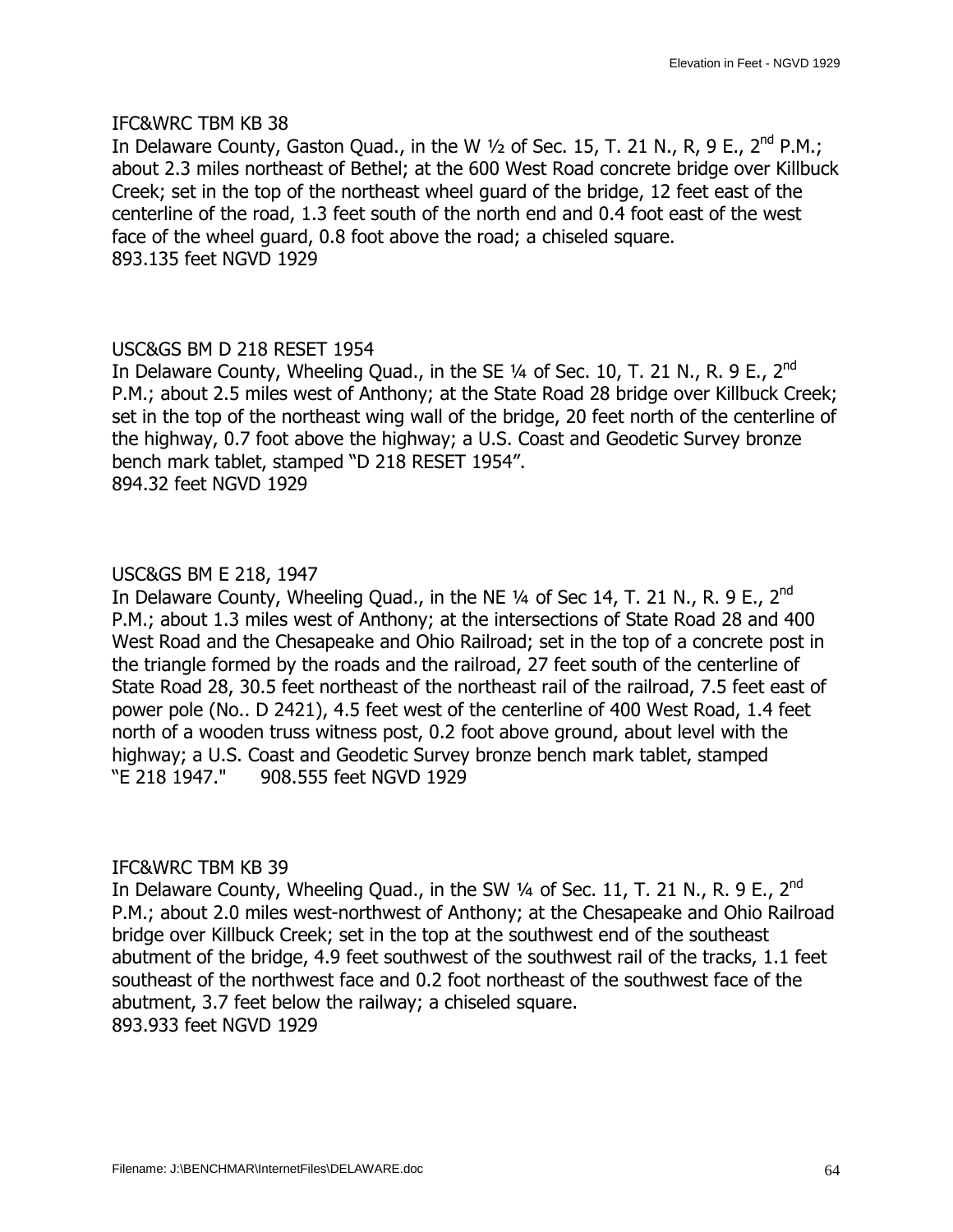In Delaware County, Wheeling Quad., in the NE  $\frac{1}{4}$  of Sec. 11, T. 21 N., R. 9 E., 2<sup>nd</sup> P.M.; about 1.9 miles west-northwest of Anthony; at the 450 West Road steel pony truss bridge over Killbuck Creek; set in the top at the east end of the south abutment of the bridge, 8.1 feet east of the centerline of the road, 4.0 feet west of the east face and 0.5 foot south of the north face of the abutment, 0.9 foot below the road; a chiseled square. 893.451 feet NGVD 1929

# USC&GS BM S 217, 1947

In Delaware County, Wheeling Quad., in the NW  $\frac{1}{4}$  of Sec. 7, T. 21 N., R. 10 E., 2<sup>nd</sup> P.M.; about 0.9 mile north-northwest of Anthony; 0.9 mile north-northwest along old U.S. 35 from the crossroads in Anthony to a Y-road junction west; set in the top of a concrete post, 26 feet west of the centerline of the highway, 22 feet south of the centerline of the road west, 5 feet southwest of a telephone pole, 3 feet north of a fence corner, 1.5 feet northeast of a fence line, 2.0 feet south of a wooden witness post, 0.5 foot above ground, about level with the highway; a U.S. Coast and Geodetic Survey bronze bench mark tablet, stamped "S 217 1947". 906.740 feet NGVD 1929

### IFC&WRC TBM KB 41

In Delaware County, Wheeling Quad., in the SE  $\frac{1}{4}$  of Sec. 1, T. 21 N., R. 9 E., 2<sup>nd</sup> P.M.; about 1.2 miles north-northwest of Anthony; at the old U.S. 35 concrete bridge over Killbuck Creek; set in the top at the south end of the east concrete guardrail base, 12.4 feet east of the centerline of the highway, 10.8 feet north of the south end and 0.9 foot west of the east face of the guardrail; a chiseled square. 900.854 feet NGVD 1929

### IFC&WRC TBM KB 42

In Delaware County, Wheeling Quad., in the SW  $1/4$  of Sec. 6, T. 21 N., R. 10 E., 2<sup>nd</sup> P.M.; about 1.1 miles north-northwest of Anthony; 0.3 mile east along U.S. 35 from the crossroads in Anthony to the crossing of the Pennsylvania Railroad, thence 1.25 miles north-northwest along the railroad to a bridge over Killbuck Creek; set in the top of a 1 foot square wooden cross support beam, 2.6 feet west of west rail of the tracks, 2.6 feet north of the south end of the bridge, 1.5 feet east of the west end and 0.6 foot south of the north face of the beam, 2.6 feet below the railway; a square bolt head. 899.451 feet NGVD 1929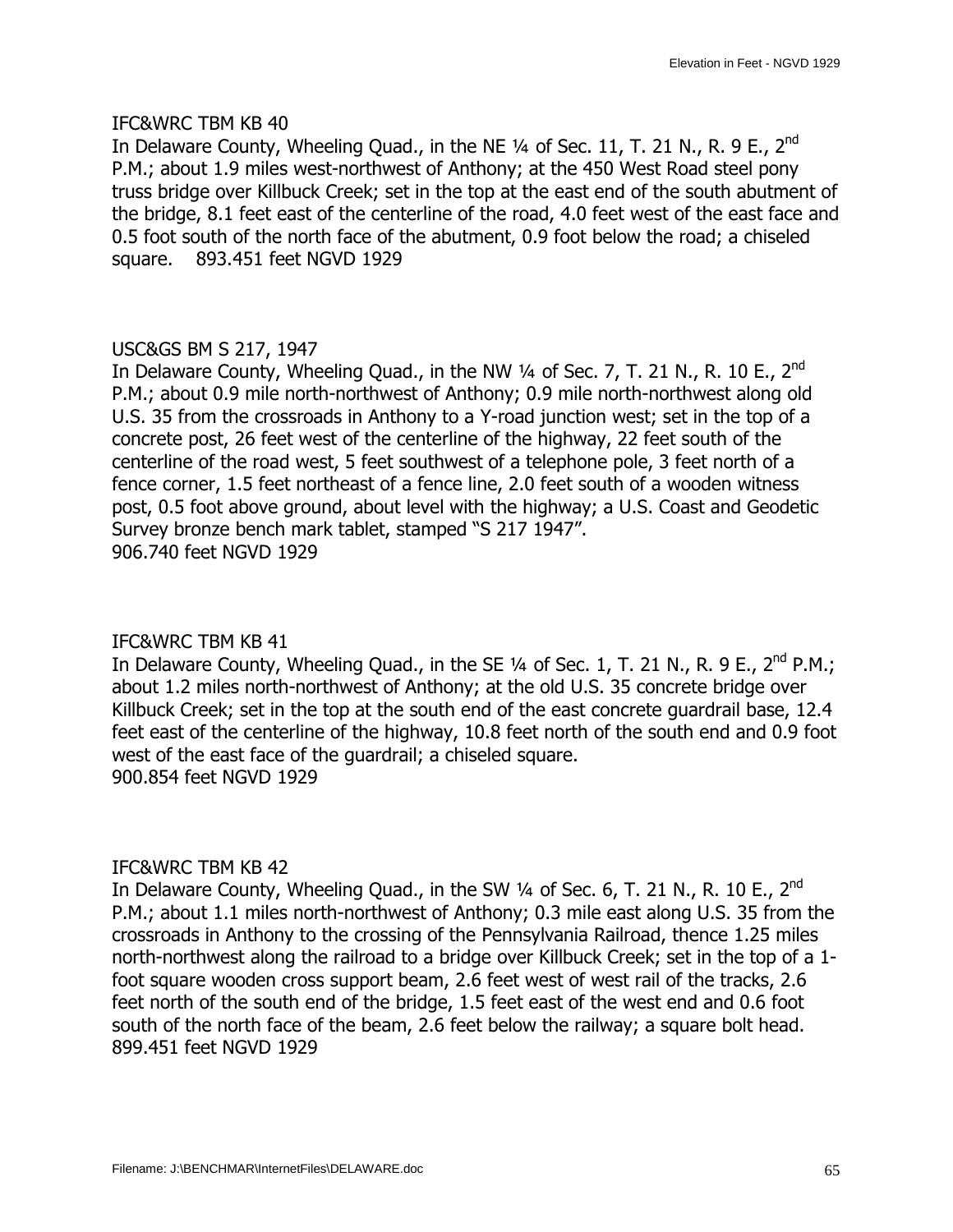In Delaware County, Wheeling Quad., in the SW  $\frac{1}{4}$  of Sec. 7, T. 21 N., R. 10 E., 2<sup>nd</sup> P.M.; about 0.4 mile north of Anthony; 0.3 mile east along U.S. 35 from the crossroads in Anthony to the crossing of the Pennsylvania Railroad, thence 0.5 mile northnorthwest along the railroad to a bridge over Killbuck Creek; set in the top at the west end of the north wooden bridge seat, 2.0 feet west of the west rail of the tracks, 2.2 feet south of the north end of the bridge, 1.1 feet east of the west end of and 0.4 foot north of the south bridge face of the beam, 2.6 feet below the railway; a square bolt head. 905.194 feet NGVD 1929

### IFC&WRC TBM KB 44

In Delaware County, Wheeling Quad., in the SW  $\frac{1}{4}$  of Sec. 7, T. 21 N., R. 10 E., 2<sup>nd</sup> P.M.; about 0.2 mile north-northwest of Anthony; at the old U.S. 35 concrete bridge over Killbuck Creek; set in the top at the south end of the west guardrail, 14.7 feet west of the centerline of the highway, 1.4 feet north of the south end and 0.4 foot west of the east face of the wheel guard, 0.8 foot above the highway; a chiseled square. 909.545 feet NGVD 1929

# IFC&WRC TBM K 45

In Delaware County, Wheeling Quad., in the NW  $\frac{1}{4}$  of Sec. 18, T. 21 N., R. 10 E., 2<sup>nd</sup> P.M.; about 0.3 mile west of Anthony; at the State Road 28 concrete bridge over Killbuck Creek; set in the top of the southeast wingwall of the bridge, 20.8 feet south of the centerline of the highway, 0.6 foot north of the south face and 0.4 foot west of the east end of the wingwall, 0.9 foot above the highway; a chiseled square. 909.935 feet NGVD 1929

# USC&GS BM T 217, 1947

In Delaware County, Wheeling Quad., in the NW  $\frac{1}{4}$  of Sec. 18, T. 21 N., R. 10 E., 2<sup>nd</sup> P.M.; at Anthony; set in the top of a concrete post in the southwest quarter of the crossroads intersection at Anthony, 119 feet south of the centerline of State Road 28/US 35, 25.5 feet west of the centerline of the north-south road (old U.S. 35 north), 39 feet northwest of a guy pole (No. DE 35165), 2.5 feet south of a telephone pole (No. 261), 2 feet north of a fence corner, 1.5 feet east of a wooden witness post, 0.4 foot above the ground, about level with the intersection; a U.S. Coast and Geodetic Survey bronze bench mark tablet, stamped "T 217 1947". 910.362 feet NGVD 1929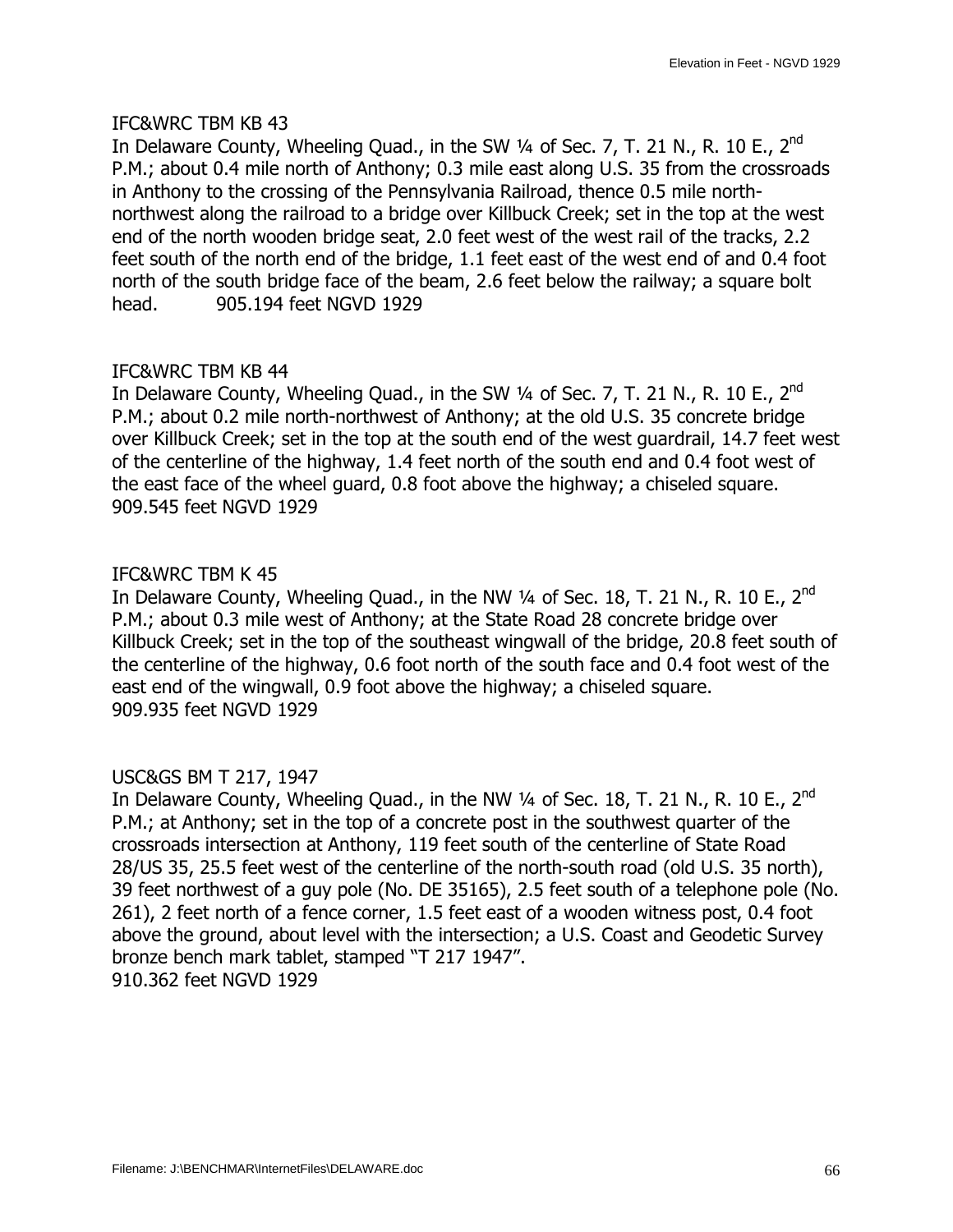In Delaware County, Wheeling Quad., in the N  $\frac{1}{2}$  of Sec. 18, T. 21 N., R. 10 E., 2<sup>nd</sup> P.M.; about 0.35 mile south-southeast of Anthony; at the Wheeling Road concrete bridge over Killbuck Creek; set in the top of the northwest wingwall of the bridge, 13 feet west of the centerline of the road, 2.0 feet south of the north end and 0.4 foot east of the west face of the wing wall, 0.2 foot below the road; a chiseled square. 912.397 feet NGVD 1929

### IFC&WRC TBM KB 47, 1964

In Delaware County, Wheeling Quad., in the E  $1/2$  of Sec. 18, T. 21 N., R. 10 E., 2<sup>nd</sup> P.M.; about 0.8 mile southeast of Anthony; at the Pennsylvania Railroad 43-foot timber trestle over Killbuck Creek; set in the northwest face of the southeast pile bent of the trestle, 2.8 feet northeast of the northeast rail, 2.1 feet northwest of the southeast end of the bridge, 4.0 feet below the railway; a railroad spike driven through an aluminum tag, stamped "IFC&WRC KB 47 1964". 910.397 feet NGVD 1929

# USC&GS BM C 219, 1947

In Delaware County, Wheeling Quad., in the SE 1/4 of Sec. 18, T. 21 N., 10 E., 2<sup>nd</sup> P.M.; about 1.1 miles south-southeast of Anthony; at the intersection of Wheeling Road and 500 North Road; set in the top at the east end of the north headwall for a 30-inch pipe culvert in the northeast quarter of the intersection, 41.5 feet east of the centerline of Wheeling Road, 18 feet north of the centerline of 500 North Road, about 1.0 foot above the intersection; a U.S. Coast and Geodetic Survey bronze bench mark tablet, stamped —C 219 1947".

918.873 feet NGVD 1929

### IFC&WRC TBM KB 48, 1964

In Delaware County, Wheeling Quad., in the NW  $\frac{1}{4}$  of Sec. 20, T. 21 N., R. 10 E., 2<sup>nd</sup> P.M.; about 1.3 miles southeast of Anthony; at the intersection of 500 North Road and the Pennsylvania Railroad; set in the north side of a guy pole in the southwest quarter of the intersection, 51.7 feet west of the southwest rail of the tracks, 16 feet south of the centerline of the road, 0.9 foot above the ground; a railroad spike driven through an aluminum tag, stamped "IFC KB 48 1964". 920.445 feet NGVD 1929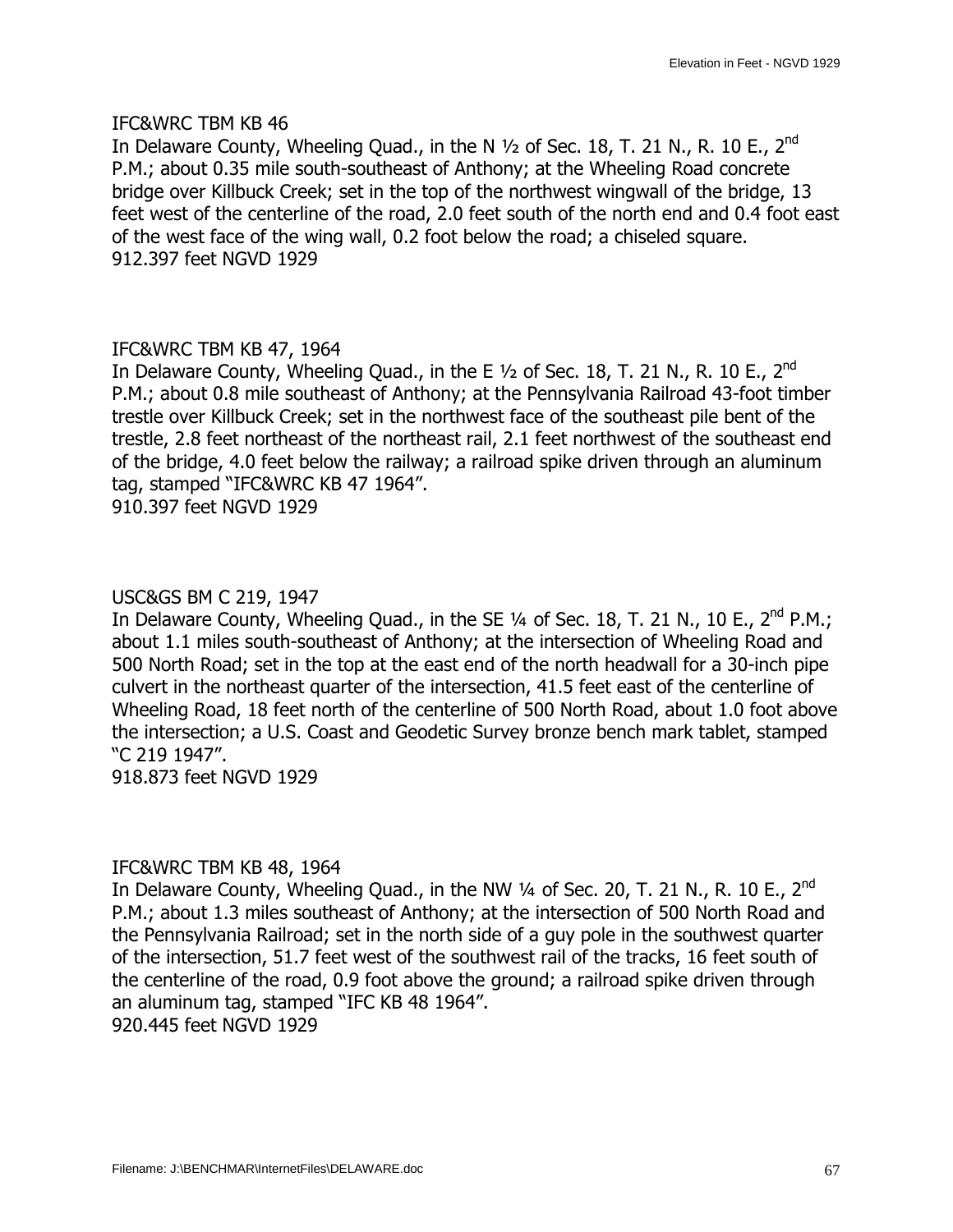In Delaware County, Wheeling Quad., in the SE  $\frac{1}{4}$  of Sec. 17, T. 21 N., R. 10 E., 2<sup>nd</sup> P.M.; about 1.8 miles east-southeast of Anthony; at the 100 West Road 50-foot concrete bridge over Killbuck Creek; set in the top at the south end of the west concrete curbing of the bridge, 13.5 feet west of the centerline of the road, 1.0 foot north of the south end of the bridge, 0.9 foot above the road; a chiseled square. 919.653 feet NGVD 1929

### IFC&WRC TBM KB 50

In Delaware County, Wheeling Quad., in the SW  $\frac{1}{4}$  of Sec. 16, T. 21 N., R. 10 E., 2<sup>nd</sup> P.M. about 1.8 miles east-southwest of Anthony; at the 100 West Road 50-foot concrete bridge over Killbuck Creek; set in the top at the north end of the east concrete curbing of the bridge, 14 feet east of the centerline of the road, 1.1 feet south of the north end of the bridge, 0.9 foot above the road; a chiseled square. 919.711 feet NGVD 1929

### IFC&WRC TBM KB 51

In Delaware County, Wheeling Quad., in the SE  $\frac{1}{4}$  of Sec. 16, T. 21 N., R. 10 E., 2<sup>nd</sup> P.M.; about 2.5 miles east-southeast of Anthony; at the 025 West Road 14-foot bridge over Killbuck Creek; set in the top of the southeast wingwall of the bridge, 9.5 feet east of the centerline of the road, 1.1 feet northeast of the south end of the east steel guardrail, about level with the road; a chiseled square. 916.953 feet NGVD 1929

### IFC&WRC TBM KB 52, 1964

In Delaware County, Wheeling Quad., in the SE  $\frac{1}{4}$  of Sec. 16, T. 21 N., R. 10 E., 2<sup>nd</sup> P.M.; about 2.5 miles east-southeast of Anthony; at the 025 West Road 14-foot bridge over Killbuck Creek; set in the side of a 12-inch Ash tree, 70 feet south of the south end of the bridge, 12.5 feet east of the centerline of the road, 1.4 feet above the ground; a railroad spike driven through an aluminum tag, stamped "IFC KB 52 1964". 917.230 feet NGVD 1929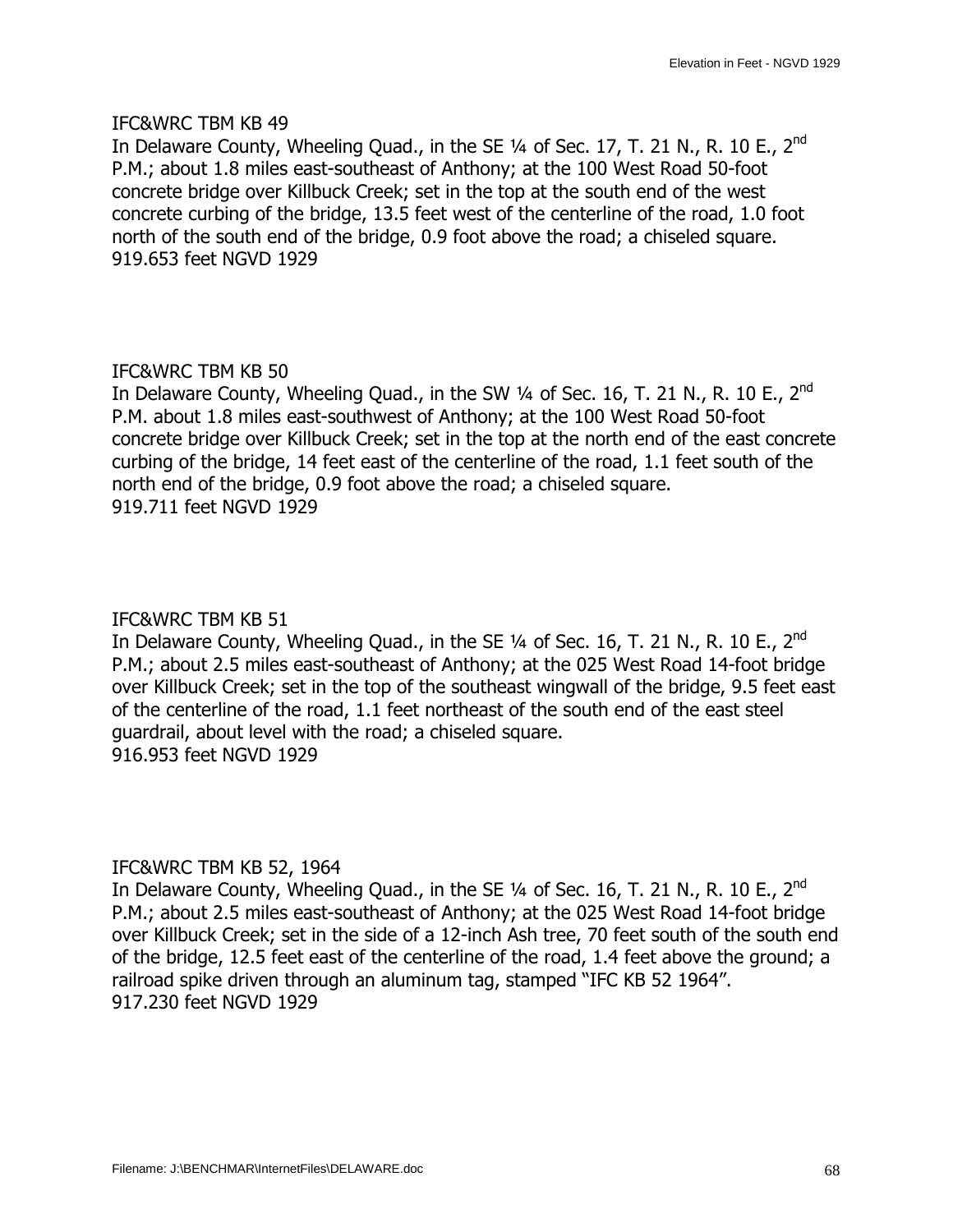#### IFC&WRC TBM KB 53, 1964

In Delaware County, Wheeling Quad., in the SE 1/4 Sec. 16, T. 21 N., R. 10 E., about 2.7 miles east-southeast of Anthony; at the North Center Road concrete bridge over Killbuck Creek; set in the side of the first power pole southwest of the bridge, 23.7 feet south of the south end of the bridge, 16 feet west of the centerline of the road, 0.9 foot above ground; a railroad spike driven through an aluminum tag, stamped "IFC KB 1964". 918.707 feet NGVD 1929

### IFC&WRC TBM KB 54

In Delaware County, Wheeling Quad., in the SW  $\frac{1}{4}$  of Sec. 15, T. 21 N., R. 10 E., 2<sup>nd</sup> P.M.; about 2.7 miles east-southeast of Anthony; at the North Center Road concrete bridge over Killbuck Creek; set in the top at the south end of the east guardrail, 8.4 feet east of the centerline of the road, 1.2 feet north of the south face and 0.5 foot east of the west face of the guardrail, 2.4 feet above the road; a chiseled square. 921.950 feet NGVD 1929

### USGS BM 69 EOM 1958

In Delaware County, Eaton Quad., in the SW  $1/4$  of Sec. 11, T. 21 N., R. 10 E., 2<sup>nd</sup> P.M.; about 1.05 miles north of Royerton; at the intersection of State Road 3 and State Road 28/US 35; set in the top of a concrete post in the northeast quarter of the intersection, 212 feet north of the centerline of State Road 28/US 35, 26 feet east of the center line of State Road 3, 3 feet south of a power pole; a U.S. Geological Survey bronze bench mark tablet, stamped "69 EOM 1958 926". 926.406 feet NGVD 1929

### IFC&WRC TBM KB 55

In Delaware County, Eaton Quad., in the SE  $\frac{1}{4}$  Sec. 15, T. 21 N., R. 10 E., about 0.35 mile north of Royerton; at the State Road 3/US 35 concrete bridge over Killbuck Creek; set in the top of the northwest wingwall of the bridge, 20.2 foot west of the centerline of the highway, 0.8 foot south of the north face of the wingwall, 0.6 foot west of the west face of the bridge, 1.1 feet below the highway; a chiseled square. 923.952 feet NGVD 1929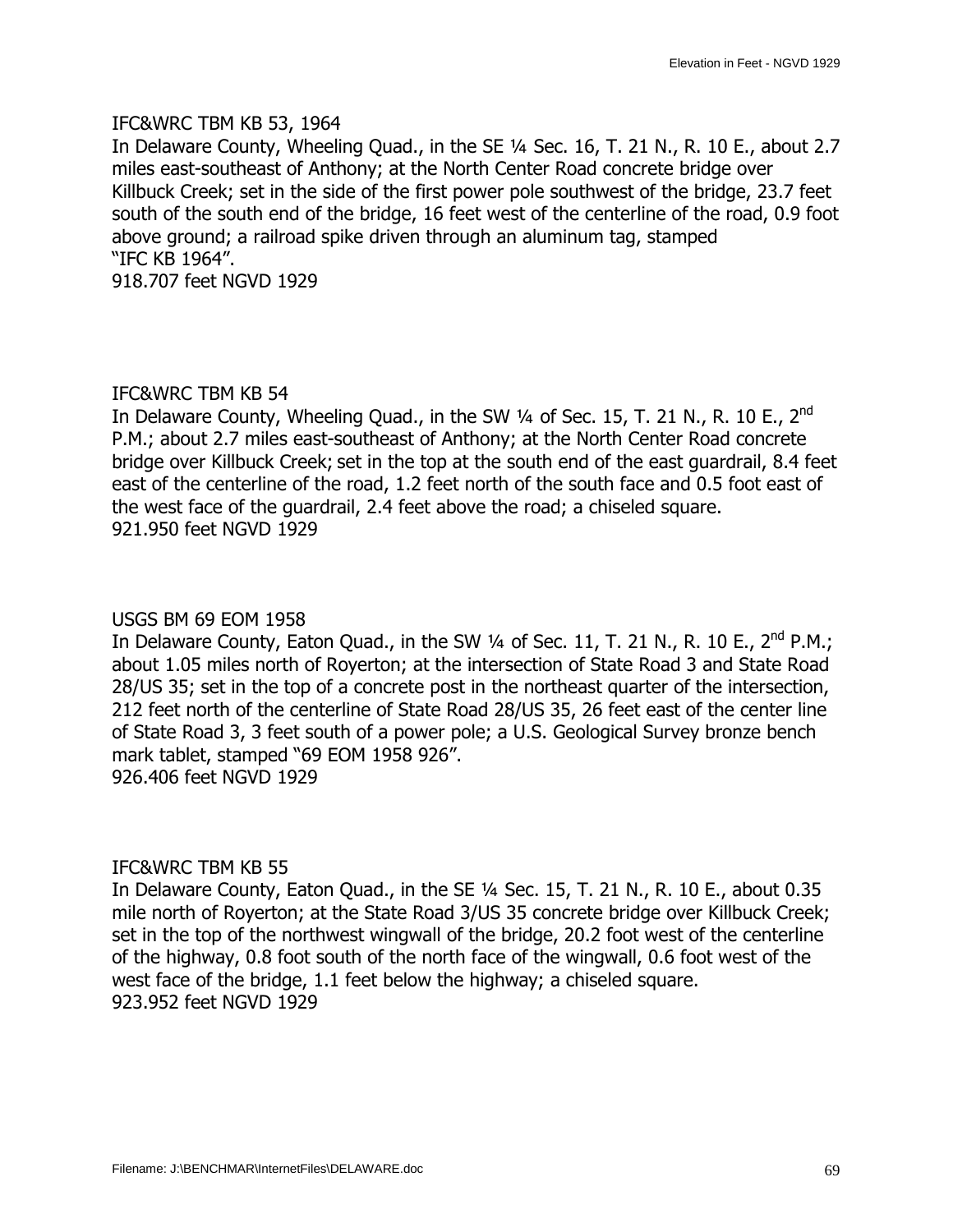In Delaware County, Eaton Quad., in the SW  $\frac{1}{4}$  Sec. Of 14, T. 21 N., R. 10 E., 2<sup>nd</sup> P.M.; about 0.35 mile north of Royerton; at the State Road 3/US 35 concrete bridge over Killbuck Creek; set in the top of the northeast wingwall of the bridge, 20 feet east of the centerline of the highway, 0.8 foot south of the north face of the wing wall, 0.8 foot east of the east face of the bridge, 1.1 feet below the highway; a chiseled square. 923.889 feet NGVD 1929

### ISHC BM DEL G 41

In Delaware County, Muncie West Quad., in the NW  $\frac{1}{4}$  of Sec. 22, T. 20 N., R. 9 E., 2<sup>nd</sup> P.M.; at Yorktown; at the State Road 32 Bridge over Buck Creek; set in the top of the northwest end of the southwest abutment, 33.3 feet northwest of the centerline of the highway, 0.8 foot southwest of the centerline of the highway, 0.8 foot southwest of the northeast face of the abutment, 0.9 foot above the highway; a Indiana State Highway Commission brass bench mark tablet, stamped "DEL G 41". 908.484 feet NGVD 1929

### C.C.C.&St.L.R.R. TBM 387

In Delaware County, Muncie West Quad., in the SE 1/4 of Sec. 22, T. 20 N., R. 9 E., 2<sup>nd</sup> P.M.; about 0.4 mile east of Yorktown; at the Conrail (Cleveland Cincinnati Chicago and St. Louis Railway) Bridge over Buck Creek; set in the top of the northeast concrete wingwall of the bridge, 9 feet north of the rail of the tracks, 2.7 feet below the tracks, 1.5 feet north of the north face of the north headwall, 1.2 feet below the top of the north headwall, 1.1 feet west of the east face of the northeast wingwall; the top of a round head bolt.

924.987 feet NGVD 1929

### IFC&WRC BM DEL 8, 1958

In Delaware County, Muncie West Quad., in the NE  $\frac{1}{4}$  of Sec. 26, T. 20 N., R. 9 E., 2<sup>nd</sup> P.M.; about 1.8 miles southeast of Yorktown; at the 425 West Road one-span steel truss bridge over Buck Creek; set in the top of a concrete foundation slab of a fence post, 48 feet south of the southwest end of the steel truss of the bridge, 16.0 feet west of the centerline of the road, 4.3 feet southwest of a power pole, 0.6 foot above the ground, about level with the road; a Indiana Flood Control and Water Resources Commission brass bench mark tablet, stamped "DEL 8 1958". 927.147 feet NGVD 1929 Destroyed see DEL RESET 1972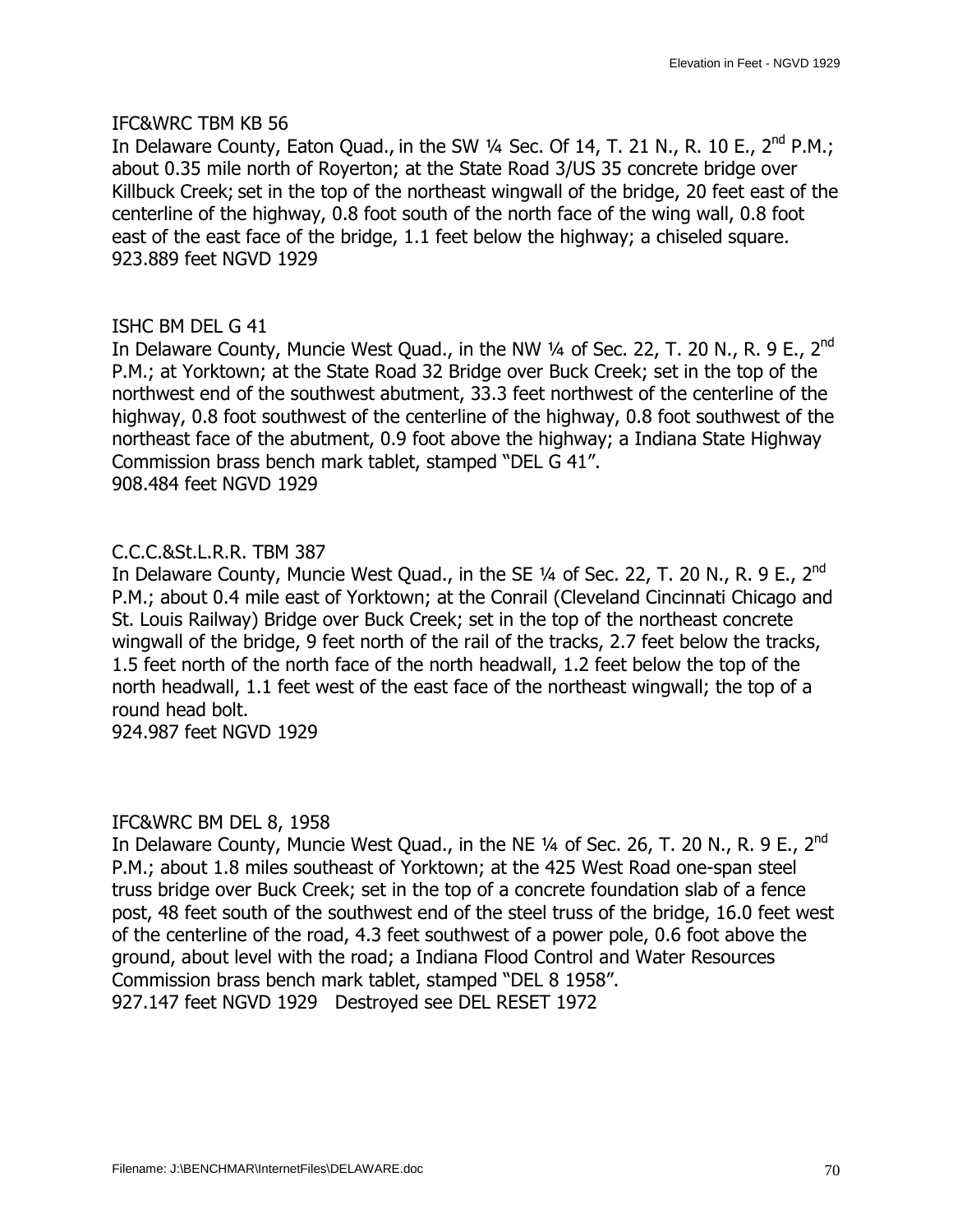### IFC&WRC BM DEL 8 RESET 1972

In Delaware County, Muncie West Quad., in the NE 1/4 of Sec. 26, T. 20 N., R. 9 E., 2<sup>nd</sup> P.M.; about 1.8 miles southeast of Yorktown; at the 425 West Road Bridge over Buck Creek; set in the top of the north end of the east concrete curbing of the bridge, 12.8 feet east of the centerline of the road, 2.1 feet south of the north end of the bridge, 0.9 foot above the road; a Indiana Flood Control and Water Resources Commission brass bench mark tablet, stamped "DEL 8 RESET 1972". 923.419 feet NGVD 1929

### IFC&WRC TBM BC 30, 1972

In Delaware County, Muncie West Quad., in the NW  $\frac{1}{4}$  of Sec. 25, T. 20 N., R. 9 E., 2<sup>nd</sup> P.M.; about 2.5 miles southwest of Yorktown; about 1.4 miles east along 200 South Road from its intersection with 500 West Road to a 1-foot pipe culvert under the road; set in the top of the south headwall of the culvert, 28 feet west of the centerline of a farm drive south, 2.5 feet south of the centerline of the road, 12.8 feet east of the west end of the headwall, about level with the road; a chiseled triangle. 938.079 feet NGVD 1929

### IFC&WRC BM DEL 10 RESET 1972

In Delaware County, Muncie West Quad., in the SW 1/4 of Sec. 19, T. 20 N., R. 10 E.,  $2<sup>nd</sup>$  P.M.; about 3.7 miles southwest of Muncie; at the 200 South Road one-span pony truss bridge over Buck Creek; set in the top of a concrete post, 81 feet east of the east end of the bridge, 14.2 feet north of the centerline of the road 2.4 feet west of power pole No. DEL 75 A2-193, 0.1 foot above the ground; a Indiana Flood Control and Water Resources Commission brass bench mark tablet, stamped "DEL 10 RESET 1972". 934.296 feet NGVD 1929

### IFC&WRC BM DEL 11, 1958

In Delaware County, Muncie West Quad., in the E  $1/2$  of Sec. 19, T. 20 N., R. 10 E., 2<sup>nd</sup> P.M.; about 2.9 miles southwest of Muncie; at the 150 South Road one span steel pony truss bridge over Buck Creek; set in the top of the southeast concrete wingwall, 9.5 feet south of the centerline of the road, 2.1 foot below the road, 0.8 foot northeast of the southwest face of the wingwall, 0.7 foot south of the south face of the southeast end of the steel truss of the bridge; a Indiana Flood Control and Water Resources Commission brass bench mark tablet, stamped "DEL 11 1958".

936.954 feet NGVD 1929 Destroyed see DEL 11 RESET 1972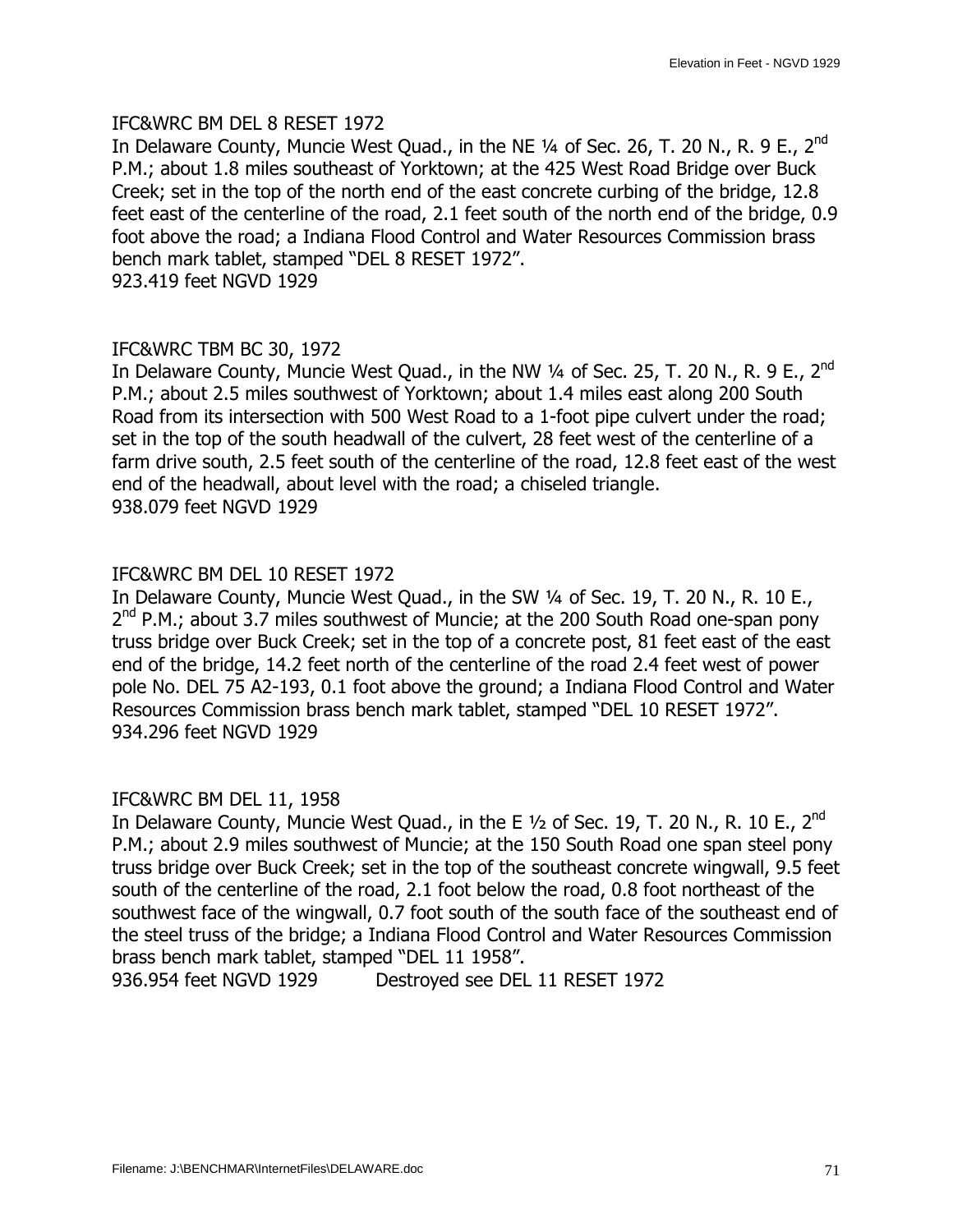### IFC&WRC BM DEL 11 RESET 1972

In Delaware County, Muncie West Quad., in the E  $1/2$  of Sec. 19, T. 20 N., R. 10 E., 2<sup>nd</sup> P.M.; about 2.9 miles southwest of Muncie; at the 150 South Road concrete bridge over Buck Creek; set in the top of the south end of the east abutment, 19.6 feet south of the centerline of the road, 0.6 foot east of the west face of the east abutment, 0.1 foot below the road; a Indiana Flood Control and Water Resources Commission brass bench mark tablet, stamped "DEL 11 RESET 1972". 941.274 feet NGVD 1929

### IFC&WRC BM DEL 15,1958

In Delaware County, Muncie West Quad., in the NW 1/4 of Sec. 28, T. 20 N., R. 10 E.,  $2^{nd}$  P.M.; about 0.5 mile south of Muncie; at the Norfolk and Western (New York, Chicago and St. Louis) Railroad bridge No. 1692 over Buck Creek; set in the top of the southeast concrete wingwall of the bridge, 4.5 feet east of the east rail of the tracks, 2.3 feet north of the south face of the wingwall, 1.5 feet below the tracks; a Indiana Flood Control and Water Resources Commission brass bench mark tablet, stamped —DEL 15 1958". 956.987 feet NGVD 1929 Destroyed see DEL 15 RESET 1972

## IFC&WRC BM DEL 15 RESET 1972

In Delaware County, Muncie West Quad., in the NW 1/4 of Sec. 28, T. 20 N., R. 10 E.,  $2^{nd}$  P.M.; about 0.5 mile south of Muncie; at the Norfolk and Western Railroad bridge No. 1692 over Buck Creek; set in the top of the southeast concrete wingwall of the bridge, 4.5 feet east of the east rail of the tracks, 1.8 feet north of the south face of the wingwall, 1.5 feet below the tracks; a Indiana Flood Control and Water Resources Commission brass bench mark tablet, stamped "DEL 15 RESET 1972". 957.012 feet NGVD 1929

### USGS RM 5

In Delaware County, Muncie East Quad., in the NW  $\frac{1}{4}$  of Sec. 3, T. 19 N., R. 10 E., 2<sup>nd</sup> P.M.; about 4.5 miles south of Muncie; at the 400 South Road Bridge over Buck Creek; set in the top of the west end of the south concrete bridge curb, 13 feet south of the centerline of the road, 1.1 feet east of the west end of the curb, 0.8 foot above the road; a U.S. Geological Survey bronze Gaging Station tablet, not stamped. 962.844 feet NGVD 1929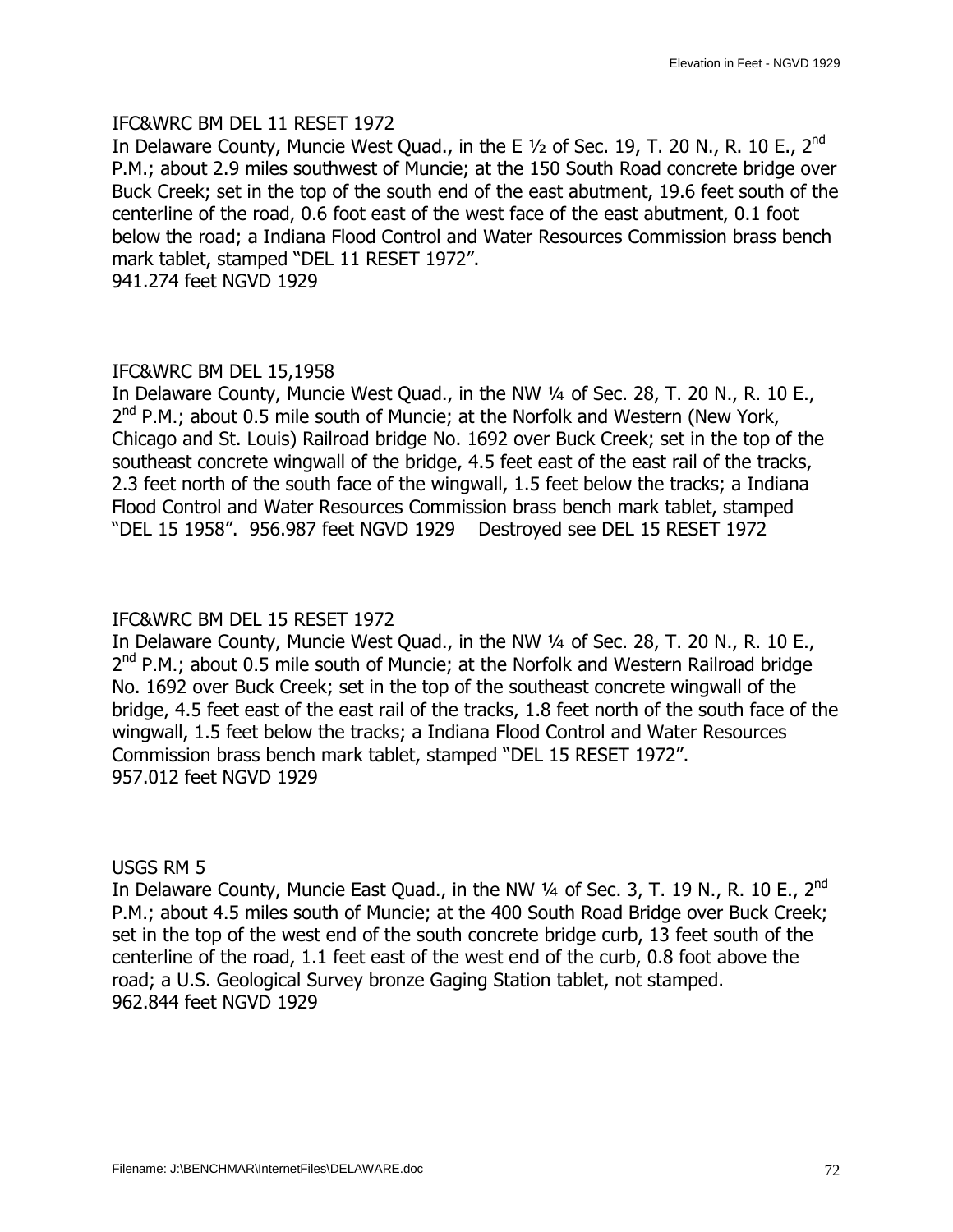USGS RM 6

In Delaware County, Muncie East Quad., in the SE 1/4 of Sec. 34, T. 20 N., R. 10 E., 2<sup>nd</sup> P.M.; about 4.5 miles south of Muncie; at the 400 South Road Bridge over Buck Creek; set in the top of the west end of the north concrete bridge curb, 12.4 feet north of the centerline of the road, 1.1 feet east of the west end of the curb, 0.8 foot above the road; a U.S. Geological Survey bronze Gaging Station tablet, not stamped. 962.850 feet NGVD 1929

# IFC&WRC BM DEL 2, 1954

In Delaware County, Wheeling Quad., in the NW 1/4, Sec. 20, T. 22 N., R. 10 E., about 2.5 miles southeast of Wheeling; at the Eaton-Wheeling black-top road (1100 North Road) 200-foot two-span steel truss bridge over the Mississinewa River; set in the top at the north end of the center concrete pier of the bridge, 1.5 feet north of the north edge of the truss, 1.0 foot from the northwest corner of the pier, about 0.1 foot below the bridge floor; a Indiana Flood Control and Water Resources Commission brass bench mark tablet, stamped "DEL 2 1954".

866.648 feet N.G.V.D. 1929 \*\*\*Superseded see DEL 2 RESET 1972

# IFC&WRC BM DEL 2 RESET 1972

In Delaware County, Wheeling Quad., in the NW 1/4, Sec. 20, T. 22 N., R. 10 E., about 2.5 miles southeast of Wheeling; at the Eaton-Wheeling black-top road (1100 North Road) 4-span concrete bridge over the Mississinewa River; set in the top of the south end of the east concrete abutment, 14.5 feet south of the centerline of the road, 4.3 feet below the road, 0.9 foot east of the west face of the east abutment; a Indiana Flood Control and Water Resources Commission brass bench mark tablet, stamped —DEL 2 RESET 1972". 870.381 feet N.G.V.D. 1929

# IFC&WRC BM DEL 26, 1960

In Delaware County, Eaton Quad., in the NE  $\frac{1}{4}$  of Sec. 6, T. 21 N., R. 11 E., 2<sup>nd</sup> P.M.; about 1.4 miles south of Granville; about 0.25 mile east along 750 North Road from its "T" road intersection with 375 East Road to a two foot pipe culvert; set in the top of the west end of the north concrete headwall of the culvert, 11.0 feet north of the centerline of 750 North Road, 1.4 feet east of the west face of the north headwall, 0.5 foot above the road; a Indiana Flood Control and Water Resources Commission brass bench mark tablet, stamped "DEL 26 1960".

913.344 feet NGVD 1929 Destroyed see DEL 26 RESET 1972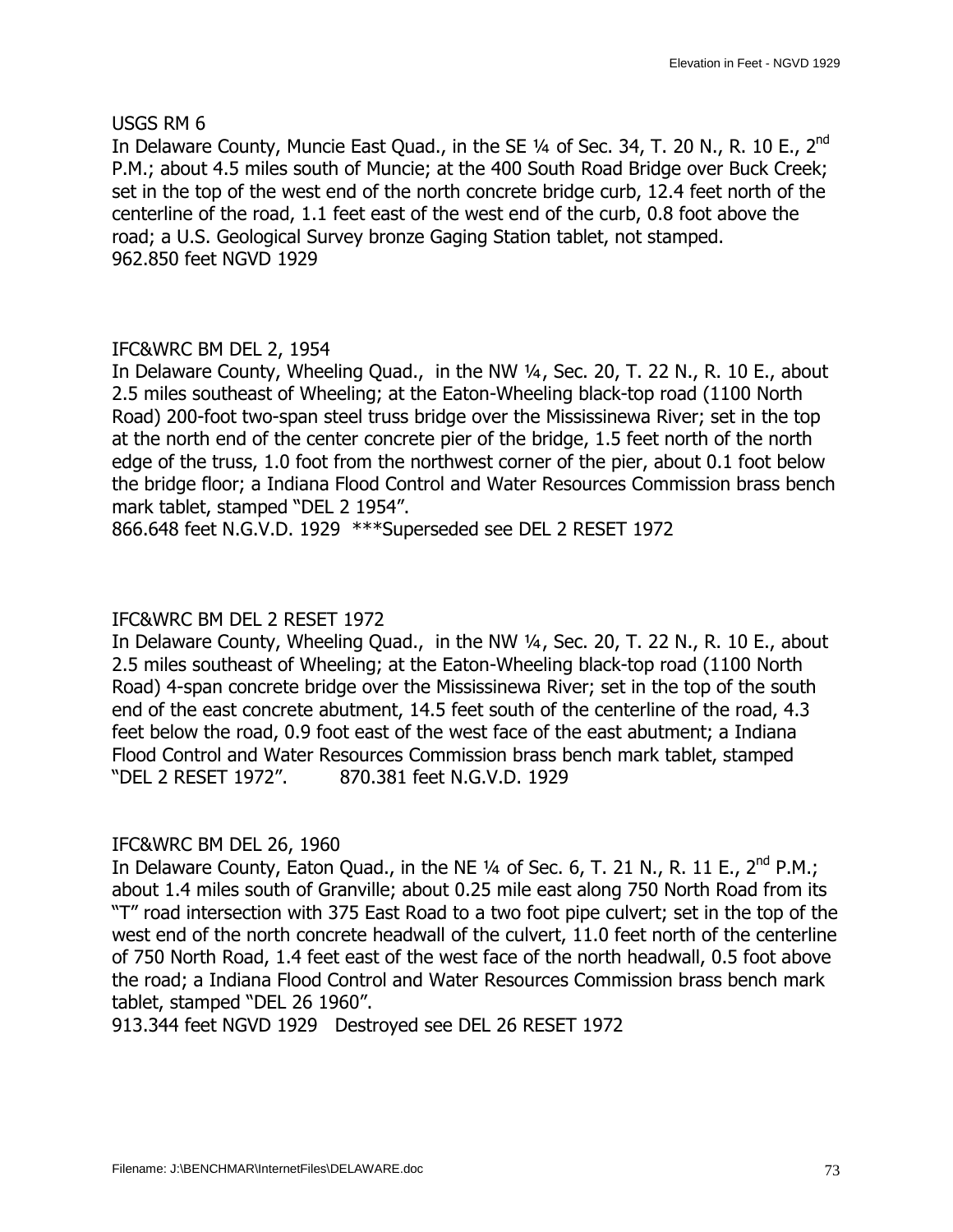#### IFC&WRC BM DEL 26 RESET 1972

In Delaware County, Eaton Quad., in the NE  $\frac{1}{4}$  of Sec. 6, T. 21 N., R. 11 E., 2<sup>nd</sup> P.M.; about 1.4 miles south of Granville; about 0.25 mile east along 750 North Road from its —T" road intersection with 375 East Road; set in the top of a concrete post, about 270 feet west of the extended centerline of 400 East Road, 9.5 feet south of the centerline of 750 North Road, 0.9 foot north of Power Pole No. DE 28-144, about level with the ground; a Indiana Flood Control and Water Resources Commission brass bench mark tablet, stamped "DEL 26 RESET 1972".

918.375 feet NGVD 1929

# ISHC BM DEL G-24

In Delaware County, Middletown Quad., in the S  $1/2$  of Sec. 1, T. 19 N., R. 8 E., 2<sup>nd</sup> P.M.; about 1.7 miles east of Chesterfield; at the Interstate 69 bridge over the West Fork White River; set in the top of the south end of the west end curbing of the southbound bridge, 35 feet of the west curbing of the south-bound bridge, 35 feet west of the centerline of the south-bound highway, 0.2 foot north of the south end of the curbing, 0.9 foot above the highway; a Indiana State Highway Commission brass bench mark tablet, stamped "DEL G-24". 879.652 feet NGVD 1929

#### IFC&WRC BM DEL 32, 1964

In Delaware County, Gilman Quad., in the NE  $\frac{1}{4}$  of Sec. 1, T. 19 N., R. 8 E., 2<sup>nd</sup> P.M.; about 0.6 mile north of Daleville; at the 900 West Road single span steel truss bridge over the West Fork White River; set in the top of the west end of the north concrete bridge seat, 10.5 feet west of the centerline of the road, 2.6 feet north of the south face of the bridge seat, 0.8 foot below the road; a Indiana Flood Control and Water Resources Commission brass bench mark tablet, stamped "DEL 32 1964". 876.317 feet NGVD 1929 Destroyed see DEL 32 RESET 1972

# IFC&WRC BM DEL 32 RESET 1972

In Delaware County, Gilman Quad., in the NE  $\frac{1}{4}$  of Sec. 1, T. 19 N., R. 8 E., 2<sup>nd</sup> P.M.; about 0.6 mile north of Daleville; at the 900 West Road single span concrete bridge over the West Fork White River; set in the top of the west end of the north abutment of the bridge, 16.0 feet west of the centerline of the road, 4.4 feet below the road, 1.1 feet north of the south face of the abutment, 0.3 foot east of the west face of the abutment; a Indiana Flood Control and Water Resources Commission brass bench mark tablet, stamped "DEL 32 RESET 1972".

879.322 feet NGVD 1929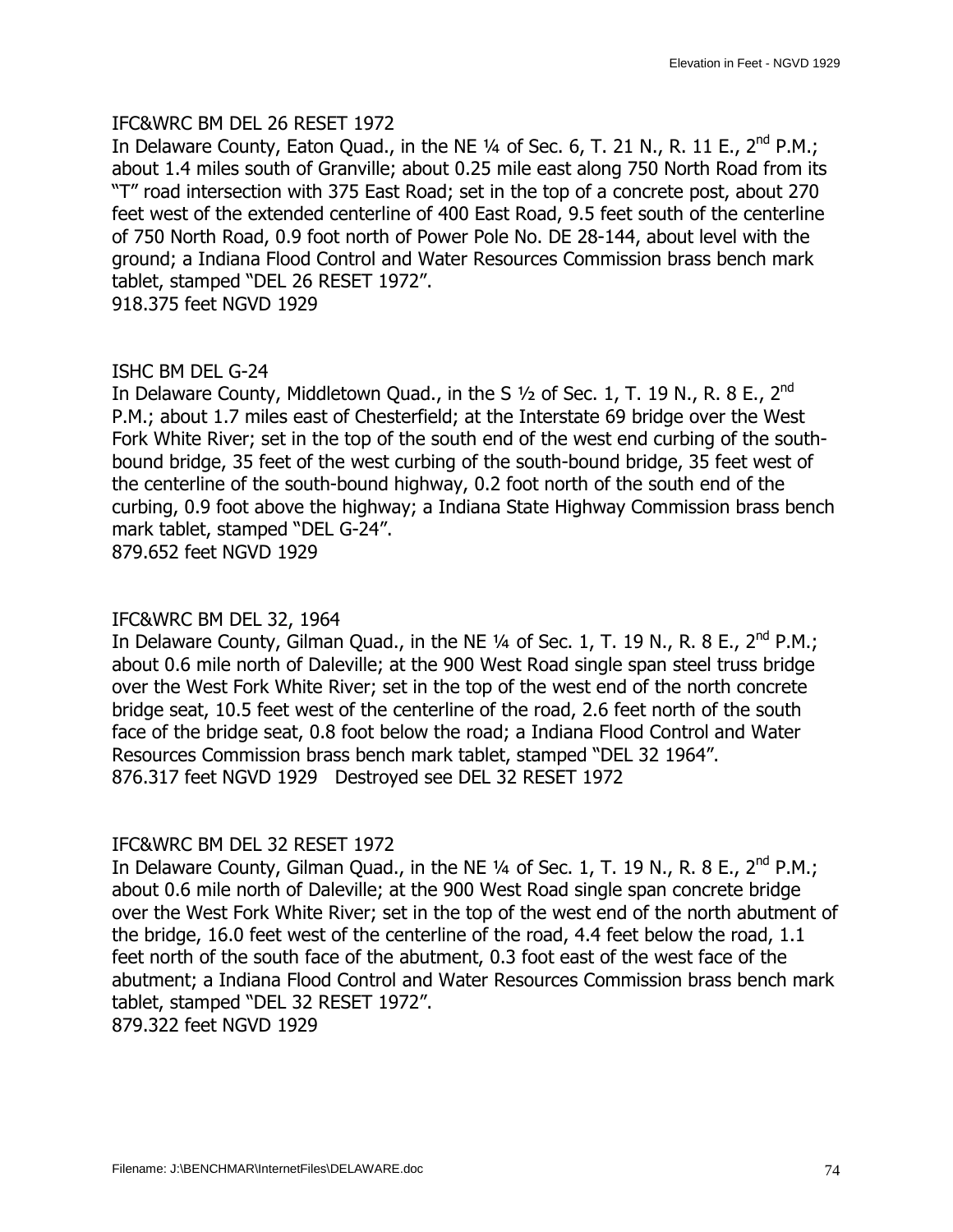#### IFC&WRC TBM WHR 251, 1964

In Delaware County, Muncie West Quad., in the W  $1/2$  of Sec. 14, T. 20 N., R. 9 E., 2<sup>nd</sup> P.M.; about 1.2 miles northeast of Yorktown; at the "T" road intersection of 50 South Road and 500 West Road; set in the north side of a telephone pole No. 533, 640 feet east of the centerline of 500 West Road, 16.0 feet south of the centerline of 50 South Road, 9.5 feet north of a fence line, 0.4 foot above the ground; a railroad spike driven through an aluminum tag, stamped "TBM WHR 251 1964". Elevation revised 1972 913.901 feet NGVD 1929

# IFC&WRC BR DEL 40, 1964

In Delaware County, Muncie West Quad., in the SW  $\frac{1}{4}$  of Sec. 13, T. 20 N., R. 9 E., 2<sup>nd</sup> P.M.; about 1.9 miles east-northeast of Yorktown; at the 400 West Road one-span steel truss bridge over the West Fork White River; set in the top of the southeast stone wingwall of the bridge, 11.0 feet east of the centerline of the road, 1.7 feet below the road, 1.3 feet southwest of the northeast face of the stone wingwall of the bridge; a Indiana Flood Control and Water Resources Commission brass bench mark tablet, stamped "DEL 40 1964".

911.439 feet NGVD 1929 Destroyed see DEL 40 RESET 1972

# IFC&WRC BR DEL 40 RESET 1972

In Delaware County, Muncie West Quad., in the SW  $\frac{1}{4}$  of Sec. 13, T. 20 N., R. 9 E., 2<sup>nd</sup> P.M.; about 1.9 miles east-northeast of Yorktown; at the 400 West Road Bridge over the West Fork White River; set in the top of the east end of the south abutment, 19.4 feet east of the centerline of the road, 2.9 feet south of the north face of the abutment of the bridge, 0.8 foot above the road; a Indiana Flood Control and Water Resources Commission brass bench mark tablet, stamped "DEL 40 RESET 1972". 922.589 feet NGVD 1929

# IFC&WRC BM DEL 59, 1964

In Delaware County, Muncie East Quad., in the NW  $\frac{1}{4}$  of Sec. 32, T. 20 N., R. 11 E., 2<sup>nd</sup> P.M.; about 3.6 miles southwest of Selma; 1.5 miles west along State Road 32 from its junction with Albany Street in Selma to a T-road south (475 East Road), thence 3.25 miles south, southeast, and southwest to a T-road south, thence 0.2 mile south to a single-span steel truss bridge over the West Fork White River; set in the top of the northeast concrete wingwall of the bridge, 17.0 feet southwest of the northeast end of the wingwall, 12.0 feet east of the centerline of the road, 2.8 foot above the road; a Indiana Flood Control and Water Resources Commission brass bench mark tablet, stamped "DEL 59 1964".

969.387 feet NGVD 1929 Destroyed see DEL 59 RESET 1972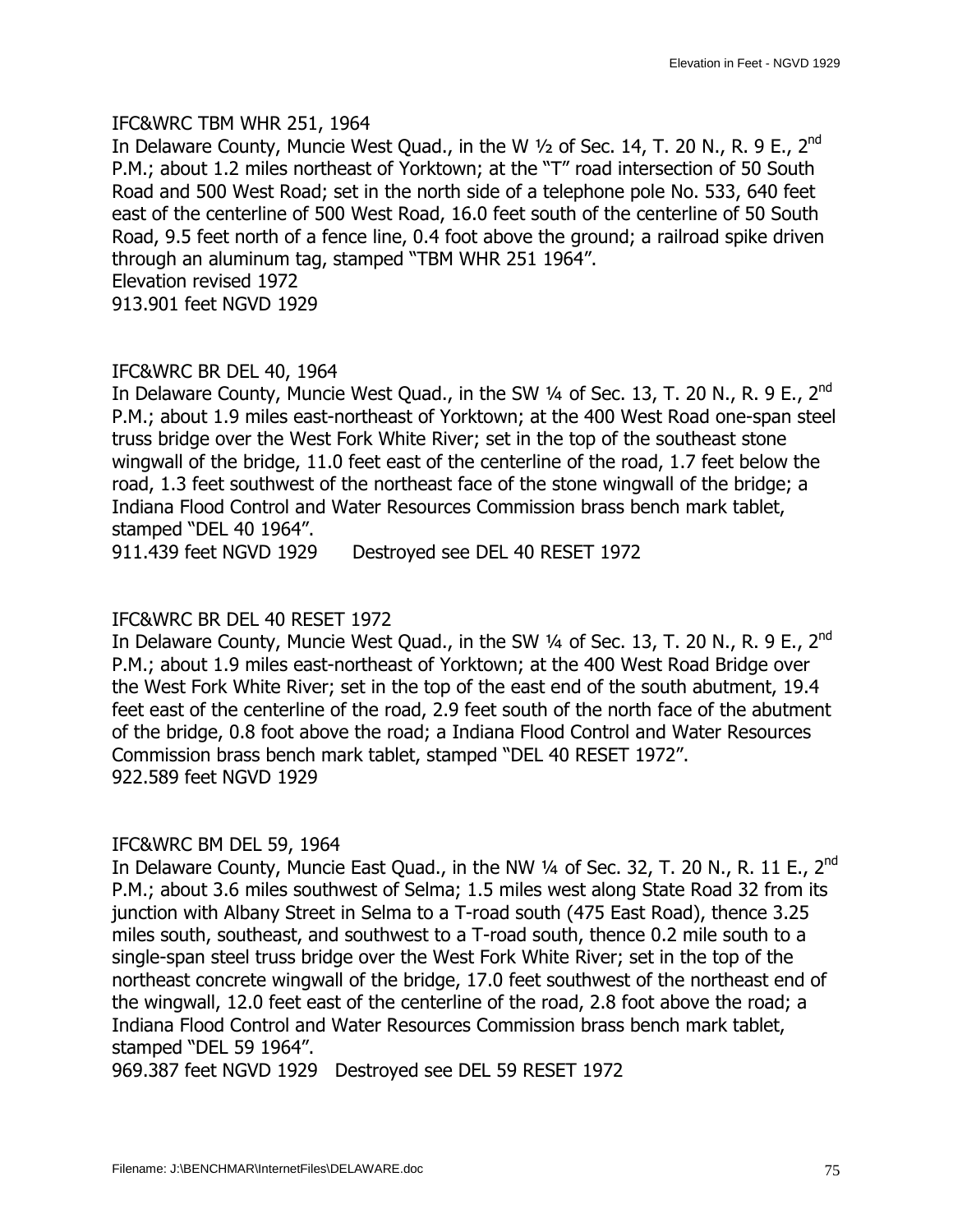#### IFC&WRC BM DEL 59 RESET 1972

In Delaware County, Muncie East Quad., in the NW 1/4 of Sec. 32, T. 20 N., R. 11 E., 2<sup>nd</sup> P.M.; about 3.6 miles southwest of Selma; 1.5 miles west along State Road 32 from its junction with Albany Street in Selma to a T-road south (475 East Road), thence 3.25 miles south, southeast, and southwest to a T-road south, thence 0.2 mile south to a single-span steel truss bridge over the West Fork White River; set in the top of the west end of the north abutment, 12.0 feet west of the centerline of the road, 18.7 feet north of centerline of the road, 18.7 feet north of the north end of the west truss, 1.2 feet north of the south face of the abutment, 0.1 foot below the road; a Indiana Flood Control and Water Resources Commission brass bench mark tablet, stamped —DEL 59 RESET 1972". 966.806 feet NGVD 1929

#### IFC&WRC BM DEL 62 RESET 1972

In Delaware County, Muncie East Quad., in the SW  $\frac{1}{4}$  of Sec. 22, 20 N., R. 11 E., 2<sup>nd</sup> P.M.; at Smithfield; at the 170 South Road one-span steel truss bridge over West Fork White River; set in the top of the northeast end of the northeast concrete wingwall of the bridge, 18.8 feet north of the centerline of the road, 2.8 feet below the road, 1.3 feet southwest of the northeast face of the wingwall; a Indiana Flood Control and Water Resources Commission brass bench mark tablet, stamped "DEL 62 RESET 1972". 975.329 feet NGVD 1929

#### DNR TBM 1, 1981

In Delaware County, Muncie East Quadrangle, in the SE 1/4 of Section 14, T. 20 N., R. 10 E., at Muncie; at the Muncie Waterworks Plant; set in the top of a concrete post, the southeast property corner of the waterworks plant, about 125 feet northeast of the entrance to the plant, 25 feet northwest of the centerline of Burlington Drive, 1.4 feet above the ground; a 1 inch pipe. 962.833 feet NGVD 1929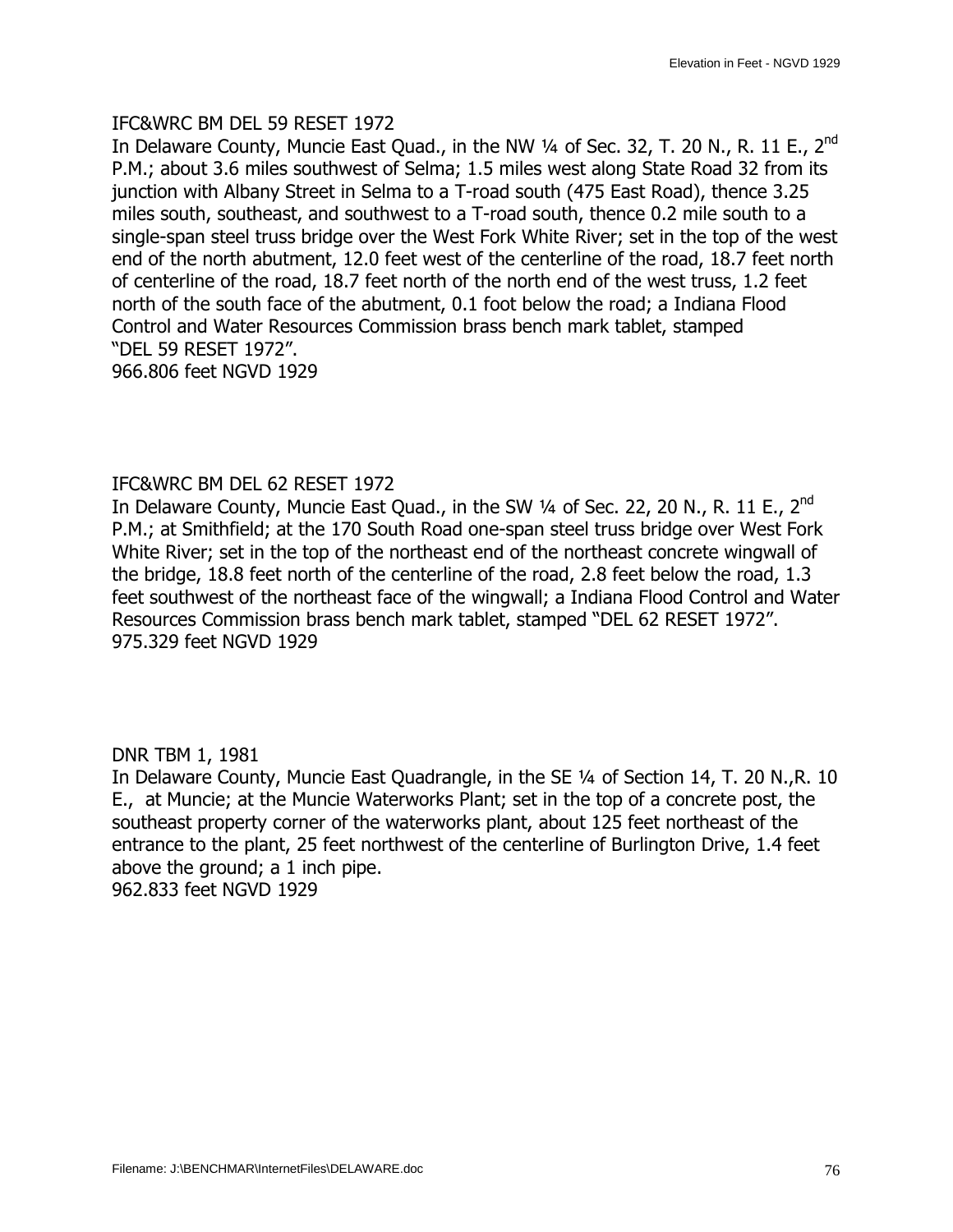# IDOH BM DEL G 72

In Delaware County, Muncie East Ouad., in the SE 1/4 of Section 22, T, 20 N., R, 11 E.,  $2^{nd}$  P. M.; about 1.5 miles southeast of Selma; set on top of the southwest concrete abutment of the 700 East Road bridge over the White River, 17.3 feet west of the centerline of the road, 7.1 feet north of the south face of the abutment, 0.6 foot south of the north face of the abutment at an expansion joint, 0.55 foot west of the west face of the concrete guardrail, 0.35 foot east of the west face of the abutment, about level with the top of the concrete bridge deck; a Indiana Department of Highways benchmark tablet, stamped "DEL G 72" 3<sup>rd</sup> Order 989.024 feet NGVD 1929

# DNR TBM 093003

In Delaware County, Muncie East Quad., in the SW 1/4 of Section 24, T. 20 N., R. 10 E.,  $2^{nd}$  P. M.; at Muncie; Starting from the intersection of Burlington Drive and Memorial Drive proceed southeast along Burlington Drive and across the State Road 67 overpass and the intersection of Nanci Lane (old Burlington Drive); thence north along Nanci Lane; set in the west side power pole # DE 77C2-32, 16 feet southwest of the centerline of the road, 36 feet southeast of the State Road 67 right of way fence, 2.0 feet above the ground; a railroad spike driven through an aluminum tag, stamped "IDNR TBM 093003".

3<sup>rd</sup> Order 967.86 feet NGVD 1929

# IDOH BM (Not Stamped)

In Delaware County, Muncie East Quad., in the SE 1/4 of section 25, T. 20 N., R. 10 E.,  $2<sup>nd</sup>$  P. M.; at Muncie; at the 275 South Road Bridge (Inlow Springs Road) over the White River; set on top of the northwest concrete bridge abutment. 16.8 feet north of the centerline of 275 South Road, 6.0 feet east of the west end of the northwest concrete abutment, 7.5 feet west of the east face of the northwest abutment; a Indiana Department of Highways BM tablet (Not Stamped).<br>3<sup>rd</sup> Order 967.86 feet NGVD 1929

967.86 feet NGVD 1929